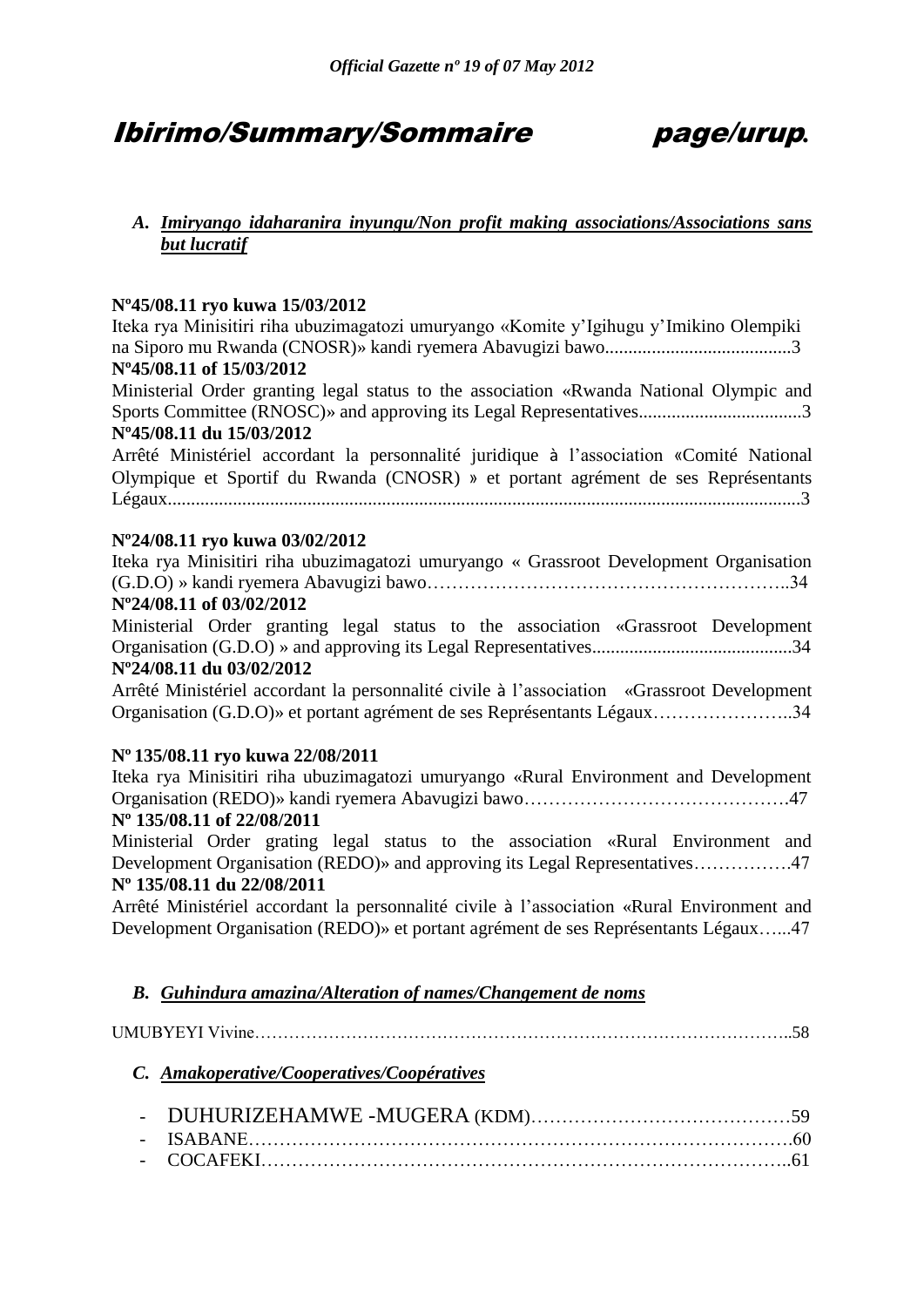|                          | NGEGENE MOTORIST TRANSPORT COOPERATIVE (N.M.T.C)62     |  |
|--------------------------|--------------------------------------------------------|--|
|                          |                                                        |  |
| $\overline{\phantom{a}}$ |                                                        |  |
| $\overline{\phantom{a}}$ |                                                        |  |
| $\overline{\phantom{a}}$ | KOPERATIVE Y'ABACURUZI B'AMAVUTA Y'AMAMESA « KOAAA »66 |  |
| $\overline{\phantom{a}}$ |                                                        |  |
| $\overline{\phantom{a}}$ |                                                        |  |
| $\overline{\phantom{a}}$ |                                                        |  |
| $\overline{\phantom{a}}$ |                                                        |  |
| $\overline{\phantom{a}}$ |                                                        |  |
| $\overline{\phantom{a}}$ |                                                        |  |
| $\overline{\phantom{a}}$ |                                                        |  |
| $\overline{\phantom{a}}$ |                                                        |  |
| $\overline{\phantom{a}}$ | KOPIKI                                                 |  |
| $\overline{\phantom{a}}$ |                                                        |  |
| $\overline{a}$           |                                                        |  |
| $\overline{a}$           |                                                        |  |
| $\overline{a}$           |                                                        |  |
| $\overline{\phantom{a}}$ |                                                        |  |
| $\overline{\phantom{a}}$ |                                                        |  |
| $\overline{a}$           |                                                        |  |
| $\overline{\phantom{a}}$ |                                                        |  |
|                          |                                                        |  |
| $\overline{\phantom{a}}$ | COCTMO                                                 |  |
| $\overline{\phantom{a}}$ |                                                        |  |
| $\overline{a}$           |                                                        |  |
| $\overline{a}$           |                                                        |  |
|                          |                                                        |  |
| $\overline{\phantom{a}}$ |                                                        |  |
| $\overline{\phantom{a}}$ |                                                        |  |
|                          |                                                        |  |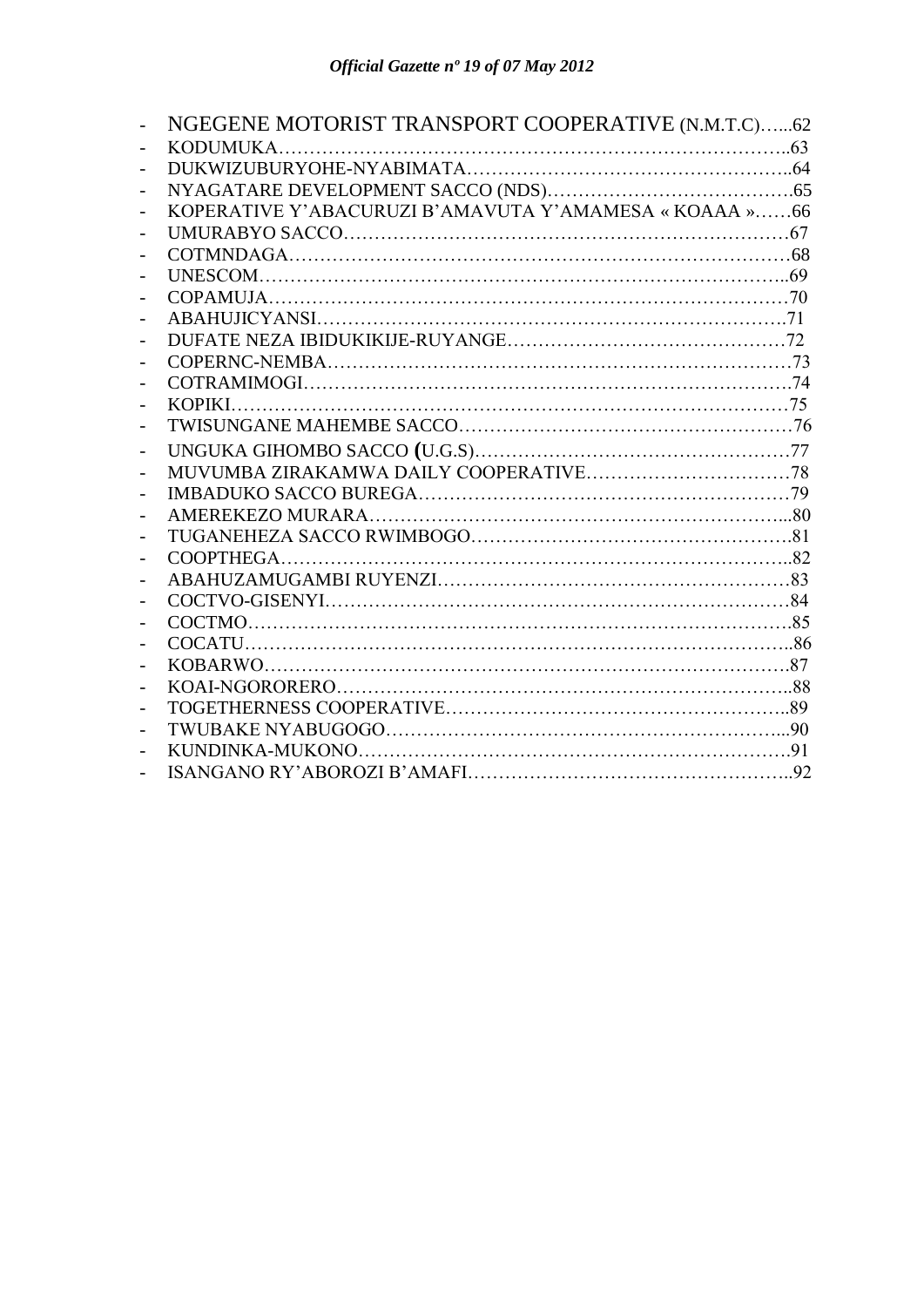| <b>MINISITIRI</b><br><b>ITEKA</b><br><b>RYA</b><br>N°45/08.11 RYO KUWA 15/03/2012<br><b>RIHA</b><br><b>UBUZIMAGATOZI</b><br><b>UMURYANGO</b><br><b>«KOMITE</b><br><b>Y'IGIHUGU</b><br><b>Y'IMIKINO</b><br><b>OLEMPIKI</b><br><b>SIPORO</b><br>MU<br><b>NA</b><br><b>RWANDA</b><br>(CNOSR)<br><b>KANDI</b><br>RYEMERA ABAVUGIZI BAWO | MINISTERIAL ORDER N°45/08.11 OF<br><b>GRANTING</b><br>15/03/2012<br><b>LEGAL</b><br>THE ASSOCIATION<br>STATUS TO<br>NATIONAL OLYMPIC<br><b>«RWANDA</b><br><b>SPORTS</b><br><b>COMMITTEE</b><br><b>AND</b><br>(RNOSC)» AND APPROVING<br><b>ITS</b><br><b>LEGAL REPRESENTATIVES</b> | <b>ARRETE MINISTERIEL Nº45/08.11</b><br>15/03/2012<br><b>ACCORDANT</b><br>DU<br>LA<br><b>PERSONNALITE</b><br><b>JURIDIQUE</b><br>$\mathbf{A}$<br>L'ASSOCIATION«COMITE<br><b>OLYMPIQUE</b><br>ET<br><b>NATIONAL</b><br><b>SPORTIF DU RWANDA (CNOSR) »</b><br>ET PORTANT AGREMENT DE SES<br>REPRESENTANTS LEGAUX |
|-------------------------------------------------------------------------------------------------------------------------------------------------------------------------------------------------------------------------------------------------------------------------------------------------------------------------------------|-----------------------------------------------------------------------------------------------------------------------------------------------------------------------------------------------------------------------------------------------------------------------------------|----------------------------------------------------------------------------------------------------------------------------------------------------------------------------------------------------------------------------------------------------------------------------------------------------------------|
| <b>ISHAKIRO</b>                                                                                                                                                                                                                                                                                                                     | <b>TABLE OF CONTENTS</b>                                                                                                                                                                                                                                                          | <b>TABLE DES MATIERES</b>                                                                                                                                                                                                                                                                                      |
| Ingingo ya mbere: Izina n'icyicaro<br>by'Umuryango                                                                                                                                                                                                                                                                                  | <b>Article One:</b> Name and Head Office of<br>the Association                                                                                                                                                                                                                    | <b>Article premier:</b> Dénomination et<br>siège de l'association                                                                                                                                                                                                                                              |
| Ingingo ya 2 : Intego z'Umuryango                                                                                                                                                                                                                                                                                                   | <b>Article 2:</b> Objectives of the Association                                                                                                                                                                                                                                   | <b>Article 2:</b> Objectifs de l'Association                                                                                                                                                                                                                                                                   |
| Abavugizi<br>Ingingo<br>3:<br>ya<br>b'Umuryango                                                                                                                                                                                                                                                                                     | <b>Article 3:</b> Legal Representatives                                                                                                                                                                                                                                           | <b>Article 3:</b> Représentants Légaux                                                                                                                                                                                                                                                                         |
| Ingingo ya 4: Igihe iteka ritangira<br>gukurikizwa                                                                                                                                                                                                                                                                                  | <b>Article 4: Commencement</b>                                                                                                                                                                                                                                                    | Article 4 : Entrée en vigueur                                                                                                                                                                                                                                                                                  |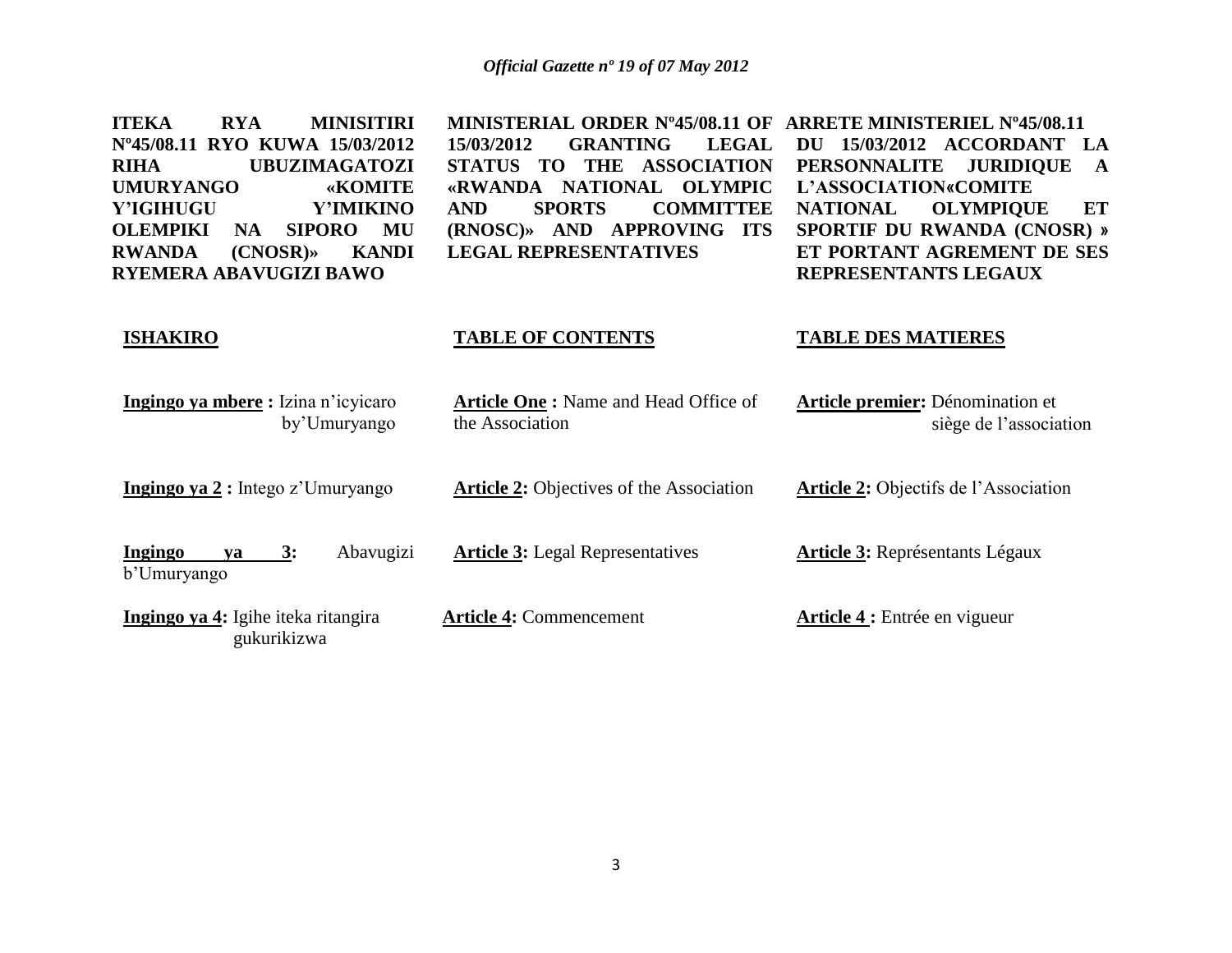**ITEKA RYA MINISITIRI Nº45/08.11 RYO KUWA 15/03/2012 RIHA UBUZIMAGATOZI UMURYANGO «KOMITE Y'IGIHUGU Y'IMIKINO OLEMPIKI NA SIPORO MU RWANDA (CNOSR)» KANDI RYEMERA ABAVUGIZI BAWO**

**MINISTERIAL ORDER Nº45/08.11 OF ARRETE MINISTERIEL Nº45/08.11 15/03/2012 GRANTING STATUS TO THE ASSOCIATION PERSONNALITE JURIDIQUE A «RWANDA NATIONAL OLYMPIC L'ASSOCIATION«COMITE**  AND SPORTS COMMITTEE NATIONAL **(RNOSC)» AND APPROVING ITS SPORTIF DU RWANDA (CNOSR) » LEGAL REPRESENTATIVES DU 15/03/2012 ACCORDANT LA NATIONAL OLYMPIQUE ET ET PORTANT AGREMENT DE SES REPRESENTANTS LEGAUX** 

#### **Minisitiri w'Ubutabera/Intumwa Nkuru ya Leta,**

Ashingiye ku Itegeko Nshinga rya Repubulika y'u Rwanda ryo kuwa 04 Kamena 2003, nk'uko ryavuguruwe kugeza ubu, cyane cyane mu ngingo zaryo iya 120 n'iya 121;

Ashingiye ku Itegeko nº 20/2000 ryo kuwa 26/07/2000 ryerekeye imiryango idaharanira inyungu, cyane cyane mu ngingo zaryo iya 8, iya 9, iya 10 n'iya 20;

Ashingiye ku Iteka rya Perezida n°27/01 ryo kuwa 18/07/2004 rigena amwe mu mateka y'Abaminisitiri yemezwa atanyuze mu Nama y'Abaminisitiri, cyane cyane mu ngingo yaryo ya mbere ;

Abisabwe n'Umuvugizi w'Umuryango **«KOMITE Y'IGIHUGU Y'IMIKINO OLEMPIKI NA SIPORO MU** 

#### **The Minister of Justice/ Attorney General,**

Pursuant to the Constitution of the Republic of Rwanda of 04 June 2003, as amended to date, especially in Articles 120 and 121;

Pursuant to Law n° 20/2000 of 26/07/2000, relating to Non Profit Making Organisations, especially in Articles 8, 9, 10 and 20;

Pursuant to the Presidential Order n° 27/01 of 18/07/2004, determining certain Ministerial Orders which are adopted without consideration by the Cabinet, especially in Article One;

On request lodged by the legal representative of the Association **«RWANDA NATIONAL OLYMPIC** 

#### **Le Ministre de la Justice/ Garde des Sceaux,**

Vu la Constitution de la République du Rwanda du 04 juin 2003, telle que révisée à ce jour, spécialement en ses articles 120 et 121 ;

Vu la Loi nº 20/2000 du 26/07/2000 relative aux associations sans but lucratif, spécialement en ses articles 8, 9, 10 et 20 ;

Vu l'Arrêté Présidentiel n° 27/01 du 18/07/2004 déterminant certains Arrêtés Ministériels qui ne sont pas adoptés par le Conseil des Ministres, spécialement en son article premier ;

Sur requête du représentant légal de l'Association **«COMITE NATIONAL OLYMPIQUE ET SPORTIF DU**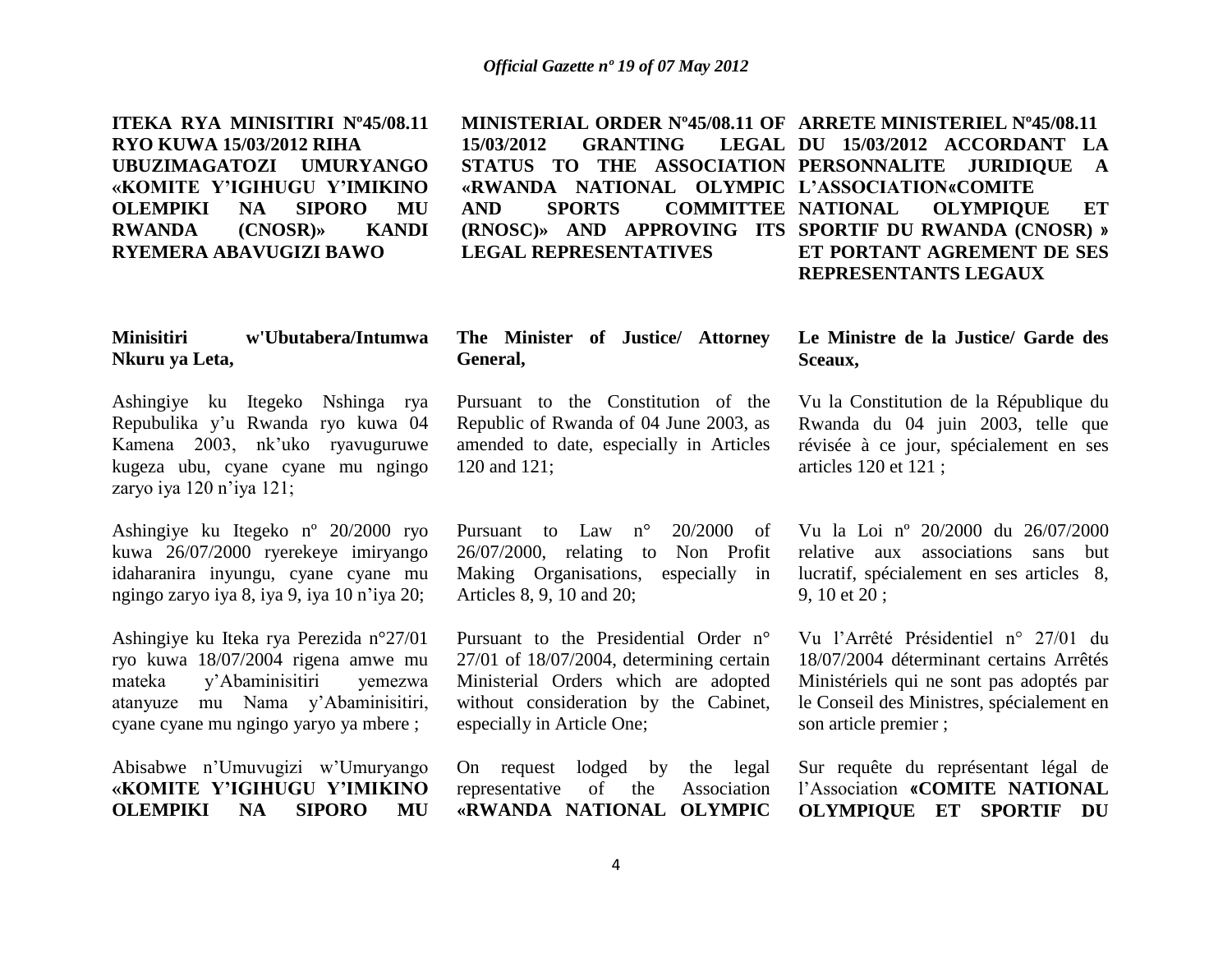**RWANDA (CNOSR) »** mu rwandiko rwe rwakiriwe kuwa 02/11/2011;

**AND SPORTS COMMITTEE (RNOSC)»** on 02/11/2011;

#### **ATEGETSE:**

#### **Ingingo ya mbere: Izina n'icyicaro by'Umuryango**

Ubuzimagatozi buhawe Umuryango **«KOMITE Y'IGIHUGU Y'IMIKINO OLEMPIKI NA SIPORO MU RWANDA (CNOSR) »** ifite icyicaro mu Karere ka Gasabo, Umujyi wa Kigali. Ariko gishobora kwimurirwa n'ahandi mu Rwanda byemejwe na 2/3 by'abanyamuryango bagize Inteko rusange.

Umuryango ukorera mu gihugu hose.

#### **Ingingo ya 2: Intego z'Umuryango**

CNOSR ifite intego yo:

- 1. Kwimakaza amahame shingiro n'indangagaciro biranga Imikino ya Olempike mu Rwanda no kugenzura iyubahirizwa ry'Amasezerano agenga Imikino ya Olempiki mu Rwanda;
- 2. Gutegura no guhuza ibikorwa, ifatanyije 2. n'amashyirahamwe n'imiryango

### **HEREBY ORDERS:**

#### **Article One: Name and Head Office of the Association**

Legal status is hereby granted to the Association **«RWANDA NATIONAL OLYMPIC AND SPORTS COMMITTEE (RNOSC)»** situate at Gasabo District in Kigali City. It may however be shifted to any other place in the Republic of Rwanda upon decision of 2/3 of General Assembly members.

The Association shall carry out its activities throughout the country.

#### **Article 2: Objectives of the Association**

RNOSC has the following objectives:

1. Promoting the fundamental principles and values of the Olympism in Rwanda and ensuring the observance of the Olympic Charter in Rwanda;

2. Organizing and coordinating in collaboration with

**RWANDA (CNOSR) »** reçue le 02/11/2011;

#### **ARRETE** :

#### **Article premier: Dénomination et siège de l'Association**

La personnalité civile est accordée à l'Association **«COMITE NATIONAL OLYMPIQUE ET SPORTIF DU RWANDA (CNOSR) »** dont le siège est dans le District de Gasabo, Ville de Kigali. Il peut néanmoins être transféré en tout autre endroit de la République du Rwanda sur décision de 2/3 des membres de l'Assemblée Générale.

L'Association exerce ses activités sur toute l'étendu du Pays.

#### **Article 2 : Objectifs de l'Association**

Le CNOSR a pour but de:

- Promouvoir les principes fondamentaux et les valeurs de l'Olympisme au Rwanda et assurer le respect de la Charte Olympique au Rwanda;
- 2. Organiser et coordonner avec les Fédérations et Associations Nationales compétentes, la préparation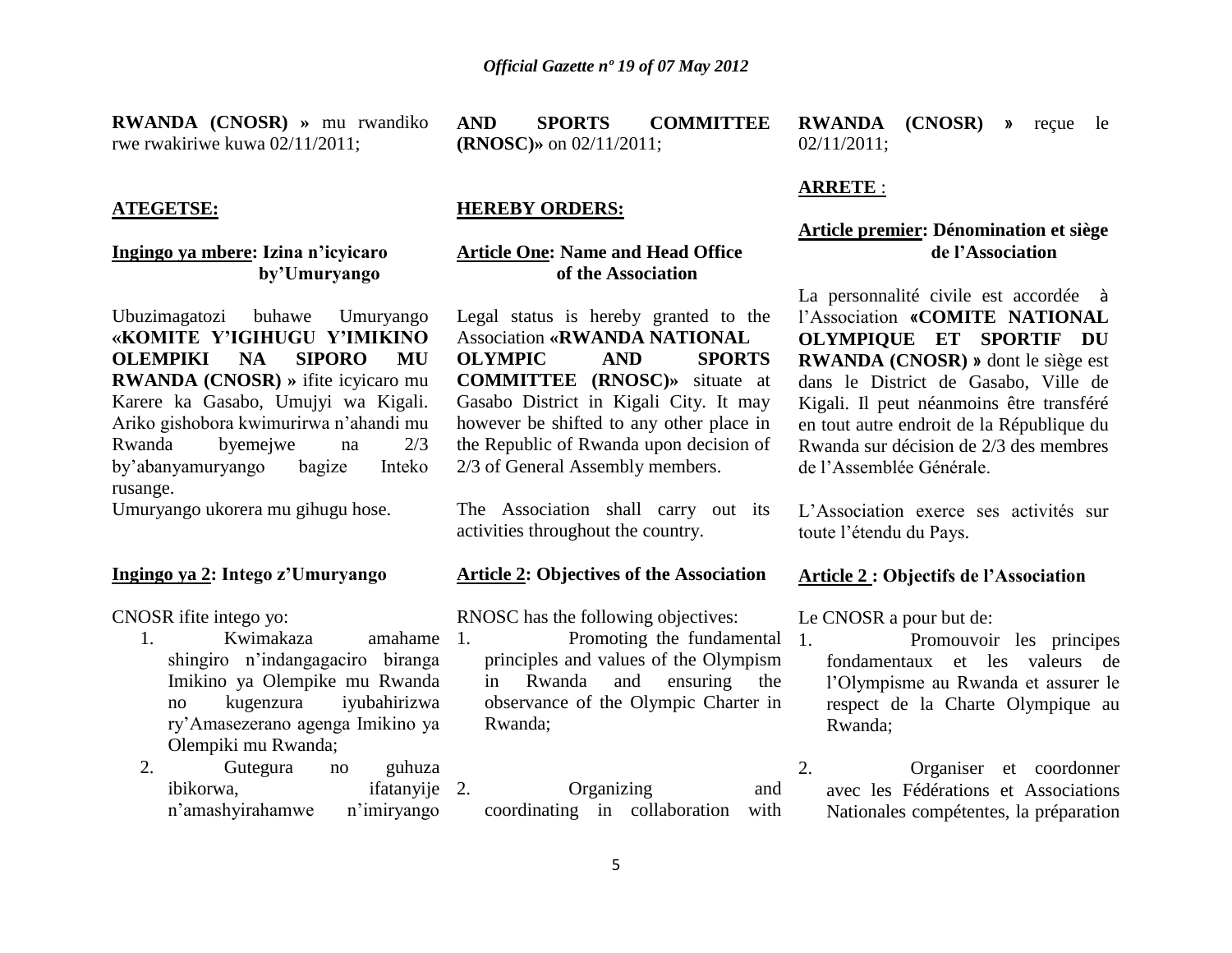byo mu gihugu bibifitiye ubushobozi, mu myiteguro no mu itoranywa ry'abakinnyi bazitabira Imikino ya Olempike n'Imikino yo mu Karere ishyigikiwe na Komite Mpuzamahanga y'Imikino Olimpiki(CIO);

- 3. Gushyigikira iterambere rya siporo yo ku rwego rwo hejuru ndetse na siporo kuri bose no gufasha mu guhugura abakozi bitabira siporo;
- 4. Guhagararira urwego rwose rwa siporo mu Rwanda ku bibazo byose biganisha ku nyungu rusange zarwo imbere y'ubutegetsi bwa Leta, urugaga rw'abikorera, sosiyete sivile no mu miryango mpuzamahanga;
- 5. Kugira inama no gufasha ubutegetsi bwa Leta mu gutegura no gushyira mu bikorwa politiki ya siporo;
- 6. Kugena ingamba no guhuza ibikorwa by'amashyirahamwe n'imiryango ya siporo yo mu gihugu hagamijwe kurushaho gukoresha neza imfashanyo y'ikigega cy'Ubufatanye mu byerekeye Imikino ya Olempike;

competent national federations and associations, the preparation and selection of athletes who will participate in the Olympic Games and Regional Games under the auspices of the International Olympic Committee(I.O.C);

Ecouraging the development of sports at the high level and sports for all and assisting in the training of the staff involved in sports; 4.

Representing the entirety of sports sector in Rwanda for all matters of public interest before public entities, the private sector federation, civil society and before international organizations;

5. Advising and assisting public entities in establishing and implementing the sports policy;

6. Planning and coordinating activities of national sports federations and associations in the view of better rationalizing the intervention of the Olympic Solidarity Fund;

et la sélection des athlètes qui vont participer aux Jeux Olympiques et aux Jeux Régionaux placés sous les auspices du Comité International Olympique (CIO) ;

- 3. Encourager le développement du sport de haut niveau ainsi que du sport pour tous et aider la formation des cadres sportifs;
- 4. Représenter l'ensemble du sport Rwandais pour toutes les questions d'intérêt général auprès des pouvoirs publics, de la fédération du secteur privé, de la société civile ainsi que des organisations internationales;
- 5. Conseiller et assister les pouvoirs publics dans l'élaboration et la mise en œuvre de la politique du Sport;
- 6. Planifier et coordonner les actions des Fédérations et associations sportives nationales, en vue de rationaliser davantage l'intervention du Fonds de la Solidarité Olympique;

7. Harmoniser les relations de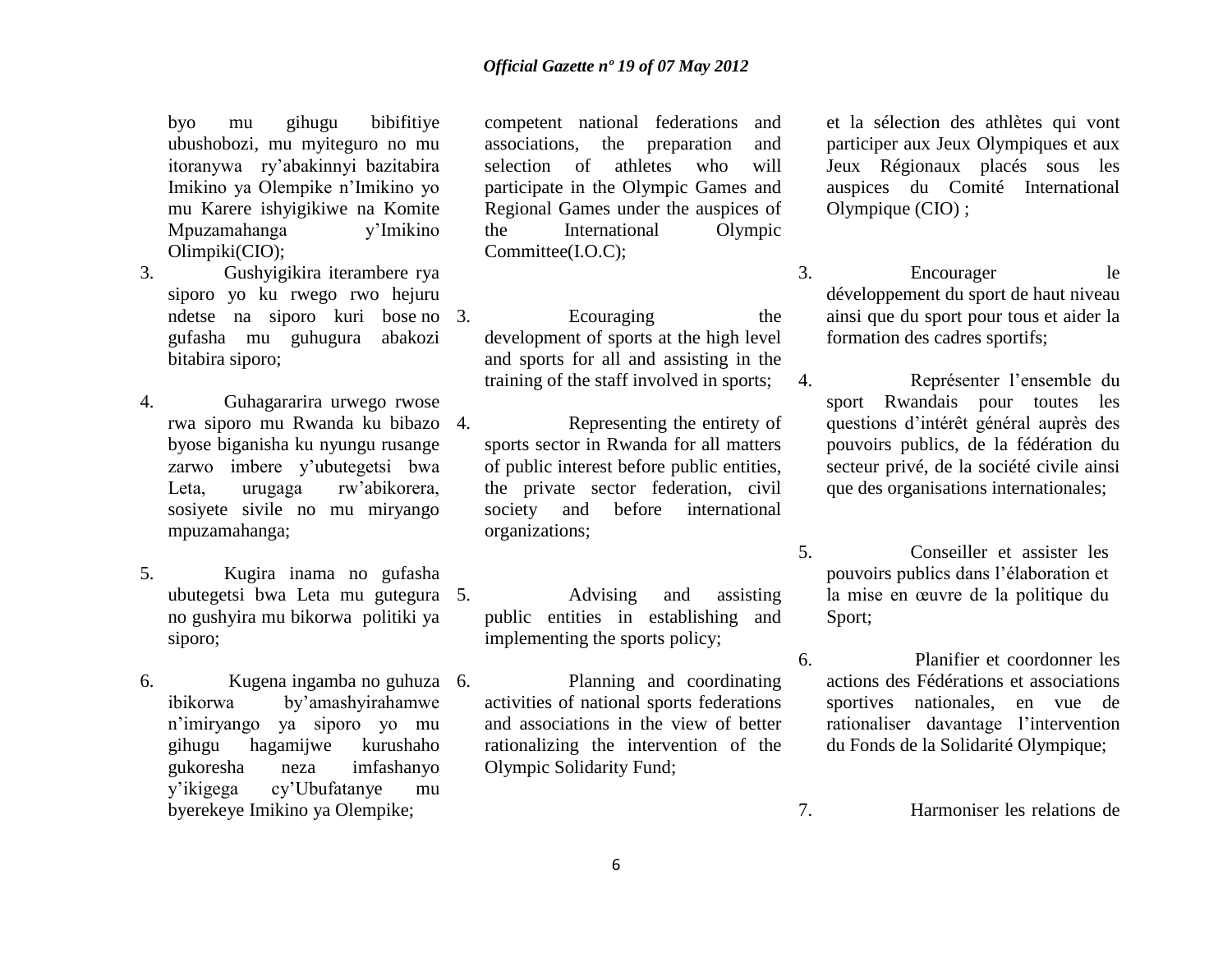- 7. Guhuza imikoranire igamije ubutwererane hagati ya Komite Mpuzamahanga y'Imikino Olimpiki(CIO), Ishyirahamwe rya Komite z'Ibihugu z'Imikino Olimpiki (A.C.N.O) n'Ishyirahamwe rya Komite z'Ibihugu z'Imikino ya Olimpiki muri Afurikana (A.C.N.O.A);
- 8. Gushishikariza abagore n'abantu babana n'ubumuga kwitabira Imikino Olimpiki;
- 9. Gukomera ku bwisanzure bwa CNOSR no kugenzura ko amashyirahamwe n'imiryango ya siporo byo mu gihugu bigumana ubwisanzure bifite, hakurikijwe Amasezerano agenga Imikino ya Olempiki;
- 10. Gufatanya ku buryo bugaragara mu kurwanya ikoreshwa ry'imiti yongera ubushobozi bw'umubiri ndetse n'ubundi buryo bubujijwe na CIO cyangwa Amashyirahamwe Mpuzamahanga;
- 11. Guteza imbere ibikorwa by'Ishuri ry'Igihugu ryigisha Imikino ya Olempiki;
- 12. Kurwanya ivangura iryo ari ryo ryose n'ihohotera muri siporo no kugenzura muri rusange ko amabwiriza ya *Fair Play*

Harmonizing relations of cooperation with the International Olympic Committee(I.O.C), Association of National Olympic Committees (A.C.N.O) and Association of National Olympic Committees of Africa (A.C.N.O.A);

Encouraging the participation of women and persons with disabilities to the Olympic Movement;

Preserving the autonomy of RNOSC and ensure the autonomy of national sports federations and associations, according to the Olympic Charter;

- Efficiently collaborating to the fight against doping and other practices prohibited by the I.O.C or by International Federations;
- 11. Developing activities of the National Olympic Academy;
- Fighting against any form of discrimination and violence in

coopération avec le Comité International Olympique (CIO), Association des Comités Nationaux Olympiques (A.C.N.O) et l'Association des Comités Nationaux Olympiques d'Afrique (A.C.N.O.A);

- 8. Encourager la participation des femmes et des personnes handicapées au Mouvement Olympique ;
- 9. Préserver l'autonomie du CNOSR et veiller à l'autonomie des Fédérations et associations sportives nationales, conformément à la Charte Olympique;

10. Collaborer efficacement à la lutte contre le dopage et autres procédés interdits par le CIO ou par les Fédérations Internationales ;

- 11. Développer les activités de l'Académie Nationale Olympique;
- 12. lutter contre toute forme de discrimination et de violence dans le sport et faire respecter de façon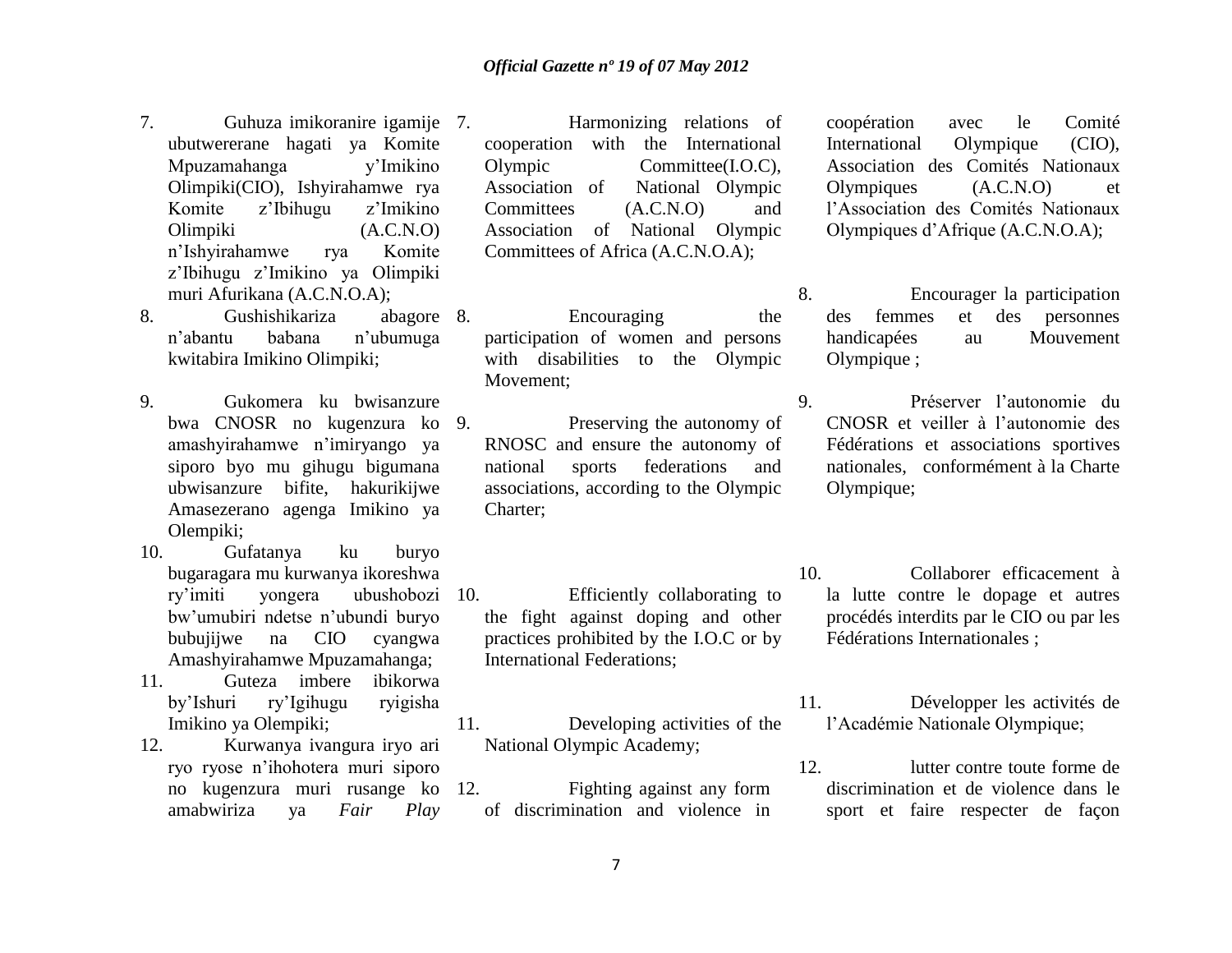yubahirizwa ;

#### **Ingingo ya 3: Abavugizi b'Umuryango**

Uwemerewe kuba Umuvugizi w'Umuryango **«KOMITE Y'IGIHUGU Y'IMIKINO OLEMPIKI NA SIPORO MU RWANDA (CNOSR) »** ni **Bwana RUDAKUBANA Charles**, Umunyarwanda uba mu Murenge wa Niboye, Akarere ka Kicukiro, Umujyi wa Kigali.

Uwemerewe kuba Umuvugizi Wungirije w'uwo muryango ni **Madamu GASHUGI MUHIMPUNDU Phophina,**  Umunyarwandakazi uba mu Murenge wa Kimironko, Akarere ka Gasabo, Umujyi wa Kigali.

#### **Ingingo ya 4: Igihe iteka ritangira gukurikizwa**

Iri teka ritangira gukurikizwa ku munsi ritangarijweho mu Igazeti ya Leta ya Repubulika y' u Rwanda.

Kigali, kuwa 15/03/2012

 $(s\acute{e})$ **KARUGARAMA Tharcisse Minisitiri w'Ubutabera/Intumwa**  sports and ensuring the respect of fair-play rules;

#### **Article 3: Legal Representatives**

**Mr, RUDAKUBANA Charles** of Rwandan Nationality, residing in Niboye Sector, Kicukiro District, Kigali City, is hereby authorised to be the Legal Representative of the Association **«RWANDA NATIONAL OLYMPIC AND SPORTS COMMITTEE(RNOSC)»**.

**Mrs, GASHUGI MUHIMPUNDU Phophina** of Rwandan nationality, residing in Kimironko Sector, Gasabo District, Kigali City is hereby authorized to be the Deputy Legal Representative of the same Association.

#### **Article 4: Commencement**

This Order shall come into force on the date of its publication in the Official Gazette of the Republic of Rwanda.

Kigali, on 15/03/2012

(sé)

générale les Règles du Fair-Play ;

#### **Article 3: Représentants Légaux**

Est agréé en qualité de Représentant Légal de l'Association **«COMITE NATIONAL OLYMPIQUE ET SPORTIF DU RWANDA (CNOSR) » Monsieur RUDAKUBANA Charles** de nationalité rwandaise, résidant dans le Secteur de Niboye, District de Kicukiro, dans la Ville de Kigali.

Est agréée en qualité de Représentante Légale Suppléante de la même Association, **Madame GASHUGI MUHIMPUNDU Phophina** de nationalité Rwandaise, résidant dans le Secteur de Kimironko, District de Gasabo, Ville de Kigali.

#### **Article 4: Entrée en vigueur**

Le présent arrêté entre en vigueur le jour de sa publication au Journal Officiel de la République du Rwanda.

Kigali, le 15/03/2012

 $(sé)$ **KARUGARAMA Tharcisse**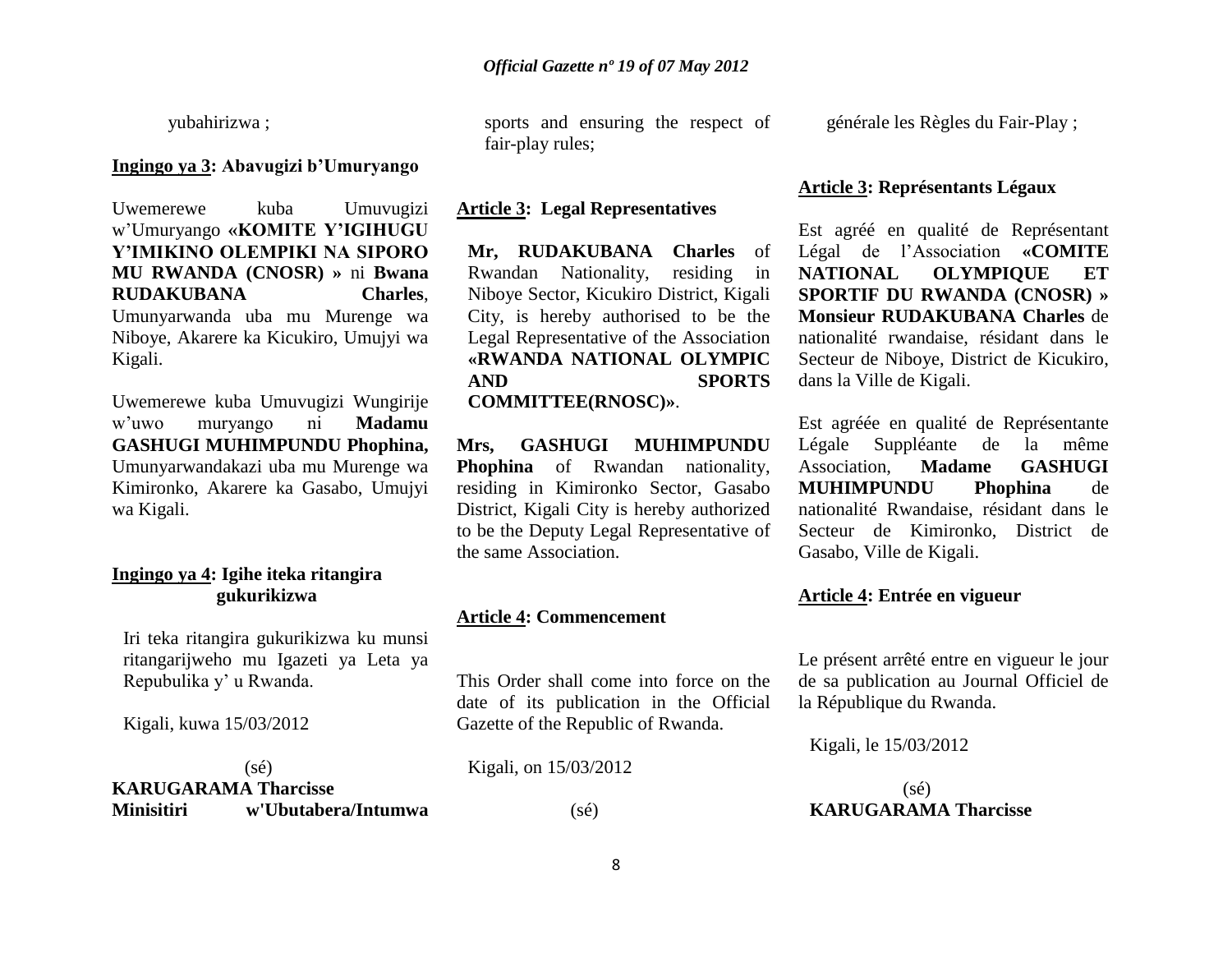**Nkuru ya Leta KARUGARAMA Tharcisse Minister of Justice/ Attorney General** **Ministre de la Justice /Garde des Sceaux**

| <b>KOMITE</b> | Y'IGHUGU                            | Y'IMIKINO RWANDA NATIONAL OLYMPIC AND | <b>COMITE NATIONAL OLYMPIQUE ET</b> |
|---------------|-------------------------------------|---------------------------------------|-------------------------------------|
|               | <b>OLEMPIKI NA SIPORO MU RWANDA</b> | <b>SPORTS COMMITTEE</b>               | <b>SPORTIF DU RWANDA</b>            |

**CNOSR**

**RNOSC**

**CNOSR**

**AMATEGEKO SHINGIRO**

**STATUTES**

**STATUTS**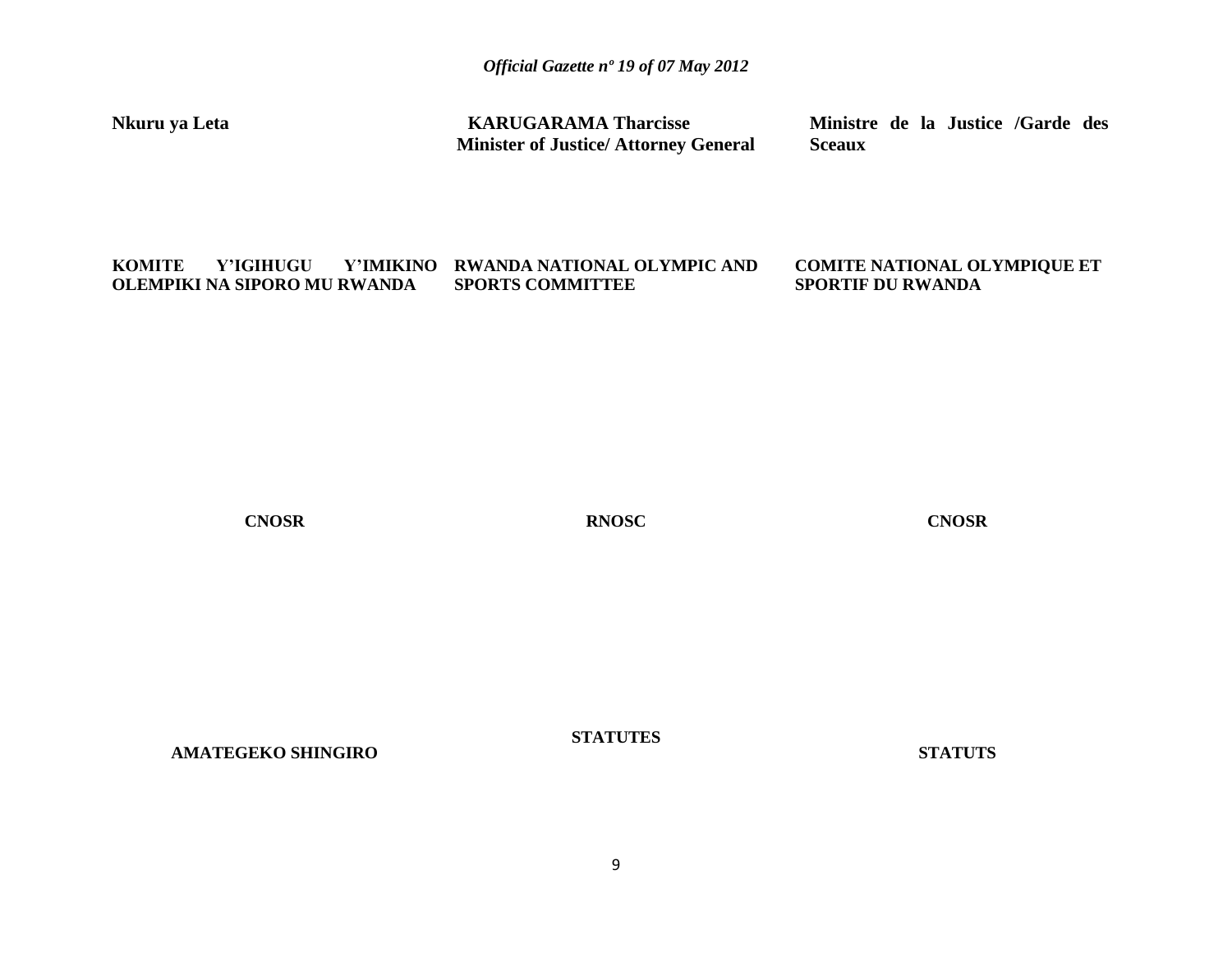#### **AMAGAMBO Y'IMPINE YAKORESHEJWE (Y'IGIFARANSA) USED ACRONYMS (IN FRENCH) SIGLES ET ABREVIATIONS UTILISEES**

| A.C.N.O.A.<br>: Ishyirahamwe rya Komite<br>z'Ibihugu z'Imikino ya Olempiki muri<br>Afurika | A.C.N.O.A.: Association of National<br><b>Olympic Committees of Africa</b> | Association des Comités<br>A.C.N.O.A.<br>Nationaux Olympiques d'Afrique.    |
|--------------------------------------------------------------------------------------------|----------------------------------------------------------------------------|-----------------------------------------------------------------------------|
| <b>A.C.N.O:</b><br><b>Ishyirahamwe</b><br>Komite<br>rya<br>z'Ibihugu z'Imikino ya Olempiki | A.C.N.O.: Association of National Olympic<br><b>Committees</b>             | <b>A.C.N.O.</b><br>: Association des Comités<br><b>Nationaux Olympiques</b> |
| $A.G$ :<br><b>Inteko Rusange</b>                                                           | <b>A.G.: General Assembly</b>                                              | : Assemblée Générale<br>A.G.                                                |
| A.N.O.<br>Ishuri ry'Igihugu ry'Imikino<br>ya Olempiki                                      | A.N.O: National Olympic Academy                                            | A.N.O. : Académie Nationale Olympique                                       |
| C.E.: Komite Nyobozi                                                                       | <b>C.E: Executive Committee</b>                                            | : Comité Exécutif<br>C.E.                                                   |
| C.I.O.: Komite Mpuzamahanga y'Imikino<br>ya Olempiki                                       | <b>C.I.O.: International Olympic Committee</b>                             | C.I.O. : Comité International Olympique                                     |
| C.N.O.S.R: Komite y'Igihugu y'Imikino<br>Olempiki na Siporo mu Rwanda                      | R.N.O.S.C : National Olympic and Sports<br><b>Committee</b>                | : Comité National Olympique<br>C.N.O.S.R.<br>et Sportif du Rwanda           |
| R.O.I:<br>Amategeko Ngengamikorere                                                         | <b>R.O.I: Internal Rules and Regulations</b>                               | R.O.I : Règlement d'Ordre Intérieur                                         |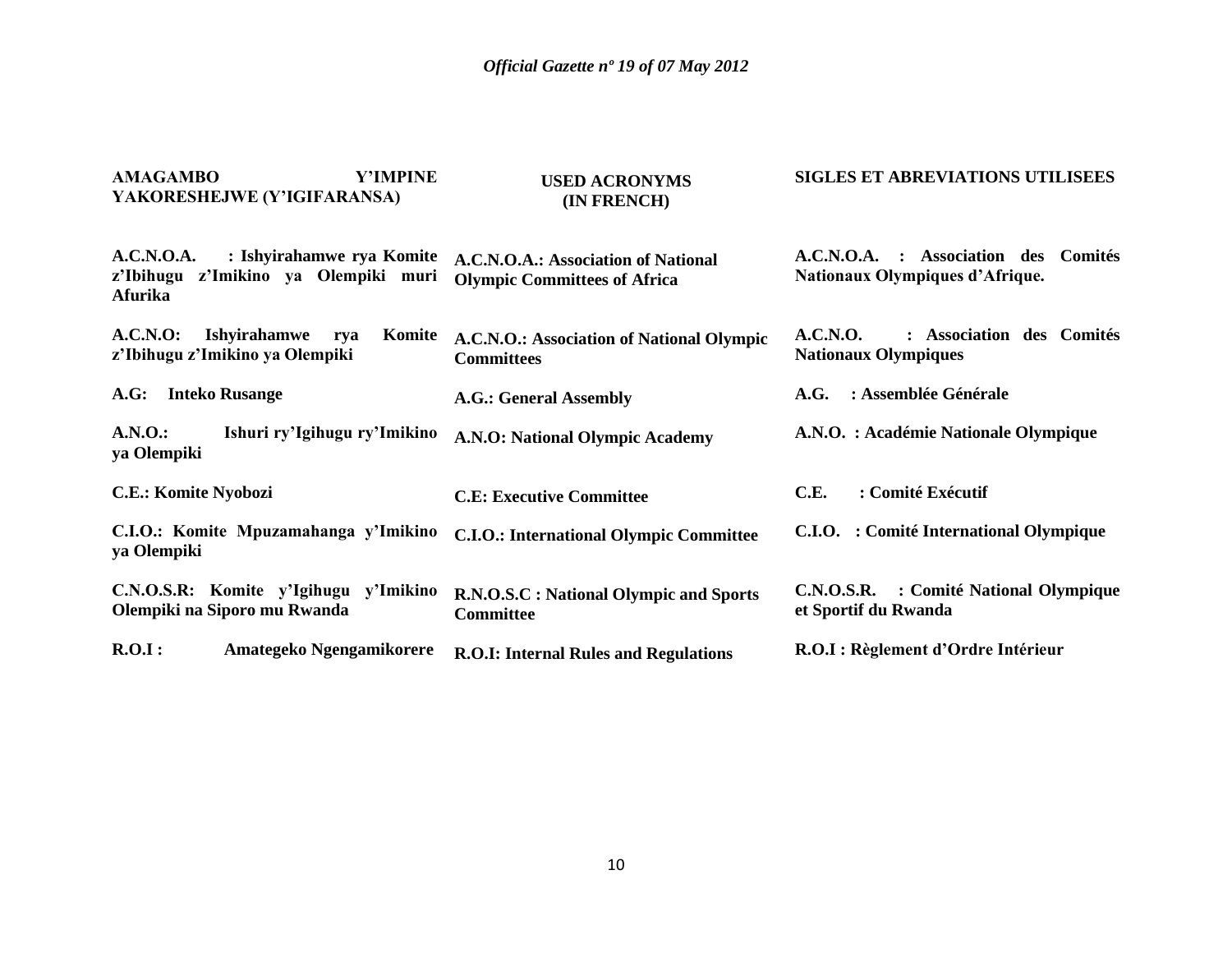#### **IRANGASHINGIRO**

TWEBWE, Amashyirahamwe n'Imiryango yo mu Gihugu ya Siporo mu Rwanda, twibumbiye muri Komite y'Igihugu y'Imikino ya Olempiki na Siporo mu Rwanda (CNOSR)**,**  duhagarariwe n'Abaperezida bacu ;

Tumaze kumeranya ko imikino ya Olempiki ari uburyo n'umwanya mu buzima bishobora kugira uruhare shingiro mu guteza imbere ikiremwa muntu ku buryo burambye;

Tumaze kubona ko intego yacu ari uguteza imbere ubwisanzure mu mikino ya olempiki n'ubwumvikane mu nzego zose z'ubuzima/imibereho binyuze muri Siporo;

Tumaze kumenya no kwemera amahame agenga ubwisanzure mu mikino ya Olempiki:

Dutangaje ko twemeye kugengwa n'Amasezerano agenga Imikino ya Olempiki no gukurikiza amabwiriza, ingingo z'amategeko n'ibyemezo bya Komite Mpuzamahanga y'Imikino ya Olempike-CIO ;

Twiyemeje kugengwa n'Itegeko ry'u Rwanda n° 05/1987 ryo kuwa 18 Gashyantare 1987 ryerekeye imitunganyirize ya Siporo n'Imyidagaduro mu Rwanda ndetse n'Itegeko n° 20/2000 ryo kuwa 26 Nyakanga 2000 ryerekeye imiryango idaharanira inyungu ;

#### **PREAMBLE**

WE, National Sports Federations Associations of Rwanda, grouped in the respective Presidents;

Having agreed that the Olympism is a philosophy of life which is likely to contribute to a sustainable human development;

Recognizing that the rational of our existence is to promote the Olympic spirit and mutual comprehension in all sectors of life by means of sports;

Recognizing and accepting the principles of Reconnaissant et acceptant les principes autonomy of the Olympic Movement;

Hereby declare to be bound by the Olympic Charter and conform ourselves to rules, provisions and decisions of the International Olympic Committee;

We commit ourselves to be bound by the Rwandan Law n° 05/1987 of 18 February 1987 organizing sports and entertainment in Rwanda and Law n° 20/2000 of 26 July 2000 relating to non-profit associations;

#### **PREAMBULE**

Rwanda National Olympic and Sports Comité National Olympique et Sportif du Committee (RNOSC) duly represented by our Rwanda (CNOSR) dûment représentées par NOUS, Fédérations et Associations Sportives Nationales du Rwanda, regroupées au sein du nos Présidents ;

> Convenues que l'Olympisme est une philosophie de la vie qui peut fondamentalement contribuer au développement humain durable ;

> Reconnaissant que notre raison d'être est de promouvoir l'esprit Olympique et la compréhension mutuelle dans tous les secteurs de la vie à travers le Sport ;

d'autonomie du Mouvement Olympique :

Déclarons nous soumettre à la Charte Olympique et nous conformer aux règles, dispositions et décisions du CIO;

Nous nous engageons à nous soumettre à la loi rwandaise n°05/1987 du 18 Février 1987 portant organisation des Sports et Loisirs au Rwanda ainsi que la loi n° 20/2000 du 26 Juillet 2000 relative aux associations sans but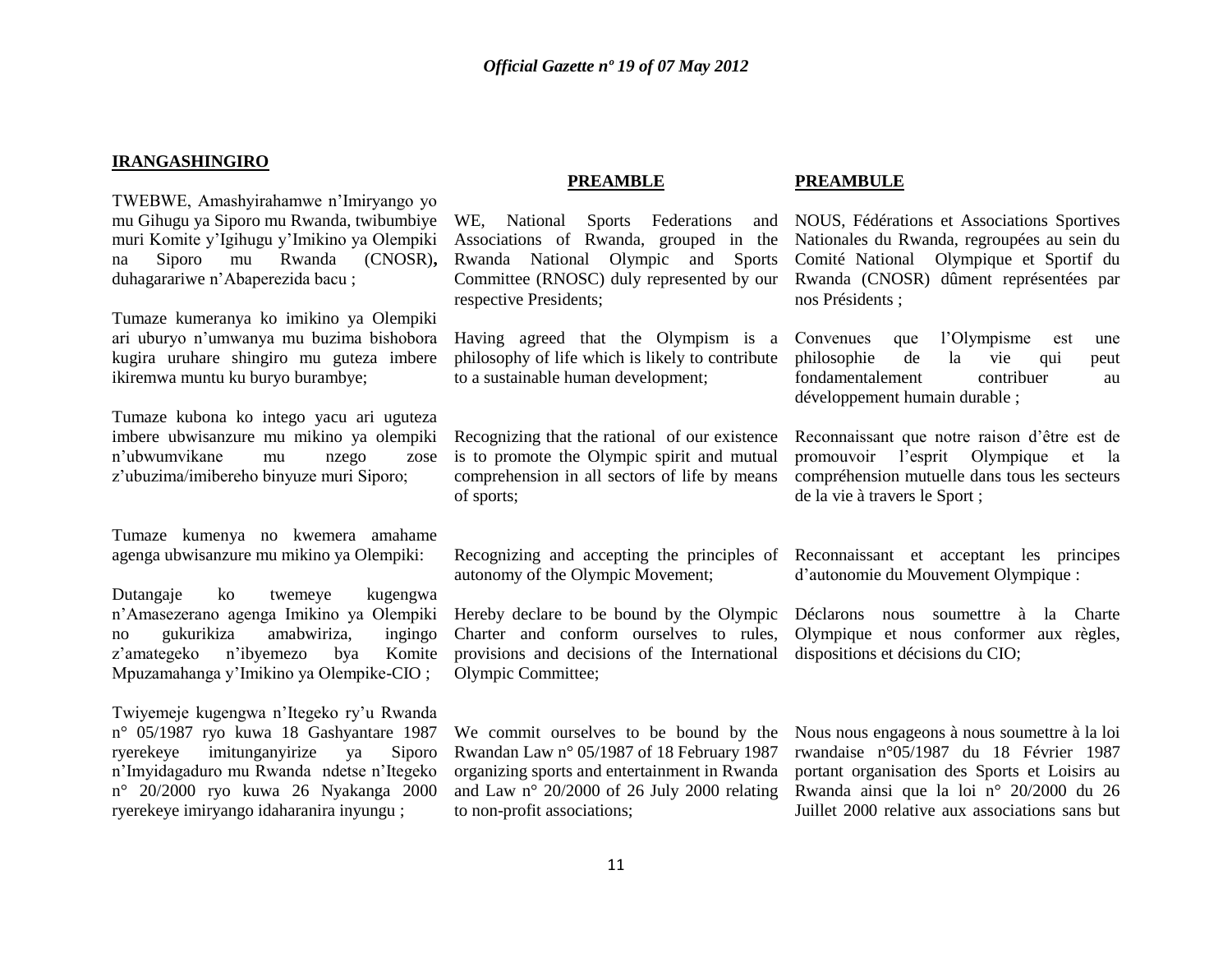lucratif ;

| Dufashe icyemezo cyo kwitabira ibikorwa<br>byose bigamije kubaka umuryango urangwa<br>n'ubusabane,<br>amahoro,<br>ubutabera<br>n'ubufatanye ndetse n'ibikorwa<br>bigamije<br>Uburenganzira bwa Muntu;                                                                                                                                                                                                                                         | Commit ourselves to participate to all Prenons l'engagement à participer à toutes les<br>activities aiming at the construction of<br>friendly, peaceful, fair and close-together<br>society as well as activities aiming at<br>protecting the human rights;                                                           | actions en faveur de la construction d'une<br>société conviviale, pacifique, juste et solidaire<br>ainsi que celles en faveur des Droits de<br>l'Homme;                                                                                                                                                                                                             |
|-----------------------------------------------------------------------------------------------------------------------------------------------------------------------------------------------------------------------------------------------------------------------------------------------------------------------------------------------------------------------------------------------------------------------------------------------|-----------------------------------------------------------------------------------------------------------------------------------------------------------------------------------------------------------------------------------------------------------------------------------------------------------------------|---------------------------------------------------------------------------------------------------------------------------------------------------------------------------------------------------------------------------------------------------------------------------------------------------------------------------------------------------------------------|
| Dufashe icyemezo cyo gushyigikira no guteza<br>imbere imyitwarire myiza muri siporo<br>n'agaciro k'ubuzima, cyane cyane turwanya<br>ikoreshwa ry'imiti ibijujwe mu kongera<br>ubushobozi bw'umubiri w'umuntu kandi<br>tukita,<br>buryo<br>tubigiramo<br>uruhare<br>mu<br>ku bibazo<br>bifitanye<br>isano<br>rugaragara,<br>n'ingaruka za jenoside no guhora tuyibuka,<br>twimakaza amahoro, turwanya VIH/SIDA<br>kandi turengera ibidukikije; | Commit ourselves to support and promote the<br>sports ethics and the quality of life, mainly in<br>fighting against doping and coping responsibly<br>with problems linked with consequences of the<br>genocide and its memory, to safeguard peace,<br>to fight against HIV/AIDS and the protection<br>of environment; | Prenons l'engagement à soutenir et à<br>promouvoir l'éthique sportive et la qualité de<br>la vie, notamment en luttant contre le dopage<br>et en s'occupant d'une manière responsable<br>des problèmes liés aux conséquences du<br>génocide et à sa mémoire, à la sauvegarde de la<br>paix, à la lutte contre le VIH/SIDA et à la<br>protection de l'environnement; |
| Twiyemeje gushyigikira Imikino ya Olempiki,<br>guteza imbere uburezi bukangurira abantu<br>Imikino ya Olempike no kwimakaza ibyiza<br>dukesha Imikino ya Olempike na Komite<br>Mpuzamahanga y'Imikino ya Olempike -CIO :                                                                                                                                                                                                                      | Commit ourselves to support the Olympic<br>Movement, to develop the Olympic Education<br>and to promote ideals of the Olympism and the<br><b>International Olympic Committee:</b>                                                                                                                                     | l'engagement à<br>Prenons<br>soutenir<br>le<br>Olympique,<br>Mouvement<br>à<br>développer<br>l'Education Olympique et à promouvoir les<br>idéaux de l'Olympisme et du CIO :                                                                                                                                                                                         |
| Kubera izo mpamvu,                                                                                                                                                                                                                                                                                                                                                                                                                            | In witness whereof,                                                                                                                                                                                                                                                                                                   | En foi de quoi,                                                                                                                                                                                                                                                                                                                                                     |
| Twemeje aya mategeko shingiro.                                                                                                                                                                                                                                                                                                                                                                                                                | We hereby adopt the following statutes;                                                                                                                                                                                                                                                                               | Adoptons les présents statuts.                                                                                                                                                                                                                                                                                                                                      |
| <b>UMUTWE WA MBERE: INYITO - IGIHE</b><br><b>IZAMARA - ICYICARO</b>                                                                                                                                                                                                                                                                                                                                                                           | CHAPTER ONE: NAME, DURATION CHAPITRE PREMIER :<br><b>AND HEAD OFFICE</b>                                                                                                                                                                                                                                              | <b>DENOMINATION - DUREE - SIEGE</b>                                                                                                                                                                                                                                                                                                                                 |
| Ingingo ya mbere: Ishyirwaho rya Komite                                                                                                                                                                                                                                                                                                                                                                                                       | <b>Article One: Creation of a Committee</b>                                                                                                                                                                                                                                                                           | Article premier: Création d'un Comité                                                                                                                                                                                                                                                                                                                               |
| Hashyizweho,<br>y'Ishyirahamwe<br>hagati                                                                                                                                                                                                                                                                                                                                                                                                      |                                                                                                                                                                                                                                                                                                                       |                                                                                                                                                                                                                                                                                                                                                                     |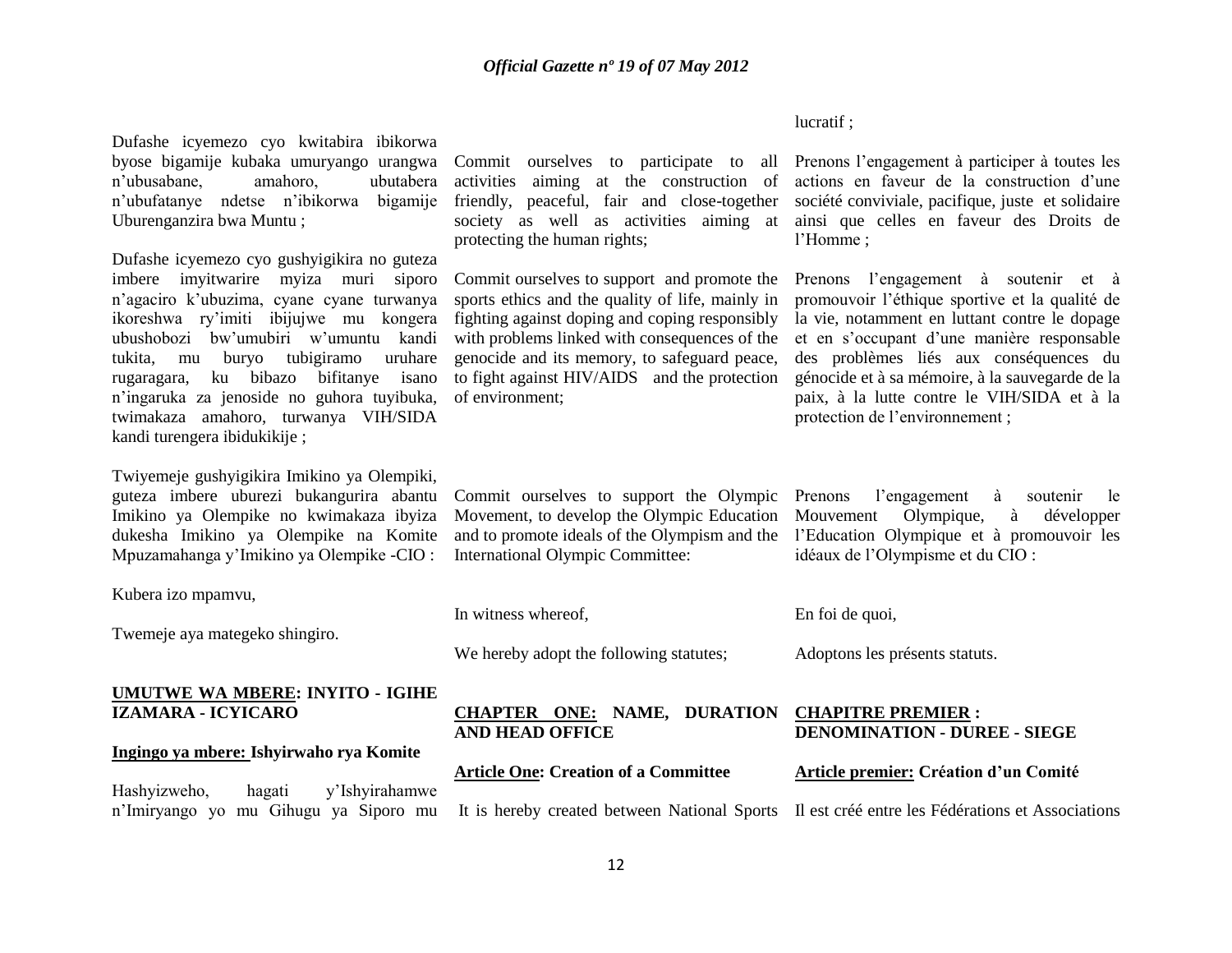Rwanda, Komite y'Igihugu ya Olempiki na Siporo mu Rwanda, yitwa (CNOSR) mu magambo ahinnye y'igifaransa.

#### **Ingingo ya 2: Igihe izamara**

Igihe Komite y'Igihugu y'Imikino ya Olempiki na Siporo mu Rwanda (CNOSR) izamara ntikigenwe.

#### **Ingingo ya 3: Icyicaro gikuru**

Icyicaro gikuru cya CNOSR gishyizwe mu Karere ka Gasabo, Umujyi wa Kigali. Icyakora, gishobora kwimurirwa ahandi hantu byemejwe n'Inteko Rusange Isanzwe ku bwiganze bwa 2/3 by'abayigize.

#### **UMUTWE WA II: INTEGO N'INSHINGANO BYA CNOSR**

#### **Ingingo ya 4 : Amahame shingiro**

CNOSR igize Amahame Shingiro agenga Amasezerano y'Imikino ya Olempike ayayo. Yihaye intego yo guteza imbere, kwimakaza no kurengera Umuryango (Ishyirahamwe) ry'Imikino ya Olempike mu Rwanda hakurikijwe Amasezerano agenga Imikino Olimpiki.

#### **Ingingo ya 5 : Ububasha bwa CNOSR**

CNOSR yihariye ububasha bwo guhagararira u Rwanda mu Mikino ya Olempiki no mu marushanwa ya siporo nyinshi zo mu karere,

Associations and Federations of Rwanda, a National Olympic Committee, hereby named (CNOSR) in French acronym.

#### **Article 2: Duration**

The duration of the Rwanda National Sports La durée du Comité National Olympique et and Olympic Committee (CNOSR) is idefinite. Sportif du Rwanda (CNOSR) est illimitée.

#### **Article 3: Head office**

in Gasabo District, Kigali City. It can be transferred to any other place by decision of the Ordinary General Assembly by a decision taken by a 2/3 majority of members.

#### **CHAPTER II: MISSION OBJECTIVES OF CNOSR**

#### **Article 4: Fundamental principles**

develop, promote and protect the Olympic Olympic Charter.

#### **Article 5: Competence of the CNOSR**

The CNOSR shall be exclusively competent to Le CNOSR a compétence exclusive pour

Sportives Nationales du Rwanda un Comité National Olympique et Sportif du Rwanda, dénommé (CNOSR) en sigle.

#### **Article 2: Durée**

#### **Article 3 : Siège social**

The head office of the CNOSR is established Le siège social du CNOSR est établi en District de Gasabo, ville de Kigali. Il peut, toutefois, être transféré en tout autre lieu sur décision de l'Assemblée Générale Ordinaire prise à la majorité des 2/3 des membres.

#### **CHAPITRE II : MISSION ET OBJECTIFS DU CNOSR**

#### **Article 4 : Principes fondamentaux**

The CNOSR adopts in their entirety the Le CNOSR fait siens les principes fundamental principles enshrined in the fondamentaux de la Charte Olympique. Il se Olympic Charter. It shall, as its mission, donne pour mission de développer, de Movement in Rwanda in accordance with the Olympique au Rwanda conformément à la promouvoir et de protéger le Mouvement Charte Olympique.

#### **Article 5: Compétence du CNOSR**

represent Rwanda in the Olympic Games and représenter le Rwanda aux Jeux Olympiques et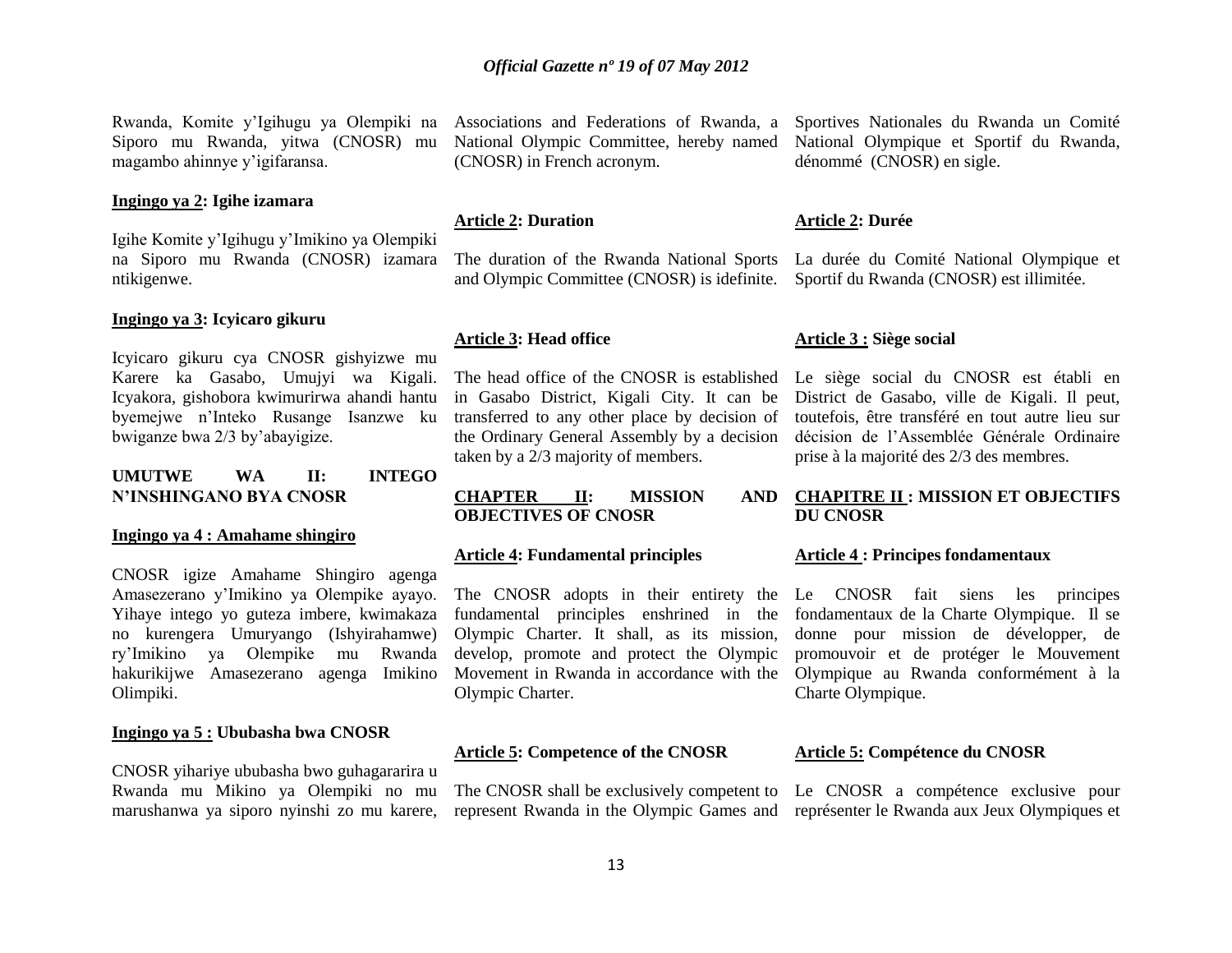kuri uyu mugabane cyangwa ku isi atewe in regional, continental or worlwide multiinkunga na CIO. CNOSR ifite kandi inshingano zo kwitabira Imikino ya Olempike no koherezayo abakinnyi.

CNOSR ifite inshingano yo kugena, gutegura no kuyobora intumwa zihagararira igihugu mu mikino ya olempiki no mu marushanwa ya siporo nyinshi zo mu karere, kuri uyu mugabane cyangwa ku isi atewe inkunga na CIO. Ni yo yishingira imyitwarire y'abagize iryo tsinda ry'intumwa zihagarariye igihugu.

#### **Ingingo ya 6 : Ibirango**

CNOSR ishobora gushyiraho ikirango, kugira ibendera ryayo, indirimbo iyubahiriza ndetse n'ibindi bimenyetso biyitandukanya n'indi miryango. Ibyobimenyetso bigomba kuba byujuje ibisabwa bigenwa n'Amasezerano agenga Imikino ya Olempike n'itegeko ryubahirizwa mu Rwanda muri urwo rwego kandi bigomba kubanza kwemezwa na CIO.

#### **Ingingo ya 7: Intego**

CNOSR ifite intego yo:

7.1. Kwimakaza amahame shingiro n'indangagaciro biranga Imikino ya Olempike mu Rwanda no Kugenzura iyubahirizwa ry'Amasezerano agenga Imikino ya Olempiki mu Rwanda;

sports competitions sponsored by the I.O.C. The CNOSR has the duty to participate in Olympiad Games by sending a delegation of athletes.

CNOSR is responsible for constituting, organizing and leading the delegation representing the country in Olympic Games, in regional, continental or worlwide multi-sports competitions sponsored by the I.O.C. It shall be liable for the behavior of the delegation members.

#### **Article 6: Symbols**

CNOSR may have an emblem, a flag, an anthem and other distinctive symbols. Those symbols shall comply with requirements provided for by the Olympic Charter and the relevant applicable law in Rwanda and shall be subject to prior approval by the IOC.

aux compétitions multi-sports régionales, continentales ou mondiales patronnées par le CIO. Le CNOSR a notamment l'obligation de participer aux Jeux de l'Olympiade en y envoyant des athlètes.

Il lui revient la tâche de constituer, d'organiser et de diriger la délégation qui représente le pays dans les jeux olympiques et aux compétitions multi-sports régionales, continentales ou mondiales patronnées par le CIO. Il est responsable du comportement des membres de cette délégation.

#### **Article 6 : Symboles**

Le CNOSR peut créer un emblème, avoir un drapeau, un hymne et autres insignes distinctifs. Ces symboles doivent satisfaire aux exigences prescrites par la Charte Olympique et la loi en vigueur au Rwanda en la matière et doivent être soumis à l'approbation préalable du CIO.

| <b>Article 7: Objectives</b>        | Articl |
|-------------------------------------|--------|
| CNOSR has the following objectives: | Le CN  |
| 7.1. Promoting the fundamental      |        |

principles and values of the Olympism in Rwanda and ensuring the observance of the Olympic Charter in Rwanda;

#### le 7: Objectifs

VOSR a pour but de:

7.1. Promouvoir les principes fondamentaux et les valeurs de l'Olympisme au Rwanda et assurer le respect de la Charte Olympique au Rwanda;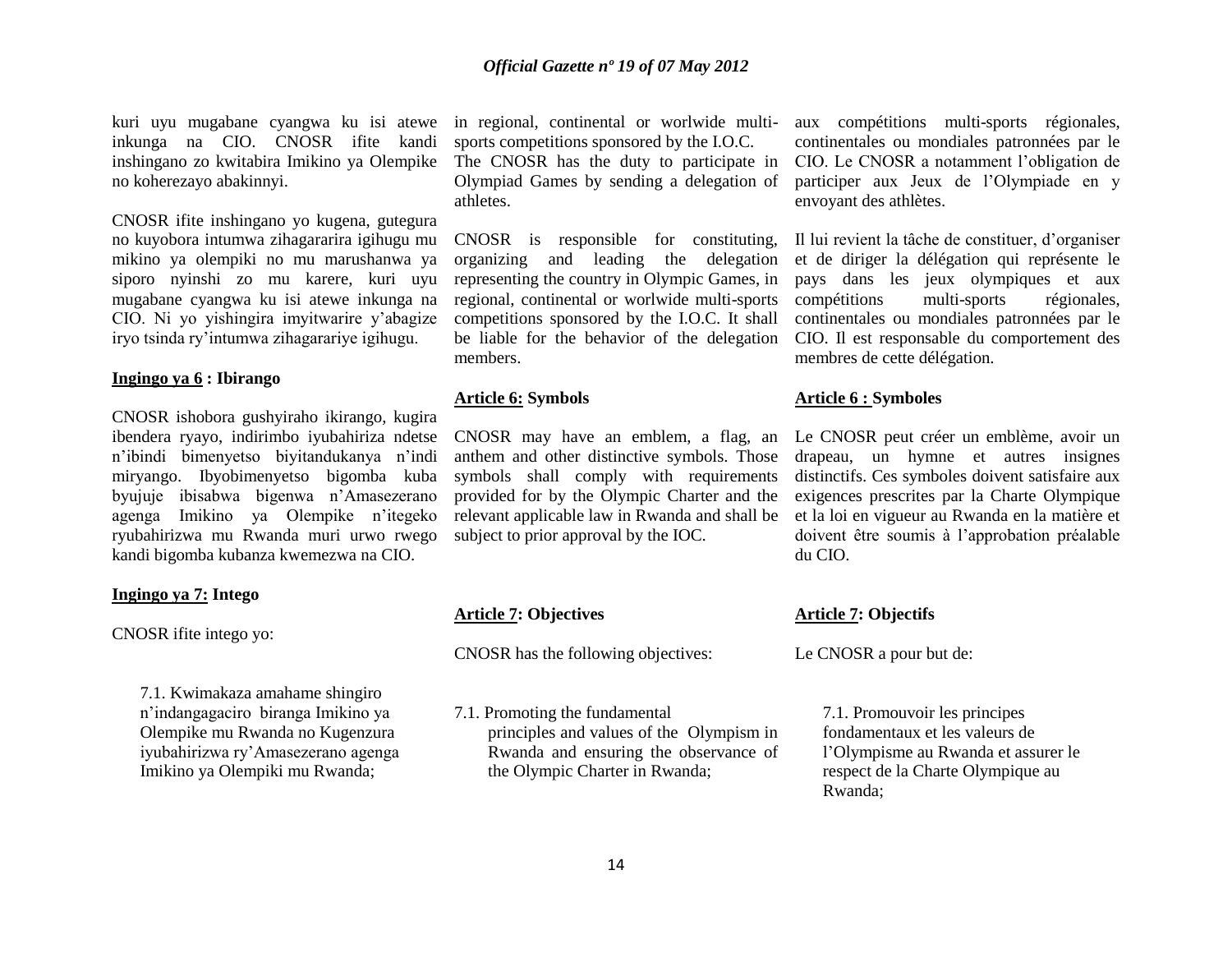7.2. Gutegura no guhuza ibikorwa, ifatanyije n'amashyirahamwe n'imiryango byo mu gihugu bibifitiye ubushobozi, mu myiteguro no mu itoranywa ry'abakinnyi bazitabira Imikino ya Olempike n'Imikino yo mu Karere ishyigikiwe na CIO;

7.3. Gushyigikira iterambere rya siporo yo ku rwego rwo hejuru ndetse na siporo kuri 7.3. Ecouraging the development of bose no gufasha mu guhugura abakozi bitabira siporo;

7.4. Guhagararira urwego rwose rwa siporo mu Rwanda ku bibazo byose biganisha ku nyungu rusange zarwo imbere y'ubutegetsi bwa Leta, urugaga rw'abikorera, sosiyete sivile no mu miryango mpuzamahanga;

7.5. Kugira inama no gufasha ubutegetsi bwa Leta mu gutegura no gushyira mu bikorwa politiki ya siporo;

7.6. Kugena ingamba no guhuza ibikorwa by'amashyirahamwe n'imiryango ya siporo yo mu gihugu hagamijwe kurushaho gukoresha neza imfashanyo y'ikigega cy'Ubufatanye mu byerekeye Imikino ya Olempike;

7.7. Guhuza imikoranire igamije ubutwererane hagati ya CIO, A.C.N.O na A.C.N.O.A;

7.8. Gushishikariza abagore n'abantu

- 7.2. Organizing and coordinating in collaboration with competent national federations and associations, the preparation and selection of athletes who will participate in the Olympic Games and Regional Games under the auspices of the I.O.C;
- sports at the high level and sports for all and assisting in the training of the staff involved in sports;
- 7.4. Representing the entirety of sports sector in Rwanda for all matters of public interest before public entities, the private sector federation, civil society and before international organizations;
- 7.5. Advising and assisting public entities in establishing and implementing the sports policy;
- 7.6. Planning and coordinating activities of national sports federations and associations in the view of better rationalizing the intervention of the Olympic Solidarity Fund;
- 7.7.Harmonizing relations of cooperation with the I.O.C, A.C.N.O and A.C.N.O.A;

7.2. Organiser et coordonner avec les Fédérations et Associations Nationales compétentes, la préparation et la sélection des athlètes qui vont participer aux Jeux Olympiques et aux Jeux Régionaux placés sous les auspices du CIO ;

7.3. Encourager le développement du sport de haut niveau ainsi que du sport pour tous et aider la formation des cadres sportifs ;

7.4. Représenter l'ensemble du sport Rwandais pour toutes les questions d'intérêt général auprès des pouvoirs publics, de la fédération du secteur privé, de la société civile ainsi que des organisations internationales ;

7.5. Conseiller et assister les pouvoirs publics dans l'élaboration et la mise en œuvre de la politique du Sport ;

7.6. Planifier et coordonner les actions des Fédérations et associations sportives nationales, en vue de rationaliser davantage l'intervention du Fonds de la Solidarité Olympique;

7.7. Harmoniser les relations de coopération avec le CIO, A.C.N.O et l'A.C.N.O.A;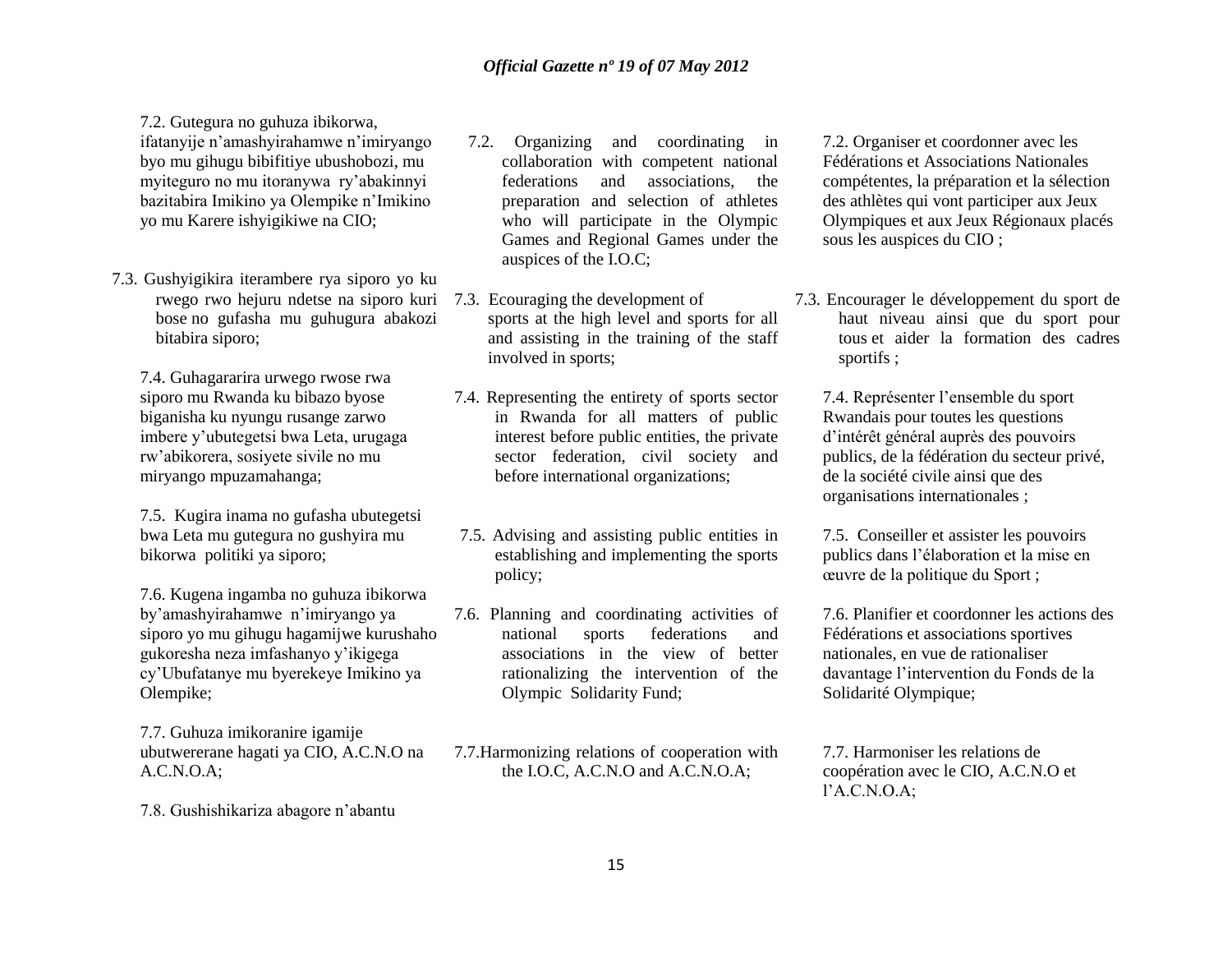babana n'ubumuga kwitabira Imikino Olimpiki;

7.9. Gukomera ku bwisanzure bwa CNOSR no kugenzura ko amashyirahamwe n'imiryango ya siporo byo mu gihugu bigumana ubwisanzure bifite, hakurikijwe Amasezerano agenga Imikino ya Olempiki;

7.10. Gufatanya ku buryo bugaragara mu kurwanya ikoreshwa ry'imiti yongera ubushobozi bw'umubiri ndetse n'ubundi buryo bubujijwe na CIO cyangwa Amashyirahamwe Mpuzamahanga ;

7.11. Guteza imbere ibikorwa by'Ishuri ry'Igihugu ryigisha Imikino ya Olempike;

7.12. Kurwanya ivangura iryo ari ryo ryose n'ihohotera muri siporo no kugenzura muri 7.12. Fighting against any form of 7.12. lutter contre toute forme de rusange ko amabwiriza ya Fair Play yubahirizwa ;

#### **UMUTWE WA III**: **IBYEREKEYE KUBA UMUNYAMURYANGO NO GUTAKAZA**  UBURENGANZIRA BWO **UMUNYAMURYANGO WA CNOSR**

#### **Ingingo ya 8: Abagize Komite y'Igihugu y'Imikino**

Komite y'Igihugu y'Imikino ya Olempiki na Siporo mu Rwanda igizwe na:

#### **Abanyamuryango Nyabo**

8.1. Abanyamuryango bose b'abanyarwanda **Active members**

- 7.8. Encouraging the participation of women and persons with disabilities to the Olympic Movement;
- 7.9. Preserving the autonomy of CNOSR and ensure the autonomy of national sports federations and associations, according to the Olympic Charter;
- 7.10. Efficiently collaborating to the fight against doping and other practices prohibited by the I.O.C or by International Federations;

7.11. Developing activities of the National Olympic Academy;

discrimination and violence in sports and ensuring the respect of fair-play rules;

**CHAPTER III: ACQUIRING AND LOSING THE MEMBERSHIP TO CNOSR LA PERTE DE QUALITE DE MEMBRE** 

**Article 8: Members of the National Olympic Committee**

The National Olympic Committee shall be comprised of:

16

#### **Membres Effectifs**

**Article 8 : Membres du Comité National Olympique**

8.1. Tous les membres rwandais du CIO s'il y

Le Comité National Olympique et Sportif du Rwanda est composé de membres suivants :

femmes et des personnes handicapées au Mouvement Olympique ; 7.9. Préserver l'autonomie du CNOSR et veiller à l'autonomie des Fédérations et associations sportives nationales, conformément à la Charte Olympique ;

7.8. Encourager la participation des

7.10. Collaborer efficacement à la lutte contre le dopage et autres procédés interdits par le CIO ou par les Fédérations Internationales ;

7.11. Développer les activités de l'Académie Nationale Olympique;

discrimination et de violence dans le sport et faire respecter de façon générale les Règles du Fair-Play ;

### **CHAPITRE III**: **DE l'ADHESION ET DE DU CNOSR**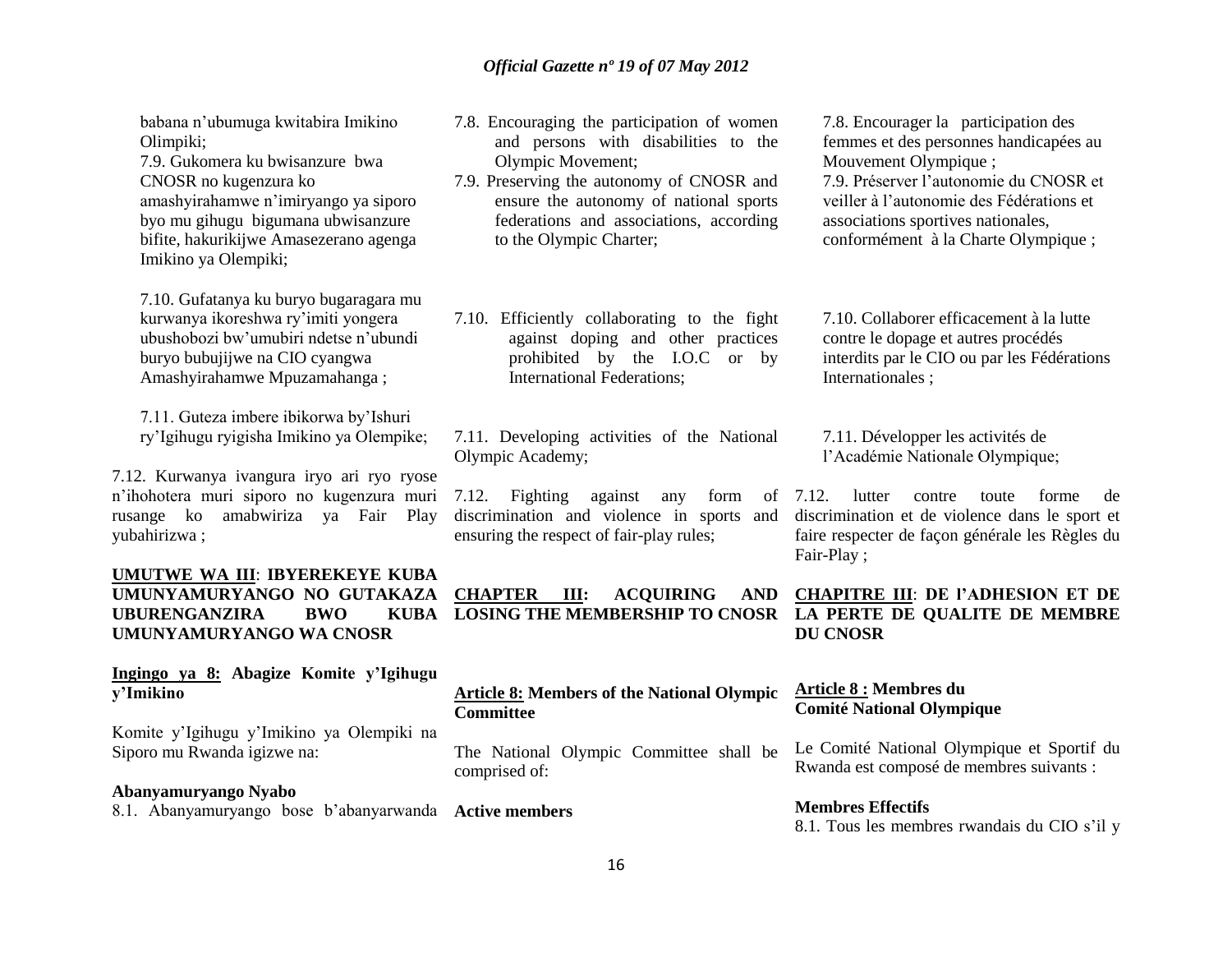#### *Official Gazette nº 19 of 07 May 2012*

ba CIO iyo bahari. Abo banyamuryango bafite 8.1. All members of the National Olympic uburenganzira bwo gutora mu Nteko Rusange za CNOSR. Byongeye kandi, ni abanyamuryango ba Komite Nyobozi ya CNOSR kandi bafite uburenganzira bwo gutora;

8.2. Amashyirahamwe yose yo mu gihugu ari mu muryango w'Amashyirahamwe Mpuzamahanga(FI) agenga siporo zikubiye muri gahunda z'Imikino ya Olempike cyangwa abayahagarariye;

8.3 Abakinnyi babiri (umugabo umwe n'umugore umwe) bagikina cyangwa bahoze ari abakinnyi bitabiriye Imikino Olimpiki; batowe na bagenzi babo muri komisiyo y'abakinnyi hakurikijwe Amabwiriza ya CIO. Icyakora, abo bakinnyi bagomba kuva ku mwanya wabo bitarenze umwaka wa gatatu ukurikira Imikino ya Olempiki baheruka kwitabira.

8.4. Amashyirahamwe yo mu gihugu ari mu muryango w'Amashyirahamwe Mpuzamahanga yemewe na CIO kandi siporo akora zikaba zitabarirwa muri gahunda y'Imikino ya Olempike asaba mu nyandiko kwinjira muri uwo muryango kandi agakurikiza aya mategeko shingiro.

8.5. Amatsinda akora siporo zitandukanye n'indi miryango ya siporo bisaba mu nyandiko kuba umunyamuryango kandi bigakurikiza aya mategeko shingiro.

Abo banyamuryango bitabira Inteko Rusange kandi bagatora mu gihe cy'ifatwa ry'ibyemezo.

Committee, if any. These members shall have the right to vote in general assemblies of the CNOSR. Besides, they are *ex officio* members to the Executive Committee of the CNOSR with the right to vote.

8.2. All national federations affiliated to International Federations governing sports included in the program of the Olympic Games or their representatives;

8.3. Two active or retired athletes (a man and woman) who have taken part in the Olympic Games, elected by their peers amongst the commission of athletes in accordance with I.O.C directives. However, the latter shall resign from their posts at the latest by the end of the third Olympiad after the last Olympic Games in which they have taken part.

8.4. National federations affiliated to International Federations recognized by the I.O.C and sports og which are not included in the program of the Olympic Games which formulate a written request for admission and subscribe to these statutes.

8.5. Multisport groups and other sportsoriented organizations which submit a written request for admission and subscribe to these statutes.

These members attend General Assemblies Ces membres assistent aux Assemblées

en a. Ces membres ont le droit de vote aux assemblées générales du CNOSR. En outre, ils sont membres de droit du Comité exécutif du CNOSR et ont le droit de vote ;

8.2. Toutes les fédérations nationales affiliées aux FI régissant des sports inclus dans le programme des Jeux Olympiques ou leurs représentants;

8.3 Deux athlètes (un homme et une femme) actifs ou des anciens athlètes qui ont pris part aux Jeux Olympiques; élus par leurs pairs au sein de la commission des athlètes selon les directives du CIO. Toutefois, ces derniers doivent se retirer de leur poste au plus tard à la fin de la troisième Olympiade qui suit les derniers Jeux Olympiques auxquels ils ont participé.

8.4. Des fédérations nationales affiliées aux FI reconnues par le CIO et dont les sports ne sont pas compris dans le programme des Jeux Olympiques qui formulent une demande écrite d'admission et adhèrent aux présents Statuts.

8.5. Des groupes multisportifs et d'autres organisations à vocation sportive qui formulent une demande écrite d'admission et adhèrent aux présents Statuts.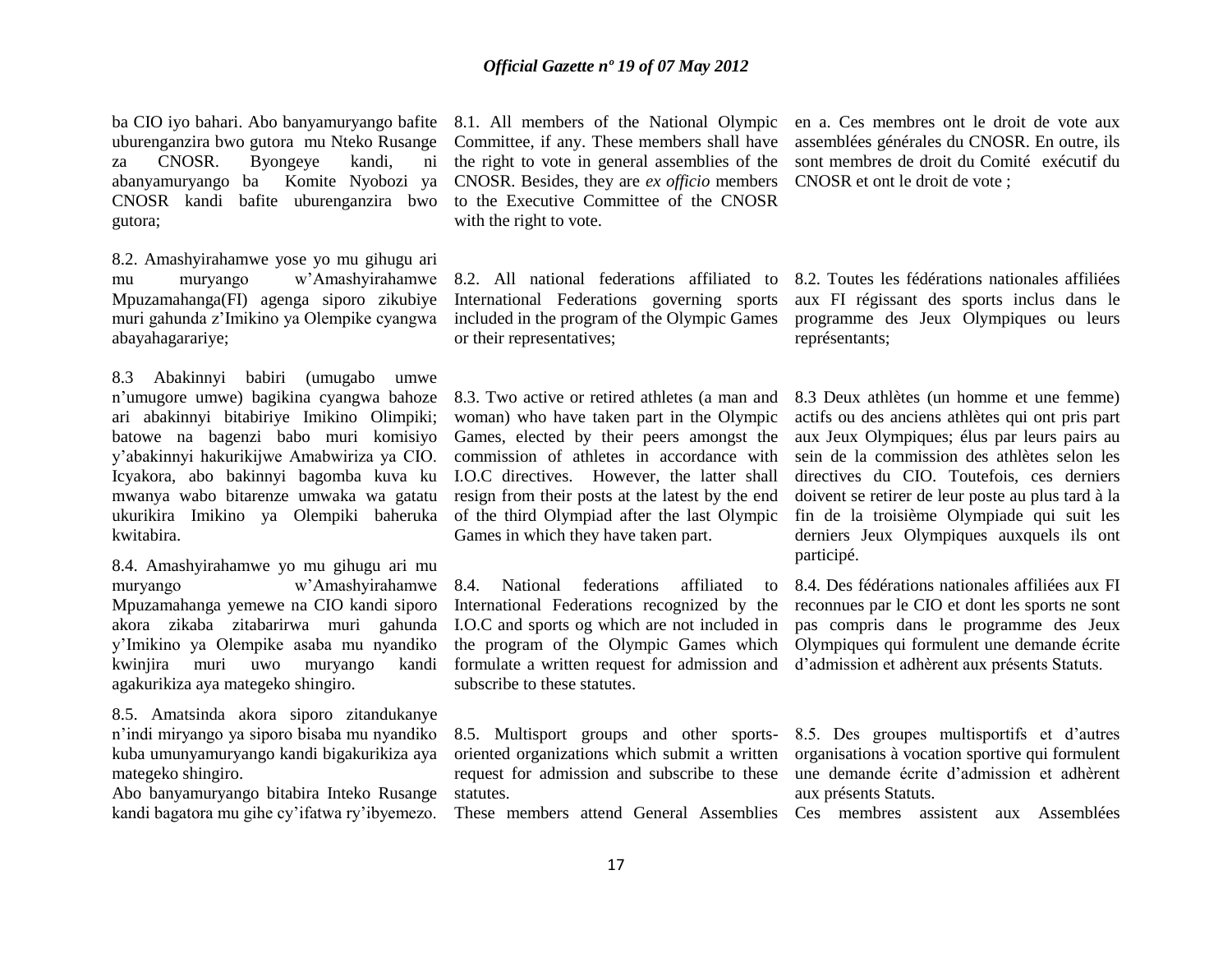with rights to vote.

Générales avec voix délibératives.

#### **Abanyamuryango b'Icyubahiro**

8.6. Bisabwe na Perezida wa Komite Nyobozi, Inteko Rusange ishobora kwemerera umuntu wese witangiye by'intangarugero siporo cyangwa Imikino ya Olempike ku buryo bwihariye, kwitwa Perezida w'Icyubahiro, Umunyamuryango w'icyubahiro cyangwa umunyamuryango w'umugiraneza kandi bagafatwa batyo n'Itsinda ry'Imikino Olimpiki. Bashobora kwitabira inama za CNOSR badatora ahubwo bagishwa inama.

8.7. Hakurikijwe ibwiriza 29.4 ry'Amasezerano agenga Imikino Olimpiki, guverinoma n'abandi bategetsi ba leta ntibagena uba umunyamuryango wa CNOSR. Icyakora, CNOSR gufata icyemezo, ibyibwirije, cyo gutoranya abanyamuryango abahagarariye ubwo buyobozi/butegetsi.

8.8. CNOSR ntizemera ishyirahamwe ry'igihugu rirenze rimwe kuri buri siporo igengwa n'Ishyirahamwe Mpuzamahanga.

8.9. Abanyamuryango ba CNOSR, uretse abayobozi ba siporo kandi babigize umwuga, ntibazemera indishyi y'ubwoko ubwo ari bwo bwose cyangwa ishimwe bifitanye isano n'imirimo yabo cyangwa n'uburyo bashohoje inshingano zabo. Bahobora kwishyuza amafaranga y'ingendo batanze n'ay'icumbi ndetse n'andi mafaranga bakoresheje, kandi

#### **Honorary members**

8.6. Upon proposal by the Chairperson of the Executive Committee, the General Assembly may grant the title of the President of Honour or Sponsoring member to any person who rendered prominent services to sport or to the Olympic Movement in a specific way, recognized as such by the whole Olympic Movement. They can participate to CNOSR meetings but in an advisory capacity.

8.7. In conformity with rule 29.4 of the Olympic Charter, the Government and other public authorities shall not designate any member of the CNOSR. However, CNOSR may decide, in its discretionary powers, to elect representatives of such authorities as members.

> 8.8. CNOSR shall not recognize more than one national federation for each sport regulated by an International Federation.

> 8.9. Members of CNOSR, except professional sports administrators, shall not accept any form of compensation or bonus of any kind in consideration for their services or for the performance of their duties. They may be reimbursed for their travelling, accommodation and other justified expenses

#### **Membres d'honneur**

8.6. Sur proposition du Président du Comité Exécutif, l'Assemblée Générale peut accorder le titre de Président d'honneur, de Membre d'honneur ou de membre bienfaiteur à toute personne ayant rendu des services éminents au sport ou au Mouvement Olympique d'une manière spécifique, reconnu comme tel par l'ensemble du Mouvement Olympique. Ils peuvent participer à des réunions du CNOSR mais à titre consultatif.

8.7. Conformément à la règle 29.4 de la Charte Olympique, le gouvernement et autres autorités publiques ne désigneront aucun membre du CNOSR. Toutefois, le CNOSR peut décider, à sa discrétion, d'élire comme membres des représentants de ces autorités.

8.8. Le CNOSR ne reconnaîtra pas plus d'une fédération nationale pour chaque sport régi par une Fédération Internationale.

8.9. Les membres du CNOSR, à l'exception des administrateurs sportifs professionnels, n'accepteront aucune sorte de compensation ou de gratification en relation avec leurs services ou l'accomplissement de leurs fonctions. Ils peuvent se faire rembourser leurs frais de transport et de séjour ainsi que toutes les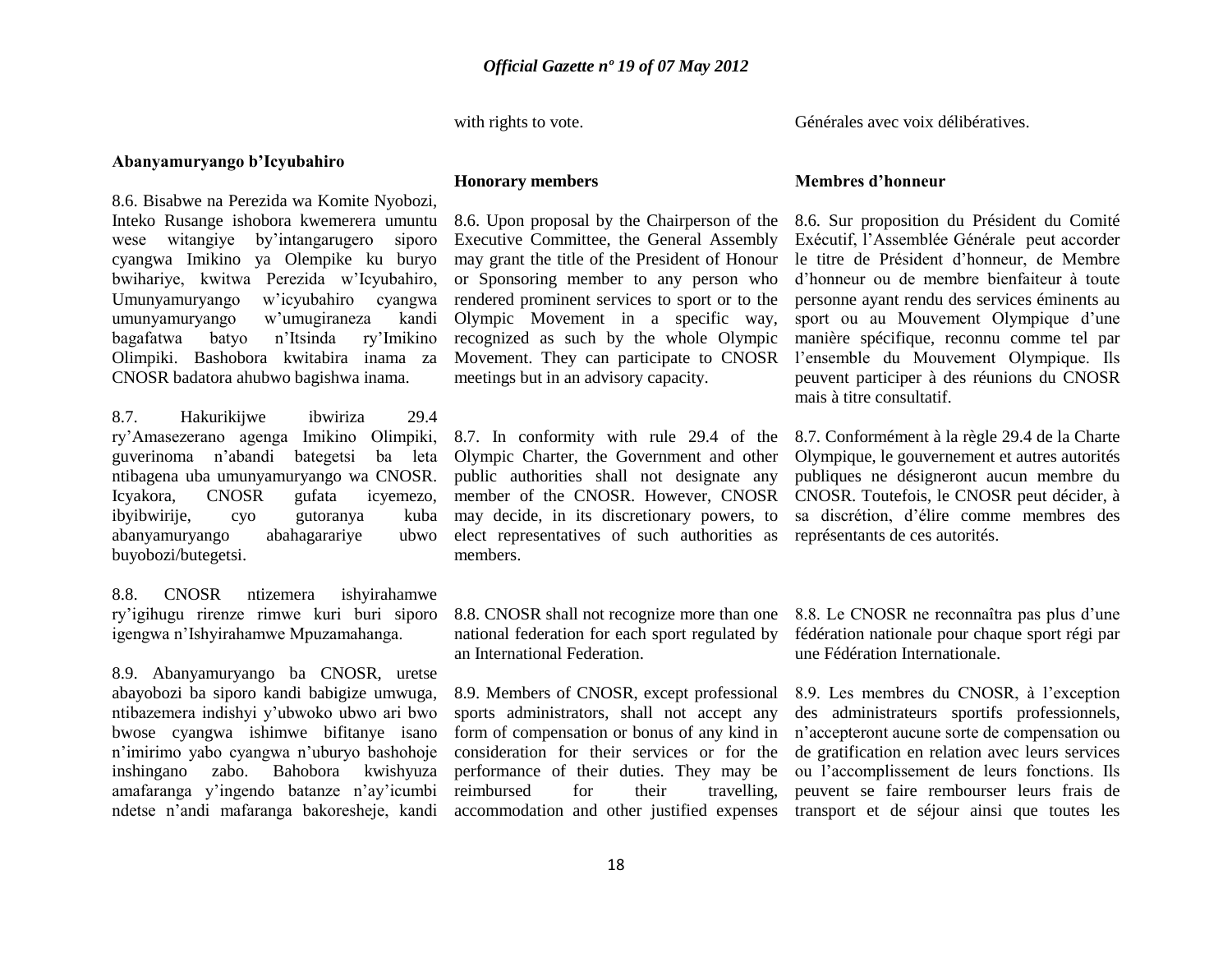bafitiye gihamya, mu byerekeranye no kurangiza inshingano zabo.

#### **Ingingo ya 9 : Kwemererwa by'agateganyo**

Komite Nyobozi ishobora kwemerera kuba umunyamuryango by'agateganyo Ishyirahamwe cyangwa Umuryango mushya bizashyikiriza kandidatire yabyo ku Nteko Rusange kuko ari yo yonyine ifite ububasha bwo gufata icyemezo cyo kwemerera burundu abasaba kuba abanyamuryango.

#### **Ingingo ya 10: Gutakaza uburenganzira bw'umunyamuryango**

Ishyirahamwe ritakaza uburenganzira bwo kuba umunyamuryango wa Komite y'Igihugu y'Imikino ya Olempiki na Siporo yo mu Rwanda iyo :

10.1. Ishyirahamwe cyangwa umuryango wa siporo wo mu gihugu cyangwa itsinda bahagarariye bisheshwe;

10.2. Rivuyemo ku bushake, ryirukanywe n'icyemezo cy'Inteko Rusange ku bwiganze bwa 2/3 by'abanyamuryango nyuma y'uko ishyirahamwe riregwa icyaha ryahawe umwanya wo kumvwa no gutanga impamvu zaryo ryisobanura ritanga ibimenyetso birirengera cyangwa urupfu rw'abarigize;

10.3. Risibwe ku rutonde rw'abanyamuryango ku cyemezo cyafashwe n'Inteko Rusange 10.3. Striking out of the list of members ibisabwe na Komite Nyobozi, kubera

they incurred while carrying out their duties.

#### **Article 9: Provisional admission**

The Executive Committee can grant a provisional admission to a new federation or association which shall later be submitted to organ to decide on its final affiliation.

#### **Article 10: Cessation of the membership**

An association shall lose its membership of the National Olympic and Sports Commission in case of:

10.1. Dissolution of the national sports association or federation or of the represented organism;

10.2. Voluntary withdrawal, expulsion decided by the General Assembly at the 2/3 majority vote of its members after having given to the suspected member association the chance to be heard and produce its defense or by the death of its members;

kutubahiriza amategeko shingiro n'amategeko proposal by the Executive Committee, for decided by the General Assembly upon

dépenses justifiées liées à l'exercice de leurs fonctions.

#### **Article 9: Admission provisoire**

the General Assembly, the only competent Générale seule habilitée à se prononcer sur Le Comité Exécutif peut accorder l'admission provisoire à une Fédération ou une Association nouvelle qui sera soumise à l'Assemblée l'affiliation définitive.

#### **Article 10 : Cessation de la qualité de membre**

Une association perd sa qualité de membre du Comité National Olympique et Sportif du Rwanda:

10.1. Par la dissolution de la Fédération ou association sportive nationale, ou de l'organisme représenté ;

10.2. Par retrait volontaire, exclusion prononcée par l'Assemblée Générale par la majorité de vote de 2/3 des membres après avoir donné la possibilité à l'association membre poursuivie d'être entendue et de présenter ses moyens de défense ou par le décès de ses membres;

10.3. Par radiation de la liste des membres prononcée par l'Assemblée Générale sur proposition du Comité Exécutif, pour non respect des statuts et règlement d'ordre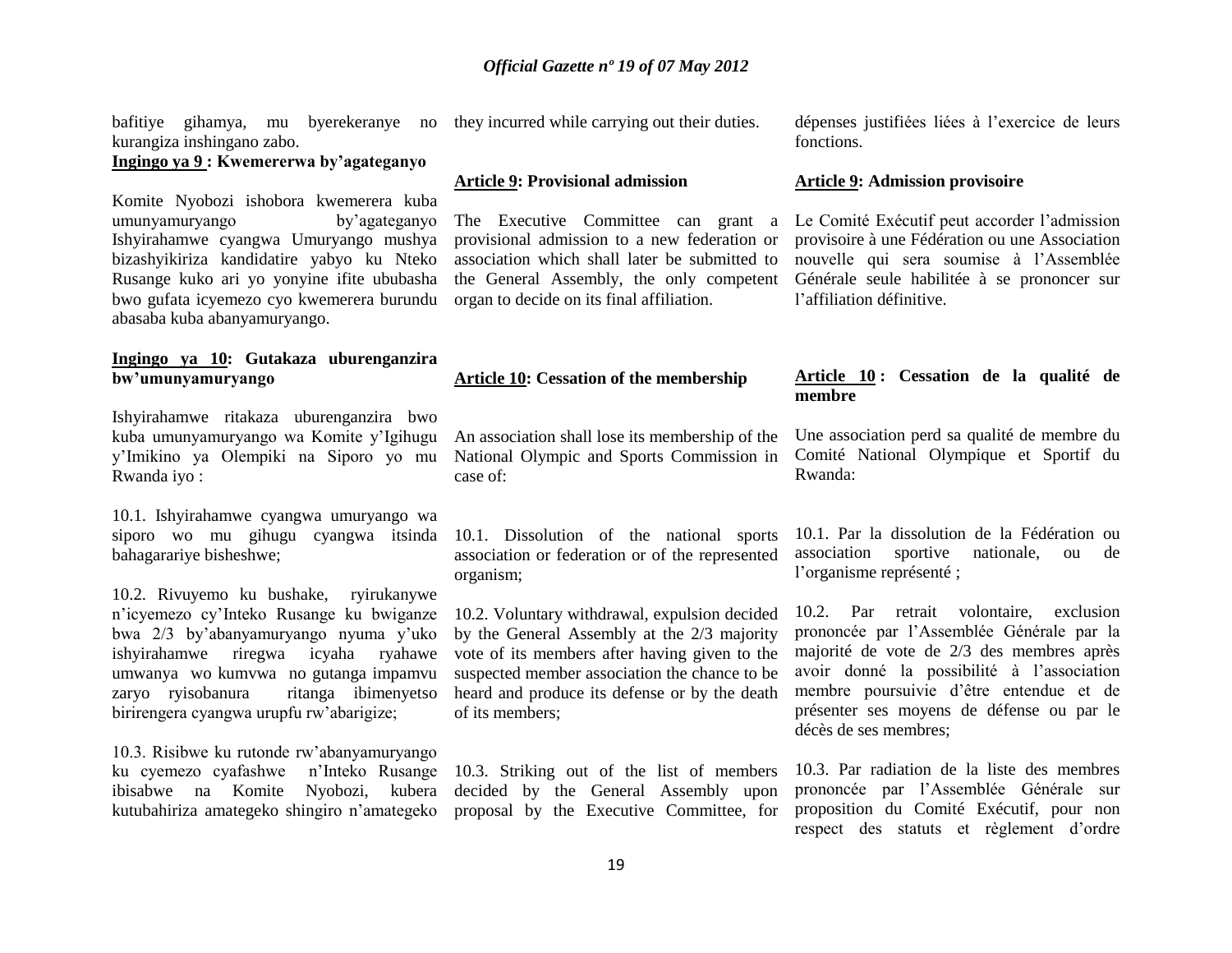#### *Official Gazette nº 19 of 07 May 2012*

ngengamikorere ya CNOSR;

10.4. Ku byerekeye abahagarariye abakinnyi bavugwa mu ngingo ya 8.3 y'aya mategeko shingiro, iyo bahise batakaza uburenganzira bwo kuba umunyamuryango bikimara kugaragara ko batacyujuje ibisabwa bivugwa muri iyo ngingo ya 8.3 ;

10.5. Umunyamuryango wese, utora cyangwa uw'icyubahiro, asibwe nta mpaka ku rutonde kandi akaba yari yaravanywe mu bagize Komite Mpuzamahanga y'Imikino ya Olempiki cyangwa akaba atubahiriza aya mategeko shingiro cyangwa Amategeko Ngengamikorere.

Iyo habaye kutubahiriza amategeko shingiro ya CNOSR na/cyangwa Amasezerano agenga Imikino ya Olempike na/cyangwa guteshuka ku nshingano, umunyamuryango ashobora gufatirwa ibyemezo ndetse n'ibihano nko kwihanangirizwa, guhagarikwa by'igihe gito cyangwa kwirukanwa.

Mbere y'uko hagira icyemezo icyo ari cyo cyose afatirwa, umunyamuryango uregwa ikosa runaka agomba guhabwa umwanya wo kumvwa no gutanga ibimenyetso yiregura ku makosa bamurega.

Igihano cyo kwihanangirizwa no guhagarikwa by'agateganyo gishobora gutangwa na Komite Nyobozi (ikazabimenyesha Inteko Rusange ikurikira). Icyemezo cyo kumwirukana gifatwa n'Inteko Rusange ku bwiganze bwa 2/3 by'abanyamuryango bitabiriye inama y'Inteko

violation of statutes and internal rules and intérieur du CNOSR ; regulations of CNOSR;

10.4. With regard to representatives of athletes mentioned under Article 8.3. of these statutes, by the automatic losing of the membership since the time they no longer fulfill requirements under Article 8.3.

10.5. Immediate removal from the list of any member, effective or honorary member who had already been expelled from the International Olympic Committee or who would violate these statutes or the internal rules and regulations.

the Olympic Charter and /or failure to his/her obligations, a member may be subject to administrative measures or sanctions such as warning, suspension or revocation.

Before taking any measure against a member, the suspected member shall be given the chance to be heard and present his/her defense. The warning and suspension may be decided by the Executive Committee (which will inform the following General Assembly). The expulsion shall be decided by the General Assembly at the majority vote of 2/3 of present members.

10.4. Concernant les représentants des athlètes mentionnés à l'article 8.3 des présents statuts, par perte automatique de leur qualité de membre dès l'instant où ils ne remplissent plus les conditions stipulées dans cet article 8.3 ;

10.5. Par radiation d'office de la liste pour tout membre, effectif ou d'honneur qui aurait été exclu du Comité International Olympique ou qui ne se conformerait pas aux présents statuts ou au Règlement d'Ordre Intérieur.

In case of violation of CNOSR statutes and/or En cas de violation des statuts du CNOSR et/ou de la Charte Olympique et/ou de manquement à ses obligations, un membre peut faire l'objet de mesures et de sanctions telles que l'avertissement, la suspension ou l'expulsion.

> Avant toute mesure à son égard, le membre poursuivi doit avoir l'opportunité d'être entendu et de présenter ses moyens de défense. L'avertissement et la suspension peuvent être prononcés par le Comité Exécutif (qui en informera l'Assemblée Générale suivante). L'exclusion est prononcée par l'Assemblée Générale à une majorité de 2/3 des membres présents.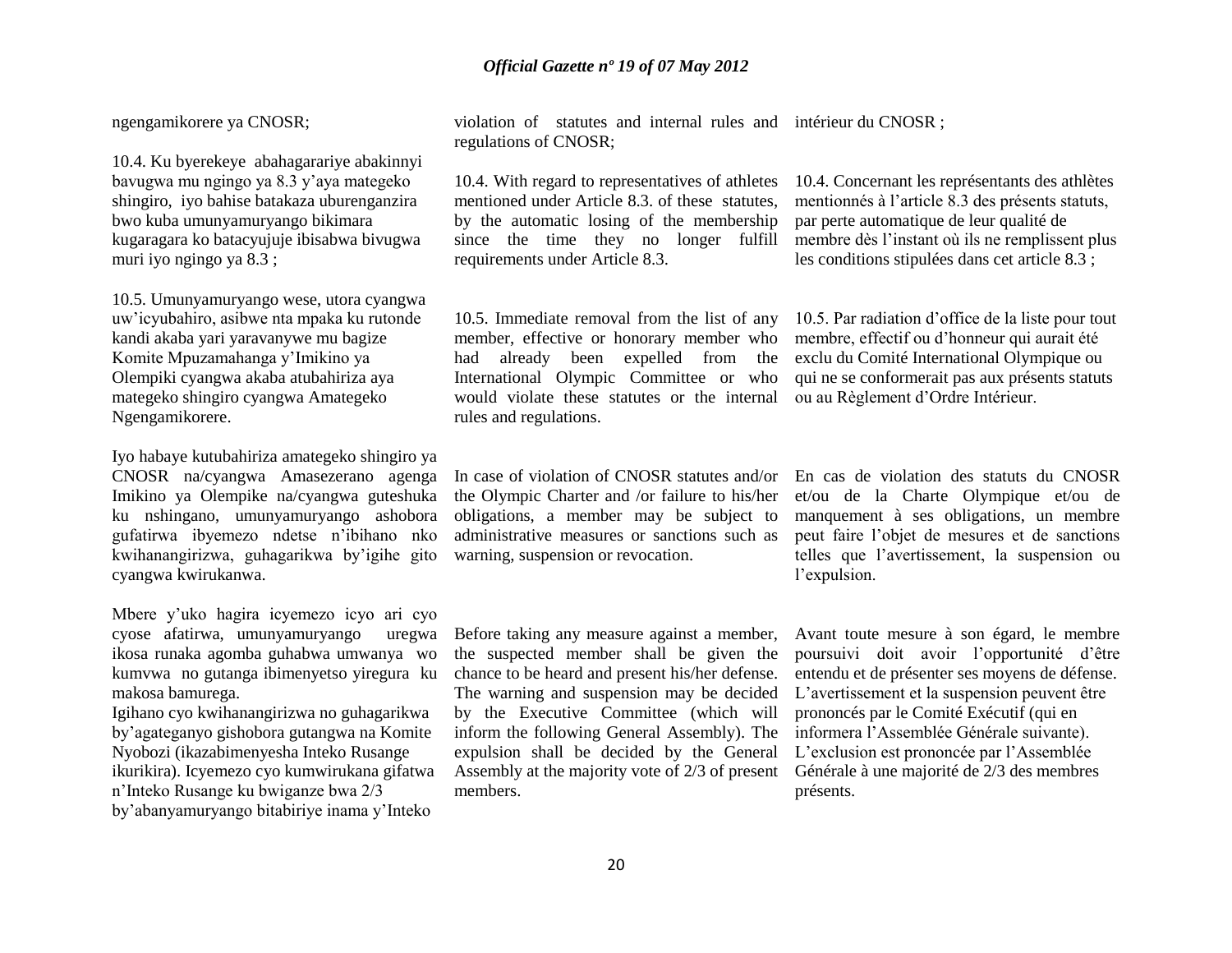Rusange.

#### **UMUTWE WA IV: IBYEREKEYE INZEGO**

#### **Ingingo ya 11: Inzego**

CNOSR ikora imirimo yayo ibinyujije mu nzego zikurikira:

- Inteko Rusange ari na rwo rwego rufata ibyemezo;
- Komite Nyobozi ari na rwo rwego rw'ubuyobozi;
- Abagenzuzi b'Imari.

Komite Nyobozi ishobora gushyiraho Komisiyo Zihoraho zo kuyunganira mu kurangiza inshingano zayo. Imiterere y'izo Komisiyo n'Abaperezida bazo byemezwa n'Inteko Rusange ya CNOSR. Icyakora, Komisiyo yigenga ishinzwe Amategeko n'Imyitwarire izashyirwaho kandi igire ububasha bw'ubwunganizi igihe havutse ibibazo hagati y'abanyamuryango ba CNOSR.

#### **ICYICIRO CYA MBERE: IBYEREKEYE INTEKO RUSANGE**

#### **Ingingo ya 12: Abagize Inama Rusange**

Inteko Rusange ni rwo rego rw'ikirenga rwa CNOSR. Igizwe n'abanyamuryango nk'uko bavugwa mu ngingo ya 8 y'aya mategeko shingiro.

**CHAPTER IV: ORGANS**

#### **Article 11: Organs**

following organs:

- The General Assembly which is the deliberating organ;
- The Executive Committee which is the execution organ;
- Auditors.

approved by the CNOSR General Assembly. However, a Legal and Ethical Commission shall be set up and have the power of mediation in case of dispute between CNOSR members.

**SECTION ONE: GENERAL ASSEMBLY**

**Article 12: Members of the General Article 12 : Membres de l'Assemblée Assembly**

the CNOSR. It shall comprise members as mentioned under Article 8 of these statutes.

#### **CHAPITRE IV: DES ORGANES**

#### **Article 11 : Organes**

CNOSR exercises its activities through the Le CNOSR exerce ses activités par l'intermédiaire des organes suivants :

- L'Assemblée Générale qui est l'organe délibérant ;
- Le Comité Exécutif qui est l'organe Exécutif ;
- Les Commissaires aux comptes.

The Executive Committee may constitute Le Comité Exécutif peut constituer des Permanent Commissions to assist in the Commissions Permanentes pour l'assister dans exercise of its duties. The nature of such l'exercice de ses fonctions. La nature de ces commissions and their Chairpersons shall be Commissions et leurs Président sont approuvées par l'Assemblée Générale du CNOSR. Toutefois, Une Commission Juridique et Ethique indépendante sera mise en place et aura compétence de médiation en cas de litiges entre les membres du CNOSR.

#### **SECTION PREMIERE : DE L'ASSEMBLEE GENERALE**

## **Générale**

The General Assembly is the supreme organ of L'Assemblée Générale est l'organe suprême du CNOSR. Elle est composée des membres tels que mentionnés à l'article 8 des présents statuts.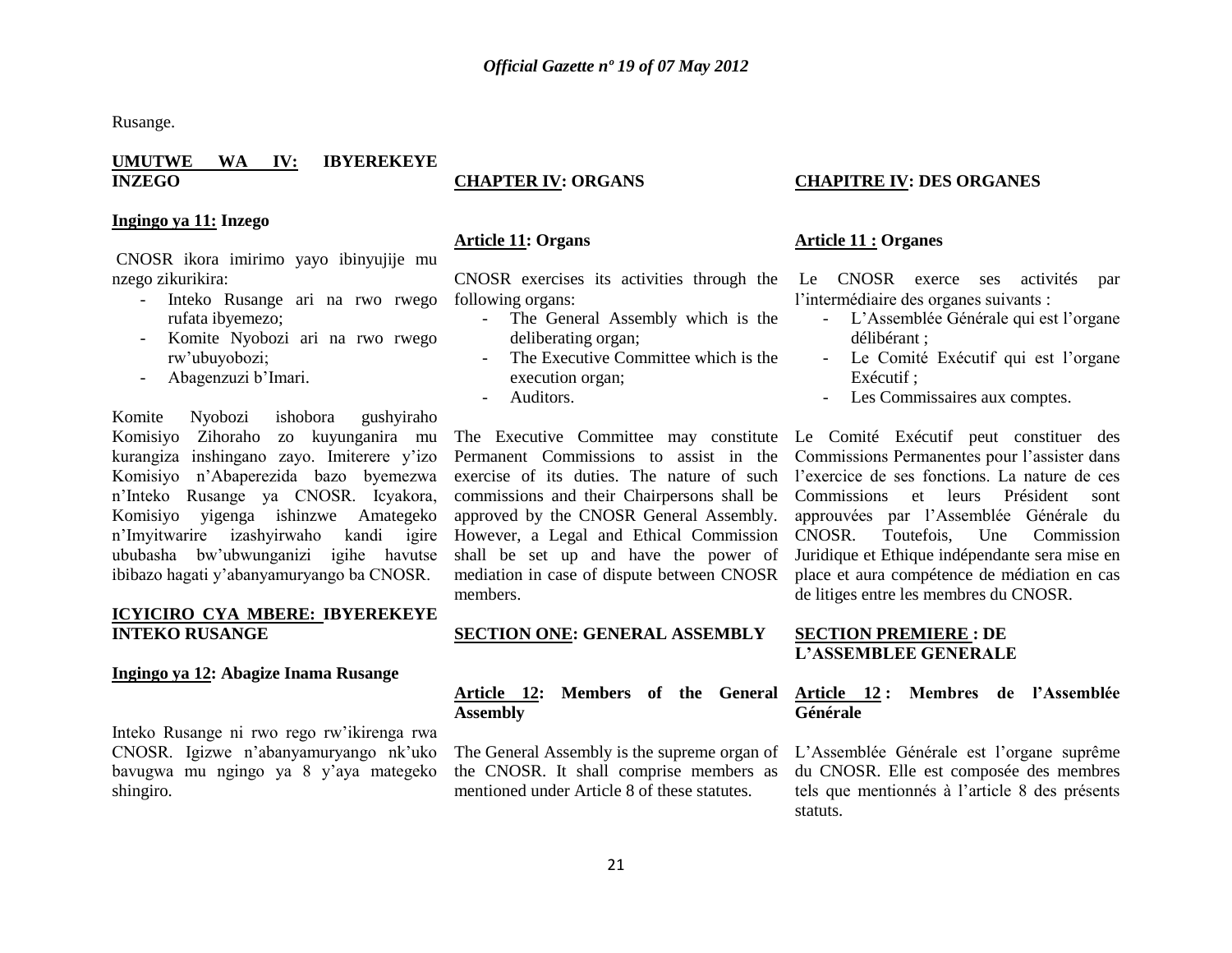#### **Ingingo ya 13 : Ububasha bw'Inama Rusange**

Inteko Rusange yihariye ububasha bukurikira:

- Gutora abagize Komite Nyobozi n'Abagenzuzi b'Imari;
- Kwemeza ba Perezida b'Amakomisiyo na Perezida wa ANO bisabwe na Komite Nyobozi;
- Kwemerera cyangwa kwirukana abanyamuryango bisabwe na Komite Nyobozi;
- Gushyiraho no kwirukana Abahagarariye CNOSR imbere y'amategeko n'Ababungirije;
- Kugena umubare w'umusanzu utangwa n'abanyamuryango;
- Kwemeza gahunda y'ibikorwa n'ingengo y'imari y'umwaka;
- Kwemeza raporo z'ibikorwa bya buri mwaka n'ishusho y'imikoreshereze y'imari ivuguruye;
- Kwemeza ibimenyetso n'ibishushanyo bitandukanya Komite y'Igihugu y'Imikino ya Olempiki na Siporo mu Rwanda n'indi miryango, ibendera ryayo, ikirango cyayo cyangwa indirimbo

**Article 13: Powers of the General Assembly**

The following powers shall mainly be exercised by the General Assembly:

- Election of members of the Executive Committee and Auditors;
- Approval of Chairpersons of Commission and the President of the National Olympic Association upon proposal by the Executive Committee;
- Admission or expulsion of members upon proposal by the Executive Committee;
- Appointment and dismissal of CNOSR legal representatives and their deputies;
- Fixation of amount of money to be paid by members as contributions;
- Approval of the activity plan, annual budget;
- Approval of annual activity reports and revised financial statements;
- Approval of distinctive symbols and marks, of the flag, emblem or anthem of the National Olympic and Sports Committee of Rwanda;

#### **Article 13 : Pouvoirs de l'Assemblée Générale**

Sont notamment réservés à la compétence de l'Assemblée Générale, les pouvoirs suivants:

- L'élection des membres du Comité Exécutif et des Commissaires aux Comptes;
- L'approbation des Présidents des Commissions et Président de l'ANO sur proposition du Comité Exécutif;
- L'admission ou l'exclusion des membres sur proposition du Comité Exécutif ;
- La nomination et la révocation des représentants légaux et suppléants du CNOSR;
- La fixation des montants de la cotisation des membres ;
- L'adoption du plan d'action, du budget annuel ;
- L'adoption des rapports d'activités annuels et des états financiers révisés;
- L'adoption des signes et symboles distinctifs, du drapeau, de l'emblème ou de l'hymne du Comité National Olympique et Sportif du Rwanda ;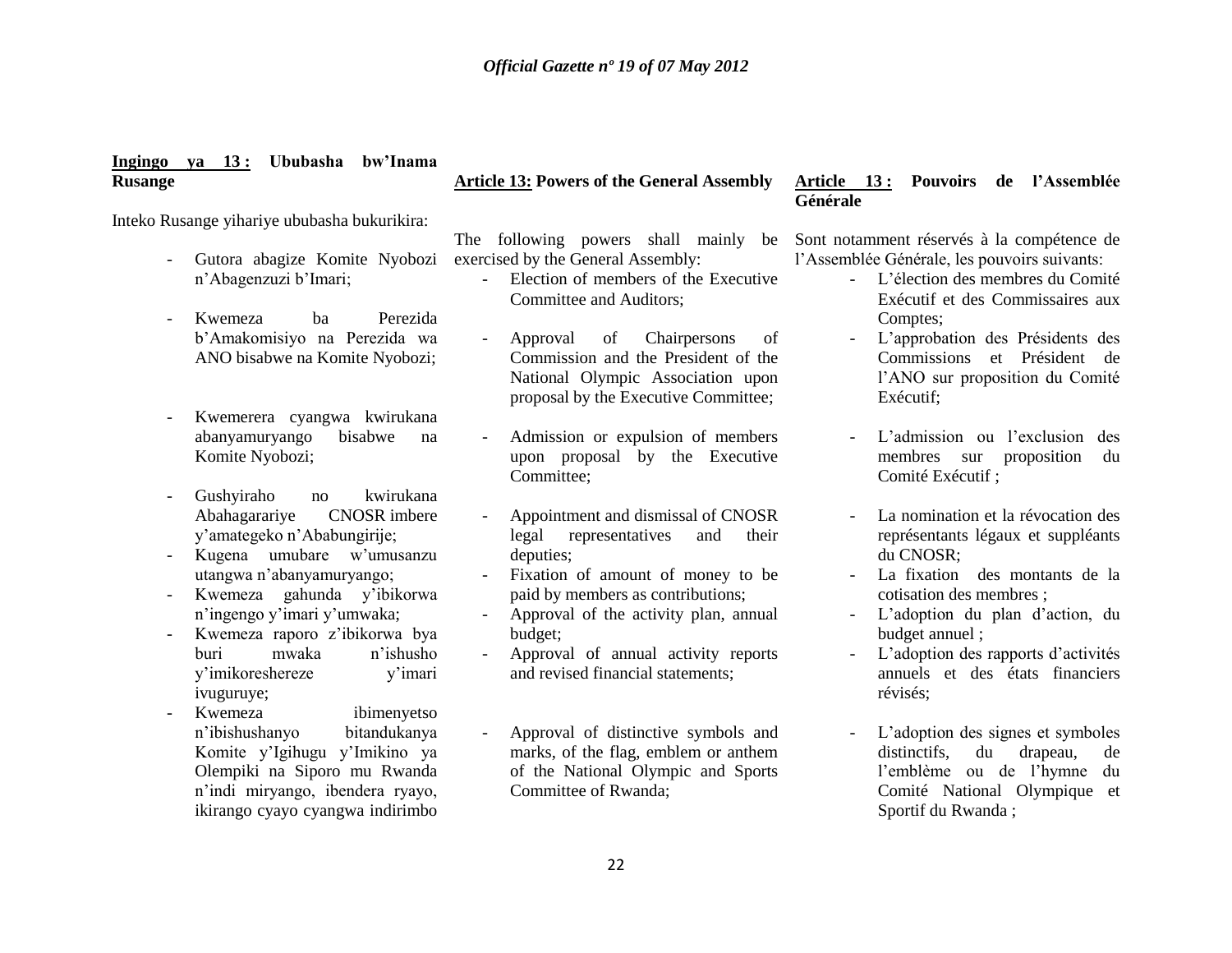iyubahiriza ;

- Kwemeza no guhindura amategeko shingiro n'amategeko ngengamikorere;
- Kwemeza no guhindura Amategeko Shingiro Yihariye ya Komite y'igihugu Yigenga ishinzwe Ubwunganizi n'Ubukemurampaka muri Siporo;
- Guhererekanya umutungo;
- Kwemera impano n'indagano ;
- Gusesa Komite Nyobozi;
- Gusesa CNOSR.

#### **Ingingo ya 14: Inama z'Inama Rusange**

Inteko Rusange iterana inshuro ebyiri mu mwaka mu nama isanzwe na buri gihe cyose bibaye ngombwa mu nama idasanzwe. Inyandiko z'ubutumire zikubiyemo ingingo zizasuzumwa zishyikirizwa abanyamuryango nibura iminsi cumi n'itanu mbere y'uko iterana.

#### **Ingingo ya 15 : Gutumiza no kuyobora Inama Rusange**

Inteko Rusange itumizwa kandi ikayoborwa na Perezida wa Komite Nyobozi, ataboneka, bigakorwa na Visi Perezida, na we ataboneka igatumizwa kandi ikayoborwa na Visi Perezida wa kabiri.

Iyo Perezida na ba Visi Perezida batabonetse,

- Approval and amendment of statutes and internal rules and regulations;
- Approval and amendment of the particular status of the National Independent Committee in charge of sports mediation and arbitration;
- Disposal of property;
- Acceptance of grants and bequests;
- Dissolution of the Executive Committee;
- Dissolution of the CNSOR.

#### **Article 14: General Assembly sessions**

The General Assembly shall meet twice a year in ordinary session and whenever needed in extraordinary session. Invitations including the agenda shall be notified to members at least fifteen (15) days before the meeting is held.

### **General Assembly**

The General Assembly shall be convened and chaired by the Chairperson of the Executive Committee, in case of his/her absence, by the First Vice-President or in case of the latters's absence, by the second Vice-President.

- L'adoption et la modification des statuts et du règlement d'ordre intérieur ;
- L'adoption et la modification du Statut Particulier du Comité National Indépendant chargé de la Médiation et Arbitrage du Sport ;
- L'aliénation des biens :
- L'acceptation des dons et legs;
- La dissolution du Comité Exécutif;
- La dissolution du CNOSR.

#### **Article 14 : Réunions de l'Assemblée Générale**

L'Assemblée Générale se réunit deux fois par an en session ordinaire et chaque fois que de besoin en session extraordinaire. Les invitations contenant l'ordre du jour sont remises aux membres au moins 15 jours avant la réunion.

#### **Article 15: Convening and chairing the Article 15 : Invitation et présidence de l'Assemblée Générale**

L'Assemblée Générale est convoquée et présidée par le Président du Comité Exécutif, en cas de son absence, le premier Viceprésident, à défaut de celui-ci le deuxième vice-président.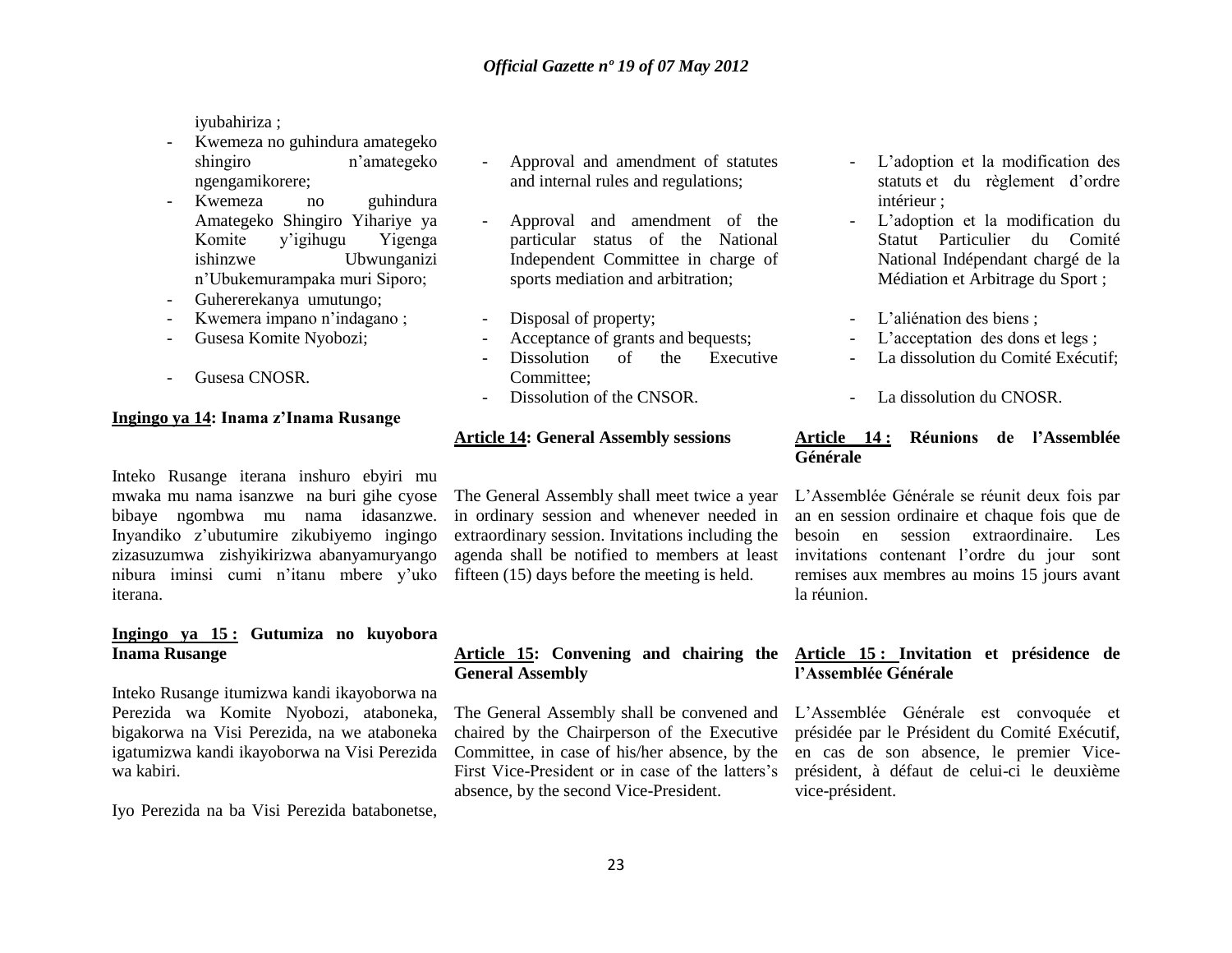bagize impamvu zituma bataboneka cyangwa bakananirwa kuyitumiza, Inteko Rusange itumizwa mu nyandiko na kimwe cya gatatu (1/3) cy'abanyamuryango batora. Icyo gihe, Inteko yitoramo Perezida.

#### **Ingingo ya 16: Ibyemezo by'Inama Rusange**

Inteko Rusange iterana kandi igafata ibyemezo bihabwa agaciro iyo 2/3 by'abanyamuryango batora bayitabiriye. Iyo uwo mubare wa ngombwa utuzuye, itumizwa bundi bushya mu gihe kitarenze iminsi irindwi (7). Iyo Nteko Rusange igomba guterana mu gihe kitarenze iminsi cumi n'itanu (15) ibarwa uhereye ku itariki uutumire bw'Inteko Rusange bwatangiwe. Iyo icyo gihe kigeze, Inteko Rusange iraterana kandi igafata ibyemezo bigira agaciro hatitawe ku mubare w'abayitabiriye.

Uretse aho aya mategeko shingiro abiteganya ukundi, ibyemezo bifatwa ku bwiganze busesuye bw'abanyamuryango bahari kandi bafite uburenganganzira bwo gutora.

Ibyemezo by'Inteko Rusange bishyirwa mu nyandiko mvugo ishyirwaho umukono na Perezida n'Umunyamabanga Mukuru igahabwa abagize Inteko Rusange bose mu gihe cy'iminsi cumi n'itanu (15) ikurikira iterana ry'iyo Nteko Rusange.

Amatora yerekeye abantu (nk'itora ry'abagize

the President and Vice-Presidents, the General Assembly shall be convened in writing by 1/3 of effective members. In that case, the General Assembly shall elect among its members a President of the session.

### **Assembly**

The General Assembly shall meet and validly vote when the majority of at least a 2/3 majority of its effective members are present. Where that quorum is not present, a new meeting shall be convened within a period not exceeding seven (7) days. This General Assembly shall be held within a period of fifteen (15) days from the date of its convening. At the new date, the General Assembly shall be held and validly deliberate notwithstanding number of participants.

relative majority of present and voting membres présents et votants. members.

be recorded in minutes signed by the Chairperson and the General Secretary and distributed to all members of the General Assembly within a period not exceeding fifteen (15) after the General Assembly was tenue de cette Assemblée. held.

Komite Nyobozi n'iry'Abagenzuzi b'Imari) Votes related to persons (mainly the election Les votes portant sur des personnes

In case of absence or incapacity or failure of En cas d'absence, d'empêchement ou de défaillance simultanée du Président et des Vice-Présidents, l'Assemblée Générale est convoquée par écrit par 1/3 des membres effectifs. Pour la circonstance, l'Assemblée élit en son sein un Président.

#### **Article 16: Deliberations of the General Article 16 : Délibérations de l'Assemblée Générale**

L'Assemblée Générale siège et délibère valablement lorsque les 2/3 de membres effectifs sont présents. Si ce quorum n'est pas atteint, une nouvelle convocation est lancée dans un délai ne dépassant pas sept (7) jours. Cette Assemblée Générale doit se tenir dans un délai ne dépassant pas quinze (15) jours à partir de la date de la convocation de l'Assemblée Générale. A cette échéance, l'Assemblée Générale siège et délibère valablement quel que soit le nombre des participants.

Unless otherwise provided in these articles of Sauf disposition contraire dans ces statuts, les association, decisions shall be taken at a décisions sont prises à la majorité relative des

Deliberations of the General Assembly shall Les délibérations de l'Assemblée Générale sont consignées dans un Procès-verbal signé par le Président et le Secrétaire Général qui est distribué à tous les membres de l'Assemblée Générale dans un délai de 15 jours après la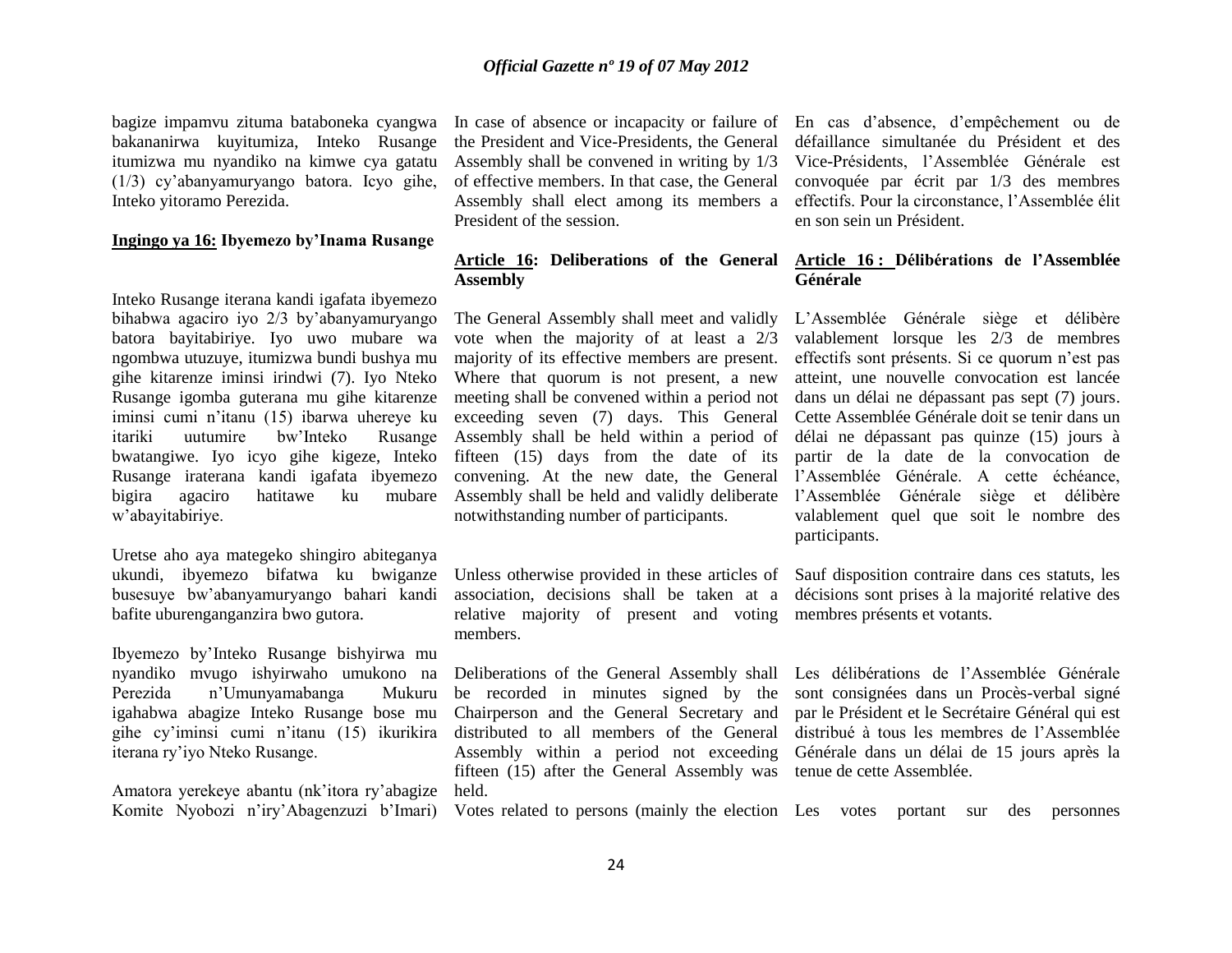akorwa mu ibanga.

#### **Ingingo ya 17 : Inama idasanzwe y'Inama Rusange**

Inteko Rusange Idasanzwe iterana igihe cyose bibaye ngombwa. Uburyo itumizwa n'uko iyoborwa ni bumwe n'ubw'Inteko Rusange isanzwe. Igihe cyo kuyitumiza gishyirwa ku minsi irindwi (7). Impaka zigibwa zibanda gusa ku gusuzuma ingingo iri ku murongo w'ibizigwa byavuzwe mu butumire.

#### **Ingingo ya 18 : Inama Rusange Itora**

Inteko Rusange Itora iterana mu mezi atatu ya mbere y'umwaka ukurikira Imikino Olimpiki.

#### **Ingingo ya 19: Imigendekere y'amatora**

Mu gihe cy'Inama Rusange buri munyamuryango ashobora guhagararirwa n'intumwa ifite uburenganzira bwo kugira uruhare mu mpaka ndetse no mu matora.Hakurikijwe Amasezerano agenga Imikino ya Olempiki no kubahiriza ubwiganze mu matora ku mashyirahamwe ya siporo muri porogaramu z'imikino olempiki (zivugwa mu ngingo ya 8.2), intumwa z'ayo mashyirahamwe zigira uburenganzira ku majwi abiri.

Gutorera undi yabiguhereye ububasha cyangwa gutyora utahibereye ntibyemeye.

of members of the Executive Committee and Auditors) shall be in secret ballot.

#### **Article 17: Extraordinary General Assembly**

Extraordinary General Assembly shall be held as many times as necessary. Modalities for convening and presiding over the sessions are similar to those of ordinary sessions. The session shall be held seven (7) days before it is held. Discussions shall be only related to matters listed on the agenda of the convening notice.

#### **Article 18: Elective General Assembly**

The elective General Assembly shall be held in the three (3) months following the Olympiad Games.

#### **Article 19: Voting modalities**

During the General Assembly, each member shall be allowed to be represented by a delegate who is entitled to discussions and voting. In accordance with the Olympic Charter and in order to ensure the voting majority for sports federations affiliated to programs of Olympic games (mentioned under Article 8.2)., delegates to such federations shall be entitled to a double vote.

Voting by proxy or by correspondence shall Le vote par procuration ou par correspondance not be allowed.

(notamment l'élection des membres du Comité Exécutif et des Commissaires aux Comptes) se font à bulletins secrets.

#### **Article 17 : Session extraordinaire de l'Assemblée Générale**

L'Assemblée Générale extraordinaire se tient autant de fois que de besoin. Les modalités de sa convocation et de sa présidence sont les mêmes que celles de l'Assemblée Générale ordinaire. Les délais de sa convocation sont fixés à (sept) 7 jours. Les débats ne peuvent porter que sur la question inscrite à l'ordre du jour de l'invitation uniquement.

#### **Article 18 : Assemblée Générale Elective**

L'Assemblée Générale Elective se tient dans les trois (3) premiers mois de l'année qui suit les Jeux de l'Olympiade.

#### **Article 19 : Modalités des élections**

Au cours de l'Assemblée Générale, chaque membre est autorisé à se faire représenter par un délégué ayant le droit de prendre partie aux débats et au vote. Conformément à la Charte Olympique et afin de garantir la majorité votante pour les Fédérations de sports aux programmes des jeux olympiques (mentionnées à l'article 8.2), les délégués de ces fédérations disposeront d'une voix double.

n'est pas admis.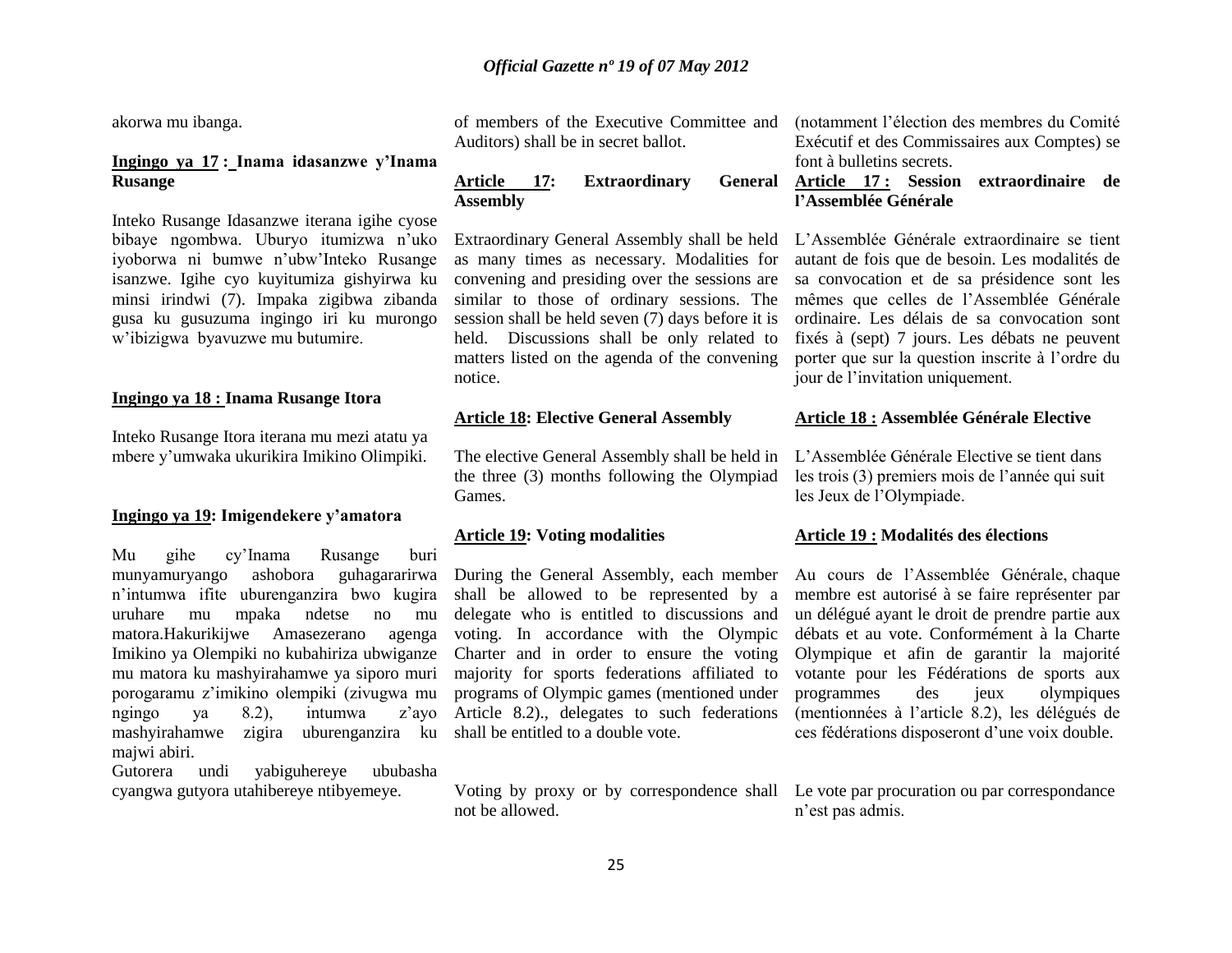Amashyirahamwe yo mu gihugu ashamikiye ku mashyirahamwe mpuzamahanga agenga siporo ziri muri gahunda y'Imikino Olempiki agomba kugira ubwiganze mu matora mu Nama Rusange ya Komite y'Igihugu Olempiki na Siporo mu Rwanda no muri Komite Nyobozi.

Ku bijyanye n'ibibazo birebana n'Imikino Olempiki, amajwi yitabwaho ni aya Komite Nyobozi ya Komite y'Igihugu Olempiki na Siporo mu Rwanda n'ay'amashyirahamwe yo mu gihugu ashamikiye mu mashyirahamwe Mpuzamahanga agenga siporo ziri mu gahunda y'Imikino Olempiki.

#### **ICYICIRO CYA II: KOMITE NSHINGWABIKORWA**

| Ingingo         | va | 20: | Abagize | Komite |
|-----------------|----|-----|---------|--------|
| Nshingwabikorwa |    |     |         |        |

Komite Nshingwabikorwa igizwe n'abakurikira:

- Perezida;
- Abungirije Perezida babiri;
- Umunyamabanga Mukuru;
- Umubitsi Mukuru;
- Abajyanama babiri;
- Abanyamauryango ba Komite Mpuzamahanga Olempiki, iyo ihari.

#### **Ingingo ya 21: Manda y'abagize Komite Nyobozi**

Abagize Komite Nyobozi batorerwa manda y'imyaka ine (4) ishobora kongerwa.

federations regulating sports included in the program of Olympic Games shall constitute the voting majority in the General Assembly of CNOSR and the Executive Committee.

With regards to questions relating Olympic Games, only votes expressed by the CNOSR Executive Committee and by National Federations regulating sports included in the program of Olympic Games shall be taken into consideration.

#### **SECTION II: EXECUTIVE COMMITTEE**

National federations affiliated to International Les Fédérations nationales affiliées aux Fédérations Internationales régissant des sports inclus au programme des Jeux Olympiques doivent constituer la majorité votante dans l'Assemblée Générale du CNOSR et dans le Comité Exécutif.

Federations affiliated to International Fédérations Nationales affiliées aux S'agissant des questions concernant les Jeux Olympiques, seuls les votes exprimés par le Comité Exécutif du CNOSR et par les Fédérations Internationales régissant des sports inclus au programme des Jeux Olympiques sont pris en considération.

#### **SECTION II** : **LE COMITE EXECUTIF**

**Article 20: Composition of Executive Article 20 : Composition du Comité Exécutif Committee**

The Executive Committee shall be composed Le Comité Exécutif se compose de : of:

- One President;
- Two Vice- Presidents:
- One Secretary General;
- One General Treasurer;
- Two advisors:
- Rwandan members of the I.O.C, if any.

#### **Article 21: Term of office of the Executive Article 21 : Mandat des membres du Comité Committee members**

- Un Président :
- Deux Vice-présidents ;
- Un Secrétaire Général ;
- Un Trésorier Général ;
- Deux Conseillers ;
- Les membres rwandais du CIO s'il y en a.

### **Exécutif**

Members of the Executive Committee shall be Les membres du Comité Exécutif du CNOSR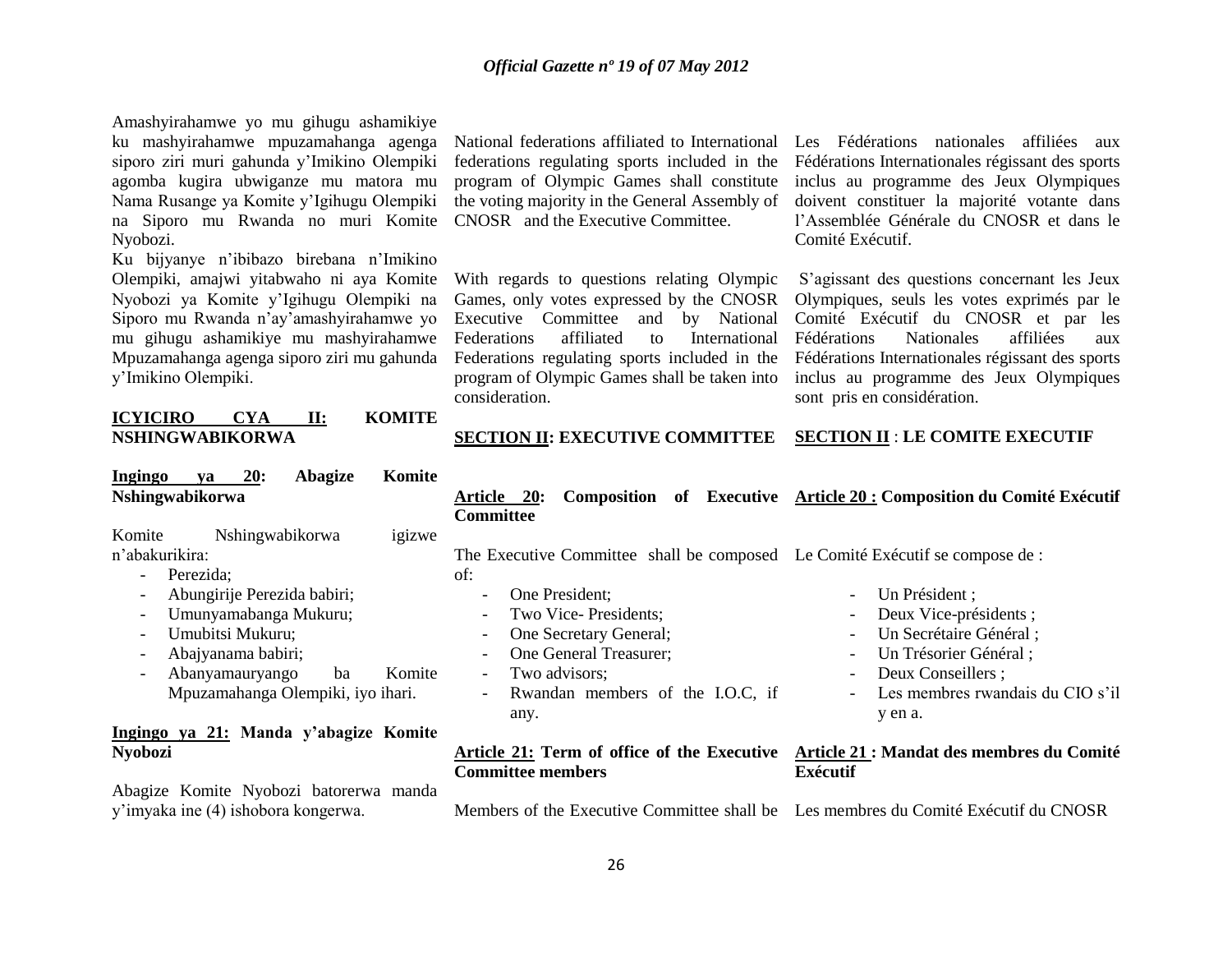elected for a term of four (4) years renewable.

sont élus pour un mandat de quatre (4) ans renouvelables.

#### **Ingingo ya 22: Ukwiyamamaza kw'abagize Komite Nyobozi**

Abiyamamaza ku myanya ya Perezida, Uwungirije Perezida, Umunyamabanga Mukuru n'Abajyanama batangwa n'Amashyirahamwe bakomokamo kandi bagashyikirizwa Umunyamabgan Mukuru nibura ukwezi kumwe mbere y'uko Inama Rusange iterana.

Abahagarariye amashyirahamwe yo mu gihugu ashamikiye ku mashyirahamwe mpuzamahanga agenga siporo ziri muri gahunda y'Imikino Olempiki bagomba kugira ubwiganze mu matora ya Komite Nyobozi hakurikijwe ibiteganywa n'Amasezerano Olempiki.

#### **Ingingo ya 23: Inama za Komite Nyobozi**

Komite Nyobozi iterana rimwe mu gihembwe n'ikindi gihe cyose bibaye ngombwa itumijwe na Perezida kugira ngo yige ibibazo biri ku murongo w'ibyigwa. Ifite ubushobozi bwo gusaba inama za Komisiyo ndetse n'amatsinda y'akazi ahoraho cyangwa adasanzwe ku byerekeranye n'ibibazo byihariye.

#### **Ingingo ya 24: Inshingano zaKomite Nyobozi**

Komite Nyobozi ifite inshingano zikurikira:

#### **Article 22: Candidacy of Executive Article 22: Candidature des membres du Committee members**

President, Secretary General, General Accountant and Advisors shall be presented by respective Federations of which they are least one month before the Elective General Assembly session is held.

Representatives of national affiliated to international federations regulating sports included in the program of majority of the Executive Committee in accordance with provisions of the Olympic Charter.

### **Comité Exécutif**

Candidates to positions of the President, Vice-Les candidats pour les postes de Président, members and reach the Secretary General at intéressés font partie, et parvenir au Secrétariat Vice-Président, Secrétaire Général, Trésorier Général et les Conseillers doivent être présentées par les Fédérations dont les Général au moins un mois avant la tenue de l'Assemblée Générale Elective.

Olympic Games shall constitute the voting des Jeux Olympiques doivent constituer la Les représentants des fédérations nationales affiliées aux fédérations internationales régissant des sports inclus dans le programme majorité votante du comité exécutif, conformément aux dispositions de la Charte olympique.

#### **Article 23: Sessions of the Executive Article 23 : Réunions du Comité Exécutif Committee**

The Executive Committee shall meet once a quarter and as many times as deemed necessary convened by the President in order to discuss matters listed on the agenda. It has the power to consult with commissions and permanent or ad hoc specialized working groups on specific matters.

**Article 24: Responsibilities of the Executive Article 24 : Atributions du Comité Exécutif Committee**

Le Comité Exécutif se réunit une fois par trimestre et toutes les fois que cela est jugé nécessaire sur convocation du Président pour étudier les questions portées à l'ordre du jour. Il a la faculté de consulter des commissions et des groupes de travail permanents et/ou ad hoc spécialisées, sur des questions spécifiques.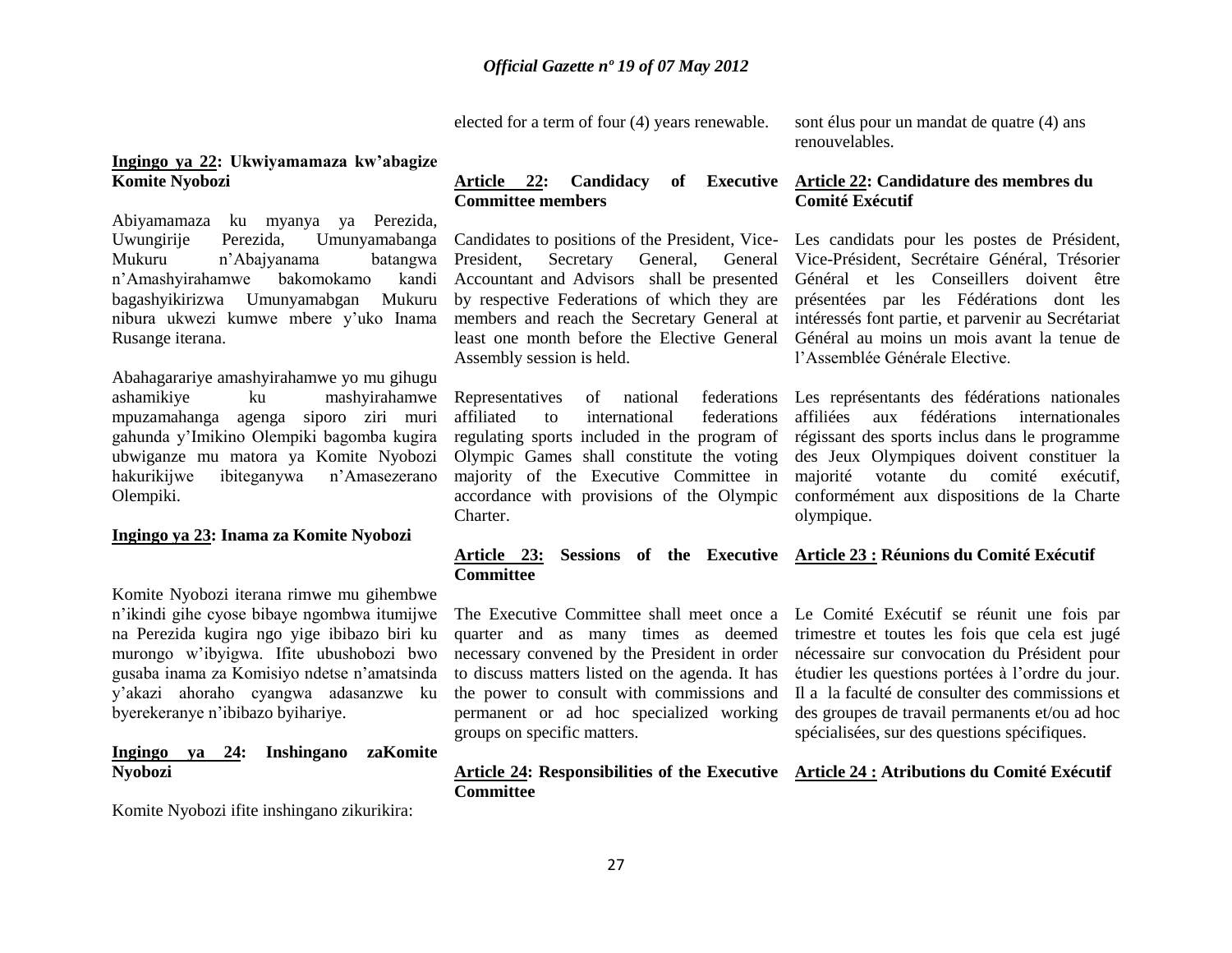- 1. Gushyira mu bikorwa ibyemezo n'imyanzuro by'Inama Rusange;
- 2. Imicungire ya buri munsi ya CNOSR;
- 3. Gushyiraho gahunda y'ibikorwa no gukora raporo ya buri mwaka y'ibikorwa by'umwaka urangiye;
- 4. Gukora ingengo y'imari ishyikirizwa Inama Rusange;
- 5. Gushyikiriza Inama Rusange ibigomba kuvugururwa muri sitati ndetse no mu mategeko ngengamikorere;
- 6. Gutegura inama z'Inama Rusange;
- 7. Kujya mu mishyikirano y'amasezerano y'ubufatanye n'ubutwererane n'abafatanyabikorwa;
- 8. Gushaka abakozi ba CNOSR, kubashyira mu myanya ndetse no kubakura mu kazi;
- 9. Gukurikirana ishyirwa mu bikorwa by'intego za CNOSR;
- 10. Kwemeza amasezerano n'ishoramari bitarengeje umubare ntarengwa wateganyijwe mu mategeko ngengamikorere;
- 11. Gushyiraho gahunda y'imikorere n'ibikorwa bishyikirizwa Inama

The Executive Committee responsible for:

- 1. Implementing decisions and recommendations of the General Assembly;
- 2. Dealing with the daily management of the CNOSR;
- 3. Establishing the action plan and annual activity report of the preceding year;
- 4. Establishing budget plans and submit them to the General Assembly;
- 5. Proposing to the General Assembly amendments to statutes and internal rules and regulations;
- 6. Preparing General Assembly meetings;
- 7. Negotiating cooperation and financing agreements with partners;
- 8. Recruiting, appointing and dismissing the CNOSR staff;
- 9. Supervising the implementation of CNOSR objectives;
- 10. Approving contracts and investments which are not beyond ceiling amount provided for in internal rules and regulations;
- 11. Establishing strategic and operational

Le Comité Exécutif est chargé de :

- 1. Mettre en exécution les décisions et les recommandations de l'Assemblée Générale ;
- 2. S'occuper de la gestion quotidienne du CNOSR;
- 3. Elaborer le plan d'action et le rapport annuel d'activités de l'exercice écoulé ;
- 4. Elaborer les prévisions budgétaires à soumettre à l'Assemblée Générale ;
- 5. Proposer à l'Assemblée Générale les modifications aux statuts et au règlement intérieur ;
- 6. Préparer les sessions de l'Assemblée Générale ;
- 7. Négocier les accords de coopération et de financement avec des partenaires;
- 8. Recruter, nommer et révoquer le personnel du CNOSR;
- 9. Veiller à la mise en œuvre des objectifs du CNOSR;
- 10. Approuver des contrats et des investissements qui ne dépassent pas les limites précisées dans le règlement intérieur;
- 11. Elaborer les plans stratégiques et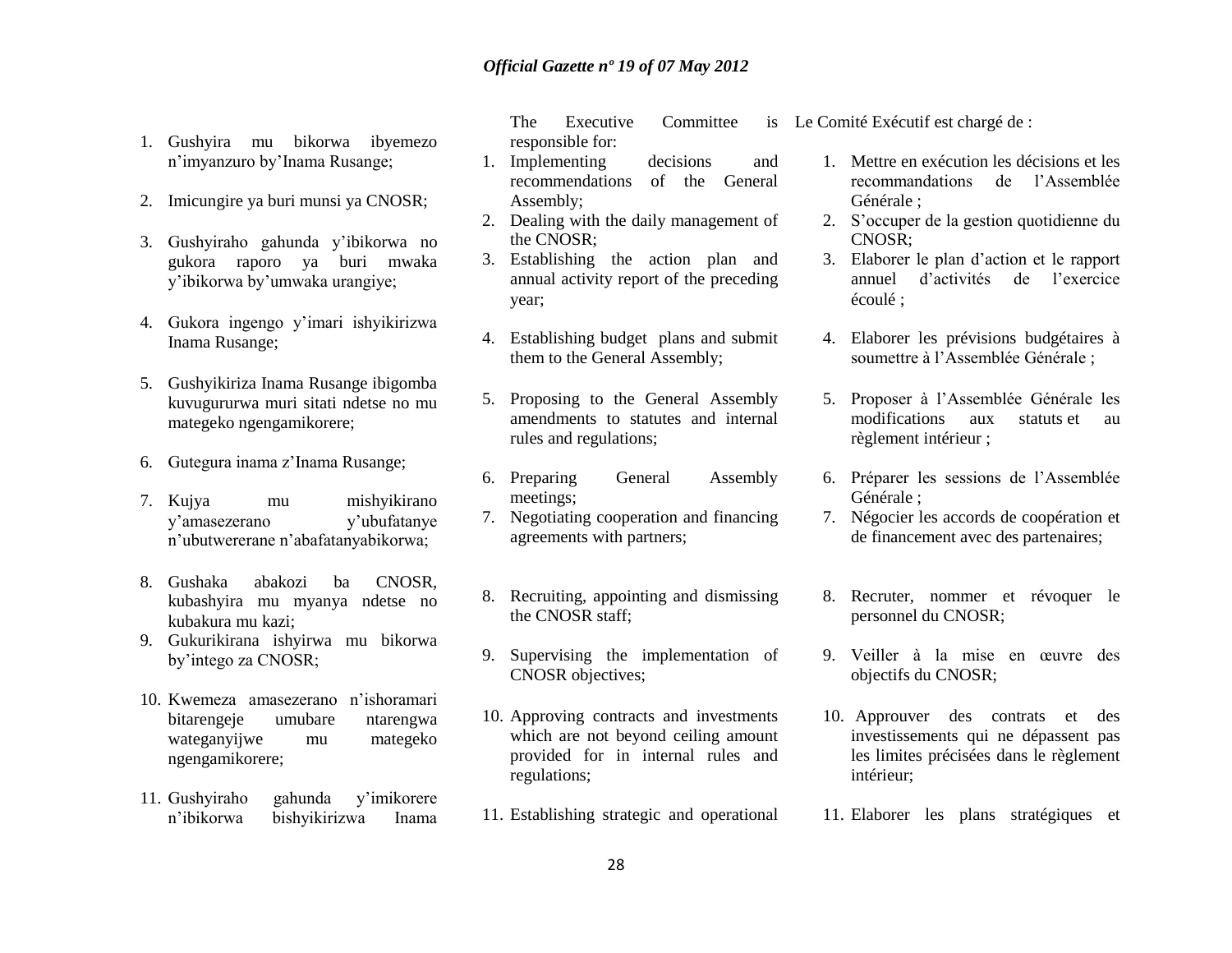Rusange no gukurikirana uko bishyirwa mu bikorwa. **UMUTWE WA V: IKEMURAMPAKA** 

### **MURI SIPORO**

#### **Ingingo ya 25: Ishyirwaho ry'Inama y'igihugu y'ikemurampaka muri siporo**

Muri CNOSR hashyizweho Inama y'igihugu y'ikemurampaka muri siporo. Imiterere n'imikorere byayo bigengwa na sitati yihariye.

#### **Ingingo ya 26: Ijuririrwa ry'ibyemezo by'inzego za CNOSR**

Icyemezo cyose cyafashwe n'urwego rwa CNOSR gishobora kujuririrwa muri Komisiyo y'amategeko n'imyitwarire myiza kugira ngo yunge impande zombi mbere y'uko ikibazo cyashyikirizwa Inama y'ikemurampaka muri siporo bibaye ngombwa. Icyemezo cyose cyafashwe n'uru rwego gishobora kujuririrwa gusa imbere y'Urukiko rw'Ubukemurampaka ruri mu mugi wa Lausanne, mu gihugu cy'Ubusuwisi, rukemura ikibazo burundu hakurikijwe amategeko y'ubukemurampaka muri siporo. Igihe ntarengwa cyo kujurira ni iminsi makumyabiri n'umwe uhereye igihe icyemezo kijuririrwa cyamenyekanishirijwe.

#### **UMUTWE WA VI: UMUTUNGO**

#### **Ingingo ya 27: Inkomoko y'umutungo**

Umutungo wa Komite Olempiki y'Igihugu

plans to be submitted to the General Assembly and ensuring their implemention. **CHAPTER V: SPORT ARBITRATION**

### **for sport arbitration**

It is hereby created within the CNOSR Il est créé au sein du CNOSR un Conseil specific status governs the organization and functioning of the Council.

### **CNOSR organs**

Any decision taken by a CNOSR organ can be Toute décision rendue par un Organe du subject to appeal before a Legal and Ethical Commission for mediation where necessary Arbitration Council. Any decision taken by that organ can exclusively be subject to appeal before the Sport Arbitration Tribunal in Lausanne, Switzerland which shall settle definitely the dispute according to the Arbitration code in sports. The deadline for submitting the appeal shall be twenty-one (21) days after receiving the decision appealed against.

#### **CHAPTER VI: PROPERTY**

**Article 27: Sources of property**

opérationnels à présenter à l'Assemblée Générale et en assurer l'exécution.

#### **CHAPITRE V: DE L'ARBITRAGE DU SPORT**

#### **Article 25: Creation of the National Council Article 25 : Création du Conseil National Arbitral du Sport**

National Council for sport arbitration. A National Arbitral du Sport. Un statut particulier régit l'organisation et fonctionnement de ce Conseil.

#### **Article 26: Appeal against decisions of Article 26 : Appel contre les décisions d'un Organe du CNOSR**

prior to being submitted to the Sport médiation avant si nécessaire d'être portée CNOSR, peut faire l'objet d'un appel devant la Commission Juridique et éthique pour devant le Conseil Arbitral du Sport. Toute décision rendue par cette instance peut être exclusivement soumise par voie d'appel au Tribunal Arbitral du Sport à Lausanne, Suisse, qui tranchera définitivement le litige conformément au Code de l'arbitrage en matière de sport. Le délai d'appel est de vingt et un (21) jours dès réception de la décision faisant l'objet de l'appel.

#### **CHAPITRE VI: DU PATRIMOINE**

#### **Article 27: Sources du patrimoine**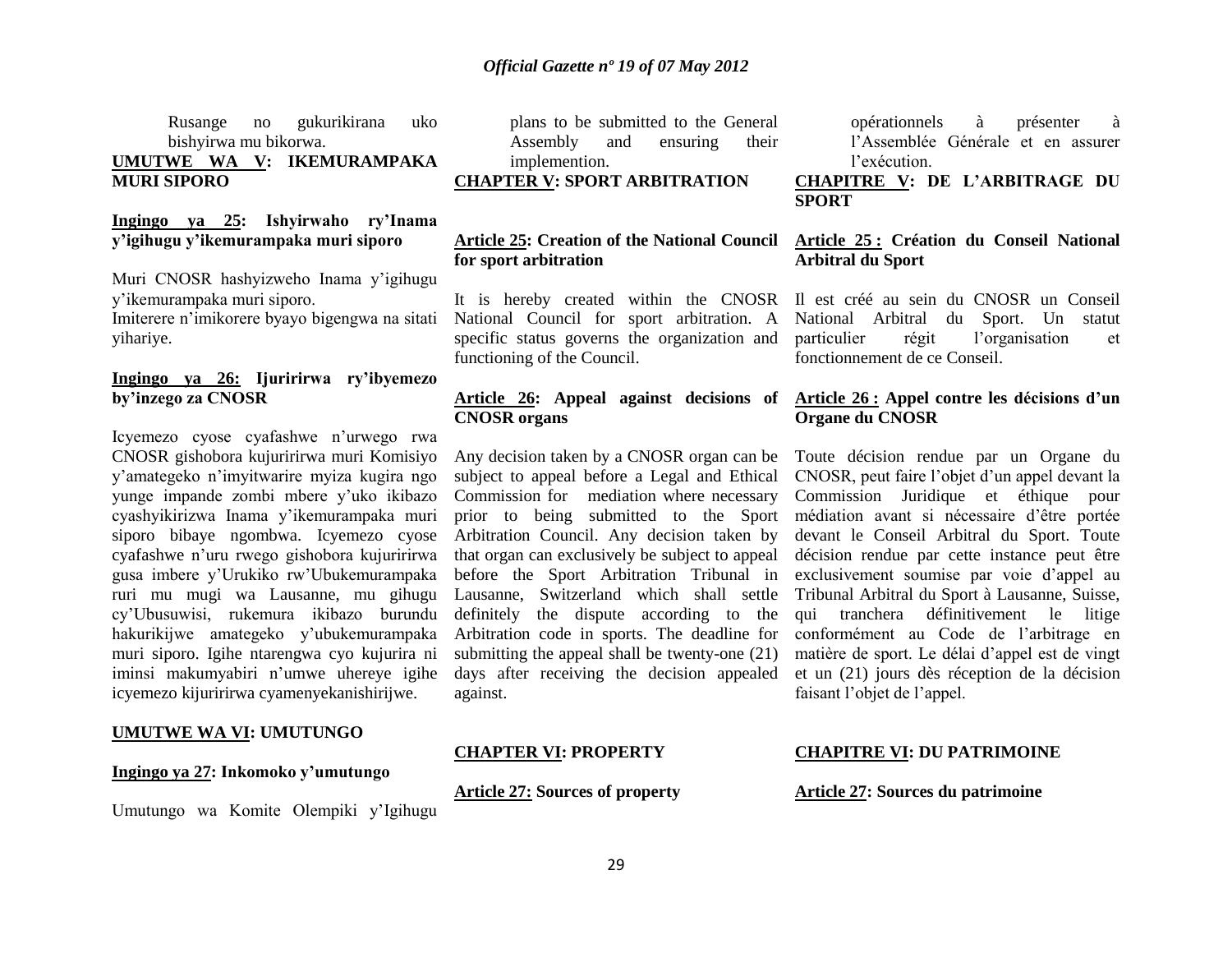n'utimukanwa uturuka:

- Mu misanzu ya y'abanyamuryango;
- Inkunga za Leta, z'inzego za leta cyangwa z'abandi;
- Impano n'indangano;
- Ibyo CNOSR ikoreye;
- Inkunga itaziguye itanzwe na CIO binyujijwe mu Bufatanye Olempiki cyangwa A.C.N.O.A.

#### **Ingingo ya 28: Imisanzu**

Imisanzu y'abnyamuryango yemezwa na CNOSR mu nama rusange yayo. Uburyo bwo kwishyura imisanzu buteganywa n'amategeko ngengamikorere.

#### **Ingingo ya 29: Imicungire y'umutungo**

Imicungire ku buryo busobanuye y'umutungo wa CNOSR isobanurwa n'amategeko ngengamikorere.

#### **UMUTWE WA VI: ABAGENZURAMUTUNGO**

|                      |  | Ingingo ya 30: Itorwa na manda |  |
|----------------------|--|--------------------------------|--|
| by'abagenzuramutungo |  |                                |  |

buri mwaka immovable goods from:

- Annual contributions of members;
- Subsidies from the Government, public entities and others;
- Grants and bequests;
- Own receipts from CNOSR;
- Direct CNOSR financing;
- Direct financing of the International Olympic Committee by means of the Olympic Solidarity or of the l'A.C.N.O.A.

#### **Article 28: Contributions**

be determined by internal rules and déterminées par le ROI. regulations.

#### **Article 29: Management of property**

CNOSR resources shall be clarified in internal rules and regulations.

#### **CHAPTER VI: AUDITORS**

**auditors**

Abagenzuramutungo batorwa n'Inama Rusange bakagira inshingano yo kugenzura Auditors shall be elected by the General Les Commissaires aux Comptes sont élus par

ugizwe n'umutungo wimukanwa The property of the National Olympic Le patrimoine du Comité National Olympique Committee shall comprise movable and et Sportif du Rwanda se compose des biens meubles et immeubles provenant :

- Des cotisations annuelles des membres ;
- Des subventions de l'Etat, des collectivités publiques et autres;
- Des dons et legs;
- Des recettes propres du CNOSR ;
- Du financement direct du CIO par l'intermédiaire de la Solidarité Olympique, ou de l'A.C.N.O.A.

#### **Article 28 : Cotisations**

Contributions of members shall be fixed by the La cotisation des membres est fixée par le CNOSR during its General Assembly. CNOSR lors de son Assemblée Générale. Les Modalities for payment of contributions shall modalités de paiement des cotisations sont

#### **Article 29 : Gestion du patrimoine**

Precise modalities for the management of Les modalités précises de gestion des ressources du CNOSR sont précisées dans le règlement d'ordre intérieur.

#### **CHAPITRE VI: LES COMMISSAIRES AUX COMPTES**

#### **Article 30: Election and term of office for Article 30 : Election et mandat des commissaires aux comptes**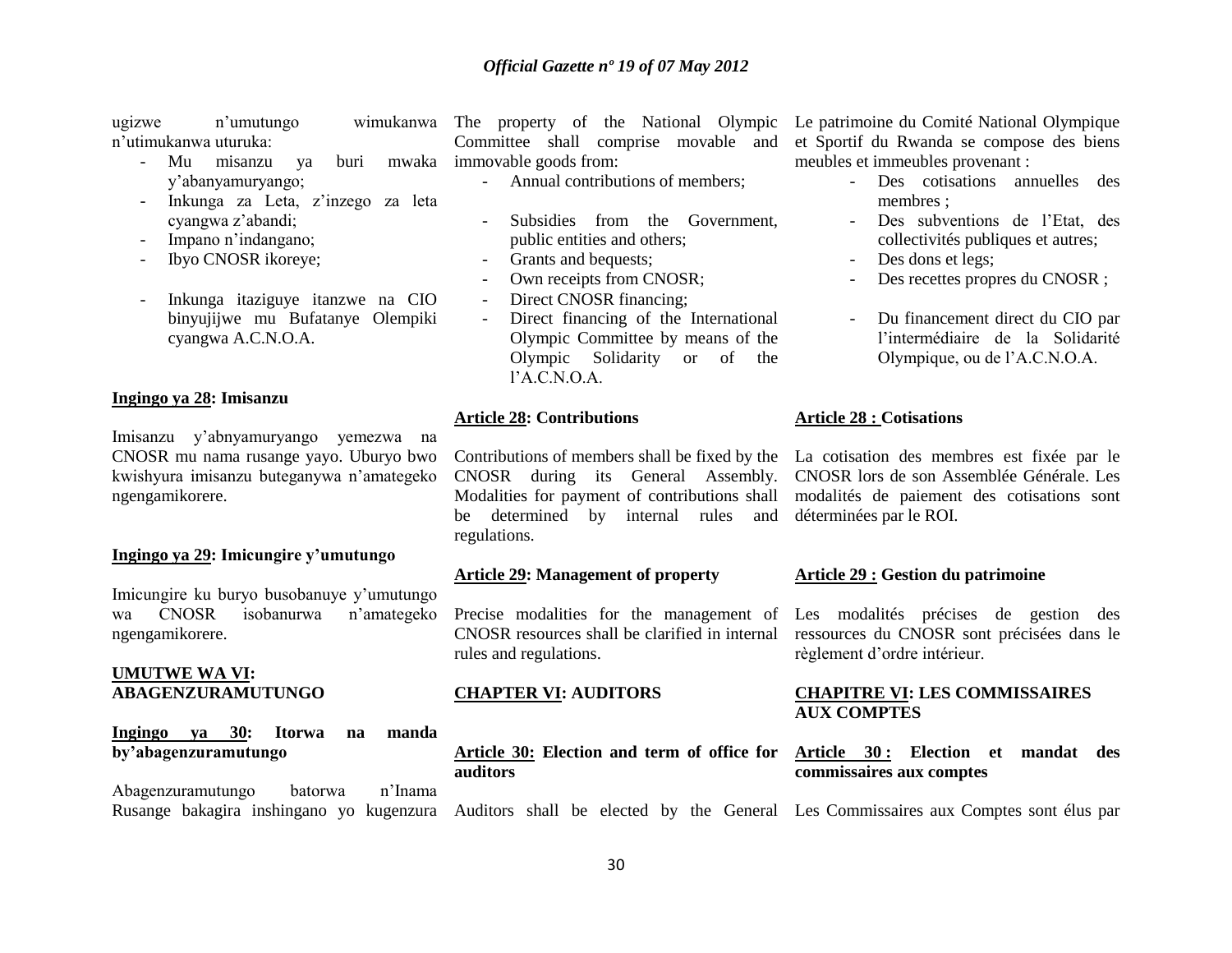#### *Official Gazette nº 19 of 07 May 2012*

konti za CNOSR hakurikijwe amategeko y'imikorere myiza.

Manda yabo imara imyaka ine (4) ishobora kongerwa.

Abagenzuramutungo bashyikiriza raporo yabo y'imicungire ya CNOSR Inama Rusange.

Akazi k'abacungamutungo ntigahemberwa.

#### **Ingingo ya 31: Kugenzura imiterere y'imari**

Uretse kugenzura konti bikorwa n'abagenzuramutungo, imiterere y'imari ya CNOSR igenzurwa n'isosiyete y'igenzuramutungo yigenga. Raporo y'iyo sosiyete y'igenzuramutungo ishyikirizwa Inama Rusange isanzwe.

#### **UMUTWE WA VIII: IHINDURWA RY'AMATEGEKO SHINGIRO N'ISESWA**

#### **Ingingo ya 32: Guhindura Amategeko shingiro**

Aya mategeko shingiro ashobora guhindurwa byemejwe n'Inama Rusange ku bwiganze busesuye bw'abanyamuryango, byaba bisabwe na Komite Nyobozi cyangwa na kimwe cya gatatu by'abanyamuryango nyabo.

Ihindurwa iryo ariryo ryose ry'aya mategeko

accounts.

years renewable.

Auditors submit a report on the CNOSR Les Commissaires aux Comptes présentent un financial statements to the General Assembly.

paid.

#### **Article 31: Auditing financial statements**

Besides the verification of accounts by the auditors, the CNOSR financial statements shall be annually audited by an external auditing company. The report of that auditing company shall be submitted to the General Assembly session.

**CHAPTER VIII: AMENDMENT STATUTES AND DISSOLUTION**

**Article 32: Amendment of Statutes**

These statutes may be subject to amendment Les présents statuts peuvent faire objet de upon request by one third of effective la demande du tiers des membres effectifs. members.

shingiro grigomba gushyikirizwa Komite Any amendment of these statutes shall be Toute modification des statuts du CNOSR

Assembly and shall be in charge of, according l'Assemblée Générale et sont chargés, selon les to ethical rules, the verification of CNOSR règles de diligence professionnelle, de la vérification des comptes du CNOSR.

The term of office of auditors is of four (4) La durée du mandat des commissaires aux comptes est de quatre ans renouvelables.

> rapport sur les états financiers du CNOSR à l'Assemblée Générale.

Services rendered by auditors shall not be Les services de Commissaires aux Comptes sont prestés à titre bénévole.

#### **Article 31 : Audit des états financiers**

En plus de la vérification des comptes par les commissaires aux comptes, les états financiers du CNOSR sont audités annuellement par un cabinet d'audit externe. Le rapport de ce cabinet d'audit est présenté dans une Assemblée Générale ordinaire.

#### **CHAPITRE VIII : MODIFICATION DES STATUTS ET DISSOLUTION**

#### **Article 32 : Modification de statuts**

upon a decision of the General Assembly taken modifications sur décision de l'Assemblée by absolute majority of votes, either by a Générale prise à la majorité absolue des voix, proposal of the Executive Committee, either soit sur proposition du Comité Exécutif, soit à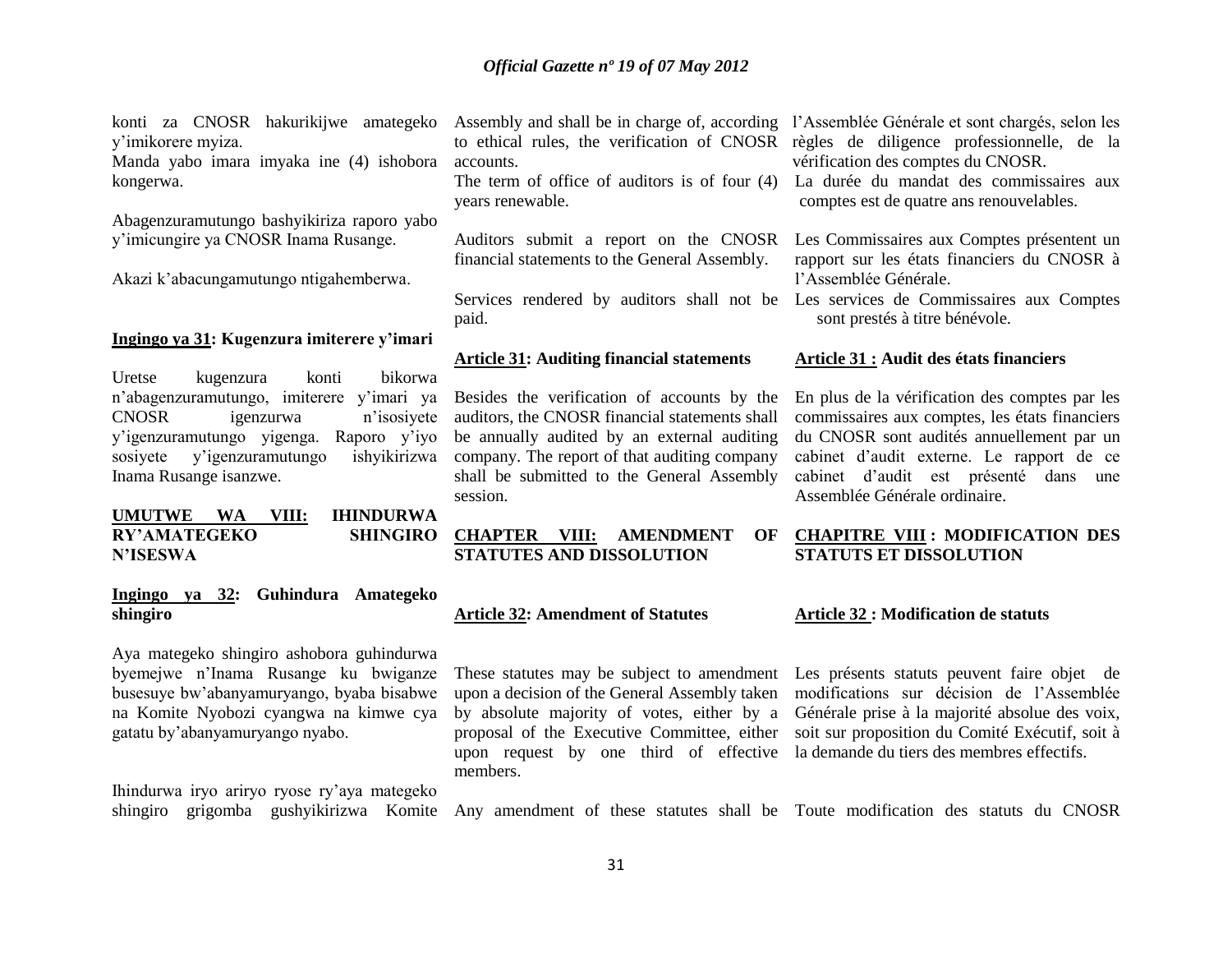Olempiki Mpuzamahanga.

#### **Ingingo ya 33: Iseswa rya CNOSR**

Byemejwe nibura n'ubwiganze bwa 2/3 by'abanyamuryango Inama Rusange ishobora kwemeza iseswa rya CNOSR. Mu gihe CNOSR isheshwe, umutungo wayo uhabwa irindi shyirahamwe nyarwanda rya siporo rifite intego nk'izayo hakurikijwe icyemezo cy'abanyamuryango bayo.

#### **Ingingo ya 34: Igabanamutungo**

Igabanamutungo rikorwa n'ababishinzwe bashyizweho n'Inama Rusange ku bwiganze bw'amajwi bwa 2/3.

Ishyirwaho ry'abashinzwe igabanmutungo rirangiza manda ya Komite Nyobozi.

#### **Ingingo ya 35: Iyubahirizwa ry'amategeko shingiro**

Uburyo ibiteganywa n'aya mategeko shingiro kimwe n'ibyo adateganya bishyirwa mu bikorwa biteganywa n'amategeko ngengamikorere ya CNOSR yemejwe n'Inama Rusange ku bwiganze busesuye bw'amajwi.

#### **Ingingo ya 36: Iyemezwa ry'aya mategeko shingiro**

Aya mategeko shingiro yemezwa na Komite Mpuzamahanga Olempiki agatorwa n'abanyamuryango nyabo ba CNOSR.

submitted before the International Olympic devra être soumise au CIO pour approbation. Committee for approval.

#### **Article 33: Dissolution du CNOSR**

Upon a decision by a majority of 2/3 of votes, the General Assembly may decide the dissolution of CNOSR. In case of dissolution, assets of CNOSR shall be transferred to another Rwandan sports association carrying out the same objectives according to the decision of its members.

#### **Article 34: Liquidation**

liquidators appointed by the General Assembly at the majority of 2/3 of votes.

mandate of the Executive Committee.

### **Article 35: Implementation of these Statutes**

Modalities for implementing of these statutes and all what is not provided for shall be determined by the CNOSR internal rules and regulations approved by the General Assembly at the absolute majority of votes.

#### **Articles 36: Approval of these statutes**

These statutes are approved by the Les présents statuts sont approuvés par le CIO

#### **Article 33: Dissolution du CNOSR**

Sur décision de la majorité de 2/3 des voix, l'Assemblée Générale peut prononcer la dissolution du CNOSR. En cas de dissolution, le patrimoine du CNOSR reviendra à une autre association sportive rwandaise ayant les mêmes objectifs selon la décision de ses membres.

#### **Article 34 : Liquidation**

The liquidation shall be carried out by La liquidation s'opère par les soins des liquidateurs désignés par l'Assemblée Générale à la majorité de 2/3 des voix.

The appointment of liquidators shall end the La nomination des liquidateurs met fin au mandat du Comité Exécutif.

#### **Article 35 : Mise en application des présents statuts**

Les modalités d'exécution des présents statuts et tout ce qui n'y est pas prévu seront déterminés dans un règlement d'ordre intérieur du CNOSR adopté par l'Assemblée Générale à la majorité absolue des voix.

#### **Article 36 : Approbation des présents statuts**

International Olympic Committee and adopted et adoptés par les membres effectifs du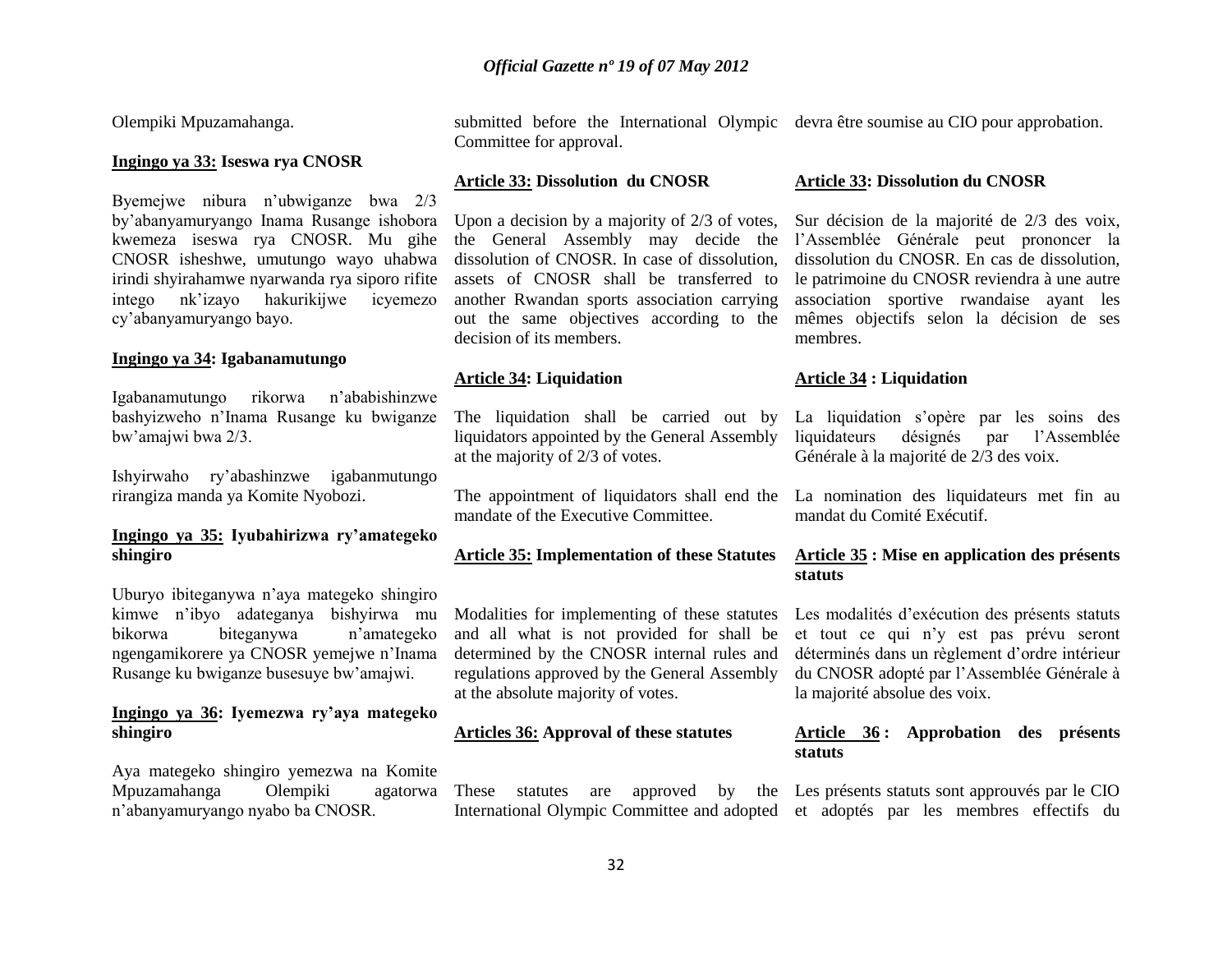by effective members of the CNOSR.

CNOSR.

#### **Ingingo ya 37: Ihuzwa ry'amategeko shingiro**

#### **Article 37: Conformity of these statutes**

Amategeko shingiro ya CNOSR agomba buri gihe kuba ahuje n'Amasezerano y'Imikino ya Olempiki ari nayo ashingiyeho ku buryo butaziguye. Mu gihe habayeho bisobanuro, ku myumvire y'amategeko shingiro ya CNOSR, cyangwa mu gihe habayeho ivuguruzanya hagati y'aya mategeko shingiro n'Amasezerano y'imikino ya Olempiki, Amasezerano y'Imikino ya Olempiki niyo akurikizwa.

Yemejwe atyo mu Nama Rusange yo ku wa 19 Ukuboza 2010.

the Olympic Charter to which they have to expressly refer. In case of any doubt with regard to the meaning, interpretation of the CNOSR statutes, or in case of conflict between these statutes and the Olympic Charter, the latter shall take precedence.

CNOSR statutes shall at all times comply with

## December 2010.

# **Article 37 : Conformité des présents statuts**

Les statuts du CNOSR devront en tout temps être conformes à la Charte Olympique, à laquelle ils doivent expressément faire référence. En cas de doute sur la signification ou l'interprétation des statuts du CNOSR, ou de contradiction entre ces statuts et la Charte olympique, cette dernière prévaut.

So approved in the General Assembly of 19 Ainsi adopté dans l'Assemblée Générale du 19 Décembre 2010.

| Perezida wa CNOSR :                     |                                                                                  |                                                                                       |
|-----------------------------------------|----------------------------------------------------------------------------------|---------------------------------------------------------------------------------------|
| Dr RUDAKUBANA Charles (sé)              | <b>CNOSR President :</b>                                                         | Président du CNOSR :                                                                  |
|                                         | Dr RUDAKUBANA Charles (sé)                                                       | Dr RUDAKUBANA Charles (sé)                                                            |
| Visi Perezida wa Mbere wa CNOSR:        |                                                                                  |                                                                                       |
| <b>MUHIMPUNDU GASHUGI Phophina (sé)</b> | <b>First Vice President of CNOSR:</b><br><b>MUHIMPUNDU GASHUGI Phophina (sé)</b> | <b>Première Vice Présidente du CNOSR :</b><br><b>MUHIMPUNDU GASHUGI Phophina (sé)</b> |
| Visi Perezida wa Kabiri wa CNOSR:       |                                                                                  |                                                                                       |
| <b>MANIRARORA Elie (sé)</b>             | <b>Second Vice President of CNOSR:</b>                                           | Deuxième Vice Président du CNOSR :                                                    |
|                                         | <b>MANIRARORA Elie (sé)</b>                                                      | <b>MANIRARORA Elie (sé)</b>                                                           |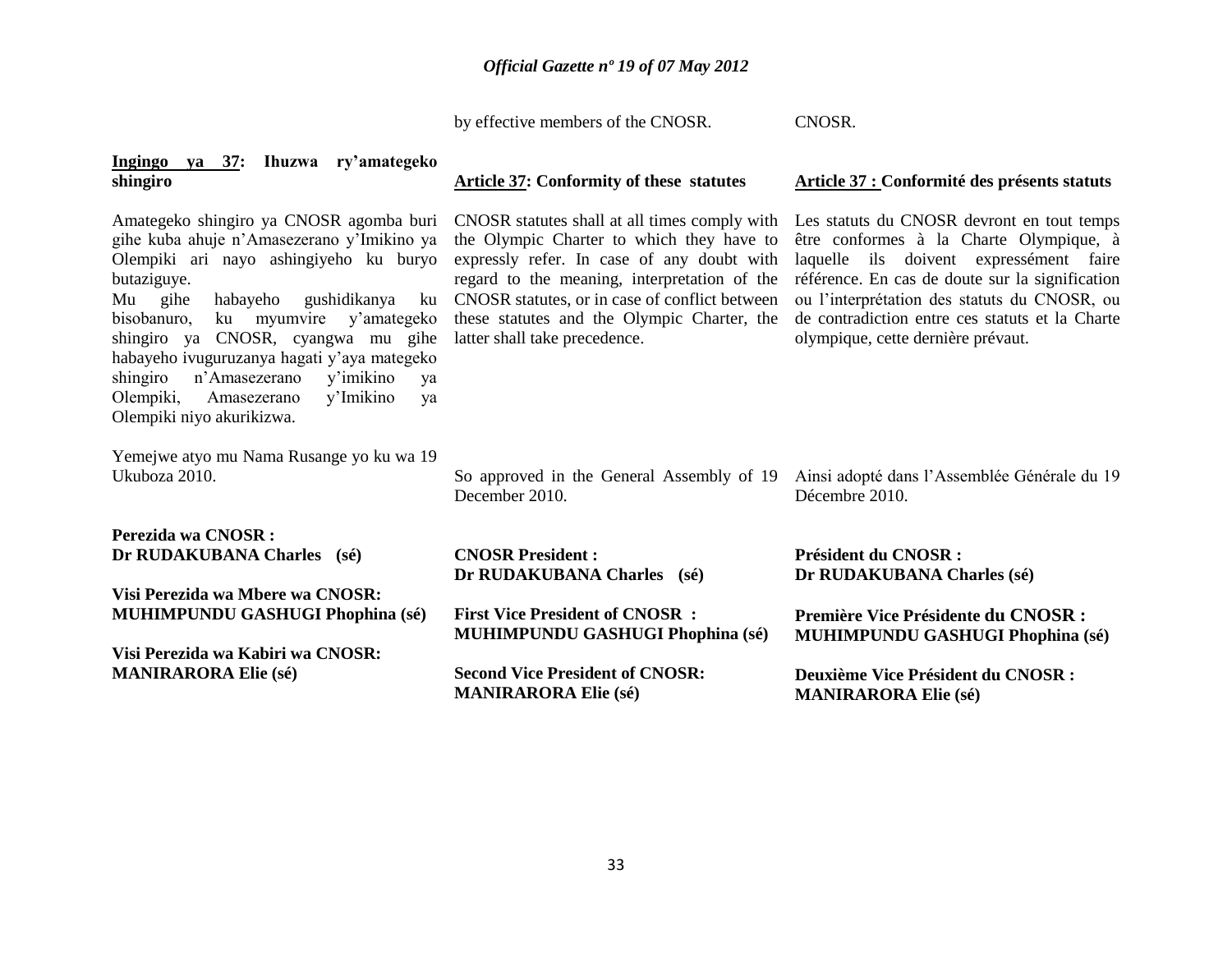*Official Gazette nº 19 of 07 May 2012*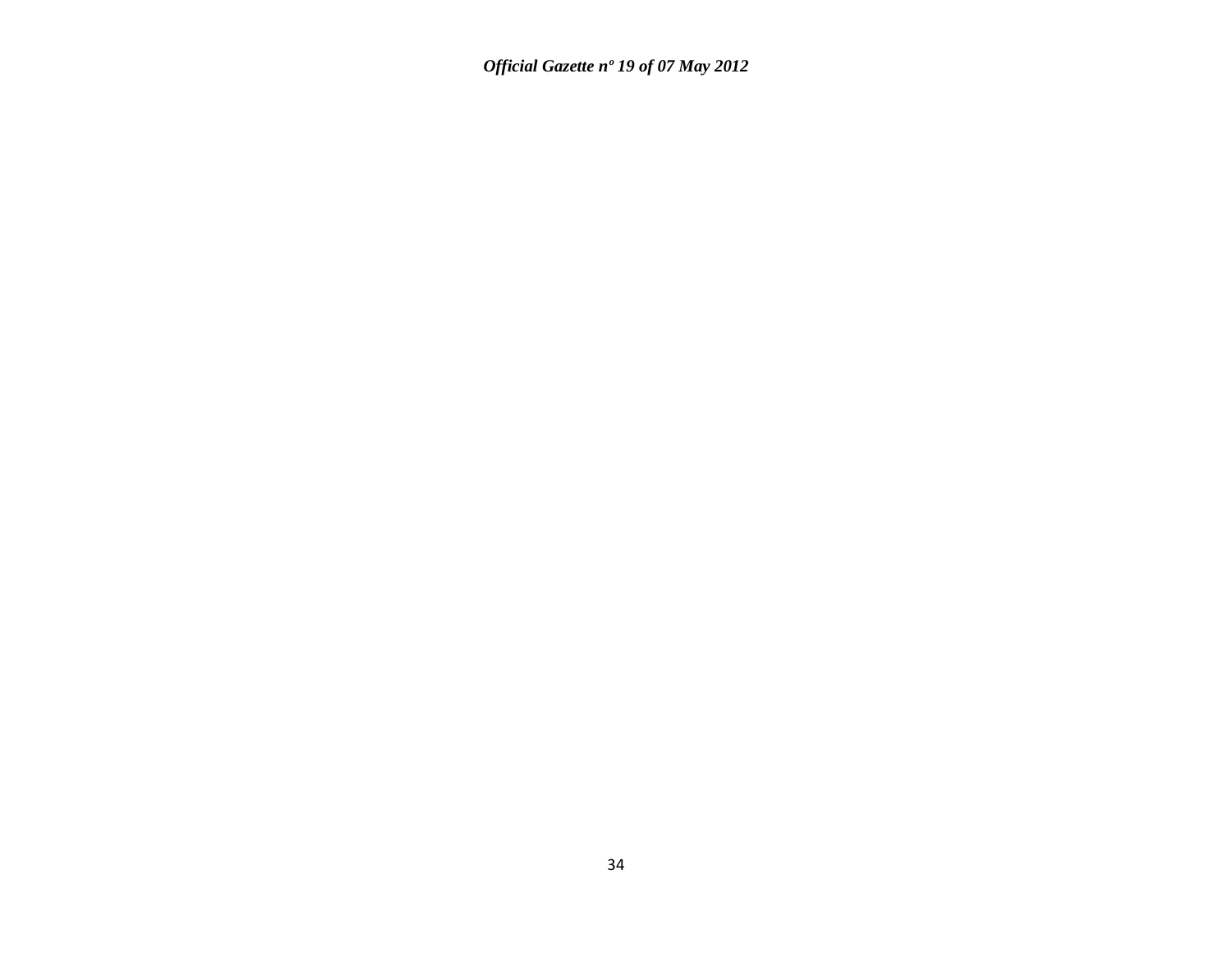**ITEKA RYA MINISITIRI Nº24/08.11 RYO MINISTERIAL ORDER Nº24/08.11 OF ARRETE MINISTERIEL Nº24/08.11 DU KUWA 03/02/2012 UBUZIMAGATOZI UMURYANGO « GRASSROOT DEVELOPMENT ORGANISATION (G.D.O) » KANDI RYEMERA ABAVUGIZI BAWO 03/02/2012 GRANTING LEGAL STATUS TO THE ASSOCIATION «GRASSROOT DEVELOPMENT L'ASSOCIATION «GRASSROOT (G.D.O) » AND DEVELOPMENT** APPROVING **ITS REPRESENTATIVES 03/02/2012 ACCORDANT LA PERSONNALITE CIVILE A ORGANISATION (G.D.O)» ET PORTANT AGREMENT DE SES REPRESENTANTS LEGAUX** 

**ISHAKIRO**

#### **TABLE OF CONTENTS**

#### **TABLE DES MATIERES**

| Ingingo ya mbere: Izina n'Icyicaro<br>by'Umuryango | Association                                     | Article One: Name and Head office of the Article premier : Dénomination et siège de<br>l'Association |  |
|----------------------------------------------------|-------------------------------------------------|------------------------------------------------------------------------------------------------------|--|
| Ingingo ya 2: Intego z'Umuryango                   | <b>Article 2:</b> Objectives of the Association | <b>Article 2:</b> Objet de l'Association                                                             |  |
| Ingingo ya 3: Abavugizi b'Umuryango                | <b>Article 3:</b> Legal representatives         | <b>Article 3 : Représentants Légaux</b>                                                              |  |
| Ingingo ya 4: Igihe Iteka ritangira<br>gukurikizwa | Article 4: Commencement.                        | Article 4 : Entrée en vigueur                                                                        |  |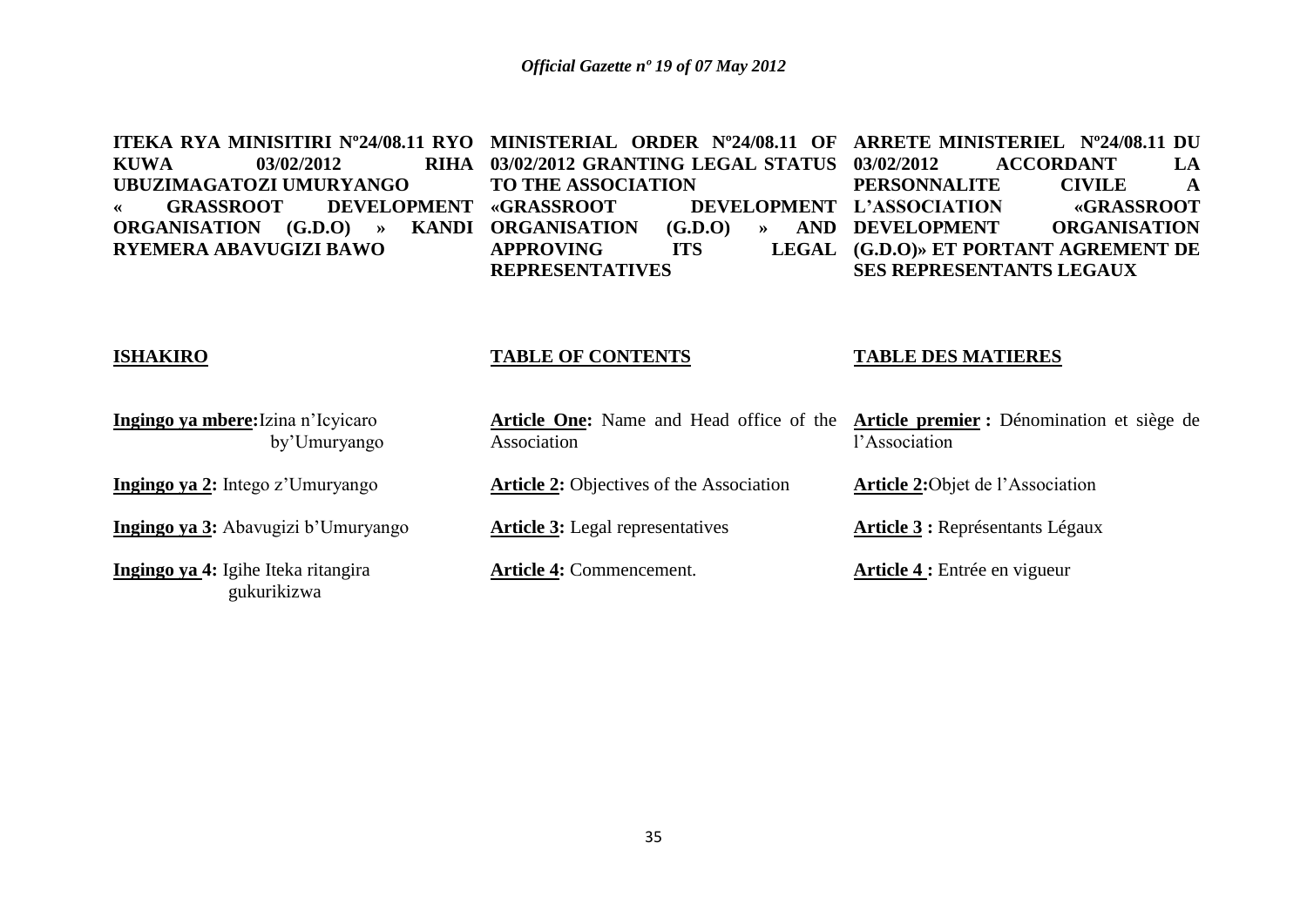**ITEKA RYA MINISITIRI Nº24/08.11 RYO MINISTERIAL ORDER Nº24/08.11 OF ARRETE MINISTERIEL Nº24/08.11 DU KUWA 03/02/2012 UBUZIMAGATOZI UMURYANGO « GRASSROOT DEVELOPMENT ORGANISATION (G.D.O) » KANDI ORGANISATION (G.D.O) » AND RYEMERA ABAVUGIZI BAWO 03/02/2012 GRANTING LEGAL STATUS TO THE ASSOCIATION « GRASSROOT DEVELOPMENT L'ASSOCIATION «GRASSROOT APPROVING ITS REPRESENTATIVES 03/02/2012 ACCORDANT LA PERSONNALITE CIVILE A**  » AND DEVELOPMENT ORGANISATION **(G.D.O)» ET PORTANT AGREMENT DE SES REPRESENTANTS LEGAUX** 

**Minisitiri w'Ubutabera/ Intumwa Nkuru ya The Minister of Justice/ Attorney General, Leta,**

Ashingiye ku Itegeko Nshinga rya Repubulika Pursuant to the Constitution of the Republic y'u Rwanda ryo kuwa 04 Kamena 2003, nk'uko ryavuguruwe kugeza ubu, cyane cyane mu ngingo zaryo iya 120 n'iya 121;

Ashingiye ku Itegeko nº 20/2000 ryo kuwa Pursuant to Law n° 20/2000 of 26/07/2000, 26/07/2000 ryerekeye imiryango idaharanira relating to Non Profit Making Organisations, inyungu, cyane cyane mu ngingo zaryo iya 8, especially in Articles 8, 9, 10 and 20; iya 9, iya 10 n'iya 20 ;

Ashingiye ku Iteka rya Perezida n° 27/01 ryo Pursuant to the Presidential Order n° 27/01 of Vu l'Arrêté Présidentiel n° 27/01 du kuwa 18/07/2004 rigena amwe mu mateka 18/07/2004, determining certain Ministerial 18/07/2004 déterminant certains Arrêtés y'Abaminisitiri yemezwa atanyuze mu Nama y'Abaminisitiri, cyane cyane mu ngingo yaryo ya mbere;

Abisabwe n'Umuvugizi w'Umuryango **GRASSROOT DEVELOPMENT ORGANISATION (G.D.O) »** mu rwandiko rwe rwakiriwe ku wa 14/10/2011;

of Rwanda of 04 June 2003, as amended to date, especially in Articles 120 and 121;

Article One;

Upon request lodged by the representative of the Association

**« GRASSROOT DEVELOPMENT ORGANISATION (G.D.O) »** on 14/10/2011;

**Le Ministre de la Justice/ Garde des Sceaux,**

Vu la Constitution de la République du Rwanda du 04 juin 2003, telle que révisée à ce jour, spécialement en ses articles 120 et 121;

Vu la Loi nº 20/2000 du 26/07/2000 relative aux associations sans but lucratif, spécialement en ses articles 8, 9, 10 et 20;

Orders which are adopted without Ministériels qui ne sont pas adoptés par le consideration by the Cabinet, especially in Conseil des Ministres, spécialement en son article premier ;

> legal Sur requête du Représentant Légal de l'Association «**GRASSROOT DEVELOPMENT ORGANISATION (G.D.O)**» reçu le 14/10/2011;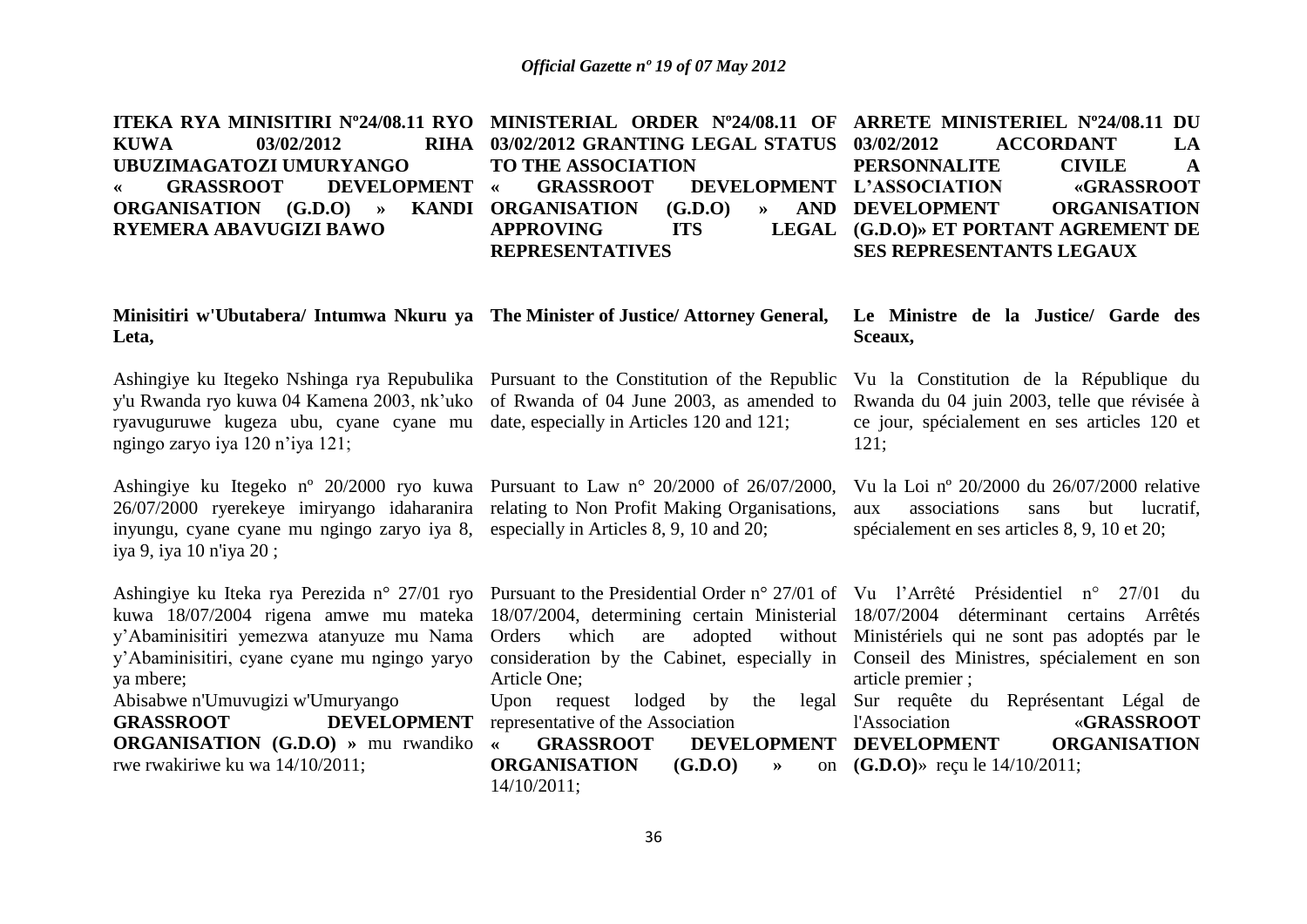### **ATEGETSE :**

**Ingingo ya mbere**: **Izina n'Icyicaro by'Umuryango**

Ubuzimagatozi buhawe umuryango **« GRASSROOT DEVELOPMENT ORGANISATION (G.D.O) »**, ufite icyicaro cyawo mu Karere ka Kicukiro, Umujyi wa **(G.D.O) »** that is situated in Kicukiro District, **(G.D.O)**», sise en District de Kicukiro, Ville Kigali.

Umuryango uzakorera imirimo yawo mu Gihugu hose.

**Ingingo ya 2 : Intego z'Umuryango**

Umuryango ugamije:

-Guteza imbere, iterambere rirambye n'imibereho myiza y'abaturage;

- Kubaka ibigo by'amashuri ni by'ubuvuzi;

- Gufasha abatishoboye: impfubyi abapfakazi n'abana bo mu muhanda;

- Guteza imbere uburinganire;

- Kurwanya SIDA n'ibindi byorezo;

### **HEREBY ORDERS** :

### **Article One**: **Name and Head office of the Association**

Association **« GRASSROOT** l'Association Kigali City.

The Association shall carry out its activities in the entire Rwandan territory.

**Article 2: Objectives of the Association**

The Association shall have the following L'Association aura pour objectif de : objectives:

-Promoting sustainable development and citizen's welfare;

-Construction of schools and Health Centres;

- Supporting vulnerable people: orphans, widows and street children;

- Promoting gender; - Fighting against HIV/AIDS and other epidemics;

### **ARRETE :**

## **Article premier**: **Dénomination et siège de l'Association**

Legal status is hereby granted to the La personnalité civile est accordée à **DEVELOPMENT ORGANISATION DEVELOPMENT ORGANISATION**  l'Association «**GRASSROOT**  de Kigali.

> L'Association exercera ses activités sur tout le territoire du Rwanda.

### **Article 2 : Objectif de l'Association**

-Promouvoir le Développement durable et le bien–être de la population;

- Construire des écoles et des centres de santé;
- Assister les vulnérables : les orphelins, les veuves, les enfants de la rue;
- Promouvoir le genre,
- Lutter contre le VIH/SIDA et autres épidémies;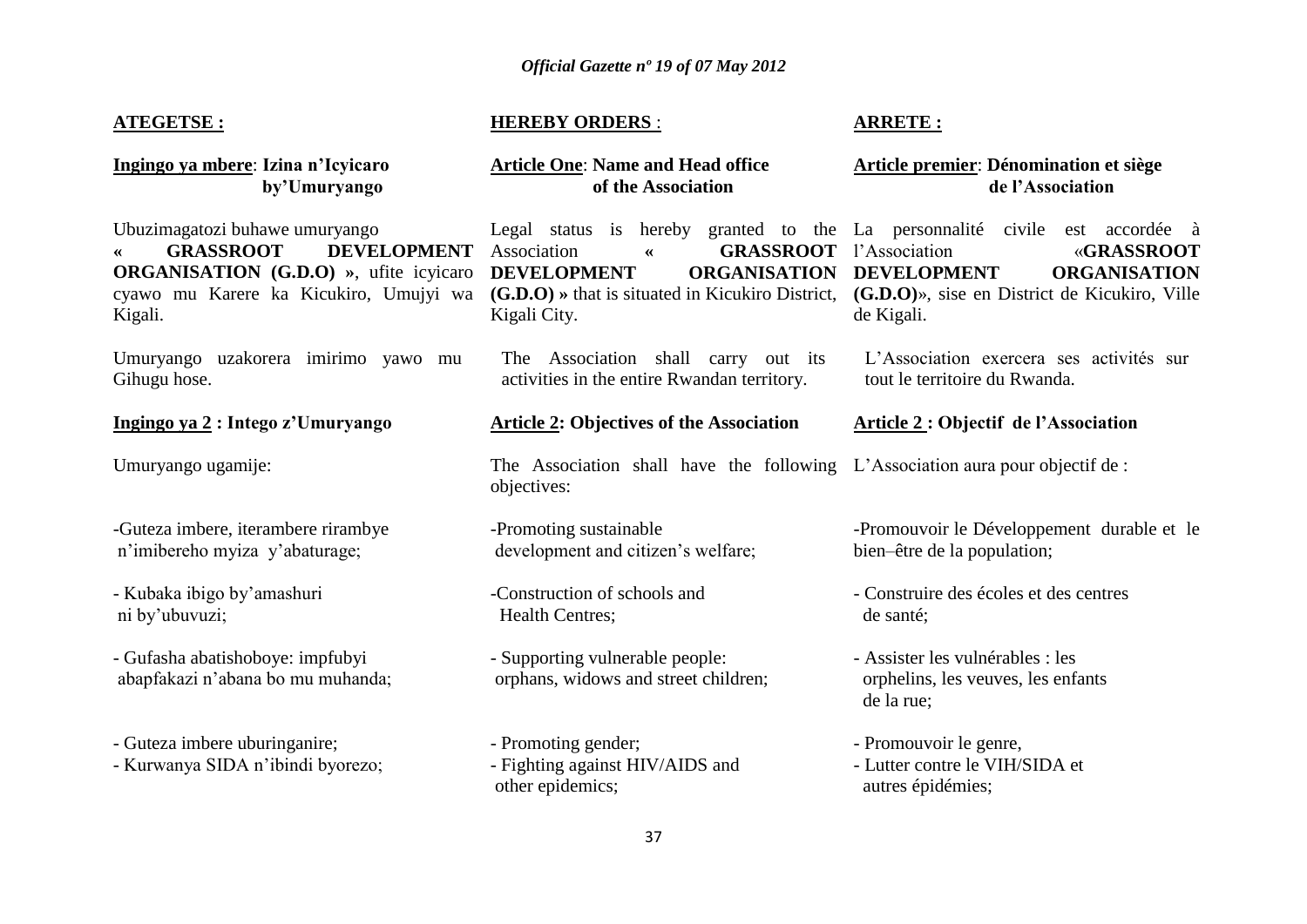- Kurengera no kubungabunga Ibidukikije;

-Gukangurira no gufasha umuryango nyarwanda kugira ubumenyi butandukanye buzabafasha kwiteza imbere no kubaka igihugu

### **Ingingo ya 3** :**Abavugizi b'Umuryango**

**GRASSROOT DEVELOPMENT ORGANISATION (G.D.O)** » ni Bwana **SIBOMANA Yassin**, umunyarwanda uba mu Murenge wa Kanombe, Akarere ka Kicukiro, Umujyi wa Kigali.

Uwemerewe kuba Umuvugizi Wungirije w'uwo muryango ni Madamu **KAYIHONGA Espérance,** umunyarwandakazi uba mu Murenge wa Kanombe, Akarere ka Kicukiro, Umujyi wa Kigali.

### **Ingingo ya 4: Igihe Iteka ritangira gukurikizwa**

Iri teka ritangira gukurikizwa ku munsi This Order shall come into force on the date Le présent arrêté entre en vigueur le jour de sa ritangarijweho mu Igazeti ya Leta ya Repubulika y' u Rwanda.

- Sensitizing and Supporting Rwandan community to acquire different skills for improving their standards of living and developing their country.

### **Article 3**:**Legal Representatives**

Nationality, residing in Kanombe Sector, de Kicukiro District, Kigali City, is hereby **DEVELOPMENT (G.D.O) »**.

Mrs. **KAYIHONGA Espérance** of Rwandan Kicukiro District, in Kigali City, is hereby authorised to be the deputy legal representative of the same Association.

### **Article 4**: **Commencement**

Republic of Rwanda.

- Conserving and protecting the environment ; - Protéger et conserver l'environnement ;

- Sensibiliser et aider la population à acquérir les compétences nécessaires pour s'autodévelopper et construire leur pays.

### **Article 3** : **Représentants Légaux**

Uwemerewe kuba Umuvugizi w' Umuryango **«** Mr. **SIBOMANA Yassin**, of Rwandan Est agréé en qualité de Représentant Légal authorised to be the legal representative of the **(G.D.O)**», Monsieur **SIBOMANA Yassin** de Association **« GRASSROOT**  nationalité rwandaise, résidant dans le Secteur **DEVELOPMENT ORGANISATION**  de Kanombe, District de Kicukiro, Ville de l'Association «**GRASSROOT ORGANISATION** Kigali.

> nationality, residing in Kanombe Sector, Légale Suppléante de la même Association, Est agréée en qualité de Représentante Madame **KAYIHONGA Espérance**, de nationalité rwandaise, résidant dans le Secteur de Kanombe, District de Kicukiro, Ville de Kigali.

### **Article 4** : **Entrée en vigueur**

of its publication in the Official Gazette of the publication au Journal Officiel de la République du Rwanda.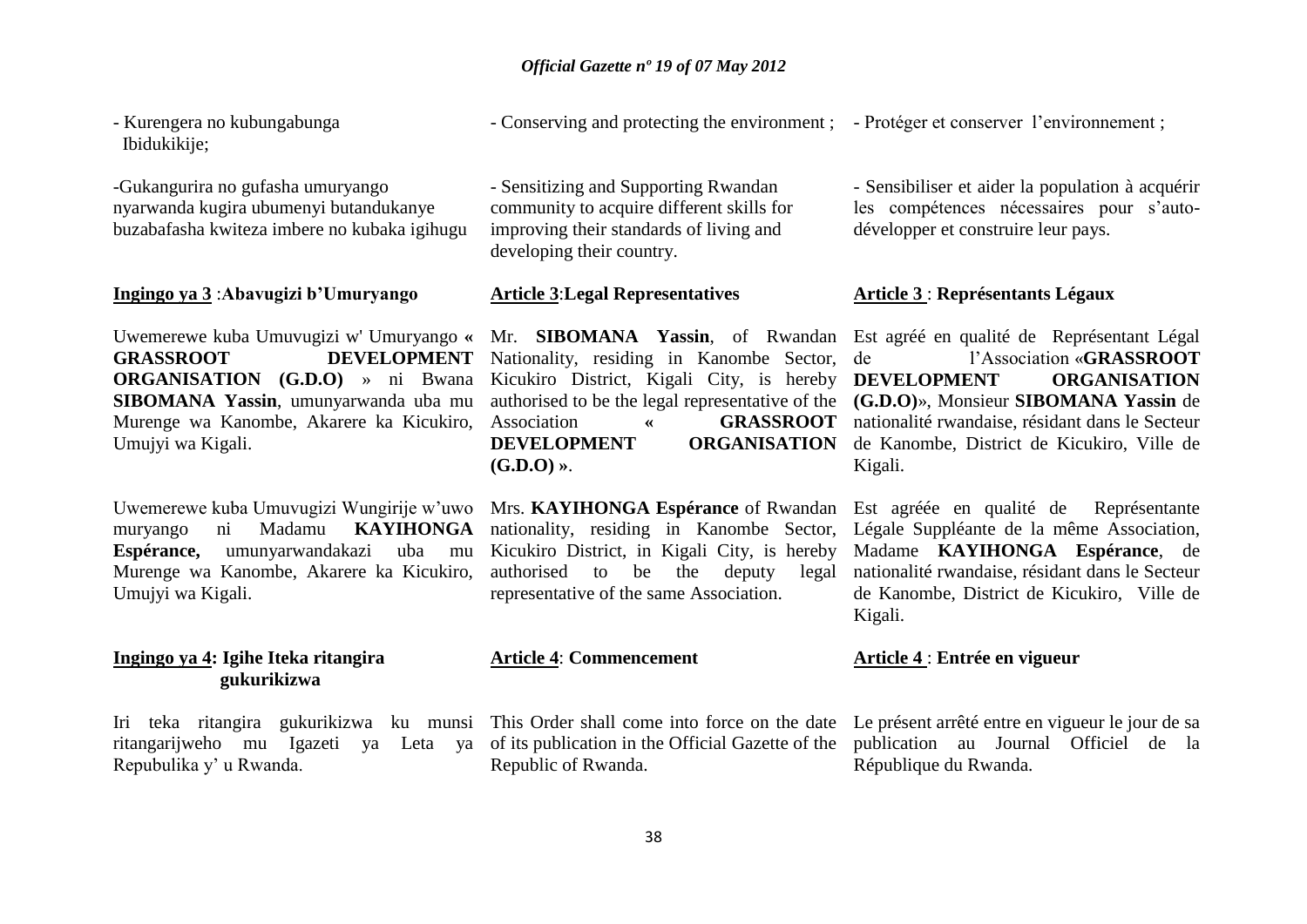Kigali, ku wa **03/02/2012**

Kigali, on **03/02/2012**

Kigali, le **03/02/2012**

**(sé) KARUGARAMA Tharcisse Minisitiri w'Ubutabera/Intumwa Nkuru ya Leta**

**(sé) KARUGARAMA Tharcisse Minister of Justice/Attorney General**

**(sé) KARUGARAMA Tharcisse Ministre de la Justice /Garde des Sceaux**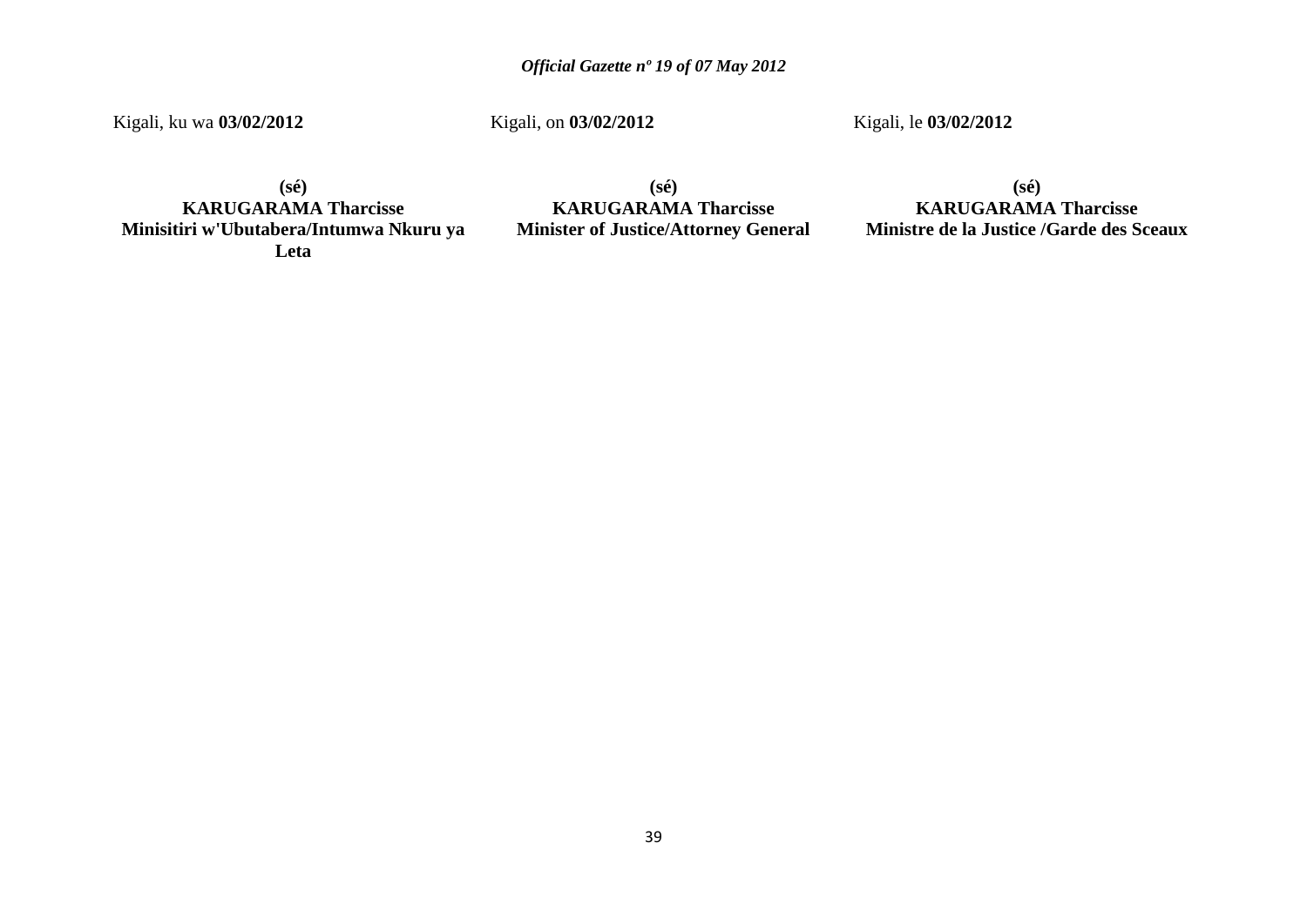### NON PROFIT MAKING **ORGANIZATION CONSTITUTION**

#### **GRASSROOT DEVELOPMENT ORGANISATION (GDO)** *CHAP. I*

### **NAME, DURATION, HEAD OFFICE, OBJECT AND SCOPE OF ACTIVITIES**

**Article 1:** In accordance with the article 8 of the law no 20/2000 of July 26, 2000 relating to non-profit making association, it is hereby established a non- profit making association known as**: GRASSROOT DEVELOPMENT ORGANISATION (G.D.O)**

**Article2:** The head office of the Organisation is located in Kigali, Kicukiro District, Kigali City. It may therefore be transferred to any other place on the territory of the Republic of Rwanda on a decision of the  $2/3$  of the general assembly members.

**Article 3** : The organization conducts its activities on the whole territory of the

Republic of Rwanda. It is established for an undetermined period.

#### **Article4: Organization's objectives are:**

-Promoting sustainable development and citizen's welfare. - Construction of schools and

Health Centers,

-Supporting vulnerable people:

orphans, widows and street children.

-Promoting gender,

-Fighting against HIV/AIDS and

other epidemics,

-Conserving and protecting

environmental

-Sensitizing and Supporting Rwandan community to acquire different skills for improving their standards of living hence developing their country.

### CHAP. II PATRIMONY

**Article 5 :** The organization may possess in ownership or in tenure all movables and immovable necessary in achieving its objectives.

**Article 6 :** The resources of the organization are generated from the members subscriptions, gift, legacy different grants and income generating activity for the association in order to

achieve its objectives.

## CHAP. III MEMBERS

**Article 7**:

The organization is composed by:

- Founder members

- Adherent members

- Honorary members

Founder members are those who signed this constitution.

### *Official Gazette nº 19 of 07 May 2012* ASSOCIATION SANS BUT

LUCRATIF

### **STATUTS**

**GRASSROOT DEVELOPMENT ORGANISATION (GDO) CHAP. I.**

DE LA DENOMINATION, DU SIEGE, DE LA DUREE, DU RAYON D'ACTION ET DE L'OBJET

**Article 1:**Conformément à l'article 8 de la loi n° 20/2000 du 26 juillet 2000 relative aux associations sans but lucratif, il est crée une Association sans but lucratif dénommée : **GRASSROOT DEVELOPMENT ORGANISATION (G.D.O)**

**Article2 :** Le siège de l'Organisation est établi à Kigali, District de Kicukiro, Ville de Kigali. Il peut néanmoins être transféré ailleurs au Rwanda sur décision de 2/3 des membres de l'Assemblée Générale de l'Association.

**Article 3 :**L'organisation exerce ses activités sur toute l'étendue de la République du Rwanda. Elle est créée pour une durée indéterminée.

### **Article 4 : L'Organisation a pour Object:**

-Promouvoir le Développement durable et le bien–être de la population,

- Construire des écoles et des centres de santé

-Assister les vulnérables : les orphelins, les veuves, les enfants

de la rue;

- Promouvoir le genre,

-Lutter contre le VIH/SIDA et

autres épidémies,

- Protéger et conserver

L'environnement.

- Sensibiliser, aider la population à acquérir les compétences nécessaires pour s'auto- développer et construire leur pays.

### CHAP II: PATRIMOINE

**Article 5 :**L'organisation peut posséder en propriété ou en jouissance tous les biens tant mobiliers qu'immobiliers nécessaires à la réalisation de son but. **Article 6:** 

Les ressources de l'organisation proviennent des cotisations des membres, des dons, des legs, des subventions diverses et des revenus issus des activités génératrices de l'association dans le cadre de la réalisation des objectifs.

## **CHAP. III. DES MEMBRES**

### **Article 7:**

- L'organisation se compose des :
- Membres fondateurs
- Membres adhérents
- Membres d'honneur

Sont membres fondateurs les signataires des présents statuts.

### UMURYANGO UDAHARANIRA **INYUNGU** ITEGEKO SHINGIRO

**GRASSROOT DEVELOPMENT ORGANISATION (GDO)** UMUTWE I IZINA RY'UMURYANGO INTEBE YAWO, IGIHE UZAMARA ICYICARO

N'INTEGO. **Ingingo ya 1 :** Nk'uko bisabwa n'ingingo ya 8 y'itegeko nº 20/2000 ryo kuwa 26 nyakanga 2000 ryerekeye imiryango idaharanira inyungu hashinzwe umuryango udaharanira<br>invungu witwa: **GRASSROOT** inyungu witwa: **GRASSROOT DEVELOPMENT ORGANISATION (G.D.O)**

**Ingingo 2:** Icyicaro cy'umuryango gishyizwe i Kigali, Akarere ka Kicukiro, Umujyi wa Kigali. Ishobora ariko kwimurirwa ahandi mu Rwanda byemejwe na 2/3 by'abagize Inteko Rusange y'Umuryango.

**Ingingo 3 :** Umuryango ukorera imirimo yawo ku butaka bwose bwa Repubulika y'u Rwanda. Igihe uzamara ntikigenwe.

### **Article 4 : Umuryango ugamije**

-Guteza imbere, iterambere rirambye

- n'imibereho myiza y'abaturage.
- -Kubaka ibigo by'amashuri,
- ni by'ubuvuzi.
- -Gufasha abatishoboye: impfubyi.
- abapfakazi n'abana bo mu muhanda.
- -Guteza imbere uburinganire. -Kurwanya SIDA n'ibindi byorezo.
- -Kurengera no kubungabunga ibidukikije.

-Gukangurira no gufasha sosiyete nyarwanda kugira ubumenyi<br>hutandukanye buzabafasha kwiteza buzabafasha kwiteza imbere no kubaka igihugu.

### UMUTWE II UMUTUNGO

**Ingingo** 5 **:** Umuryango ushobora kugira cyangwa gutira umutungo wimukanwa n'utimukanwa kugira ngo ugere ku ntego zawo

**Ingingo 6:** Umutungo w'umuryango ugizwe n'imisanzu y'abanyamu-ryango, impano, imirage, imfashanyo zinyuranye n'umusaruro ukomoka ku bikorwa by'umuryango mu rwego rwo gusohoza intego zawo

### **UMUTWE III: BANYAMURYANGO Ingingo 7:**

Umuryango ugizwe na:

- Abanyamuryango bawushinze
- Abanyamuryango bawinjiramo

- Abanyamuryango ni abashyize umukono kuri aya mategeko.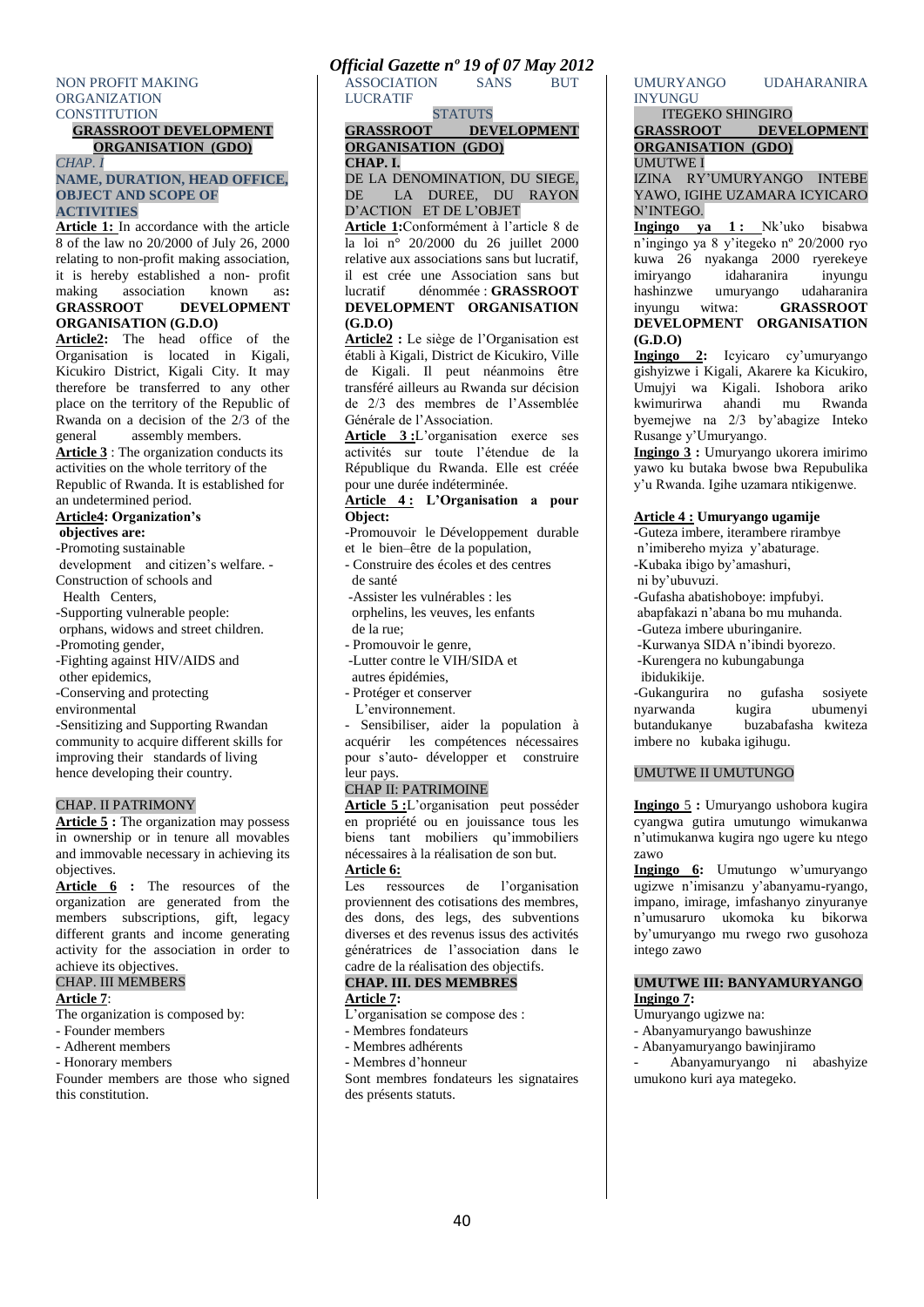Adherent members are any natural or legal persons who, after having subscribed to this constitution, will be approved by the general assembly.

Honorary members are any natural or legal persons who will be interested in the objectives of the association and will support its activities both materially and morally. Their membership is approved by the general assembly. They may participate in its meetings in an advisory capacity.

**Article 8:** Effective members shall be committed to actively participate to the association activities. They attend the General Assembly meetings and have rights to elect. They are required to pay monthly and voluntary contribution agreed by the General Assembly.

**Article 9:** The membership application is addressed in written to the President of the Executive Committee and the later submits it to the General Assembly for approval.

Article 10: Membership ceases with death, voluntary resignation, exclusion or dissolution of the association. Voluntary resignation is addressed in written to the President of the Executive Committee and approved by the General Assembly.

The decision of excluding any member is taken by 2/3 of the members in the General Assembly in case he/she is no longer conforming to the present constitution and internal rules and regulations of the organization.

### CHAP.IV. ORGANS

**Article 11:** The organs of the organization are:

- General Assembly
- Executive Committee
- Internal Auditing.

**Article 12:** The general assembly is the supreme organ and its composed by all effective members.

Article 13: The General Assembly is convened and headed by the President of the executive Committee. In his/her absence he/she shall temporarily be replaced by the Vice president. If both of them are absent, the general Assembly shall be convened in written invitation signed by  $\frac{1}{2}$  of the effective members and designate a chairperson and reporter of the meeting

Article 14: It is convened once a year in ordinary session. Invitation letters will contain the meeting agenda and distributed to all members 30 days before.

### *Official Gazette nº 19 of 07 May 2012*

Sont membres adhérents toutes personnes physiques ou morales qui après avoir souscrit aux présents statuts, seront agréés par l'Assemblée générale. Sont membres d'honneur toutes personnes physiques ou morales qui s'intéressent aux objectifs de l'association et lui apportent un soutien matériel, spirituel et moral. Elles sont agréées par l'Assemblée générale. Elles peuvent assister aux réunions de l'Assemblée générale à titre consultatif.

**Article 8:** Les membres effectifs prennent l'engagement de participer activement aux activités de l'association. Ils assistent aux réunions de l'Assemblée générale avec voix délibérative. Ils ont l'obligation de verser une cotisation dont le montant est fixé par l'Assemblée Générale

**Article 9 :** Les demandes d'adhésion sont adressées par écrit au Président du Comité Exécutif qui les soumet à l'approbation de l'Assemblée Générale.

**Article 10:** La qualité de membre se perd par le décès, le retrait volontaire, l'exclusion ou la dissolution de l'Association. Le retrait volontaire est adressé par écrit au Président du Comité Exécutif et soumis à l'approbation de l'Assemblée Générale. L'exclusion est prononcée par l'Assemblée Générale à la majorité de 2/3 des voix contre un membre qui ne se conforme plus aux présents statuts et au règlement intérieur de l'organisation.

### .CHAP. IV.ORGANES

**Article11 :** Les organes de l'organisation sont :

- l'Assemblée Générale
- le Comité Exécutif

- Le commissariat aux comptes.

**Article 12 :** L'Assemblée Générale est l'organe suprême de l'organisation, elle est composée de tous les membres effectifs de l'organisation.

**Article 13 :** L'Assemblée Générale est convoquée et présidée par le président élu par l'Assemblée Générale, en cas d'absence il est remplacé par le Vice Président

Si les deux sont absents, 1/2 des membres effectifs convoquent l'assemblée générale et désignent un bureau composé d'un Président et d'un rapporteur pour diriger la réunion.

**Article 14 :** L'Assemblée Générale se réunit une fois par an en session ordinaire. Les invitations contenant l'ordre du jour sont remises aux membres au moins 30 jours.

Abanyamuryango bawinjiyemo n'abantu gatozi cyangwa imiryango babisaba bamaze kwiyemeza gukurikira aya mategeko, bakemerwa n'Inteko Rusange. Abanyamuryango b'icyubahiro n'abantu gatozi cyangwa imiryango, nyuma yo kwishimira intego z'umuryango, bemera kuwutera inkunga iyo ariyo yose. Bemerwa n'Inteko Rusange. Bagishwa inama gusa ariko ntibatora.

**Ingingo 8:** Abanyamuryango nyakuri biyemeza gukorera umuryango batizigamye. Baza mu nama z'Inteko rusange bafite uburenganzira bwo gutora. Bagomba gutanga umusanzu ugenwa n'Inteko Rusange.

**Ingingo 9:** Inzandiko zisaba kwinjira mu muryango zohererezwa Perezida wa Komite nyobozi, akazishyikiriza Inteko Rusange kugira ngo ibyemeza.

**Ingingo 10**: Gutakaza ubunyamuryango biterwa n'urupfu, gusezera ku bushake, kwirukanwa ry'umuryango. Usezeye ku bushake yandikira Perezida wa Komite Nyobozi, bikemezwa n'Inteko Rusange. Icyemezo cyo kwirukana umunyamuryango gifatwa n'Inteko Rusange ku bwiganze bwa 2/3 by'amajwi iyo atacyubahiriza aya mategeko shingiro n'amabwiriza ngengamikorere y'umuryango.

### UMUTWE IV : INZEGO

**Ingingo 11:** Inzego z'umuryango n'izi zikurikira:

- Inteko Rusange
- Komite Nyobozi
- Ubugenzuzi.

**Ingingo 12:** Inteko rusange nirwo rwego rw'ikirenga rw'umuryango rugizwe n'abanyamuryango nyakuri bose.

**Ingingo13:** Inteko Rusange ihamagazwa kandi ikayoborwa na Perezida wa Komite Nyobozi; yaba adahari cyangwa atabonetse, bigakorwa na Visi- Perezida. Iyo bombi badahari, batabonetse cyangwa banze, Inteko ihamagarwa mu nyandiko isinyweho na ½ cy'abanyamuryango nyakuri. Icyo gihe, abagize Inteko Rusange bitoramo Perezida n'umwanditsi kugira ngo bayobore inama y'Inteko Rusange.

**Ingingo ya 14**: Inteko Rusange iterana rimwe mu mwaka mu nama isanzwe. Inzandiko z'ubutumire zikubiyemo ibiri ku murongo w'ibyigwa zishyikirizwa abanyamuryango nibura mbere y'iminsi 30.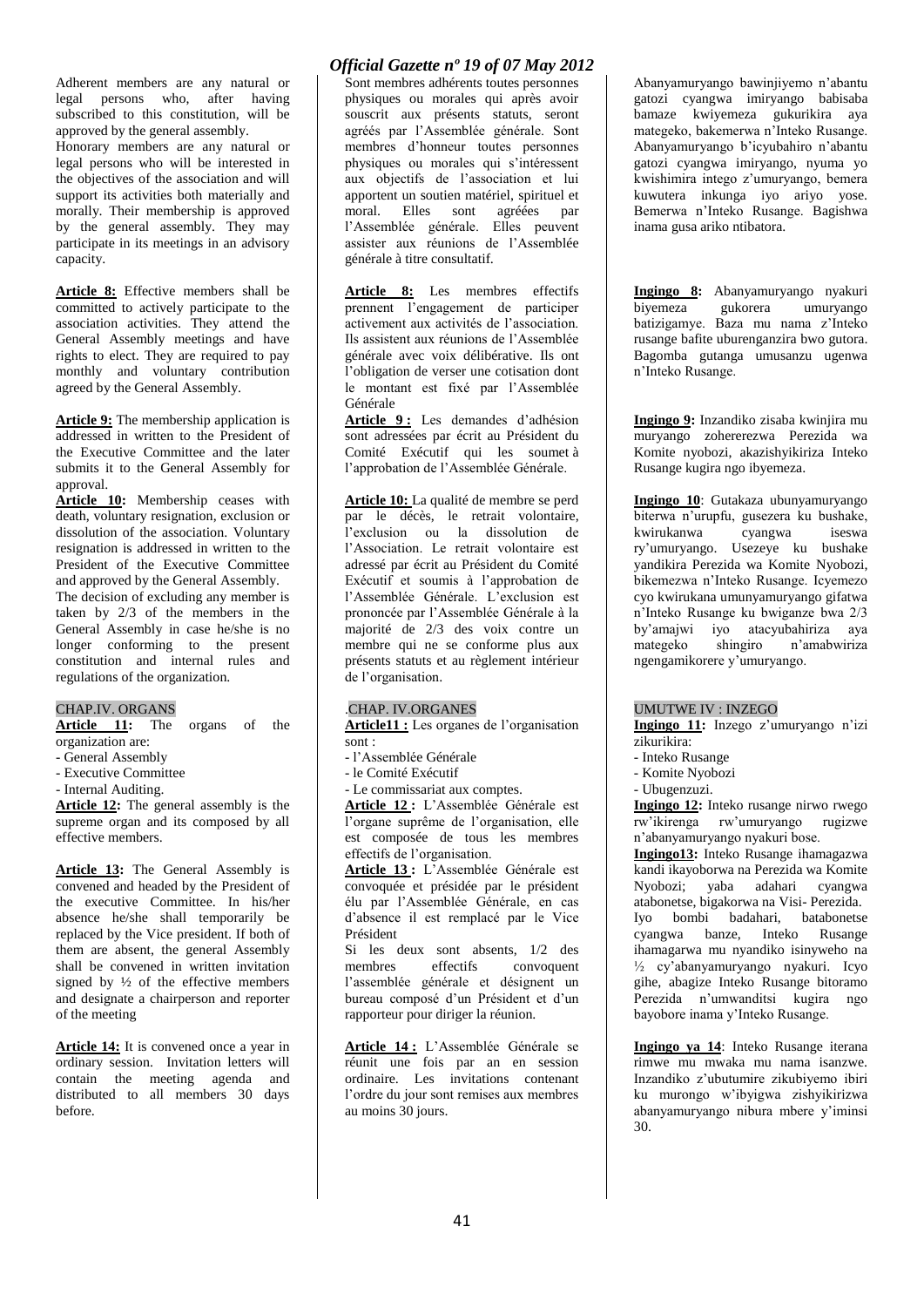The debates will only concern about questions planned on the agenda but the President is obliged to add any suggested point by the majority of the effective members present in the General Assembly meeting.

Article 15: The General Assembly's decisions are approved by 2/3 of the effective present members. In case the quorum is not achieved, the meeting is postponed for the next 15 days. Therefore, the General Assembly's decisions are worthy despite the number of the present members.

**Article 16:** The extra ordinary General Assembly is convened any time if necessary. It is convened and headed in the same with the ordinary General Assembly.

Without prejudice to the preceding article, the extra ordinary General Assembly is convened within 15 days before which can be reduced into 7 days in case extreme urgent need. All debates have to focus on the plane point.

**Article 17:** The General Assembly's decisions are taken with the absolute majority of voice. Ion case of equal voice, the president's one is considered double.

### **Article 18:**

The general Assembly's powers are ones defined in the article 16 of the

low nº 20/2000 of 16 July 2000 relating to non-profit making organization, such as:

- To adopt and modify the constitution and the internal rules and regulations of the organization
- Elect and dismiss the president and his/her vice President,
- To determine the activities of the Organization,
- To accept, suspend and exclude any Members,
- To approve the yearly accounts,
- To dissolve the organization.

**Article 19:**

The executive Committee is composed by:-President: Legal Representative

- V/President: Assistant L/R,
- Secretary,
- -Treasurer.

### **Article 20:**

Executive Committee's members are elected for a five years renewable term.

### *Official Gazette nº 19 of 07 May 2012*

Les débats ne portent que sur les questions inscrites à l'ordre du jour. Cependant, le Président est tenu d'y ajouter tout autre point proposé par la majorité absolue des membres effectifs présents.

**Article 15 :** L'Assemblée Générale siège et délibère valablement lorsque les 2/3 des membres effectifs sont présents. Si ce quorum n'est pas atteint, une nouvelle convocation est lancée dans un délai de 15 jours. A cette échéance, l'Assemblée Générale siège et délibère valablement quelque soit le nombre de participants.

**Article 16:** L'Assemblée Générale extra ordinaire se tient autant de fois que de besoin. Les modalités de sa convocation et de sa présidence sont les mêmes que celles de l'Assemblée Générale ordinaire. Sans préjudice à l'article précédent, les délais de sa convocation sont fixés à 15 jours.

Toutes fois, ils peuvent être réduits à 7 jours en cas d'extrême urgence. Les débats ne portent que sur la question inscrite à l'ordre du jour de l'invitation uniquement.

**Article 17 :** Sauf pour les cas expressément prévus par la loi relative aux associations sans but lucratif et par les présents statuts, les décisions de l'Assemblée Générale sont prises à la majorité absolue des voix. En cas de parité de voix, celle du Président compte double.

**Article 18 :** Les pouvoirs dévolus de l'Assemblée Générale sont ceux définis à l'article 16 de la loi nº 20/2000 du 26 juillet 2000 relative aux associations sans but lucratif, à savoir :

- Adoption et modification des statuts et du règlement intérieur de l'organisation,
- élection et révocation du/de Président(e) et son/sa vice président(e),
- Détermination des activités de L'organisation,

Admission, suspension et exclusions d'un membre,

- Approbation des comptes annuels,
- Dissolution de l'organisation.

**Article 19 : Le** Comité Exécutif est composé :

- -Du Président : Représentant Légal,
- -Du Vice-président : R/L Suppléant,
- -D'un Secrétaire,
- -D'un Trésorier.

**Article 20 :** Les membres du Comité Exécutif sont élus parmi les membres effectifs par l'Assemblée Générale pour un mandat de cinq ans renouvelable.

Impaka zigibwa gusa ku bibazo byateganyijwe ku murongo w'ibyigwa. Ariko, Perezida agomba kongera ku murongo w'ibyigwa ikindi kibazo cyose gitanzwe n'abagize ubwiganze busesuye bw'abanyamuryango nyakuri bahari.

**Ingingo 15**: Inteko Rusange iterana kandi igafata ibyemezo iyo 2/3 by'abanyamuryango nyakuri bahari. Iyo uwo mubare utuzuye, indi inama itumizwa mu minsi 15. Icyo gihe, Inteko Rusange iraterana kandi igafata ibyemezo bifite agaciro uko umubare w'abahari waba ungana kose.

**Ingingo 16 :** Inteko idasanzwe iterana buri gihe iyo bibaye ngombwa. Ihamagarwa kandi ikayoborwa mu buryo bumwe nk'ubw'Inteko Rusange isanzwe.Bitabangamiye ingingo ibanziriza iyi, igihe cyo kuyitumiza gishyizwe ku minsi 15. Gishobora ariko kumanurwa ku minsi 7 iyo hari impamvu yihutirwa cyane. Icyo gihe, impaka zigibwa gusa ku kibazo cyateganyijwe mu butumire.

**Ingingo 17 :** Uretse ibiteganyijwe ukundi n'itegeko ryerekeye imiryango idaharanira inyungu kimwe n'aya mategeko shingiro, ibyemezo by'Inteko Rusange bifatwa hakurikijwe ubwiganze busesuye bw'amajwi. Iyo angana, irya Perezida rigira uburemere bw'abiri.

### **Ingingo 18 :**

Ububasha bw'Inteko Rusange ni bumwe n'ubuteganywa mu ngingo ya 16 y'itegeko nº 20/2000 ryo kuwa 26 Nyakanga 2000 ryerekeye imiryango idaharanira inyungu, aribwo :

- Kwemeza no guhindura amategeko agenga umuryango n'amabwiriza mbonezamikorere yawo,
- Gushyiraho no kuvanaho abahagarariye umuryango n'ababungurije,
- Kwemeza ibyo umuryango uzakora, kwemerera, guhagarika no
- kwirukana umunyamuryango,
- Kwemeza buri mwaka imicungire
	- y'imari;
- Gusesa umuryango.
- **Ingingo 19:**
- Komite Nyobozi igizwe na :
- Perezida : Umuvugiziw'umuryango
- Visi-Perezida : umuvugiziwungirije - Umunyabanga
- Umubitsi

**Ingingo 20:** Abagize Komite Nyobozi batorerwa n'Inteko Rusange manda y'imyaka itanu ishobora kwongerwa.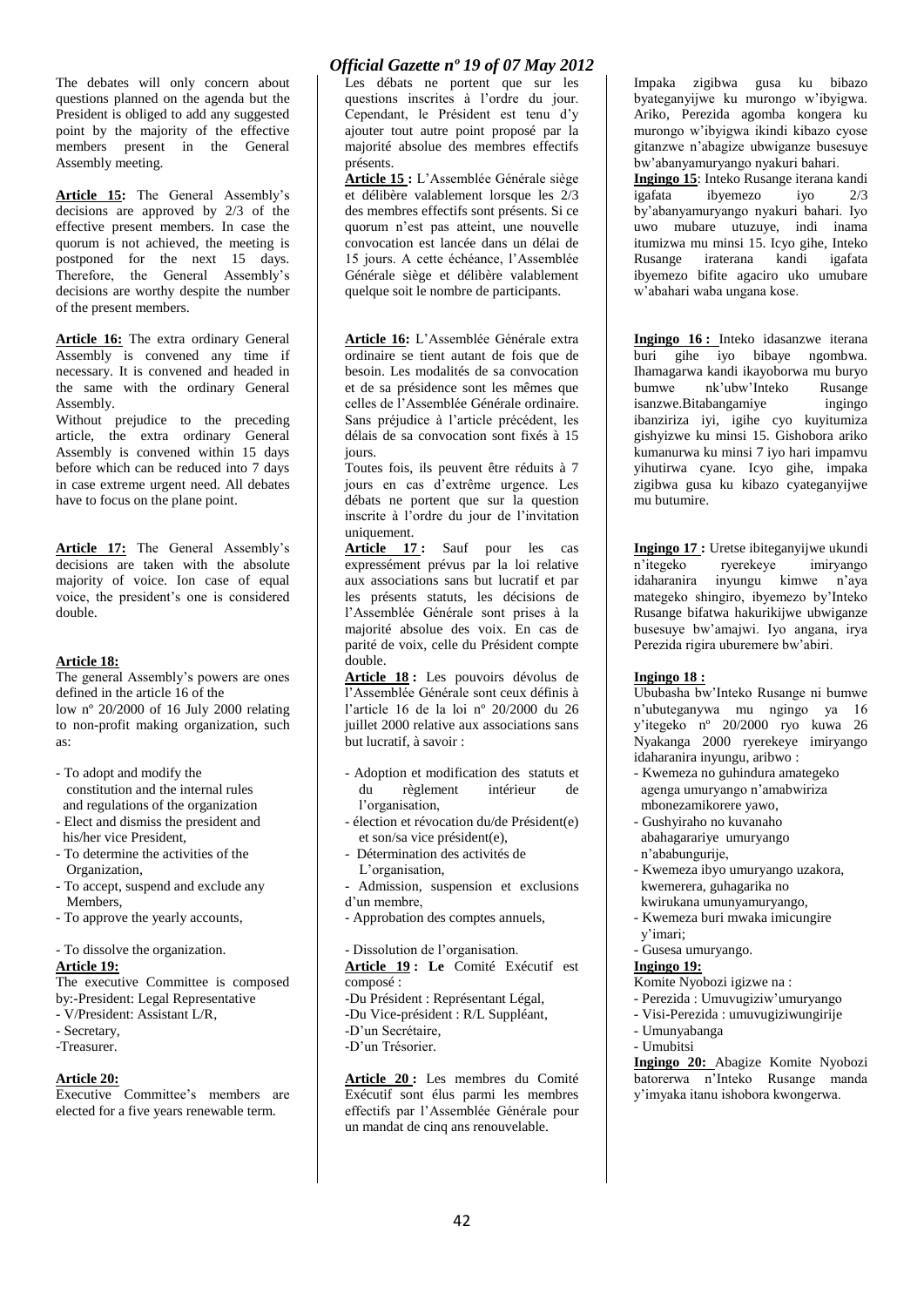In case of voluntary resignation or dismissal by the General Assembly or death of one of the Executive Secretary members his assistant will take the lead and end the term.

### **Article 21:**

The executive Committee is obligatory convened once a term and headed by its President. In case of his/her absence it is headed by his/her Vice President. The Executive Committee is convened if 2/3 of the effective members are present. The decisions shall be taken by the simple majority of effective present members. In case of equal voice, the president's voice is considered double.

### **Article 22:**

The executive Committee's attributions: -executing all the General Assembly's decisions,

-daily organization's management,

-producing last year activity reports,

-preparing the annual budget to be submitted to the General Assembly,

-proposing to the general Assembly articles within of constitution and internal rules and regulations for modification,

-preparing the meeting of the general Assembly,

-negotiating funds agreements with donors and partners,

-recruiting, nominating and dismissing different staff of the organization.

### **Article 23:**

The General Assembly annually elects one or two internal auditors. Their attributions are just to audit any times the funds management and organization patrimony and produce reports. They have all rights to check financial documents but not shift them to any other place.

### **CHAP. V.: MODIFICATION OF STATUTES AND DISSOLUTION OF THE ORGANISATION**

### **Article 24:**

The modification of the constitution shall be devoted to the decision of absolute majority of the effective members

### **Article 25:**

The dissolute on of the organization is approved by the decision of 2/3 of the present members in the General Assembly.

### **Article 26:**

In case of the dissolution of the association and after paying off the debts, the assets of the association shall be given to one organization with similar objectives.

### *Official Gazette nº 19 of 07 May 2012*

En cas de retrait volontaire ou forcée prononcée par l'Assemblée Générale ou des décès d'un membre du comité Exécutif, son successeur achève le mandat.

**Article 21:** Le Comité Exécutif se réunit autant de fois que de besoin, mais obligatoirement une fois par trimestre, sur convocation et sous la direction, soit du Président soit du Vice-président en cas d'absence ou d'empêchement du premier. Il siège valablement lorsque les 2/3 des membres sont présents. Ses décisions sont prises à la majorité absolue des voix. En cas de parité, la voix du président compte double.

### **Article 22 :**

Le Comité Exécutif est chargé de :

-exécuter les décisions et les recommandations de Générale,

-s'occuper de la gestion quotidienne de l'organisation,

Rédiger le rapport annuel d'activités de l'exercice écoulé,

-élaborer les prévisions budgétaires à soumettre à l'Assemblée Générale,

-proposer à l'Assemblée Générale les modifications aux statuts et au règlement intérieur,

-préparer les sessions de l'Assemblée Générale,

-négocier les accords de coopération et de financement avec les partenaires,

-recruter, nommer et révoquer le personnel de différents services de l'organisation.

## **Article 23 :**

L'Assemblée Générale nommée annuellement un ou deux Commissaires aux Comptes ayant pour mission de contrôler en tout temps la gestion des finances et autre patrimoine de l'organisation et lui en faire rapport. Ils ont l'accès, sans les déplacer, aux livres et aux écritures comptables de l'organisation.

#### **CHAP. V.**

### **MODIFICATION DES STATUTS ET DISSOLUTION DE L'ORGANISATION**

**Article 24,** Les Présents statuts peuvent être modifiés sur décision de

la majorité absolue des membres effectifs de l'Association.

**Article 25 :** La dissolution de l'organisation peut être prononcée par l'Assemblée Générale à la majorité de 2/3 de ses membres.

**Article 26 :** En cas de dissolution, le patrimoine de l'organisation sera attribué à une autre association ayant le même objectif après apurement des dettes.

Iyo umwe mu bagize Komite Nyobozi yeguye ku bushake, avanywe ku mwanya we n'Inteko Rusange cyangwa apfuye, umusimbuye arangiza manda ye.

**Ingingo 21 :** Komite Nyobozi iterana igihe cyose bibaye ngombwa, ariko byanze bikunze rimwe mu gihembwe. Ihamagarwa kandi ikayoborwa na Perezida wayo ; yaba adahari cyangwa atabonetse, bigakorwa na Visi Perezida. Iterana ku buryo bwemewe iyo hari 2/3

by'abayigize. Ibyemezo byayo bifatwa ku bwiganze busesuye bw'amajwi. Iyo angana, ijwi rya Perezida rigira uburemere bw'abiri

### **Ingingo ya 22 :**

Komite Nyobozi ishinzwe :

-gushyira mu bikorwa ibyemezo n'ibyifuzo by'Inteko Rusange,

-kwita ku micungire ya buri munsi y'umuryango,

-gukora raporo y'ibyakozwe mu mwaka urangiye,

-gutegura ingengo y'imari igomba gushyikirizwa Inteko Rusange,

-gushyikiriza Inteko Rusange ingingo n'amabwiriza ngengamikorere zigomba guhindurwa,

-gutegura inama z'Inteko Rusange,

-kugirana imishyikirano n'indi miryango igamije ubutwererane no gushaka inkunga,

-gushaka, gushyiraho no kuvanaho abakozi bo mu nzego z'imirimo zinyuranye z'umuryango.

### **Ingingo ya 23:**

Inteko Rusange ishyiraho buri mwaka umugenzuzi w'Imari umwe cyangwa babiribafite inshingano yo kugenzura buri gihe imicungire y'imari n'indi mitungo by'umuryango no kuyikorera raporo. Bafite uburenganzira bwo kureba mu bitabo n'inyandiko z'ibaruramari z'umuryango ariko batabijyanje hanze y'ububiko.

### **UMUTWE WA V. AMATEGEKO N'ISESWA RY'UMURYANGO Ingingo 24:**

Aya mategeko ashobora guhinduka byemejwe n'ubwiganze bw'amajwi busesuye y'abanyamuryango nyakuri.

### **Ingingo 25**:

Iseswa ry'umuryango ryemezwa na 2/3 by'abanyamuryango nyakuri bateraniye mu Nteko Rusange.

**Ingingo 26:** Iyo Umuryango usheshwe, umutungo wawo uhabwa undi muryango bihuje intego, ariko hamaze kwishyurwa imyenda yose.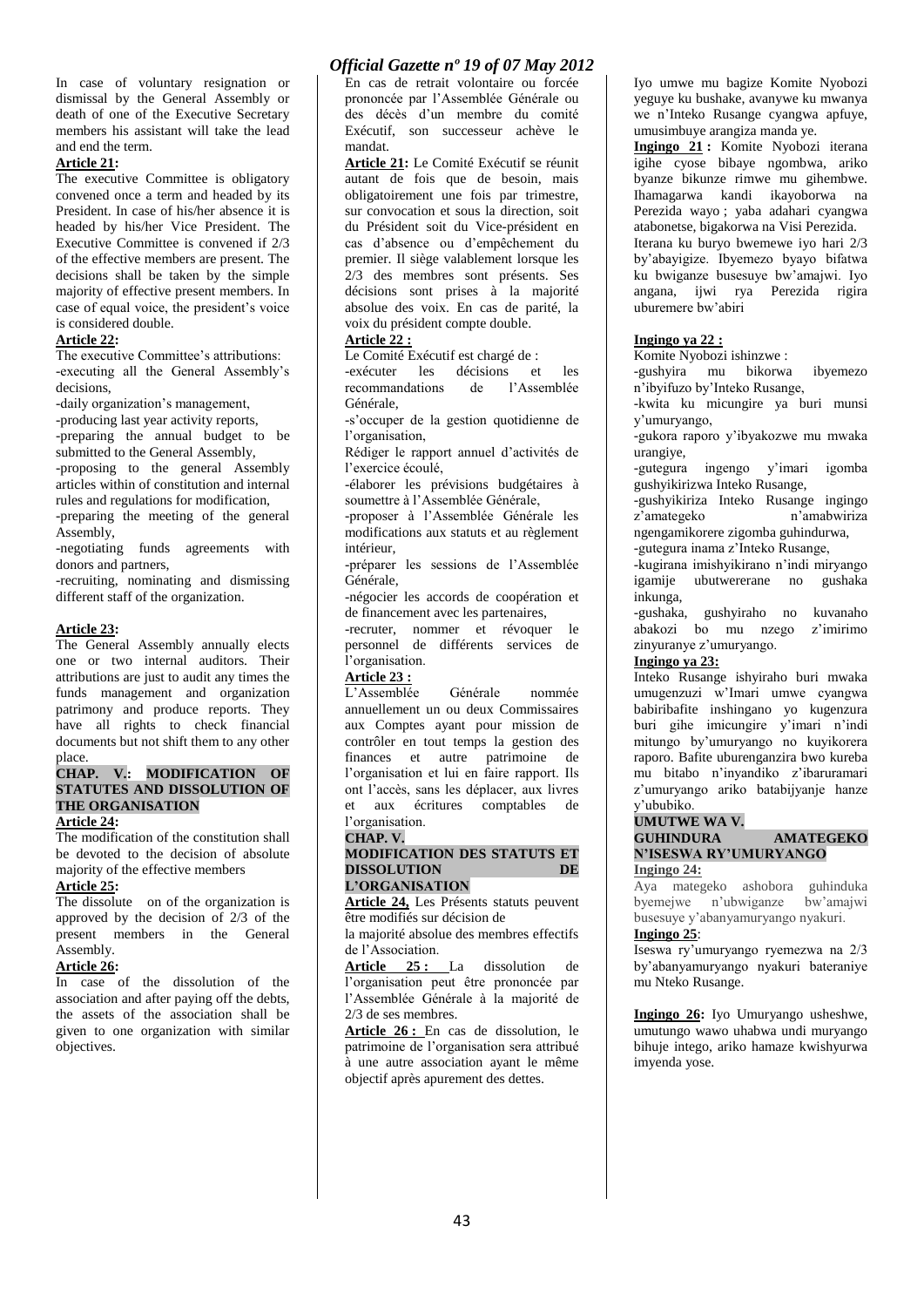### **Article 27**:

Modalities for implementing these statutes and any provision not provided for by the later shall be defined in the internal rules and regulations adopted by the general assembly of the organization.

Done in Kicukiro, 20/03/2011

(sé)

**SIBOMANA Yassin**  Legal Representative

(sé)

**KAYIHONGA Espérance** Vice Legal Representative

### *Official Gazette nº 19 of 07 May 2012* **Article 27** :

Les modalités d'exécution des présents statuts et tout ce qui n'y est pas prévu seront déterminés dans le règlement d'ordre intérieur adopté par l'Assemblée Générale.

Fait à Kicukiro, le 20/03/2011

(sé)

**SIBOMANA Yassin** Représentant Légal

(sé)

**KAYIHONGA Espérance** Représentante Légale Suppléante

### **Ingingo 27** :

Ishyirwamubikorwa by'aya mategeko n'ibindi bitavuzwe bizagaragara mu mategeko yihariye yemewe n'Inteko Rusange y'umuryango.

Bikorewe i Kicukiro, kuwa 20/03/2011

(sé)

**SIBOMANA Yassin** Uhagarariye umuryango

(sé)

.

**KAYIHONGA Espérance** Uhagarariye Umuryango Wungirije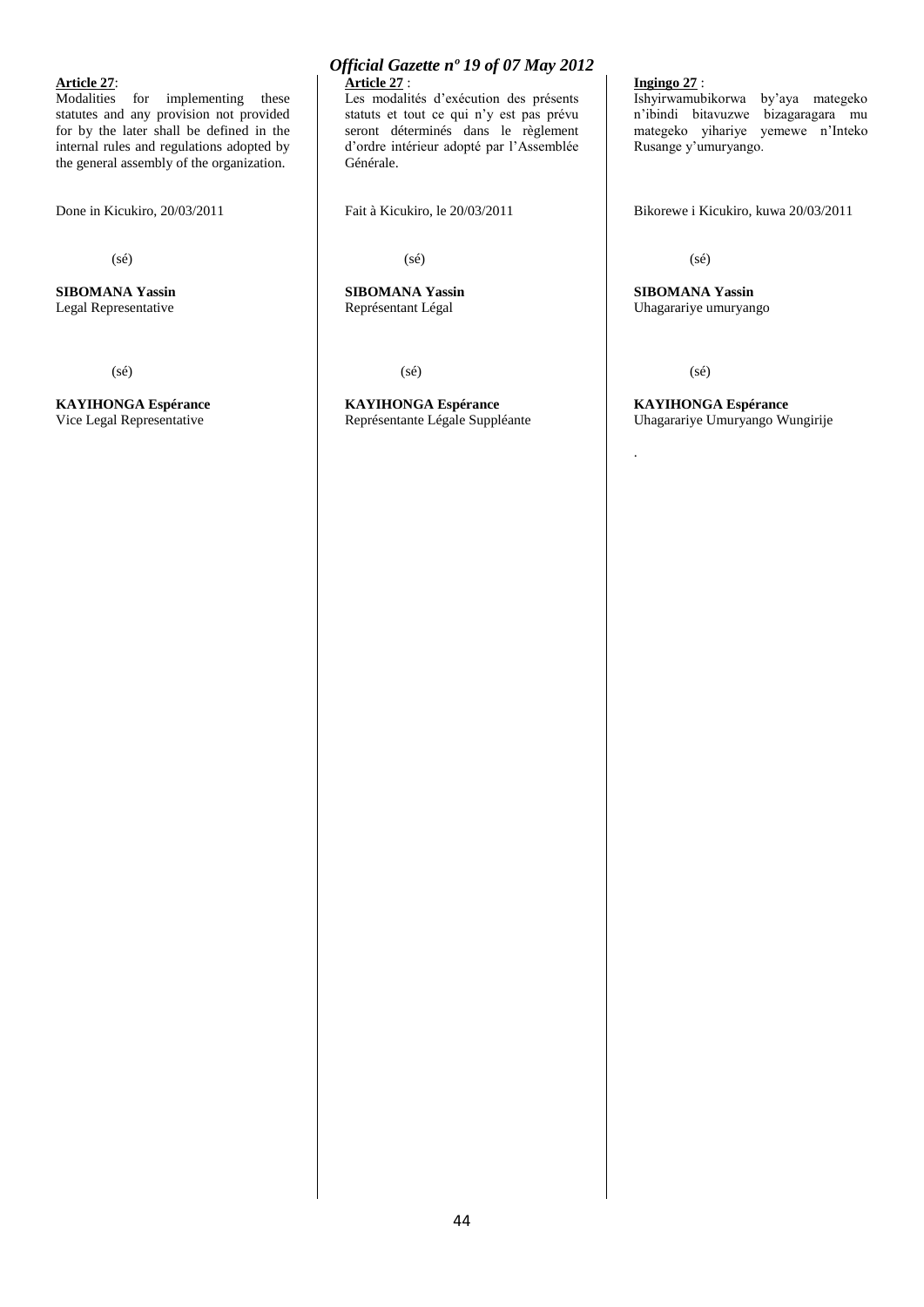### **DECLARATION DES REPRESENTANTS LEGAUX DE : GRASSROOT DEVELOPMENT ORGANISATION (G.D.O)**

Nous, soussignés SIBOMANA Yassin et KAYIHONGA Espérance déclarons avoir été élit respectivement comme Représentant Légal et Représentante Légale suppléante de **l'Organisation GRASSROOT DEVELOPMENT ORGANISATION (G.D.O)** en sigle, dans la réunion du 20/03/2011, qui s'est tenue à Kicukiro, de l'Assemblée Générale Constitutive de ladite l'Organisation. **Fait à Kigali, le 20/03/2011**

Représentant Légal Représentante Légale Suppléante SIBOMANA Yassin (sé) KAYIHONGA Espérance (sé)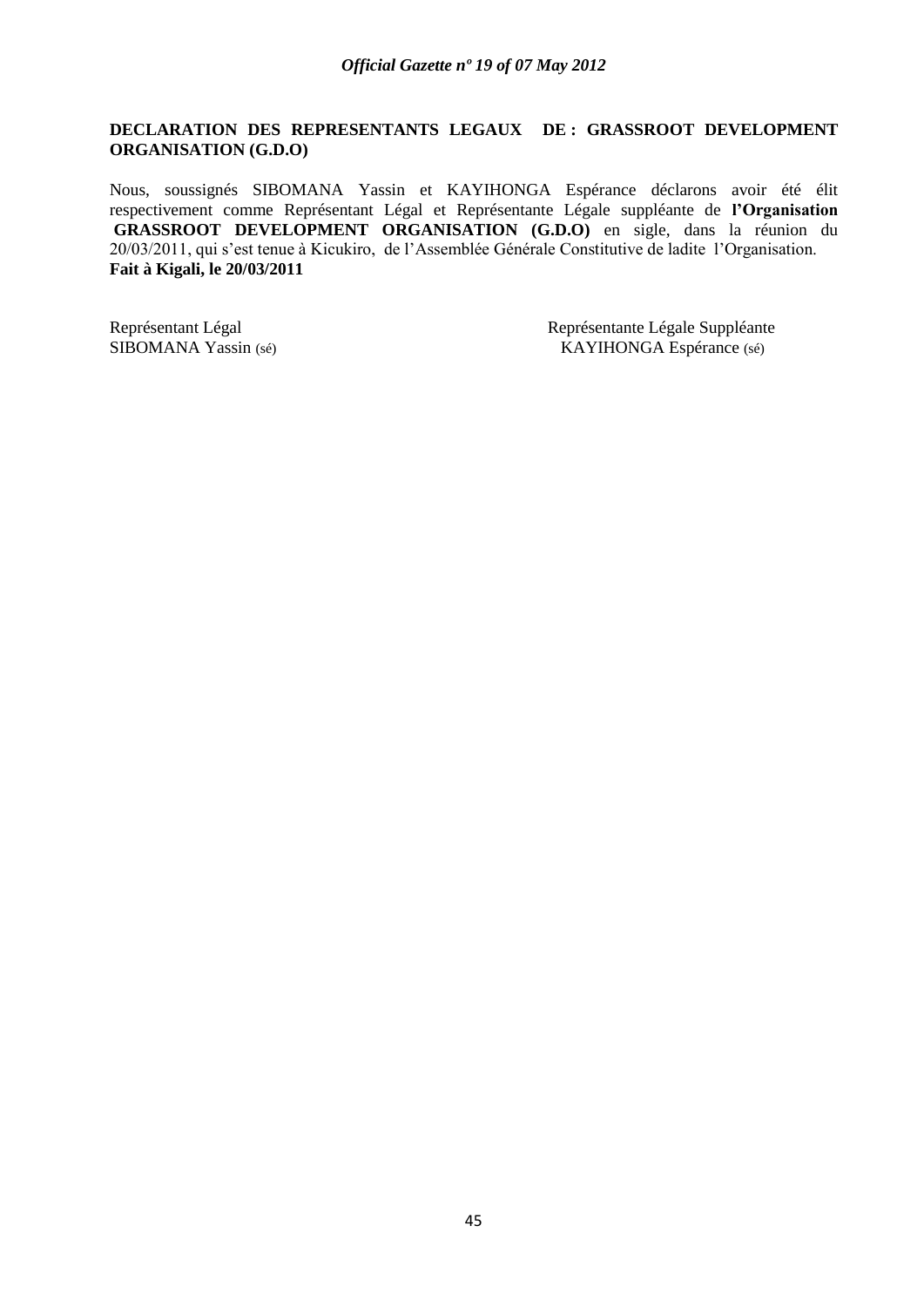## **PROCES VERBAL DE L'ASSEMBLEE GENERALE CONSTITUTIVE DE : GRASSROOT DEVELOPMENT ORGANISATION (G.D.O)**

L'an deux mille onze, le vingtième jour du mois de Mars, s'est tenue à Kigali, depuis 9 heures du matin, l'Assemblée Générale Constitutive de l'Organisation **(G.D.O)** sous la Direction de Monsieur **SIBOMANA Yassin**, Représentant Légal et Madame **KAYIHONGA Espérance**, Représentante Légale Suppléante.

## **A l'ordre du jour figuraient trois points**

- Création de l'Organisation
- Adoption des statuts
- Election des membres aux organes de l'Organisation.

### **Première résolution**

Les participants à la réunion ont convenu de créer une organisation sans but lucratif dénommée: **GRASSROOT DEVELOPMENT ORGANISATION (G.D.O)**

### **Seconde résolution :**

Les membres fondateurs ont examiné les statuts, article par article, et les ont enfin adoptés.

### **Troisième résolution**

Les membres fondateurs ont procédé à l'élection des membres aux organes de

L'Association de manière ci-après:

- **SIBOMANA Yassin** : Représentant Légal
- - **KAYIHONGA Espérance** : Représentant Légal Suppléant
	- **WIBABARA Faith** : Secrétaire
- **KANKINDI Domina Hope** : Trésorière
- **BATETA Faith** : Conseiller
- **GASENGAYIRE Sarah :** Conseillère

La réunion a pris fin à 13 heures.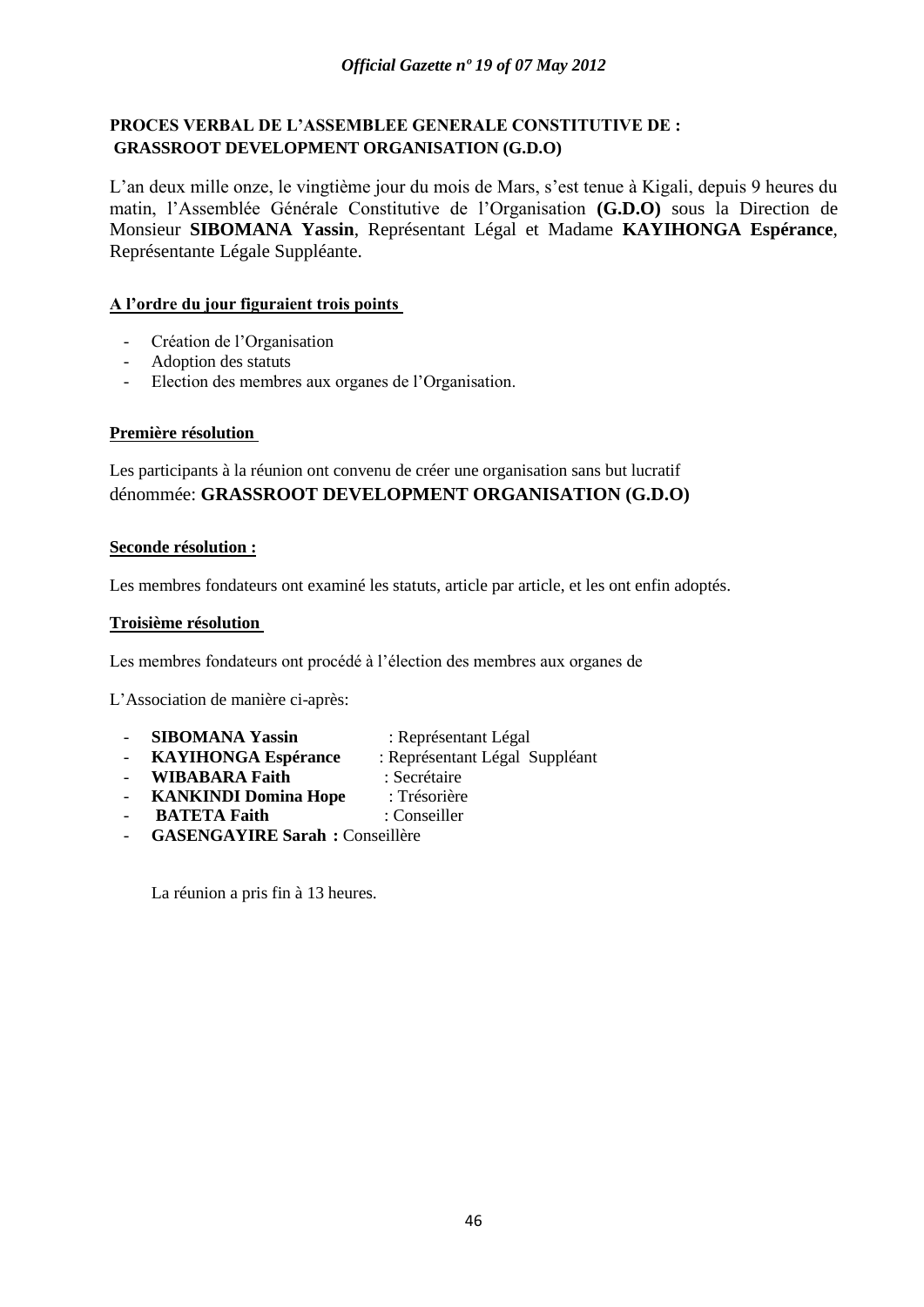## **LISTE DES MEMBRES FONDATEURS**

| <b>NOMS ET PRENOMS</b>      | <b>Nationalité</b> | <b>Résidences District</b> | <b>SIGNATURE</b> |  |  |
|-----------------------------|--------------------|----------------------------|------------------|--|--|
| <b>SIBOMANA Yassin</b>      | Rwandaise          | Kicukiro                   | $(s\acute{e})$   |  |  |
| <b>KAYIHONGA Espérance</b>  | Rwandaise          | Kicukiro                   | (sé)             |  |  |
| <b>WIBABARA Faith</b>       | Rwandaise          | Kicukiro                   | $(s\acute{e})$   |  |  |
| <b>KANKINDI Domina Hope</b> | Rwandaise          | Kicukiro                   | (sé)             |  |  |
| <b>BATETA Faith</b>         | Rwandaise          | Kicukiro                   | $(s\acute{e})$   |  |  |
| <b>GASENGAYIRE Sarah</b>    | Rwandaise          | Kicukiro                   | $(s\acute{e})$   |  |  |

 **Fait à Kigali, le 20/03/2011**

## **Représentant Légal Représentante Légale Suppléante SIBOMANA Yassin KAYIHONGA Espérance**

 $(s\acute{e})$  (sé)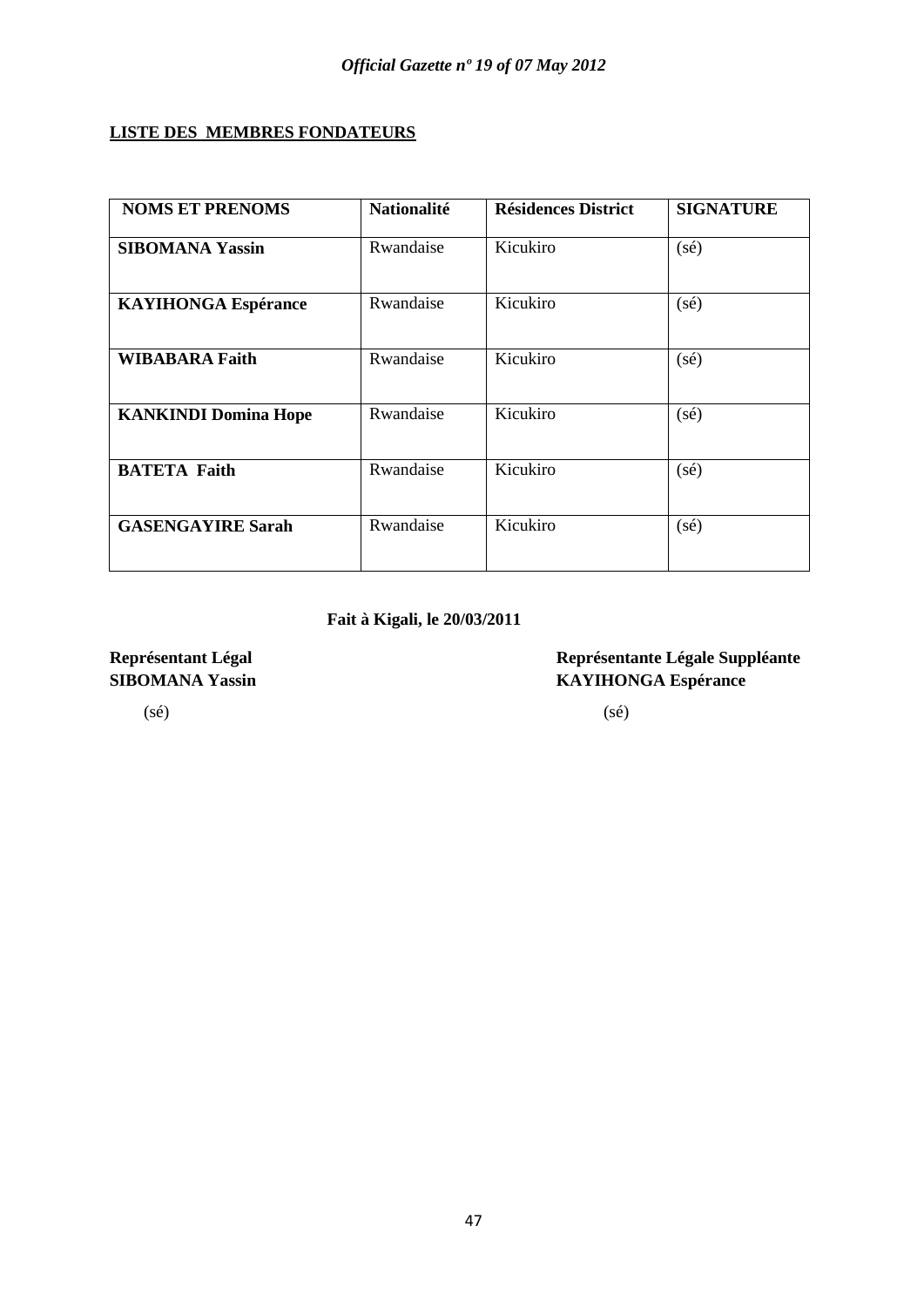| <b>KUWA</b><br><b>RIHA</b><br><b>RYO</b><br>22/08/2011<br><b>UBUZIMAGATOZI</b><br><b>UMURYANGO</b><br><b>«RURAL</b><br><b>AND</b><br><b>ENVIRONMENT</b><br><b>ORGANISATION</b><br><b>DEVELOPMENT</b><br><b>KANDI</b><br><b>RYEMERA</b><br>(REDO)<br><b>ABAVUGIZI BAWO</b> | 22/08/2011 GRATING LEGAL STATUS<br><b>THE</b><br><b>ASSOCIATION</b><br><b>TO</b><br><b>«RURAL</b><br>ENVIRONMENT AND DEVELOPMENT<br><b>ORGANISATION</b><br>(REDO)<br><b>AND</b><br><b>APPROVING</b><br><b>ITS</b><br><b>LEGAL</b><br><b>REPRESENTATIVES</b> | ITEKA RYA MINISITIRI N <sup>o</sup> 135/08.11 MINISTERIAL ORDER N <sup>o</sup> 135/08.11 OF ARRETE MINISTERIEL N <sup>o</sup> 135/08.11 DU<br>22/08/2011<br><b>ACCORDANT</b><br>LA<br><b>CIVILE</b><br><b>PERSONNALITE</b><br>$\mathbf{A}$<br>L'ASSOCIATION<br><b>«RURAL</b><br><b>DEVELOPMENT</b><br><b>ENVIRONMENT</b><br><b>AND</b><br><b>ORGANISATION (REDO)» ET PORTANT</b><br><b>AGREMENT DE SES REPRESENTANTS</b><br><b>LEGAUX</b> |  |  |  |
|---------------------------------------------------------------------------------------------------------------------------------------------------------------------------------------------------------------------------------------------------------------------------|-------------------------------------------------------------------------------------------------------------------------------------------------------------------------------------------------------------------------------------------------------------|-------------------------------------------------------------------------------------------------------------------------------------------------------------------------------------------------------------------------------------------------------------------------------------------------------------------------------------------------------------------------------------------------------------------------------------------|--|--|--|
| <b>ISHAKIRO</b>                                                                                                                                                                                                                                                           | <b>TABLE OF CONTENTS</b>                                                                                                                                                                                                                                    | <b>TABLE DES MATIERES</b>                                                                                                                                                                                                                                                                                                                                                                                                                 |  |  |  |
| mbere: Izina<br>Ingingo<br>n'icyicaro<br>ya<br>by'umurango                                                                                                                                                                                                                | Article One: Name and Head Office of the<br>Association                                                                                                                                                                                                     | Article premier: Dénomination et siège de<br>l'Association                                                                                                                                                                                                                                                                                                                                                                                |  |  |  |
| Ingingo ya 2: Inteko z'Umuryango                                                                                                                                                                                                                                          | Article 2: Objectives of the Association                                                                                                                                                                                                                    | Article 2: Objectifs de l'Association                                                                                                                                                                                                                                                                                                                                                                                                     |  |  |  |
| Ingingo ya 3: Abavugizi b'umuryango                                                                                                                                                                                                                                       | <b>Article 3: Legal Representatives</b>                                                                                                                                                                                                                     | Article 3 : Représentants Légaux                                                                                                                                                                                                                                                                                                                                                                                                          |  |  |  |
| Ingingo ya 4: Igihe iteka ritangira gukurikizwa                                                                                                                                                                                                                           | Article 4: Commencement                                                                                                                                                                                                                                     | Article 4 : Entrée en vigueur                                                                                                                                                                                                                                                                                                                                                                                                             |  |  |  |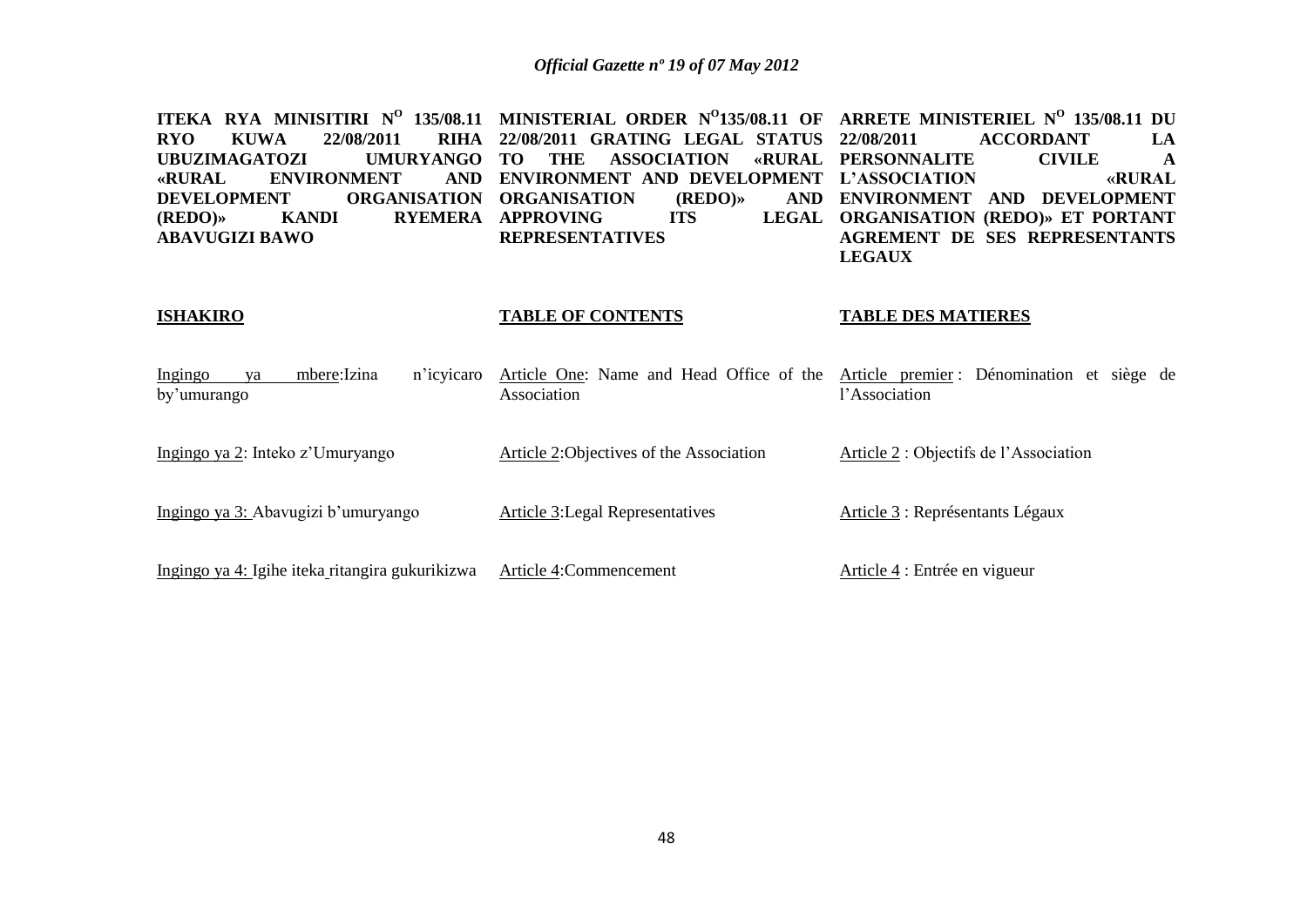**ITEKA RYA MINISITIRI N<sup>O</sup> 135/08.11 MINISTERIEL ORDER N<sup>O</sup>135 /08.11 OF ARRETE MINISTERIEL N<sup>O</sup>135/08.11 DU RYO KUWA 22/08/2011 UBUZIMAGATOZI UMURYANGO**  «RURAL ENVIRONMENT **DEVELOPMENT ORGANIZATION ORGANISATION (REDO)» AND (REDO)» KANDI RYEMERA ABAVUGIZI APPROVING ITS LEGAL BAWO 22/08/2011 GRANTING LEGAL STATUS THE ASSOCIATION ENVIRONMENT AND DEVELOPMENT L'ASSOCIATION «RURAL REPRESENTATIVES 22/08/2011 ACCORDANT LA PERSONALITE CIVILE A ENVIRONMENT DEVELOPMENT ORGANISATION (REDO) » ET PORTANT AGREMENT DE SES REPRESANTANTS LEGAUX**

**Minisitiri w'Ubutabera /Intumwa Nkuru ya The Minister of Justice/Attorney General, Leta, Le Ministre de la Justice/Garde des Sceaux,**

Ashingiye ku Itegeko Nshinga rya Repubulika Pursuant to the Constitution of the Republic of Vu la constitution de la République du Rwanda yu Rwanda ryo ku wa 04 kamena 2003;nk'uko Rwanda of 04 June 2003,as amended to date; du 04 Juin 2003; telle que révisée à ce jour, ryavuguruwe kugeza ubu,cyane cyane mu especially in Articles 120 and 121; ngingo zaryo iya 120 n'iya,121;

Ashingiye ku Itegeko nº 20/2000 ryo kuwa Pursuant to Law nº 20/2000 of inyungu;cyane cyane mu ngingo zaryo iya 8, iya 9, iya 10, n'iya 20;

y'Abaminisitiri, cyane cyane mu ngingo yaryo ya mbere

26/07/2000 ryerekeye imiryango idaharanira 26/07/2000;relating to Non Profit Making aux Associations sans but lucratif, spécialement Organization; especially in Articles 8, 9, 10 en ses articles 8 , 9 , 10 et 20 ; and 20;

> Orders which are adopted without Ministres, spécialement en son article premier, consideration by the Cabinet, especially in Article One

Vu la Loi nº 20/2000/ du 26/07/2000 relative

spécialement en ses articles 120 et 121 ;

Ashingiye ku Iteka rya Perezida nº 27/01 ryo Pursuant to the Presidential Order nº 27/01 of Vu l'Arrête Présidentiel nº 27/01 du 18/07/2004 kuwa 18/07/2004 rigena amwe mu mateka 18/07/2004, determining certain Ministerial déterminant certains arrêtés ministériel des

| Abisabwe    | n'Umuvugizi w'Umuryango Upon request lodged by the Legal Sur requête de la Représentante Légale de |             |  |  |  |                |  |                    |      |
|-------------|----------------------------------------------------------------------------------------------------|-------------|--|--|--|----------------|--|--------------------|------|
| «RURAL      | <b>ENVIRONMENT</b> AND Representative of the Association «RURAL l'Association «RURAL ENVIRONMENT   |             |  |  |  |                |  |                    |      |
|             | DEVELOPMENT ORGANISATION ENVIRONMENT AND DEVELOPMENT AND                                           |             |  |  |  |                |  | <b>DEVELOPMENT</b> |      |
|             | (REDO)» mu rwandiko rwe rwakiriwe kuwa ORGANISATION(REDO)» received on ORGANISATION(REDO)»         |             |  |  |  |                |  | recue              | — le |
| 03/05/2011; |                                                                                                    | 03/05/2011: |  |  |  | $03/05/2011$ : |  |                    |      |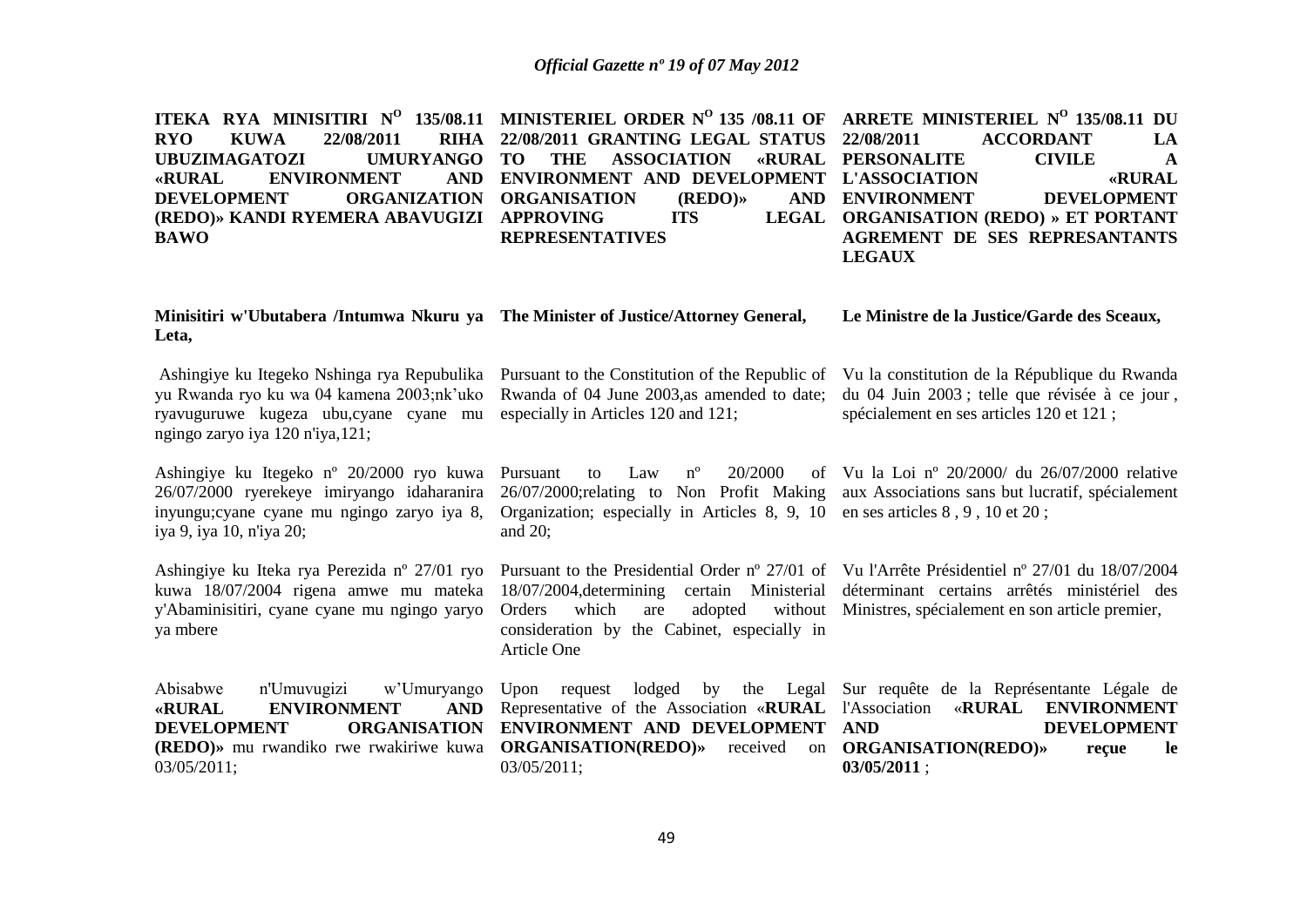| <b>ATEGETSE:</b>                                                                                                                                                     | <b>HEREBY ORDERS:</b>                                                                                                                                                            | <b>ARRETE:</b>                                                                                                                                                                                            |  |  |  |
|----------------------------------------------------------------------------------------------------------------------------------------------------------------------|----------------------------------------------------------------------------------------------------------------------------------------------------------------------------------|-----------------------------------------------------------------------------------------------------------------------------------------------------------------------------------------------------------|--|--|--|
| mbere: Izina<br>Ingingo<br>n'icyicaro<br>va<br>by'Umuryango                                                                                                          | Association                                                                                                                                                                      | Article One: Name and Head Office of the Article premier : Dénomination et siège de<br>l'Association                                                                                                      |  |  |  |
| Ubuzimagatozi buhawe Umuryango «RURAL<br>ENVIRONMENT AND DEVELOPMENT<br><b>ORGANISATION</b> (REDO)» ufite icyicaro<br>mu Karere ka Kicukiro, mu Mujyi wa Kigali.     | Legal status is hereby granted to the La personnalité<br>«RURAL ENVIRONMENT<br>Association<br>AND ORGANISATION (REDO)» situated at<br>Kicukiro District, in the Kigali City.     | civile<br>est<br>accordée à<br>l'association<br><b>«RURAL</b><br><b>ENVIRONMENT</b><br>AND DEVELOPMENT ORGANISATION<br>(REDO) dont le siège est dans le District de<br>Kicukiro, dans la Ville de Kigali. |  |  |  |
| Umuryango uzakorera imirimo yawo mu<br>Gihugu hose.                                                                                                                  | The Association shall carry out its activities on<br>the entire territory of Rwanda.                                                                                             | L Association exerça ses activités sur tout le<br>territoire du Rwanda.                                                                                                                                   |  |  |  |
| Ingingo ya 2 : Intego z'umuryango                                                                                                                                    | <b>Article 2: Objectives of the Association</b>                                                                                                                                  | Article 2 : Objectifs de l'Association                                                                                                                                                                    |  |  |  |
| Umuryango ugamije:                                                                                                                                                   | Objectives of the Association shall be the L'Association a pour objectifs de:<br>following:                                                                                      |                                                                                                                                                                                                           |  |  |  |
| -Guteza imbere amajyambere y'icyaro no<br>kurengera ibidukikije mu biyaga bigari,<br>hibandwa cyane cyane kubijyanye n'ubuhinzi<br>bujyanye n'ahantu;                | $-$ To<br>promote<br>development<br>rural<br>and<br>environment protection in the great lakes<br>region through sustainable agriculture and<br>based on a ecological principals; | -Promouvoir le développent rural et la protection<br>de l'environnent dans la région des Grands lacs,<br>en se basant sur la promotion d'une agriculture<br>soutenue par les principes écologiques ;      |  |  |  |
| -Kurwanya inzara,<br>hongerwa<br>umusaruro<br>hanabyazwa inyungu umutungo kamere;                                                                                    | -Ensure food security by valorization of local<br>resources and production improvement;                                                                                          | la<br>sécurité<br>alimentaire<br>-Assurer<br>la<br>par<br>valorisation<br>des<br>locales<br>ressources<br>et<br>l'amélioration de la production;                                                          |  |  |  |
| -Kurwanya<br>itemwa<br>ry'amashyamba,<br>gushishikariza abantu kuyatera no kureba uko<br>ahari yacungwa neza;                                                        | -Fighting against deforestation, promoting tree<br>planting and its management;                                                                                                  | -Lutter contre le déboisement, promouvoir la<br>plantation des forets et assurer la bonne gestion<br>des celles existantes ;                                                                              |  |  |  |
| -Gushyira ingufu mu kurengera ibidukikije no<br>gucunga neza urusobe rw'ibinyabuzima harimo<br>ibimera n'inyamaswa no gushyiraho ingamba<br>nyazo zo kubibungabunga. | -Improving the protection and management of<br>biodiversity of the natural ecosystem and<br>developing mechanism for its sustainable<br>utilization.                             | -Améliorer la protection et la gestion de la<br>biodiversité des écosystèmes naturels et<br>développer les mécanismes pour son utilisation<br>durable.                                                    |  |  |  |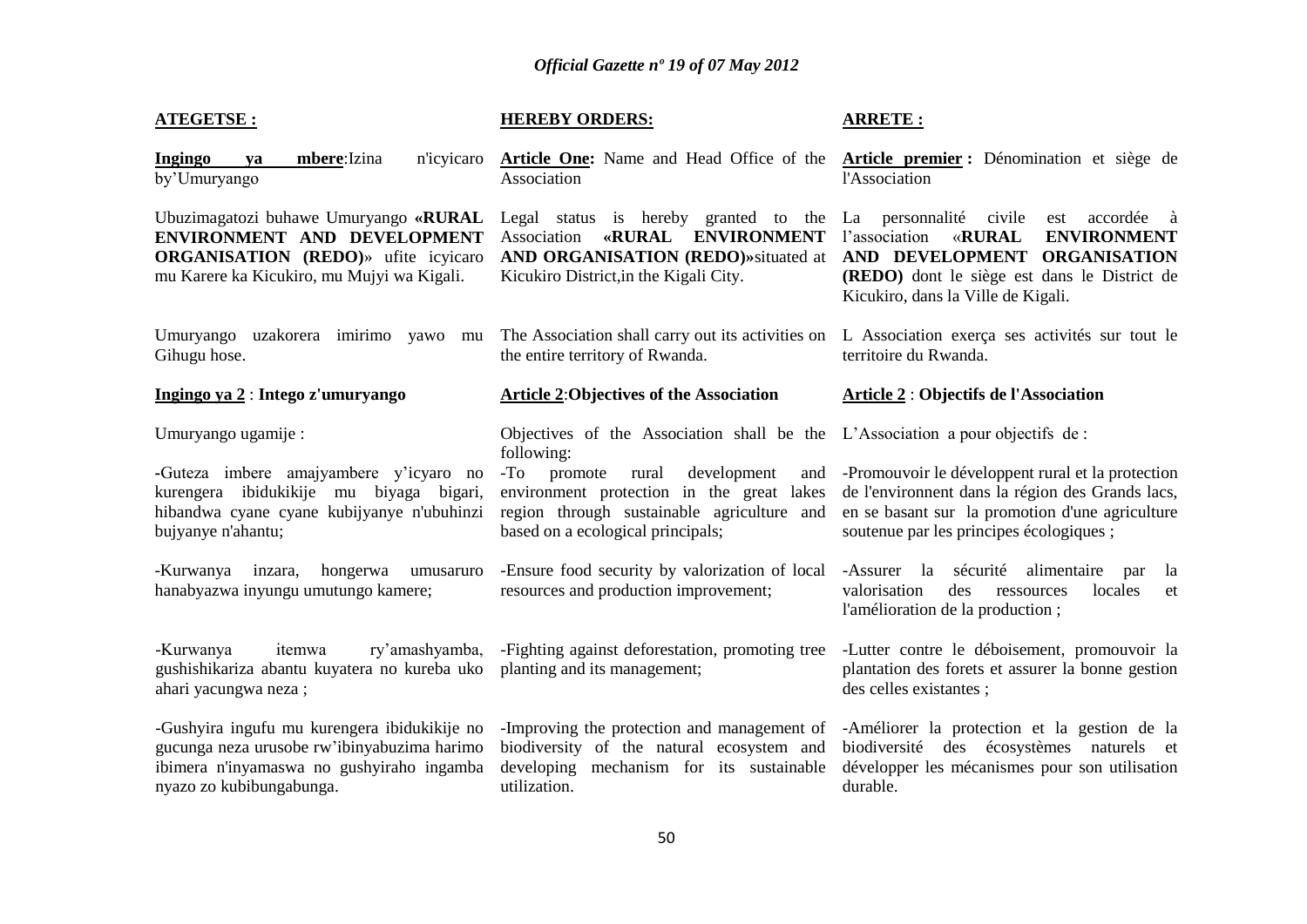| Ingingo ya 3: Abavugizi by'Umuryango                                                                                                                                                                                                         | <b>Article 3: Legal Representatives</b>                                                                                                                                                                                                                                | <b>Article 3 : Représentants Légaux</b>                                                                                                                                                                                                                                                                |  |  |  |
|----------------------------------------------------------------------------------------------------------------------------------------------------------------------------------------------------------------------------------------------|------------------------------------------------------------------------------------------------------------------------------------------------------------------------------------------------------------------------------------------------------------------------|--------------------------------------------------------------------------------------------------------------------------------------------------------------------------------------------------------------------------------------------------------------------------------------------------------|--|--|--|
| Uwemerewe kuba Umuvugizi w'Umuryango<br><b>«RURAL</b><br><b>ENVIRONMENT</b><br><b>AND</b><br><b>DEVELOPMENT</b><br><b>ORGANISATION(REDO)</b> » ni Madamu<br>INARA Rédempta, Umunyarwandakazi uba<br>mu Karere ka Gasabo, mu Mujyi wa Kigali. | Mrs. INARA Rédempta of Rwandan<br>nationality, residing in Kimironko sector,<br>Gasabo District, in the Kigali City, is hereby<br>authorized to be the legal Representative of the<br>«RURAL ENVIRONMENT<br>Association<br>AND DEVELOPMENT ORGANISATION<br>$(REDO)$ ». | Est agréée en qualité de Représentante Légale de<br>l'Association «RURAL ENVIRONMENT<br><b>DEVELOPMENT</b><br><b>AND</b><br>ORGANISATION(REDO)»,<br><b>Madame</b><br>INARA Rédempta, de nationalité rwandaise<br>résidant dans le Secteur de Kimironko, Disrtict<br>de Gasabo dans la Ville de Kigali. |  |  |  |
| Uwemerewe kuba Umuvugizi Wungirije<br>w'uwo muryango ni Bwana GASHUMBA R.<br>Damascène, Umuryango uba mu Murenge wa<br>Kimironko, Akarere ka Gasabo, mu Mujyi wa<br>Kigali.                                                                  | <b>Mr.GASHUMBA</b><br><b>R.</b><br>Damascène,<br>of<br>Rwandan nationality, residing in Kimironko<br>Sector, Gasabo District, in the Kigali City, is<br>hereby authorized to be the Deputy Legal<br>Representative of the same Association.                            | Est agréée en qualité de Représentant Légal<br>Suppléant de la même Association; Monsieur<br>GASHUMBA R. Damascène de nationalité<br>rwandaise, résidant dans le Secteur de<br>Kimironko, District de Gasabo, dans la Ville de<br>Kigali.                                                              |  |  |  |
| Ingingo ya 4: Igihe iteka ritangira Article 4: Commencement<br>gukurikizwa                                                                                                                                                                   |                                                                                                                                                                                                                                                                        | Article 4 : Entrée en vigueur                                                                                                                                                                                                                                                                          |  |  |  |
| Igazeti ya Leta ya<br>ritangarijweho mu<br>Repubulika y'u Rwanda.                                                                                                                                                                            | its publication in the Official Gazette of<br>Republic of Rwanda.                                                                                                                                                                                                      | Iri teka ritangira gukurikizwa ku munsi This Order shall come into force on the date of Le présent arrêt entre en vigueur le jour de sa<br>publication au Journal Officiel de la République<br>du Rwanda.                                                                                              |  |  |  |
| Kigali, kuwa 22/08/2011                                                                                                                                                                                                                      | Kigali, on 22/08/2011                                                                                                                                                                                                                                                  | Kigali, le 22/08/2011                                                                                                                                                                                                                                                                                  |  |  |  |
| $(s\acute{e})$<br><b>KARUGARAMA Tharcisse</b><br>Minisitiri w'Ubutabera/Intumwa Nkuru ya Leta                                                                                                                                                | $(s\acute{e})$<br><b>KARUGARAMA Tharcisse</b><br>Minister of Justice/Attoney General                                                                                                                                                                                   | $(s\acute{e})$<br><b>KARUGARAMA Tharcisse</b><br>Ministre de la Justice/Garde des Sceaux                                                                                                                                                                                                               |  |  |  |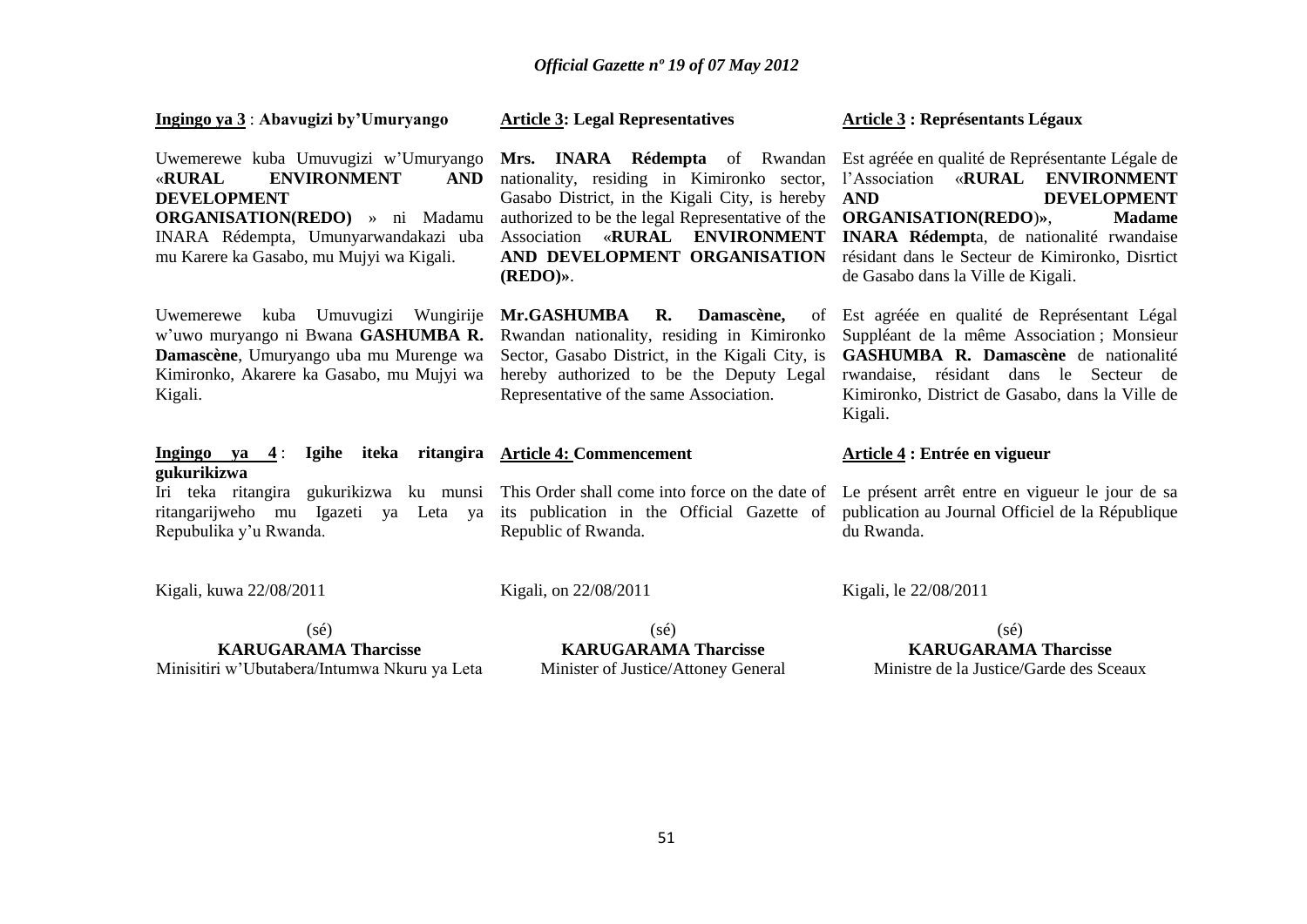#### **ASSOCIATION SANS BUT LUCRATIF RURAL ENVIRONMENT AND DEVELOPMENT ORGANIZATION (REDO) STATUTS CHAP. I.**

### DE LA DENOMINATION, DU SIEGE, DE LA DUREE, DU RAYON D'ACTION ET DE L'OBJET

**Article 1:**

**Conformément à l'article 8 de la loi n° 20/2000 du 26 juillet 2000 relative aux associations sans but lucratif, il est crée une Association sans but lucratif dénommée RURAL ENVIRONMENT AND DEVELOPMENT ORGANIZATION (REDO).**

#### **Article 2 :**

Le siège de l'Association est établi à Kigali, District de Kicukiro, Ville de Kigali. Il peut néanmoins être transféré ailleurs au Rwanda sur décision de 2/3 des membres de l'Assemblée Générale de l'Association.

#### **Article 3 :**

L'organisation exerce ses activités sur toute l'étendue de la République du Rwanda. Elle est créée pour une durée indéterminée.

#### **Article 4 :**

L'Organisation a pour objet de promouvoir le développement rural et la protection de l'environnement dans la région des Grand Lac, en se basant surtout sur la promotion d'une agriculture soutenue par les principes écologiques :

- Assurer la sécurité alimentaire par la valorisation des ressources locale et l'amélioration de la production
- Lutter contre le déboisement et la déforestation.
- Améliorer la protection et la gestion de la biodiversité des écosystèmes naturels, développer les mécanismes pour l'utilisation durable des écosystèmes naturels tout en protégeant la flore et la faune.

#### *CHAP II PATRIMOINE*

**Article 5 :**

L'organisation peut posséder en propriété ou en jouissance tous les biens tant mobiliers qu'immobiliers nécessaires à la réalisation de son but.

#### **UMURYANGO UDAHARANIRA INYUNGU RURAL ENVIRONMENT AND DEVELOPMENT ORGANIZATION (REDO) STATUTS**

## **UMUTWE WA I**

IZINA RY'UMURYANGO INTEBE YAWO, IGIHE UZAMARA ICYICARO N'INTEGO.

### **Ingingo ya 1 :**

Nkuko bisabwa n'ingingo ya 8 y'itegeko nº 20/2000 ryo kuwa 26 nyakanga 2000 ryerekeye imiryango idaharanira inyungu hashinzwe umuryango udaharanira inyungu witwa **RURAL ENVIRONMENT AND DEVELOPMENT ORGANIZATION (REDO) .**

### **Ingingo ya 2:**

Icyicaro cy'umuryango gishyizwe

i Kigali, Akarere ka Kicukiro, Umujyi wa Kigali. Ishobora ariko kwimurirwa ahandi mu Rwanda byemejwe na 2/3 by'abagize Inteko Rusange y'Umuryango.

#### **Ingingo ya 3 :**

Umuryango ukorera imirimo yawo ku butaka bwose bwa Repubulika y'u Rwanda. Igihe uzamara ntikigenwe.

#### **Ingingo ya 4 :**

Umuryango ugamije guteza imbere amajyambere y'icyaro no kurengera ibidukikije mu biyaga bigari, hibandwa cyane cyane kubijyanye n'ubuhinzi bujyanye n'igihe tugezemo, kurwanya inzara, hongerwa umusaruro hanabyazwa inyungu umutungo kamere.

Kurengera ibidukikije no gucunga neza urusobe rw'ibinyabuzima harimo ibimera n'inyamaswa.

Kurwanya itemwa ry'amashyamba no kureba uko ahari yacungwa neza ariko anabyazwa inyungu.

### **UMUTWE WA II UMUTUNGO**

#### **Ingingo ya 5 :**

Umuryango ushobora kugira cyangwa gutira umutungo wimukanwa n'utimukanwa kugira ngo ugere ku ntego zawo.

#### NON PROFIT MAKING ASSOCIATION CONSTITUTION

#### **RURAL ENVIRONMENT AND DEVELOPMENET ORGANIZATION (REDO)**

#### *CHAP. I*

### **NAME, DURATION, HEAD OFFICE, OBJECT AND SCOPE OF ACTIVITIES**

### **Article 1:**

In accordance with the article 8 of the law no 20/2000 of July 26, 2000 relating to non profit making association, it is hereby established a non profit making association known as **RURAL ENVIRONMENT AND DEVELOPMENT** 

## **ORGANIZATION (REDO).**

### **Article 2:**

The head office of the association is located in Kigali, Kicukiro District, Kigali City. It may therefore be transferred to any other place on the territory of the Republic of Rwanda on a decision of the 2/3 of the general assembly members.

### **Article 3** :

The organization conducts its activities on the whole territory of the Republic of Rwanda. It is established for an undetermined period.

### **Article 4:**

#### The organization's objectives are:

To promote rural development and environment protection through sustainable agriculture and based on a ecological principals:

- ensure food security by valorization of local resources and production improvement
- Promoting tree planting and a forestation
- Improving the protection and management of biodiversity of the natural ecosystem, developing mechanism for sustainable utilization of natural ecosystem.

### **CHAP. II PATRIMONY**

### **Article 5 :**

The organization may possess in ownership or in tenure all movables and immovable necessary in achieving its objectives.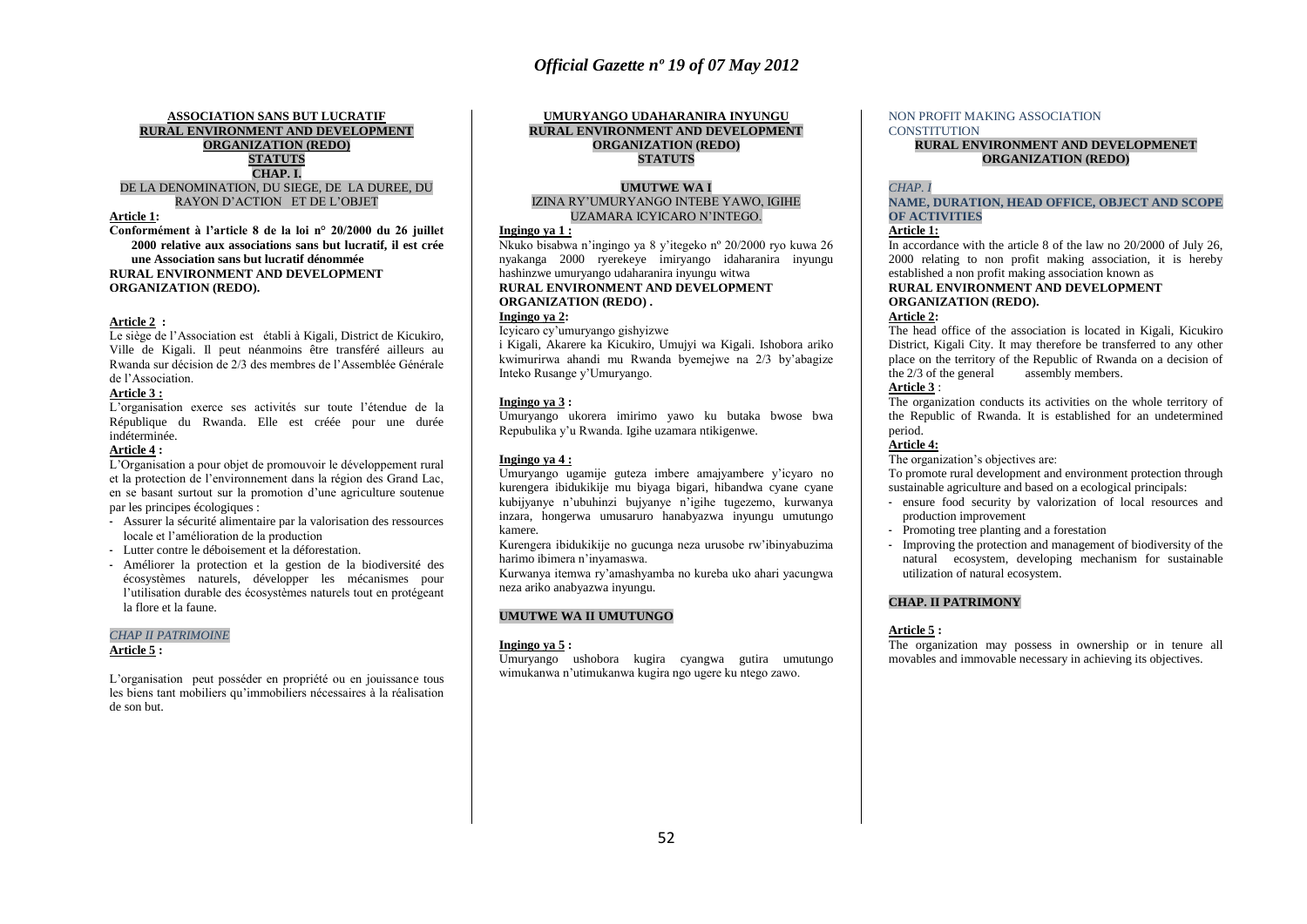#### **Article 6 :**

Les ressources de l'organisation proviennent des cotisations des membres, des dons, des legs, des subventions diverses et des revenus issus des activités génératrices de l'association dans le cadre de la réalisation des objectifs.

#### **CHAP. III. DES MEMBRES**

#### **Article 7:**

L'organisation se compose des : - membres fondateurs

- membres adhérents
- membres d'honneur

Sont membres fondateurs les signataires des présents statuts

Sont membres adhérents toutes personnes physiques ou morales qui après avoir souscrit aux présents statuts, seront agréés par l'Assemblée générale.

Sont membres d'honneur toutes personnes physiques ou morales qui s'intéressent aux objectifs de l'association et lui apportent un soutien matériel et moral. Elles sont agréés par l'Assemblée générale. Elles peuvent assister aux réunions de l'Assemblée générale à titre consultatif.

#### **Article 8:**

Les membres effectifs prennent l'engagement de participer activement aux activités de l'association. Ils assistent aux réunions de l'Assemblée générale avec voix délibérative. Ils ont l'obligation de verser une cotisation dont le montant est fixé par l'Assemblée Générale.

#### **Article 9 :**

Les demandes d'adhésion sont adressées par écrit au Président du Comité Exécutif qui les soumet à l'approbation de l'Assemblée Générale.

#### **Article 10:**

La qualité de membre se perd par le décès, le retrait volontaire, l'exclusion ou la dissolution de l'Association.

Le retrait volontaire est adressé par écrit au Président du Comité Exécutif et soumis à l'approbation de l'Assemblée Générale.

L'exclusion est prononcée par l'Assemblée Générale à la majorité de 2/3 des voix contre un membre qui ne se conforme plus aux présents statuts et au règlement intérieur de l'organisation.

#### **Ingingo ya 6:**

Umutungo w'umuryango ugizwe n'imisanzu y'abanyamuryango, impano, imirage, imfashanyo zinyuranye n'umusaruro ukomoka ku bikorwa by'umuryango mu rwego rwo gusohoza intego zawo

#### **UMUTWE III.ABANYAMURYANGO**

#### **Ingingo ya 7:**

Umuryango ugizwe na:

- abanyamuryango bawushinze
- abanyamuryango bawinjiramo
- abanyamuryango b'icyubahiro

Abanyamuryango bawushinze ni abashyize umukono kuri aya mategeko.

Abanyamuryango bawinjiyemo n'abantu gatozi cyangwa imiryango babisaba bamaze kwiyemeza gukurikira aya mategeko, bakemerwa n'Inteko Rusange.

Abanyamuryango b'icyubahiro n'abantu gatozi cyangwa imiryango, nyuma yo kwishimira intego z'umuryango, bemera kuwutera inkunga iyo ariyo yose. Bemerwa n'Inteko Rusange. Bagishwa inama gusa ariko ntibatora.

#### **Ingingo ya 8:**

Abanyamuryango nyakuri biyemeza gukorera umuryango batizigamye. Baza mu nama z'Inteko rusange bafite uburenganzira bwo gutora. Bagomba gutanga umusanzu ugenwa n'Inteko Rusange.

#### **Ingingo ya 9:**

Inzandiko zisaba kwinjira mu muryango zohererezwa Perezida wa Komite nyobozi, akazishyikiriza Inteko Rusange kugira ngo ibyemeza.

#### **Ingingo ya 10:**

Gutakaza ubunyamuryango biterwa n'urupfu, gusezera ku bushake, kwirukanwa cyangwa iseswa ry'umuryango.

Usezeye ku bushake yandikira Perezida wa Komite Nyobozi, bikemezwa n'Inteko Rusange.

Icyemezo cyo kwirukana umunyamuryango gifatwa n'Inteko Rusange ku bwiganze bwa 2/3 by'amajwi iyo atacyubahiriza aya mategeko shingiro n'amabwiriza ngengamikorere y'umuryango

#### **Article 6 :**

The resources of the organization are generated from the members subscriptions, gift, legacy different grants and generated activity income for the association in order to achieve its objectives.

#### **CHAP. III. MEMBERS**

#### **Article 7:**

The organization is composed by:

- founder members
- adherent members
- honorary members

Founder members are those who signed this constitution.

Adherent members are any natural or legal persons who, after having subscribed to this constitution, will be approved by the general assembly.

Honorary members are any natural or legal persons who will be interested in the objectives of the association and will support its activities both materially and morally. Their membership is approved by the general assembly. They may participate in its meetings in an advisory capacity.

#### **Article 8:**

Effective members shall be committed to actively participate to the association activities. They attend the General Assembly meetings and have rights to elect. They are required to pay monthly and voluntary contribution agreed by the General Assembly.

#### **Article 9**

The membership application is addressed in written to the President of the Executive Committee and the later submits it to the General Assembly for approval.

#### **Article 10:**

Membership ceases with death, voluntary resignation, exclusion or dissolution of the association.

Voluntary resignation is addressed in written to the President of the Executive Committee and approved by the General Assembly.

The decision of excluding any member is taken by 2/3 of the members in the General Assembly in case he/she is no longer conforming to the present constitution and internal rules and regulations of the organization.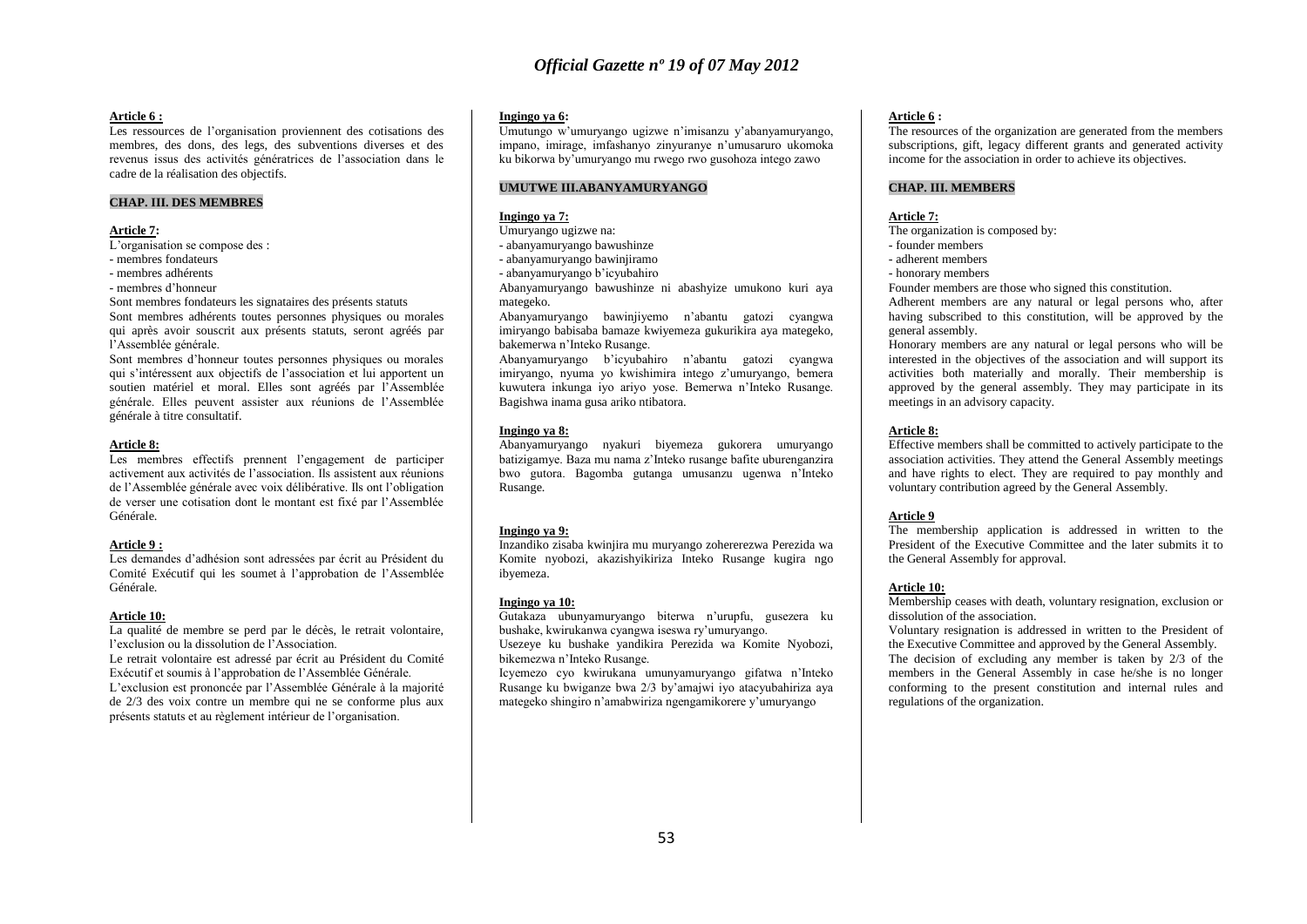#### **CHAP. IV. ORGANES**

#### **Article 11 :**

Les organes de l'organisation sont :

- l'Assemblée Générale
- le Comité Exécutif

- Le commissariat aux comptes.

#### **Article 12 :**

L'Assemblée Générale est l'organe suprême de l'organisation, elle est composée de tous les membres effectifs de l'organisation.

#### **Article 13 :**

L'Assemblée Générale est convoquée et présidée par le président élu par l'Assemblée Générale en cas d'absence ou d'empêchement, l'Assemblée Générale, est convoquée par le Vice Président. Si les deux sont absents, 1/2 des membres effectifs convoquent l'assemblée générale et désignent un bureau composé d'un Président et d'un rapporteur pour diriger la réunion.

#### **Article 14 :**

L'Assemblée Générale se réunit une fois par an en session ordinaire. Les invitations contenant l'ordre du jour sont remises aux membres au moins 30 jours. Les débats ne portent que sur les questions inscrites à l'ordre du jour. Cependant, le Président est tenu d'y ajouter tout autre point proposé par la majorité absolue des membres effectifs présents.

#### **Aricle 15 :**

L'Assemblée Générale siège et délibère valablement lorsque les 2/3 des membres effectifs sont présents. Si ce quorum n'es pas atteint, une nouvelle convocation est lancée dans un délai de 15 jours. A cette échéance, l'Assemblée Générale siège et délibère valablement quelque soit le nombre de participants.

#### **Article 16:**

L'Assemblée Générale extra ordinaire se tient autant de fois que de besoin. Les modalités de sa convocation et de sa présidence sont les mêmes que celles de l'Assemblée Générale ordinaire. Sans préjudice à l'article précédent, les délais de sa convocation sont fixés à 15 jours. Toutes fois, ils peuvent être réduits à 7 jours en cas d'extrême urgence. Les débats ne portent que sur la question inscrite à l'ordre du jour de l'invitation uniquement.

#### **UMUTWE WA IV: INZEGO**

#### **Ingingo ya 11:**

Inzego z'umuryango n'izi zikurikira:

- Inteko Rusange
- Komite Nyobozi
- Ubugenzuzi

#### **Ingingo ya 12:**

Inteko rusange nirwo rwego rw'ikirenga rw'umuryango rugizwe n'abanyamuryango nyakuri bose.

#### **Ingingo ya 13:**

Inteko Rusange ihamagazwa kandi ikayoborwa na Perezida wa Komite Nyobozi; yaba adahari cyangwa atabonetse, bigakorwa na Visi- Perezida, bose badahari, batabonetse cyangwa banze, Inteko Rusange ihamagarwa mu nyandiko isinyweho na ½ cy'abanyamuryango nyakuri. Icyo gihe, abagize Inteko Rusange bitoramo Perezida n'umwanditsi kugira ngo bayobore inama y'Inteko Rusange.

#### **Ingingo ya 14:**

Inteko Rusange iterana rimwe mu mwaka mu nama isanzwe. Inzandiko z'ubutumire zikubiyemo ibiri ku murongo w'ibyigwa zishyikirizwa abanyamuryango nibura mbere y'iminsi 30. Impaka zigibwa gusa ku bibazo byateganyijwe ku murongo w'ibyigwa. Ariko, Perezida agomba kongera ku murongo w'ibyigwa ikindi kibazo cyose gitanzwe n'abagize ubwiganze busesuye bw'abanyamuryango nyakuri bahari.

#### **Ingingo ya 15**:

Inteko Rusange iterana kandi igafata ibyemezo iyo 2/3 by'abanyamuryango nyakuri bahari. Iyo uwo mubare utuzuye, indi inama itumizwa mu minsi 15. Icyo gihe, Inteko Rusange iraterana kandi igafata ibyemezo bifite agaciro uko umubare w'abahari waba ungana kose.

#### **Ingingo ya 16 :**

Inteko idasanzwe iterana buri gihe iyo bibaye ngombwa. Ihamagarwa kandi ikayoborwa mu buryo bumwe nk'ubw'Inteko Rusange isanzwe.

Bitabangamiye ingingo ibanziriza iyi, igihe cyo kuyitumiza gishyizwe ku minsi 15. Gushobora ariko kumanurwa ku minsi 7 iyo hari impamvu yihutirwa cyane. Icyo gihe, impaka zigibwa gusa ku kibazo cyateganyijwe mu butumire.

### **CHAP.IV. ORGANS**

#### **Article 11:**

The organs of the organization are:

- General Assembly
- Executive Committee
- Internal Auditing

### **Article 12:**

The general assembly is the supreme organ and its composed by all effective members.

### **Article 13:**

The General Assembly is convened and headed by the President of the executive Committee. In his/her absence he/she shall temporarily be replaced by the Vice president. If both of them are absent, the general Assembly shall be convened in written invitation signed by ½ of the effective members and designate a chairperson and reporter of the meeting.

### **Article 14:**

It is convened once a year in ordinary session. Invitation letters will contain the meeting agenda and distributed to all members 30 days before. The debates will only concern about questions planned on the agenda but the President is obliged to add any suggested point by the majority of the effective members present in the General Assembly meeting.

### **Article 15:**

The General Assembly's decisions are approved by 2/3 of the effective present members. In case the quorum is not achieved, the meeting is postponed for the next 15 days. Therefore, the General Assembly's decisions are worthy despite the number of the present members.

### **Article 16 :**

The extra ordinary General Assembly is convened any time if necessary. It is convened and headed in the same with the ordinary General Assembly.

Without prejudice to the preceding article, the extra ordinary General Assembly is convened within 15 days before which can be reduced into 7 days in case extreme urgent need. All débats hall be focaux on the plane point.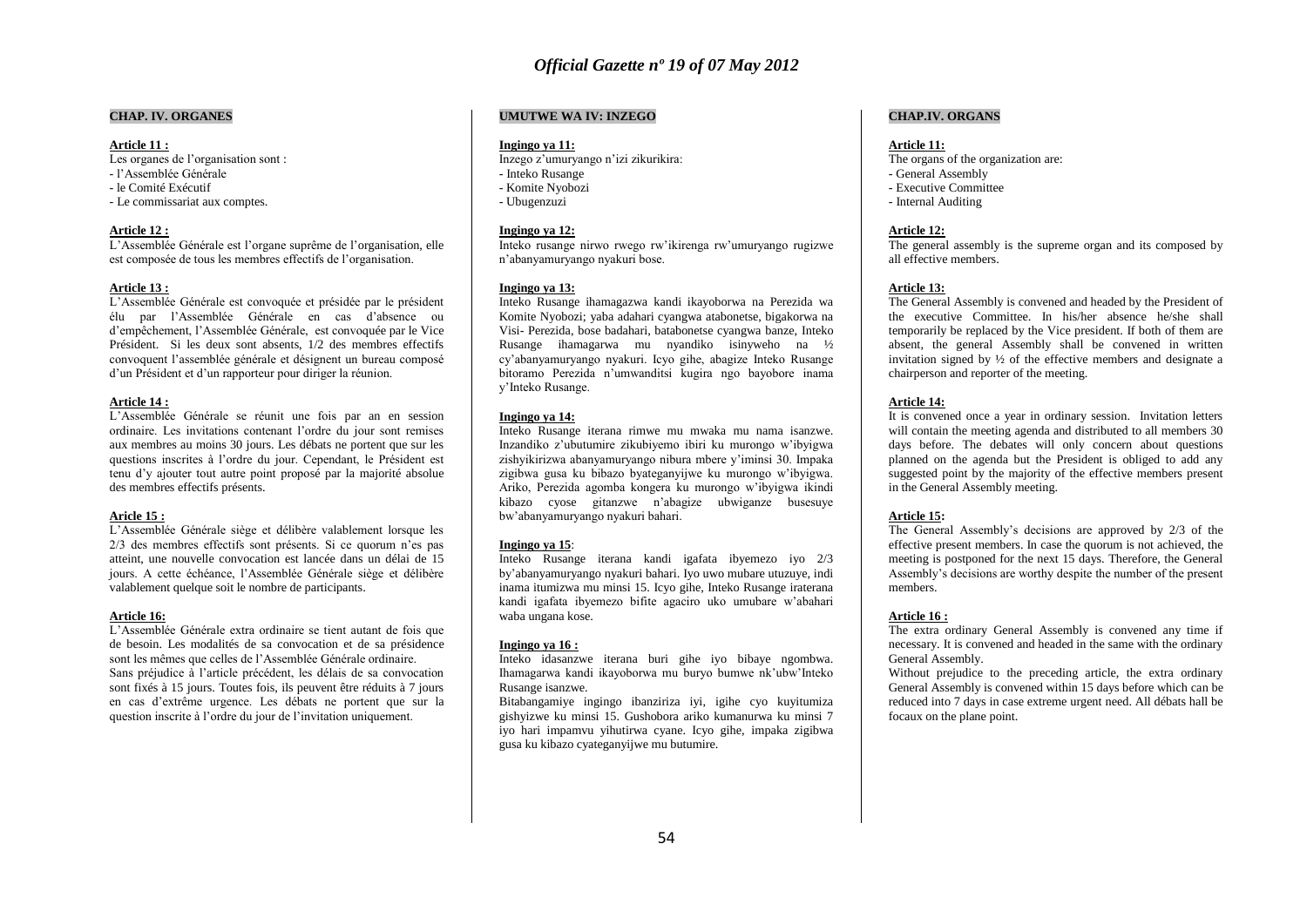#### **Article 17 :**

Sauf pour les cas expressément prévus par la loi relative aux associations sans but lucratif et par les présents statuts, les décisions de l'Assemblée Générale sont prises à la majorité absolue des voix. En cas de parité de voix, celle du Président compte double.

#### **Article 18 :**

Les pouvoirs dévolus de l'Assemblée Générale sont ceux définis à l'article 16 de la loi No 20/2000 du 26 juillet 2000 relative aux associations sans but lucratif, à savoir :

- adoption et modification des statuts et du règlement intérieur de l'organisation,
- élection et révocation du/de Président(e) et son/sa vice président(e),
- détermination des activités de

L'organisation

- admission, suspension et exclusions d'un membre,

- approbation des comptes annuels,

- dissolution de l'organisation.

#### **Article: 19**

Le Comité Exécutif est composé : -du Président : Représentant Légal -du Vice-président : R/L Suppléant -d'un Secrétaire -d'un Trésorier

#### **Article 20 :**

Les membres du Comité Exécutif sont élus parmi les membres effectifs par l'Assemblée Générale pour un mandat de cinq ans renouvelable.

En cas de retrait volontaire ou forcée prononcée par l'Assemblée Générale ou des décès d'un membre du comité Exécutif, son successeur achève le mandat.

#### **Article 21:**

Le Comité Exécutif se réunit autant de fois que de besoin, mais obligatoirement une fois par trimestre, sur convocation et sous la direction, soit du Président soit du Vice-président en cas d'absence ou d'empêchement du premier.

Il siège valablement lorsque les 2/3 des membres sont présents. Ses décisions sont prises à la majorité absolue des voix. En cas de parité, la voix du président compte double.

#### **Ingingo ya 17 :**

Uretse ibiteganyijwe ukundi n'itegeko ryerekeye imiryango idaharanira inyungu kimwe n'aya mategeko shingiro, ibyemezo by'Inteko Rusange bifatwa hakurikijwe ubwiganze busesuye bw'amajwi. Iyo angana, irya Perezida rigira uburemere bw'abiri.

#### **Ingingo ya 18 :**

Ububasha bw'Inteko Rusange ni bumwe n'ubuteganywa mu ngingo ya 16 y'itegeko No 20/2000 ryo kuwa 26 Nyakanga 2000 ryerekeye imiryango idaharanira inyungu, aribwo :

- kwemeza no guhindura amategeko

agenga umuryango n'amabwiriza

- mbonezamikorere yawo,
- gushyiraho no kuvanaho
- abahagarariye umuryango
- n'ababungurije,
- kwemeza ibyo umuryango uzakora,
- kwemerera, guhagarika no kwirukana
- umunyamuryango,
- Kwemeza buri mwaka imicungire
- y'imari
- gusesa umuryango.

#### **Ingingo ya 19:**

Komite Nyobozi igizwe na :

- Perezida : Umuvugizi w'umuryango
- Visi-Perezida : umuvugizi wungirije
- Umunyabanga
- Umubitsi

#### **Ingingo ya 20:**

Abagize Komite Nyobozi batorerwa n'Inteko Rusange manda y'imyaka itanu ishobora kwongerwa. Iyo umwe mu bagize Komite Nyobozi yeguye ku bushake, avanywe ku mwanya we n'Inteko Rusange cyangwa apfuye, umusimbuye arangiza manda ye. **Ingingo ya 21 :**

Komite Nyobozi iterana igihe cyose bibaye ngombwa, ariko byanze bikunze rimwe mu gihembwe. Ihamagarwa kandi ikayoborwa na Perezida wayo ; yaba adahari cyangwa atabonetse, bigakorwa na Visi Perezida.

Iterana ku buryo bwemewe iyo hari 2/3 by'abayigize. Ibyemezo byayo bifatwa ku bwiganze busesuye bw'amajwi. Iyo angana, ijwi rya Perezida rigira uburemere bw'abiri

### **Article 17:**

The General Assembly's decisions are taken with the absolute majority of voice. Ion case of equal voice, the president's one is considered double.

#### **Article 18:**

The general Assembly's powers are ones defined in the article 16 of the

low No 20/2000 of 16 July 2000 relating to non profit making organization, such as:

- to adopt and modify the constitution and the internal rules and regulations of the organization

- Elect and dismiss the president and his/her vice President,
- to determine the activities of the organization,
- To accept, suspend and exclude any members,
- To approve the yearly accounts
- To dissolve the organization.

#### **Article 19:**

- The executive Committee is composed by:
- President : Legal Representative
- V/President: Assistant L/R
- Secretary
- -Treasurer

### **Article 20:**

Executive Committee's members are elected for a five years renewable term. In case of voluntary resignation or dismissal by the General Assembly or death of one of the Executive Secretary members his assistant will take the lead and end the term.

### **Article 21:**

The executive Committee is obligatory convened once a term and headed by its President. In case of his/her absence it is headed by his/her Vice President.

The Executive Committee is convened if 2/3 of the effective members are present. The decisions shall be taken by the simple majority of effective present members. In case of equal voice, the president's voice is considered double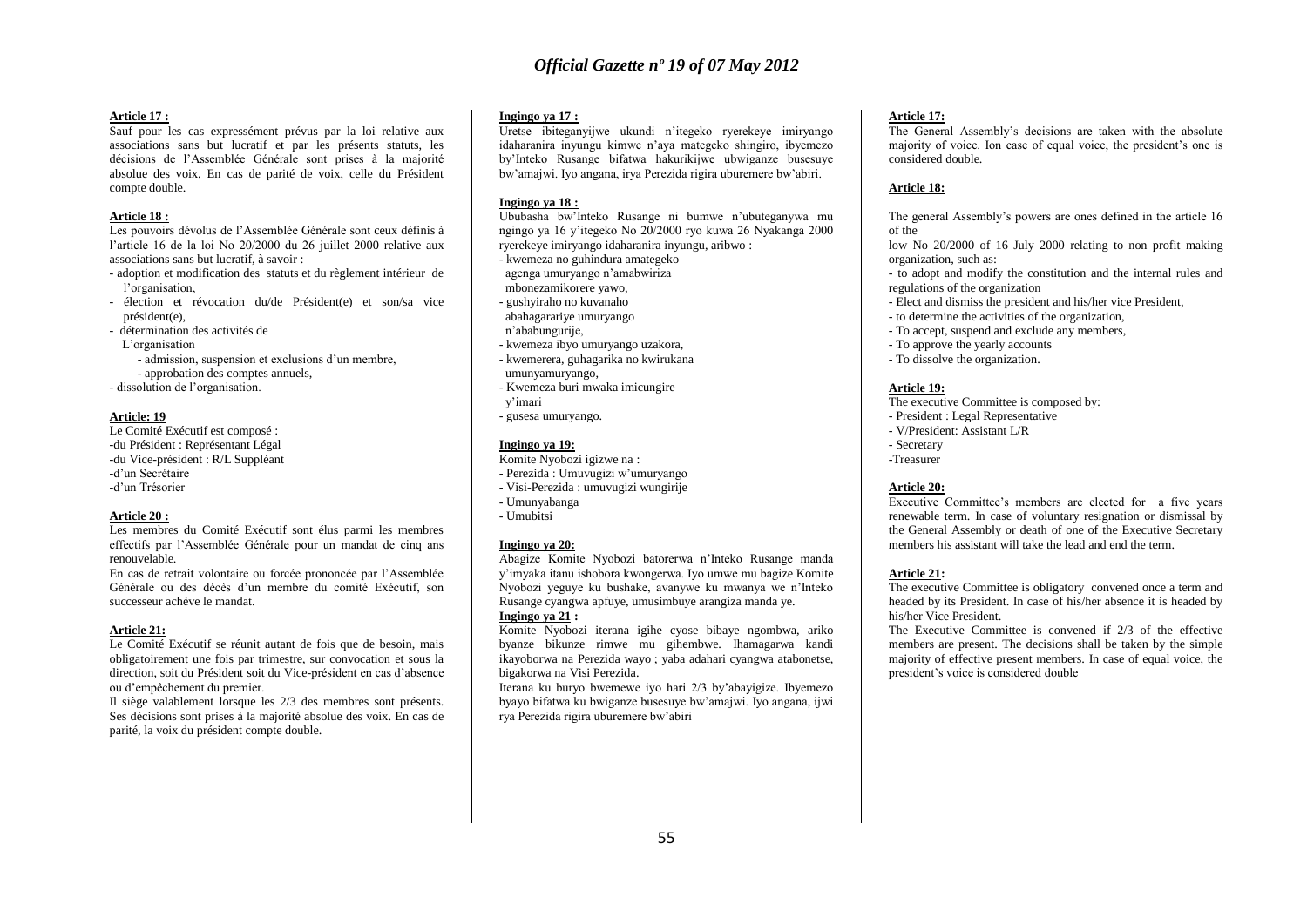#### **Article 22 :**

Le Comité Exécutif est chargé de :

-exécuter les décisions et les recommandations de l'Assemblée Générale,

-s'occuper de la gestion quotidienne de l'organisation,

-rédiger le rapport annuel d'activités de l'exercice écoulé,

-élaborer les prévisions budgétaires à soumettre à l'Assemblée Générale ;

-proposer à l'Assemblée Générale les modifications aux statuts et au règlement intérieur,

-préparer les sessions de l'Assemblée Générale,

-négocier les accords de coopération et de financement avec les partenaires

-recruter, nommer et révoquer le personnel de différents services de l'organisation.

#### **Article 23 :**

L'Assemblée générale nommée annuellement un ou deux Commissaires aux comptes ayant pour mission de contrôler en tout temps la gestion des finances et autre patrimoine de l'organisation et lui en faire rapport. Ils ont l'accès, sans les déplacer, aux livres et aux écritures comptables de l'organisation.

### **CHAP. V.MODIFICATION DES STATUTS ET DISSOLUTION DE L'ORGANISATION**

### **Article 24:**

Les Présents statuts peuvent être modifiés sur décision de la majorité absolue des membres effectifs de l'Association.

### **Article 25 :**

La dissolution de l'organisation peut être prononcée par l'Assemblée Générale à la majorité de 2/3 de ses membres.

### **Article 26 :**

En cas de dissolution, le patrimoine de l'organisation sera attribué à une autre association ayant le même objectif après apurement des dettes.

#### **Article 27 :**

Les modalités d'exécution des présents statuts et tout ce qui n'y est pas prévu seront déterminés dans le règlement d'ordre intérieur adopté par l'Assemblée Générale.

Fait à Kicukiro, le 07/02/2002

Représentante Légale **INARA Redampta (sé)** Représentant Légal suppléant, **GASHUMBA R. Damascène (sé)**

#### **Ingingo ya 22 :**

Komite Nyobozi ishinzwe:

-gushyira mu bikorwa ibyemezo n'ibyifuzo by'Inteko Rusange,

-Kwita ku micungire ya buri munsi y'umuryango,

-gukora raporo y'ibyakozwe mu mwaka urangiye;

-gutegura ingengo y'imari igomba gushyikirizwa Inteko Rusange, -gushyikiriza Inteko Rusange ingingo z'amategeko n'amabwiriza

ngengamikorere zigomba guhindurwa;

-gutegura inama z'Inteko Rusange,

-kugirana imishyikirano n'indi miryango igamije ubutwererane no gushaka inkunga,

-gushaka, gushyiraho no kuvanaho abakozi bo mu nzego z'imirimo zinyuranye z'umuryango.

#### **Ingingo ya 23:**

Inteko Rusange ishyiraho buri mwaka umugenzuzi w'imari umwe cyangwa babiri bafite inshingano yo kugenzura buri gihe imicungire y'imari n'indi mitungo by'umuryango no kuyikorera raporo. Bafite uburenganzira bwo kureba mu bitabo n'inyandiko z'ibaruramari z'umuryango ariko batabijyanye hanze y'ububiko.

#### **UMUTWE WA V.**

#### **GUHINDURA AMATEGEKO N'ISESWA RY'UMURYANGO**

#### **Ingingo ya 24**

Aya mategeko ashobora guhinduka byemejwe n'ubwiganze bw'amajwi y'abanyamuryango nyakuri

### **Ingingo ya 25**:

Iseswa ry'muryango ryemezwa na 2/3 by'abanyamuryango nyakuri bateraniye mu Nteko Rusange.

### **Ingingo ya 26:**

Iyo Umuryango usheshwe, umutungo wawo uhabwa undi muryango bihuje intego , ariko hamaze kwishyurwa imyenda yose. **Ingingo ya 27 :**

Ishyirwamubikorwa by'aya mategeko n'ibindi bitavuzwe bizagaragara mu mategeko yihariye yemewe n'Inteko Rusange y'umuryango.

Bikorewe Kicukiri, kuwa 07/02/2002

#### Umuvugizi mukuru

#### **INARA Redampta (sé)**

Umuvugizi wungirije , **GASHUMBA R. Damascène (sé)**

### **Article 22:**

The executive Committee's attributions: -execute all the General Assembly's decisions,

-daily organization's management,

-produce last year activity reports,

-prepare the annual budget to be submitted to the General Assembly

-propose to the General Assembly articles within of constitution and internal rules and regulations for modification

-prepare the meeting of the General Assembly,

-negotiate funds agreements with donors and partners,

-recruited, nominate and dismiss different staff of the organization **Article 23:**

The General Assembly annually elects one or two internal auditors. Their attributions are just to audit any times the funds management and organization patrimony and produce reports. They have all rights to check financial documents but not shift them to any other place.

#### **CHAP. V.**

### **MODIFICATION OF STATUTES AND DISSOLUTION OF THE ORGANISATION**

### **Article 24:**

The modification of the constitution shall be devoted to the decision of absolute majority of the effective members

#### **Article 25:**

The dissolute on of the organization is approved by the decision of 2/3 of the present members in the General Assembly.

#### **Article 26:**

In case of the dissolution of the association and after paying off the debts, the assets of the association shall be given to one organization with similar objectives.

### **Article 27 :**

Modalities for implementing these statutes and any provision not provided for by the later shall be defined in the internal rules and regulations adopted by the general assembly of the organization. Done in Kicukiro, 07/02/2002

#### Legal Representative

**INARA Redampta (sé)** Vice Legal Representative **GASHUMBA R. Damascène (sé)**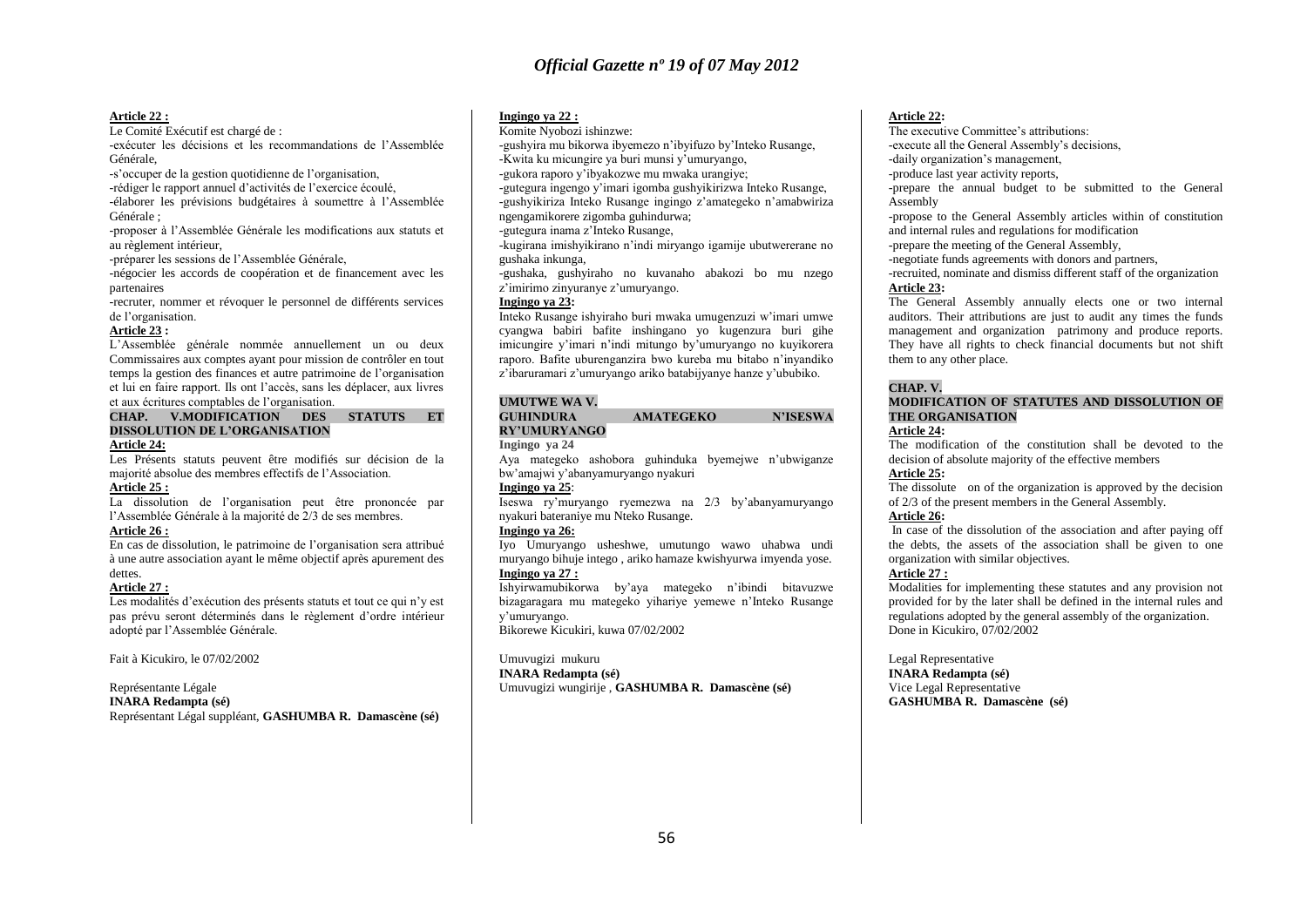### **PROCES VERBAL DE L'ASSEMBLEE GENERALE CONSTITUTIVE DE: RURAL ENVIRONMENT AND DEVELOPMENT ORGANIZATION (REDO)**

L'an deux mille deux, le 7ème jour du mois de février, s'est tenue á Kigali, depuis 9 heurs du matin, l'Assemblée Générale Constitutive de l'Organisation (REDO) sous la direction de Madame INARA Redempta.

A l'ordre du jour figuraient trios points:

- Creation de l'Organisation,
- Adoption des statuts,
- Election des membres aux organes de l'Organisation.

### **Première Résolution:**

Les participants á la reunion ont convenu de créer une association sans but lucratif dénommée: RURAL ENVIRONMENT AND DEVELOPMENT ORGANIZATION (REDO).

### **Seconde Résolution:**

Les members fondateurs ont examiné les statuts, article par article et les ont enfin adoptés.

### **Troisième Résolution:**

Les membres fondateurs ont procédé á l'élection des membres aux organes de l'association de manière ci-après:

- Madame INARA Redempta, Représentante Légale ;
- Monsieur GASHUMBA R. Damascène, Représentant Légal Suppléant ;
- Madame KAYITEGEYE Athanasie, Secrétaire General ;
- Monsier URWINTWARI Jean de Dieu : Trésorier.

La réunion a pris fin á 13 heures.

Fait á Kigali, le 07/02/2002

 $(s\acute{e})$  (sé)

Représentante Légale Secrétaire de la réunion **INARA Redempta GASHUMBA R. Damascène**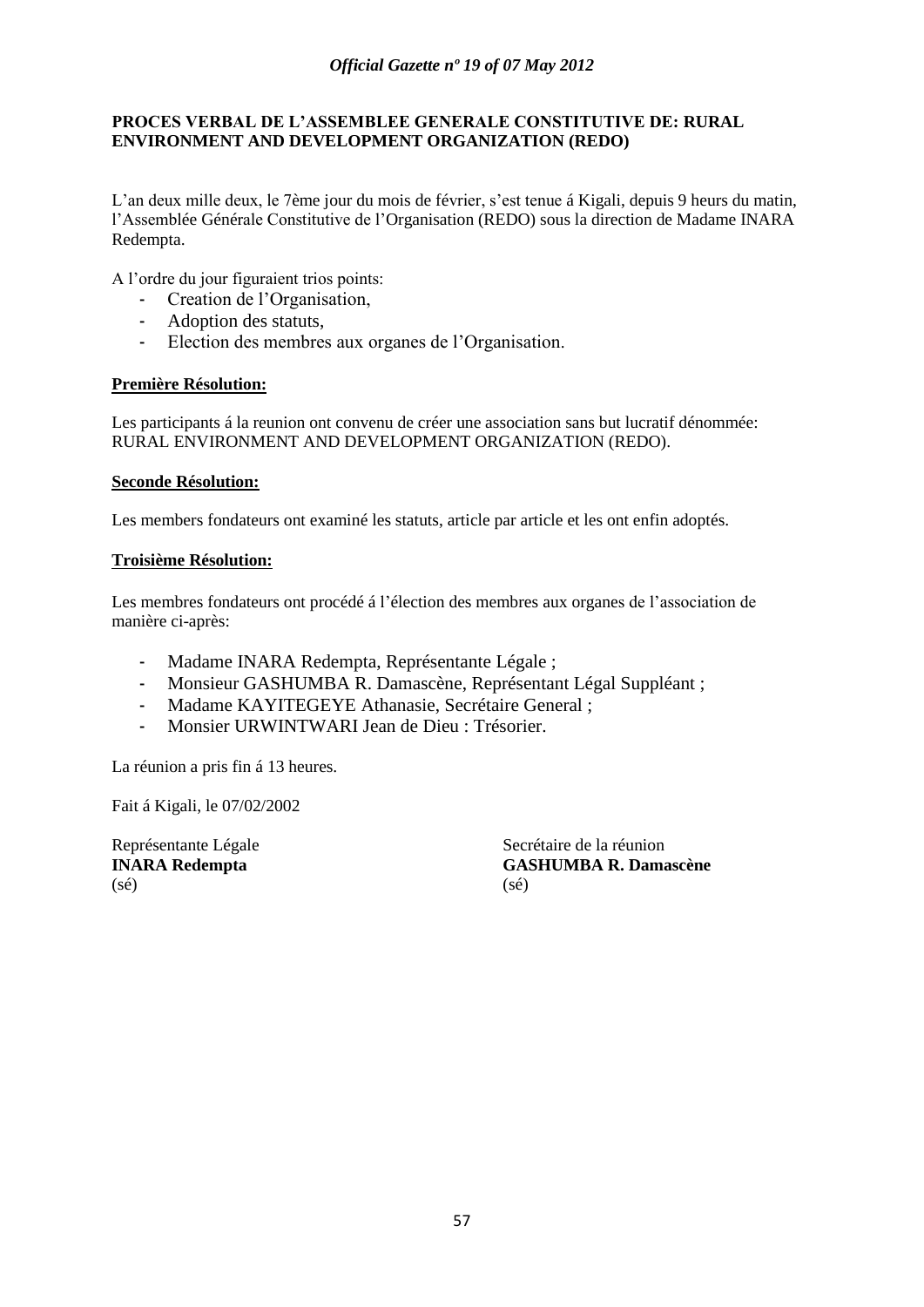### **DECLARATION DES REPRESENTANTS LEGAUX DE RURAL ENVIRONMENT AND DEVELOPMENT ORGANIZATION (REDO)**

Nous, soussignés INARA Redempta et GASHUMBA R. Damascène déclarons avoir été élus respectivement comme Représentante Légale et Représentant Légal Suppléant de RURAL ENVIRONMENT AND DEVELOPMENT ORGANIZATION (REDO) en sigle, dans la réunion du 07/02/2000, qui s'est tenue é Kigali, de l'Assemblée Générale Constitutive de ladite Organisation.

Fait á Kigali, le 07/02/2002

# Représentante Légale Secrétaire de la réunion

# **INARA Redempta GASHUMBA R. Damascène**  $(s\acute{e})$  (sé)

### **LISTE DES MEMBRES FONDATEURS**

| <b>NOMS ET PRENOMS</b>      | <b>Nationalité</b> | <b>Résidences</b><br><b>District</b> | <b>Signature</b> |
|-----------------------------|--------------------|--------------------------------------|------------------|
| 1. BARAHIRA Annick          | Rwandaise          | <b>GASABO</b>                        | (sé)             |
| 2. GASHUMBA R.<br>Damascène | Rwandaise          | <b>GASABO</b>                        | (sé)             |
| 3. INARA Redempta           | Rwandaise          | <b>NYARUGENGE</b>                    | $(s\acute{e})$   |
| <b>4. MATABARO JMV</b>      | Rwandaise          | <b>NYARUGENGE</b>                    | (sé)             |
| 5. KALIMBA Zephyin          | Rwandaise          | <b>KICUKIRO</b>                      | $(s\acute{e})$   |
| 6. UMULISA Francine         | Rwandaise          | <b>GATSIBO</b>                       | (sé)             |
| 7. MUTABAZI Charles         | Rwandaise          | <b>GASABO</b>                        | (sé)             |
| 8. KAYITEGEYE Athanasie     | Rwandaise          | <b>GASABO</b>                        | (sé)             |
| 9. NTUKABUMWE Eric          | Rwandaise          | <b>GASABO</b>                        | (sé)             |
| 10. ABATESI Anet            | Rwandaise          | <b>GASABO</b>                        | (sé)             |
| 11. URWINTWARI J.de Dieu    | Rwandaise          | <b>GATSIBO</b>                       | (sé)             |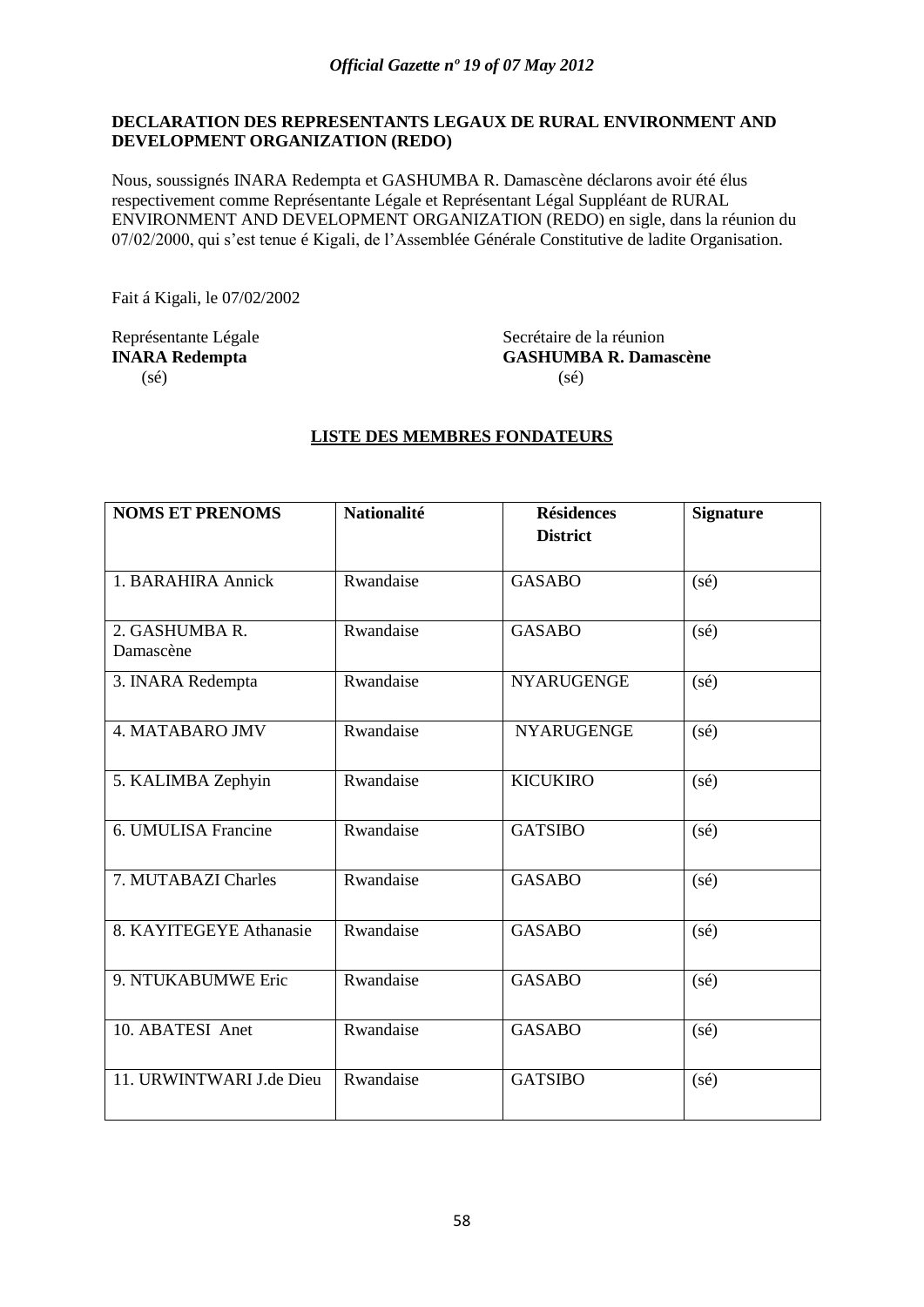## **INGINGO Z'INGENZI Z'URWANDIKO RWA UMUBYEYI VIVINE RUSABA GUHINDURA AMAZINA**

Uwitwa **UMUBYEYI Vivine**, utuye Avenue des Armures n0 10, 1190 Forest, Bruxelles, mu Bubiligi, yasabye uburenganzira bwo guhindura amazina ye ya **UMUBYEYI Vivine** akayasimbuza aya **GAJU Honorine** mu irangamimerere ye.

Impamvu atanga ngo ni uko amazina ya **GAJU Honorine** ariyo akoresha mu buzima bwe bwa buri munsi mu gihugu cy'u Bubiligi cyanamuhaye ibyangombwa by'umunyarwanda wemerewe kuhatura kandi akaba yifuza no kugira uburenganzira busesuye ku Rwanda nk'umwenegihugu.

Arifuza rero ko izina rya **UMUBYEYI Vivine** rikurwa mu mazina asanganywe mu irangamimerere ye bityo akitwa **GAJU Honorine**.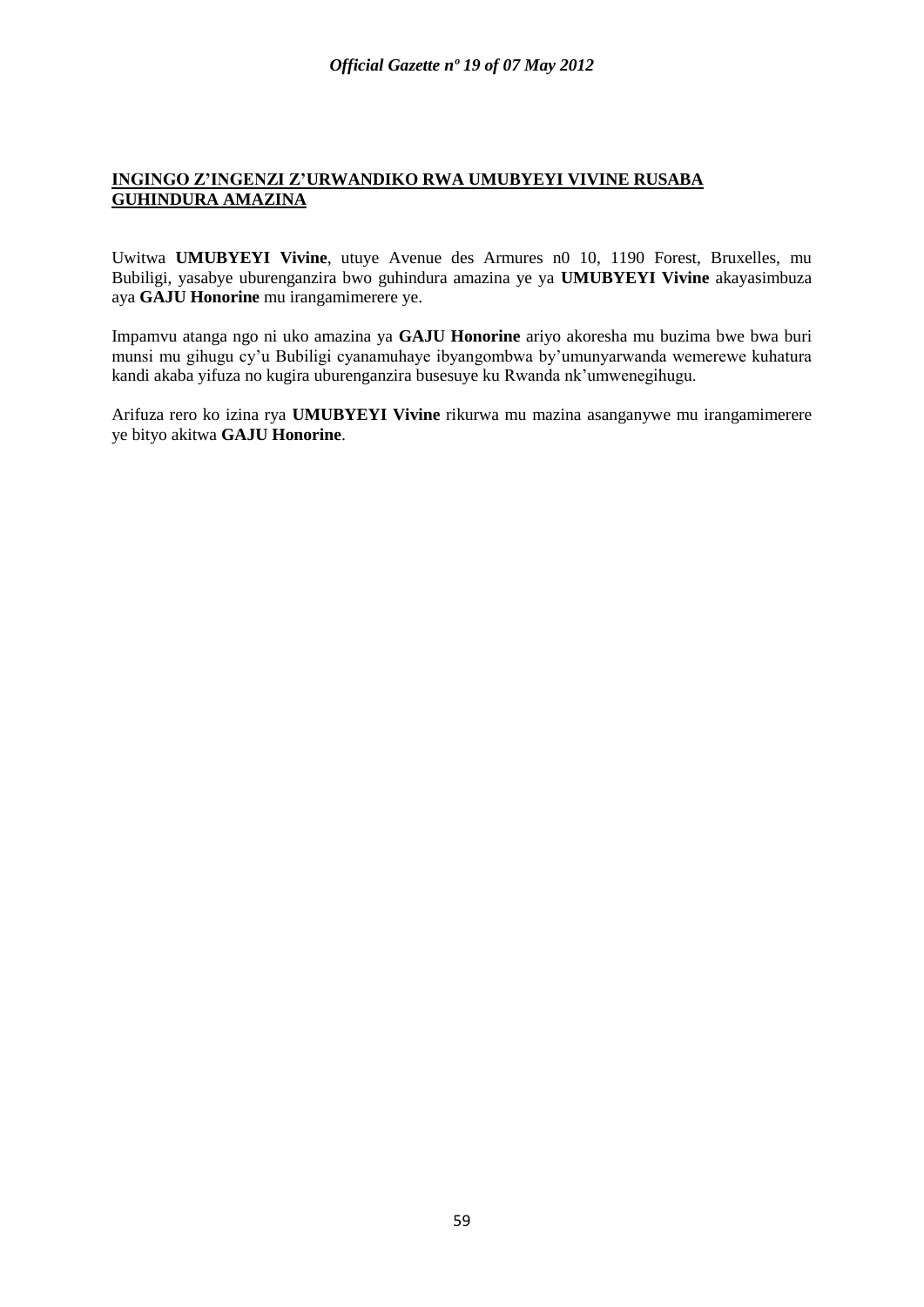## **ICYEMEZO N<sup>O</sup>RCA 113/2012 CYO KUWA 05/03/2012 GIHA UBUZIMAGATOZI KOPERATIVE "DUHURIZEHAMWE -MUGERA"(KDM)**

## **Umuyobozi w'Ikigo cy'Igihugu gishinzwe guteza imbere Amakoperative;**

Ashingiye ku Itegeko nº 50/2007 ryo kuwa 18 Nzeri 2007 rigena ishyirwaho, imiterere n'imikorere y'Amakoperative mu Rwanda, cyane cyane mu ngingo yaryo ya 23, igika cya 3;

Ashingiye ku Itegeko nº 16/2008 ryo kuwa 11/06/2008 rishyiraho Ikigo cy'Igihugu gishinzwe guteza Imbere Amakoperative, cyane cyane mu ngingo yaryo ya 3, igika cya 2;

Abisabwe na Perezida wa Koperative **" KDM "** ifite icyicaro i Mugera, Umurenge wa Butaro, Akarere ka Burera, Intara y'Amajyaruguru, murwandiko rwe rwakiriwe kuwa 29 Ukuboza 2011;

## **YEMEJE:**

### **Ingingo ya mbere:**

Koperative **" KDM "** ifite icyicaro i Mugera, Umurenge wa Butaro, Akarere ka Burera, Intara y'Amajyaruguru, ihawe Ubuzimagatozi.

### **Ingingo ya 2:**

Koperative **"KDM"** igamije guteza imbere ubuhinzi bw'ibigori n'ibishyimbo. Ntiyemerewe gukora indi mirimo inyuranye n'iyo iherewe ubuzimagatozi, keretse ibanje kubisaba ikanabiherwa uburenganzira.

### **Ingingo ya 3:**

Koperative **"KDM"** itegetswe gutangaza iki cyemezo mu Igazeti ya Leta ya Repubulika y'u Rwanda mu gihe kitarenze iminsi mirongo itatu (30) ikimara kugihabwa.

### **Kigali, kuwa 05/03/2012**

### **(sé)**

### **MUGABO Damien**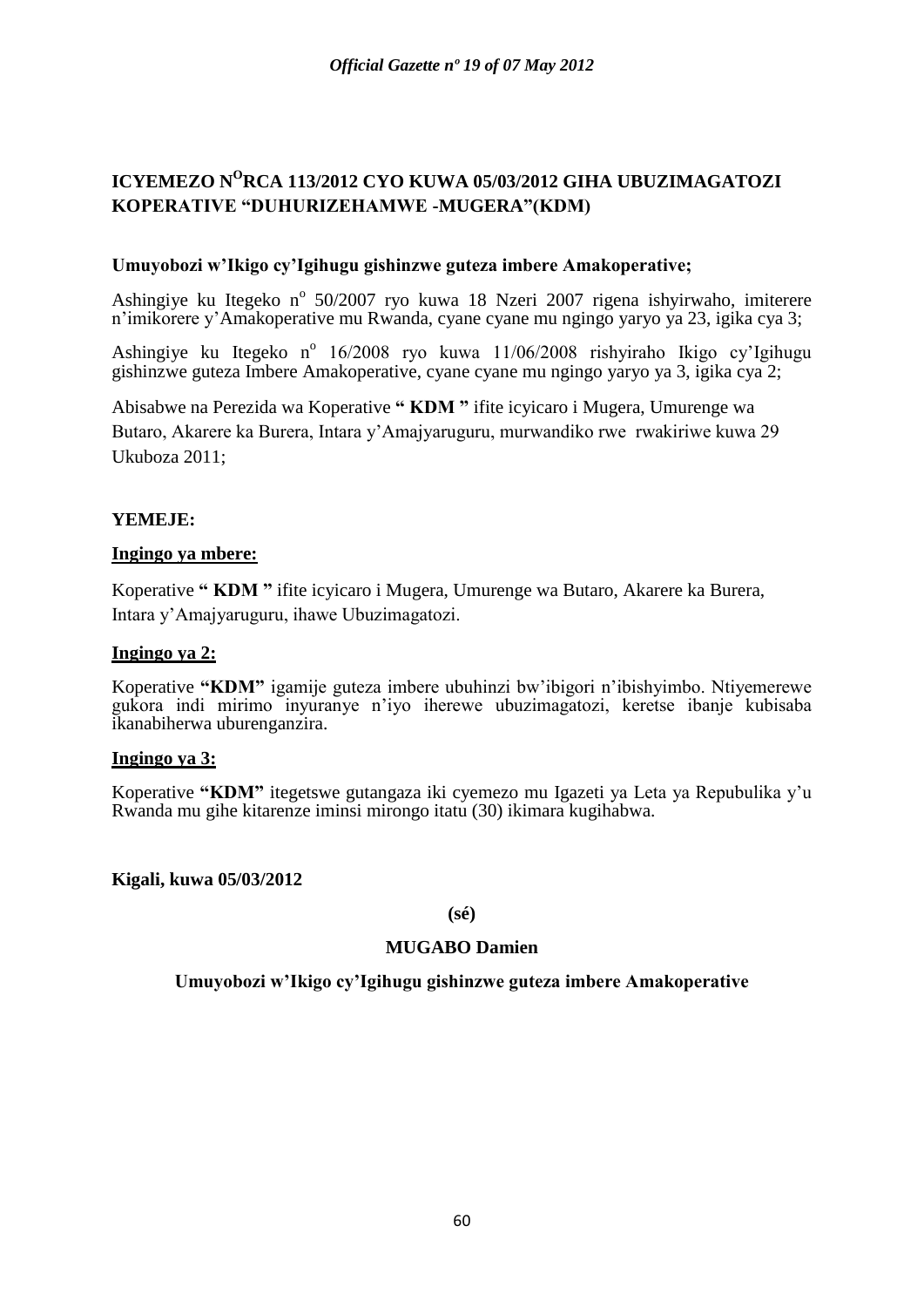## **ICYEMEZO N<sup>O</sup>RCA 037/2010 CYO KUWA 12/01/2010 GIHA UBUZIMAGATOZI KOPERATIVE « ISABANE »**

### **Umuyobozi w'Ikigo cy'Igihugu gishinzwe guteza imbere Amakoperative;**

Ashingiye ku Itegeko nº 50/2007 ryo ku wa 18 Nzeri 2007 rigena ishyirwaho, imiterere n'imikorere y'Amakoperative mu Rwanda, cyane cyane mu ngingo yaryo ya 23, igika cya 3;

Ashingiye ku Itegeko nº 16/2008 ryo ku wa 11/06/2008 rishyiraho Ikigo cy'Igihugu gishinzwe guteza Imbere Amakoperative, cyane cyane mu ngingo yaryo ya 3, igika cya 2;

Abisabwe na Perezida wa Koperative **« ISABANE »** ifite icyicaro i Nyabitare, Umurenge wa Nyarubuye, Akarere ka Kirehe, Intara y'Iburasirazuba, murwandiko rwe rwakiriwe kuwa 07 Ukwakira 2009 ;

## **YEMEJE:**

### **Ingingo ya 1:**

Koperative **« ISABANE »** ifite icyicaro i Nyabitare, Umurenge w Nyarubuye, Akarere ka Kirehe, Intara y'Iburasirazuba, ihawe Ubuzimagatozi.

### **Ingingo ya 2:**

Koperative **« ISABANE »** igamije guteza imbere ubuhinzi bw'umuceri. Ntiyemerewe gukora indi mirimo inyuranye n'iyo iherewe ubuzimagatozi, keretse ibanje kubisaba ikanabiherwa uburenganzira.

### **Ingingo ya 3:**

Iki cyemezo kigira agaciro guhera umunsi cyatangarijweho mu Igazeti ya Leta ya Repubulika y'u Rwanda.

### **Kigali, kuwa 12/01/2010**

**(sé)**

## **MUGABO Damien**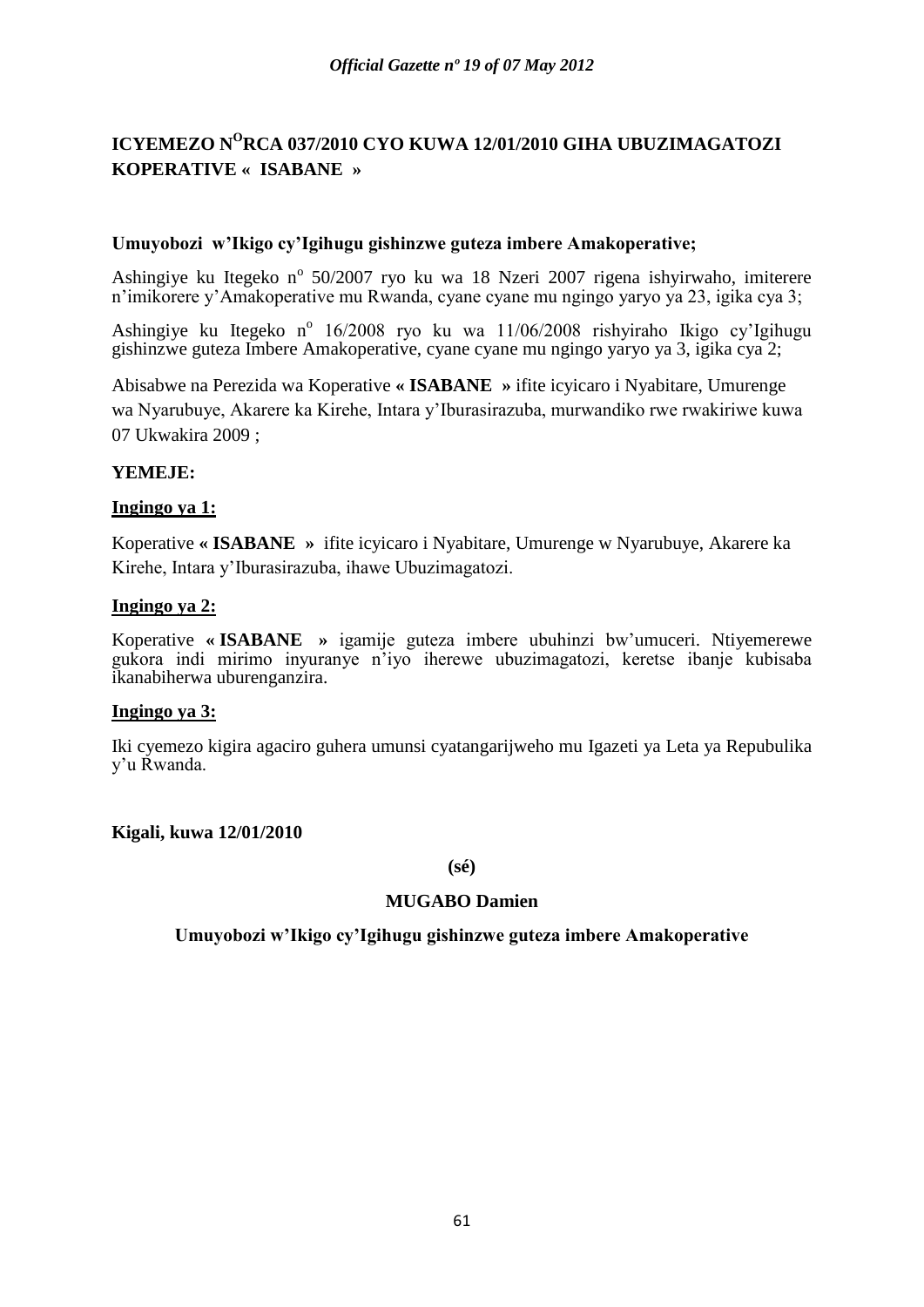## **ICYEMEZO** *N <sup>O</sup>RCA 1013/2011* **CYO KUWA 12/12/2011 GIHA UBUZIMAGATOZI « COOPERATIVE DES CAFEICULTEURS DE KIBINGO» (COCAFEKI)**

## **Umuyobozi w'Ikigo cy'Igihugu gishinzwe guteza imbere Amakoperative;**

Ashingiye ku Itegeko nº 50/2007 ryo kuwa 18 Nzeri 2007 rigena ishyirwaho, imiterere n'imikorere y'Amakoperative mu Rwanda, cyane cyane mu ngingo yaryo ya 23, igika cya 3;

Ashingiye ku Itegeko nº 16/2008 ryo kuwa 11/06/2008 rishyiraho Ikigo cy'Igihugu gishinzwe guteza Imbere Amakoperative, cyane cyane mu ngingo yaryo ya 3, igika cya 2;

Abisabwe na Perezida wa Koperative **« COCAFEKI »** ifite icyicaro i Kibingo, Umurenge wa Gihombo, Akarere ka Nyamasheke, Intara y'Iburengerazuba, murwandiko rwe rwakiriwe kuwa 29 Ugushyingo 2011 ;

### **YEMEJE:**

## **Ingingo ya 1:**

Koperative **« COCAFEKI »** ifite icyicaro i Kibingo, Umurenge wa Gihombo, Akarere ka Nyamasheke, Intara y'Iburengerazuba, ihawe Ubuzimagatozi.

### **Ingingo ya 2:**

Koperative **« COCAFEKI »** igamije guteza imbere ubuhinzi bwa kawa. Ntiyemerewe gukora indi mirimo inyuranye n'iyo iherewe ubuzimagatozi, keretse ibanje kubisaba ikanabiherwa uburenganzira.

### **Ingingo ya 3:**

Koperative **« COCAFEKI »** itegetswe gutangaza iki cyemezo mu Igazeti ya Leta ya Repubulika y'u Rwanda mu gihe kitarenze iminsi mirongo itatu (30) ikimara kugihabwa.

### **Kigali, kuwa 12/01/2011**

**(sé)**

### **MUGABO Damien**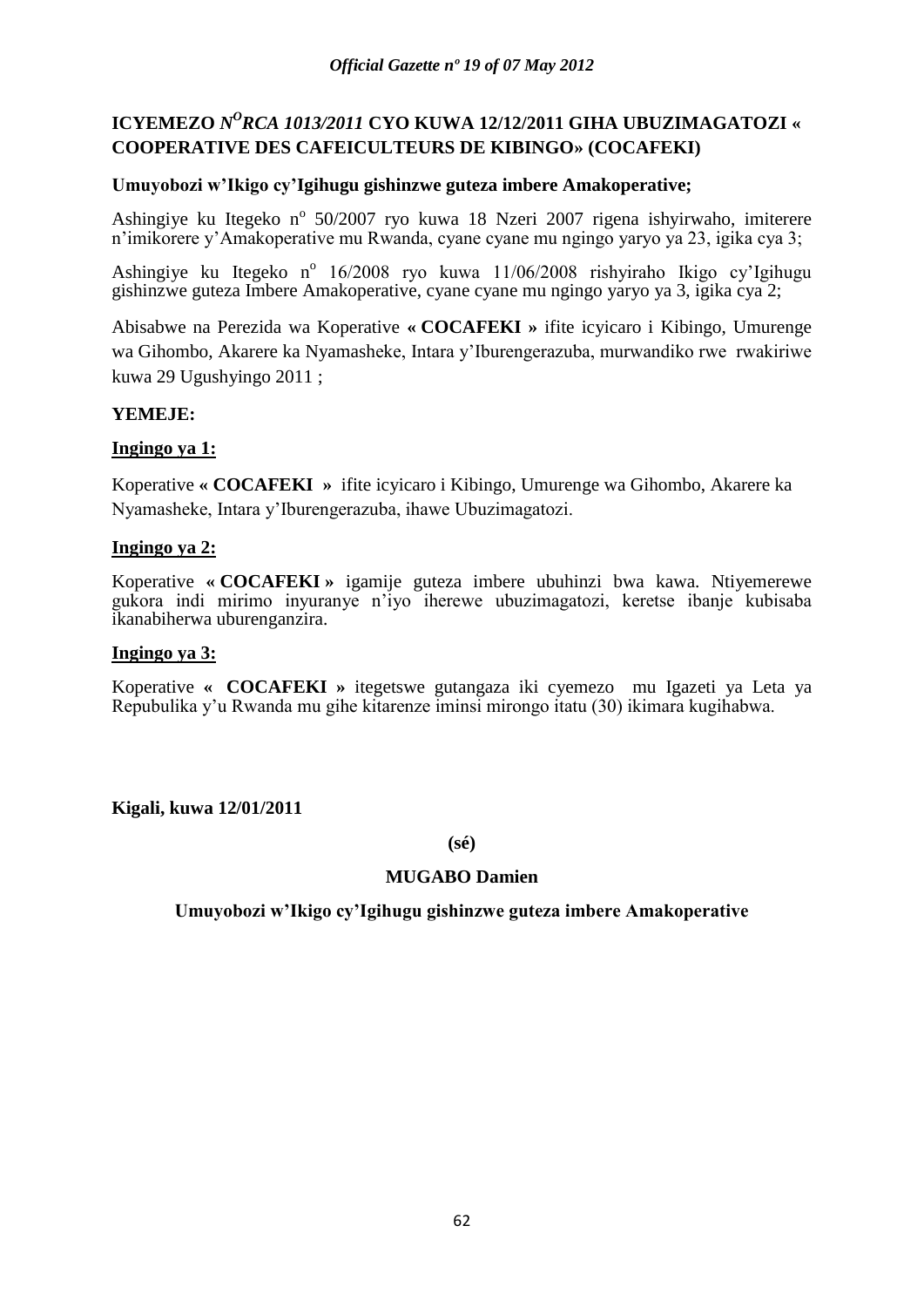## **ICYEMEZO** *N <sup>O</sup>RCA 142/2012* **CYO KUWA 12/03/2012 GIHA UBUZIMAGATOZI « NGEGENE MOTORIST TRANSPORT COOPERATIVE» (N.M.T.C)**

## **Umuyobozi w'Ikigo cy'Igihugu gishinzwe guteza imbere Amakoperative;**

Ashingiye ku Itegeko nº 50/2007 ryo kuwa 18 Nzeri 2007 rigena ishyirwaho, imiterere n'imikorere y'Amakoperative mu Rwanda, cyane cyane mu ngingo yaryo ya 23, igika cya 3;

Ashingiye ku Itegeko nº 16/2008 ryo kuwa 11/06/2008 rishyiraho Ikigo cy'Igihugu gishinzwe guteza Imbere Amakoperative, cyane cyane mu ngingo yaryo ya 3, igika cya 2;

Abisabwe na Perezida wa Koperative **« N.M.T.C »** ifite icyicaro i Rubagabaga, Umurenge wa Karangazi, Akarere ka Nyagatare, Intara y'Iburasirazuba, mu rwandiko rwe rwakiriwe kuwa 31 Mutarama 2012 ;

## **YEMEJE:**

## **Ingingo ya 1:**

Koperative **« N.M.T.C »** ifite icyicaro i Rubagabaga, Umurenge wa Karangazi, Akarere ka Nyagatare, Intara y'Iburasirazuba, ihawe Ubuzimagatozi.

## **Ingingo ya 2:**

Koperative **« N.M.T.C »** igamije gutanga serivisi zijyanye no gutwara abagenzi ku mapikipiki (moto). Ntiyemerewe gukora indi mirimo inyuranye n'iyo iherewe ubuzimagatozi, keretse ibanje kubisaba ikanabiherwa uburenganzira.

### **Ingingo ya 3:**

Koperative **« N.M.T.C»** itegetswe gutangaza iki cyemezo mu igazeti ya Leta ya Repubulika y'u Rwanda mu gihe kitarenze iminsi mirongo itatu (30) ikimara kugihabwa.

### **Kigali, ku wa 12/03/2012**

**(sé)**

### **MUGABO Damien**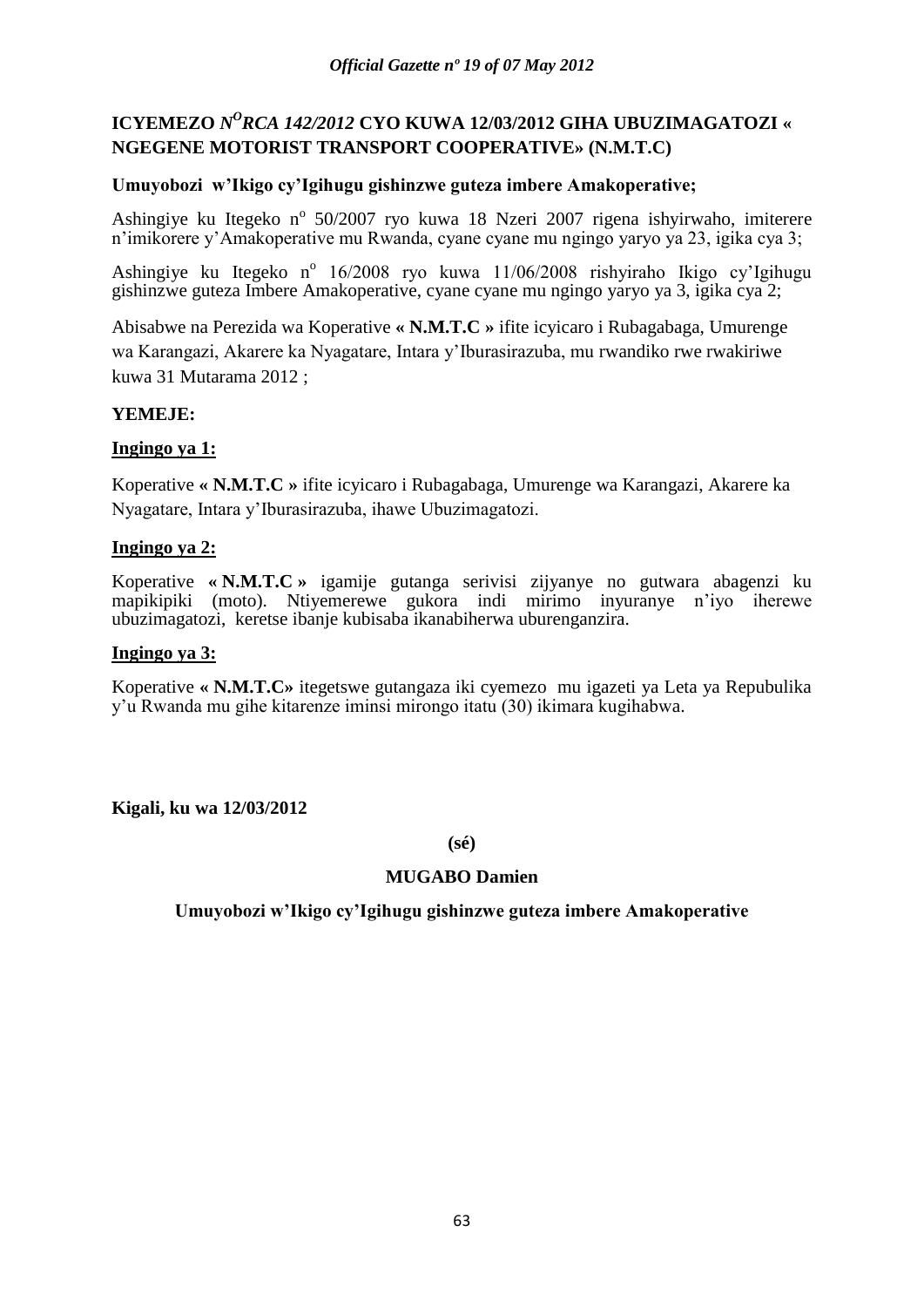## **ICYEMEZO** *N <sup>O</sup>RCA 109/2012* **CYO KUWA 05/03/2012 GIHA UBUZIMAGATOZI « KOPERATIVE DUTERIMBERE MU BUZIMA KABARE » (KODUMUKA)**

## **Umuyobozi w'Ikigo cy'Igihugu gishinzwe guteza imbere Amakoperative;**

Ashingiye ku Itegeko nº 50/2007 ryo kuwa 18 Nzeri 2007 rigena ishyirwaho, imiterere n'imikorere y'Amakoperative mu Rwanda, cyane cyane mu ngingo yaryo ya 23, igika cya 3;

Ashingiye ku Itegeko nº 16/2008 ryo kuwa 11/06/2008 rishyiraho Ikigo cy'Igihugu gishinzwe guteza Imbere Amakoperative, cyane cyane mu ngingo yaryo ya 3, igika cya 2;

Abisabwe na Perezida wa Koperative **« KODUMUKA »** ifite icyicaro i Cyarubare, Umurenge wa Kabare, Akarere ka Kayonza, Intara y'Iburasirazuba, murwandiko rwe rwakiriwe kuwa 20 Mutarama 2012 ;

## **YEMEJE:**

## **Ingingo ya 1:**

Koperative **« KODUMUKA »** ifite icyicaro i Cyarubare, Umurenge wa Kabare, Akarere ka Kayonza, Intara y'Iburasirazuba, ihawe Ubuzimagatozi.

### **Ingingo ya 2:**

Koperative **« KODUMUKA »** igamije guteza imbere ubucuruzi bw'myaka (Amasaka, ibishyimbo, ibigori na soya). Ntiyemerewe gukora indi mirimo inyuranye n'iyo iherewe ubuzimagatozi, keretse ibanje kubisaba ikanabiherwa uburenganzira.

### **Ingingo ya 3:**

Koperative **« KODUMUKA »** itegetswe gutangaza iki cyemezo mu Igazeti ya Leta ya Repubulika y'u Rwanda mu gihe kitarenze iminsi mirongo itatu (30) ikimara kugihabwa.

### **Kigali, kuwa 05/03/2012**

**(sé)**

### **MUGABO Damien**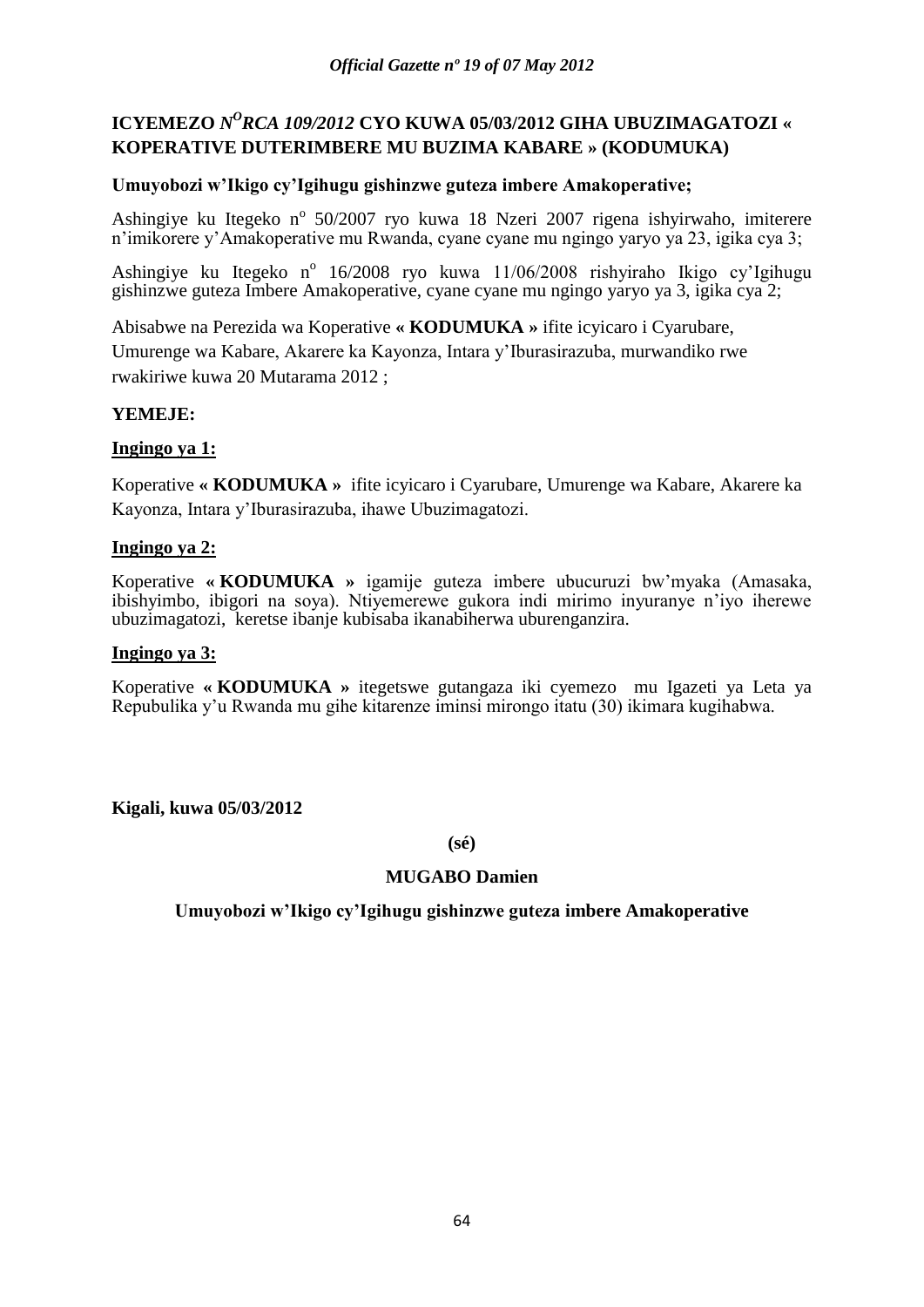## ICYEMEZO *N<sup>O</sup>RCA 968/2011* CYO KUWA 28/11/2011 GIHA UBUZIMAGATOZI **KOPERATIVE« DUKWIZUBURYOHE- NYABIMATA»**

## **Umuyobozi w'Ikigo cy'Igihugu gishinzwe guteza imbere Amakoperative;**

Ashingiye ku Itegeko nº 50/2007 ryo kuwa 18 Nzeri 2007 rigena ishyirwaho, imiterere n'imikorere y'Amakoperative mu Rwanda, cyane cyane mu ngingo yaryo ya 23, igika cya 3;

Ashingiye ku Itegeko nº 16/2008 ryo kuwa 11/06/2008 rishyiraho Ikigo cy'Igihugu gishinzwe guteza Imbere Amakoperative, cyane cyane mu ngingo yaryo ya 3, igika cya 2;

Abisabwe na Perezida wa Koperative **« DUKWIZUBURYOHE- NYABIMATA »** ifite icyicaro i Nyabimata, Umurenge wa Nyabimata, Akarere ka Nyaruguru, Intara y'Amajyepfo, mu rwandiko rwe rwakiriwe kuwa 04 Ugushyingo 2011;

## **YEMEJE:**

## **Ingingo ya 1:**

Koperative **« DUKWIZUBURYOHE- NYABIMATA »** ifite icyicaro i Nyabimata, Umurenge wa Nyabimata, Akarere ka Nyaruguru, Intara y'Amajyepfo, ihawe Ubuzimagatozi.

## **Ingingo ya 2:**

Koperative **« DUKWIZUBURYOHE- NYABIMATA »** igamije guteza imbere ubworozi bw'inzuki. Ntiyemerewe gukora indi mirimo inyuranye n'iyo iherewe ubuzimagatozi, keretse ibanje kubisaba ikanabiherwa uburenganzira.

### **Ingingo ya 3:**

Koperative **« DUKWIZUBURYOHE- NYABIMATA »** itegetswe gutangaza iki cyemezo mu igazeti ya Leta ya Repubulika y'u Rwanda mu gihe kitarenze iminsi mirongo itatu (30) ikimara kugihabwa.

**Kigali, kuwa 28/11/2011**

**(sé)**

### **MUGABO Damien**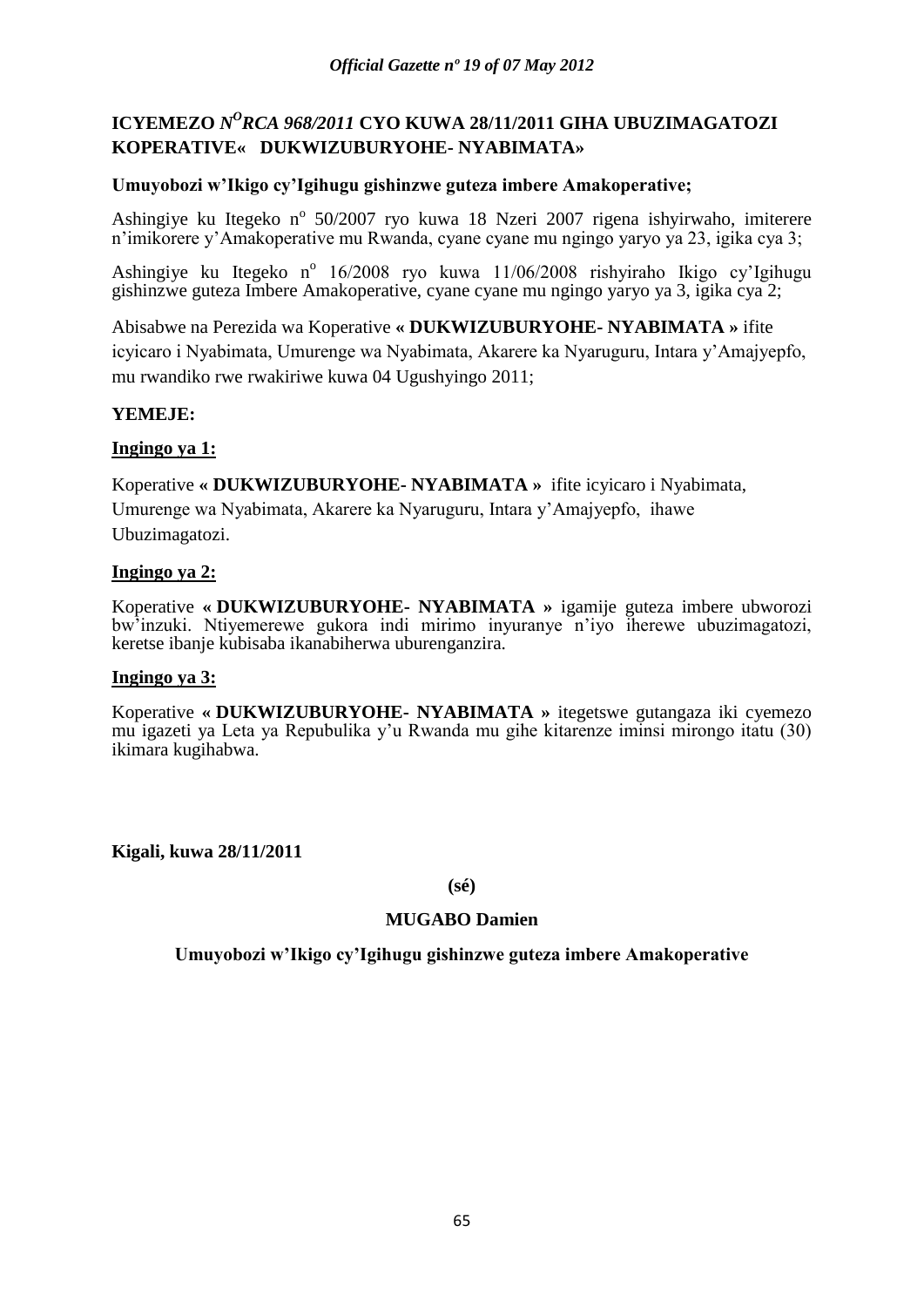## ICYEMEZO *N<sup>O</sup>RCA 779/2010* CYO KUWA 31/05/2010 GIHA UBUZIMAGATOZI **NYAGATARE DEVELOPMENT SAVINGS AND CREDIT COOPERATIVE « NYAGATARE DEVELOPMENT SACCO» (NDS)**

## **Umuyobozi w'Ikigo cy'Igihugu gishinzwe guteza imbere Amakoperative;**

Ashingiye ku Itegeko nº 50/2007 ryo kuwa 18 Nzeri 2007 rigena ishyirwaho, imiterere n'imikorere y'Amakoperative mu Rwanda, cyane cyane mu ngingo yaryo ya 23, igika cya 3;

Ashingiye ku Itegeko nº 16/2008 ryo kuwa 11/06/2008 rishyiraho Ikigo cy'Igihugu gishinzwe guteza Imbere Amakoperative, cyane cyane mu ngingo yaryo ya 3, igika cya 2;

Abisabwe na Perezida wa Koperative **« NYAGATARE DEVELOPMENT SACCO» (NDS)** ifite icyicaro mu Murenge wa Nyagatare, Akarere ka Nyagatare, Intara y'Iburasirazuba, murwandiko rwe rwakiriwe kuwa 27 Gicurasi 2010 ;

## **YEMEJE:**

## **Ingingo ya 1:**

Koperative **« NYAGATARE DEVELOPMENT SACCO» (NDS)** ifite icyicaro mu Murenge wa Nyagatare, Akarere ka Nyagatare, Intara y'Iburasirazuba, ihawe Ubuzimagatozi.

### **Ingingo ya 2:**

Koperative **« NYAGATARE DEVELOPMENT SACCO» (NDS)** igamije guteza imbere abanyamuryango ibafasha kwizigamira no kubona inguzanyo. Ntiyemerewe gukora indi mirimo inyuranye n'iyo iherewe ubuzimagatozi, keretse ibanje kubisaba ikanabiherwa uburenganzira.

### **Ingingo ya 3:**

Iki cyemezo kigira agaciro guhera umunsi cyatangarijweho mu Igazeti ya Leta ya Repubulika y'u Rwanda .

**Kigali, kuwa 31/05/2010**

**(sé)**

### **MUGABO Damien**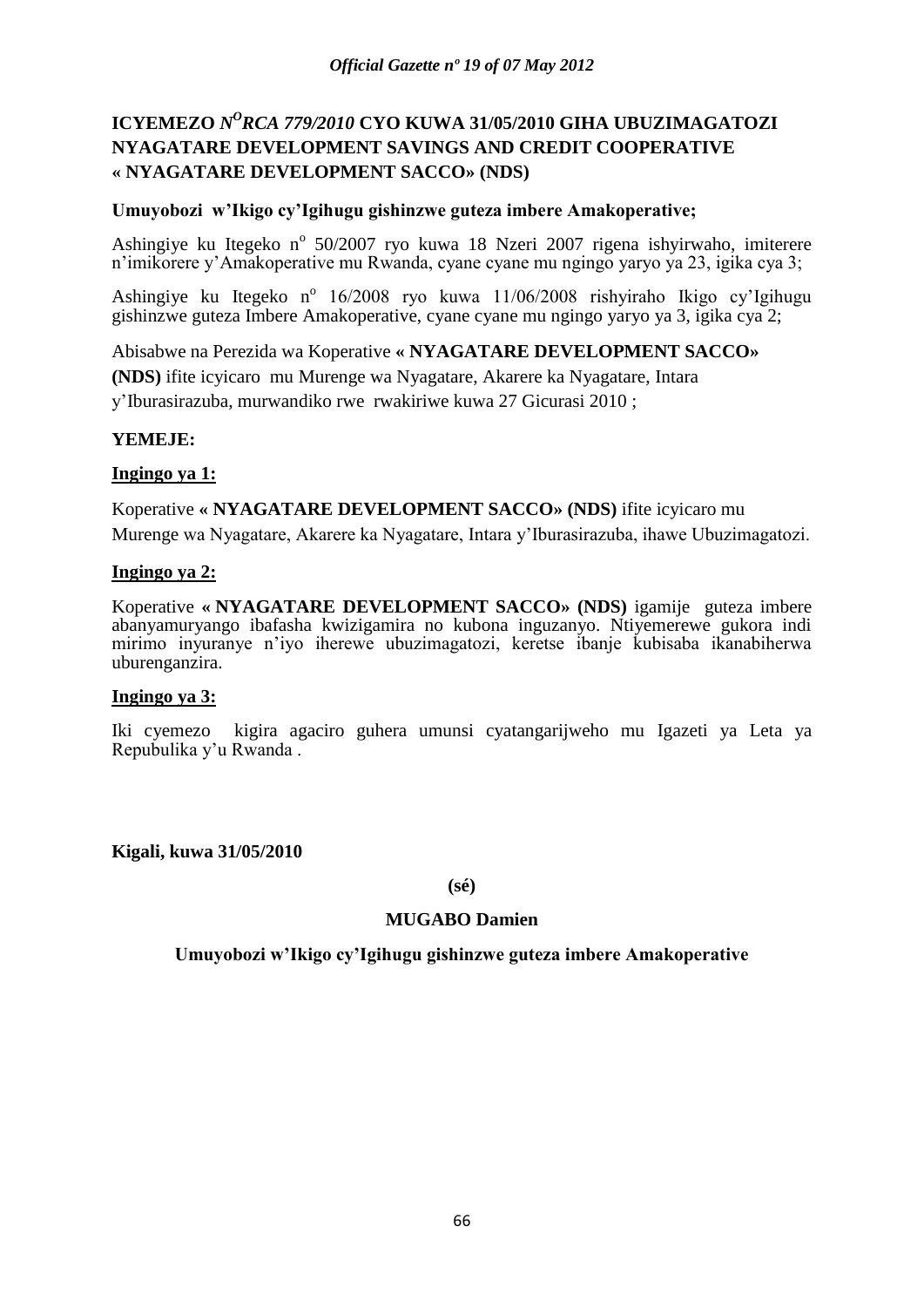## ICYEMEZO *N<sup>O</sup>RCA 114/2012* CYO KUWA 05/03/2012 GIHA UBUZIMAGATOZI **KOPERATIVE Y'ABACURUZI B'AMAVUTA Y'AMAMESA « KOAAA»**

## **Umuyobozi w'Ikigo cy'Igihugu gishinzwe guteza imbere Amakoperative;**

Ashingiye ku Itegeko nº 50/2007 ryo ku wa 18 Nzeri 2007 rigena ishyirwaho, imiterere n'imikorere y'Amakoperative mu Rwanda, cyane cyane mu ngingo yaryo ya 23, igika cya 3;

Ashingiye ku Itegeko nº 16/2008 ryo ku wa 11/06/2008 rishyiraho Ikigo cy'Igihugu gishinzwe guteza Imbere Amakoperative, cyane cyane mu ngingo yaryo ya 3, igika cya 2;

Abisabwe na Perezida wa Koperative **« KOAAA »** ifite icyicaro mu Kagari ka Mpenge, Umurenge wa Muhoza, Akarere ka Musanze, Intara y'Amajyaruguru, murwandiko rwe rwakiriwe ku wa 02 Werurwe 2012 ;

## **YEMEJE:**

## **Ingingo ya 1:**

Koperative **« KOAAA »** ifite icyicaro mu Kagari ka Mpenge, Umurenge wa Muhoza, Akarere ka Musanze, Intara y'Amajyaruguru, ihawe Ubuzimagatozi.

### **Ingingo ya 2:**

Koperative **« KOAAA »** igamije guteza imbere ubucuri bw'amavuta y'amamesa. Ntiyemerewe gukora indi mirimo inyuranye n'iyo iherewe ubuzimagatozi, keretse ibanje kubisaba ikanabiherwa uburenganzira.

### **Ingingo ya 3:**

Koperative **« KOAAA »** itegetswe gutangaza iki cyemezo mu Igazeti ya Leta ya Repubulika y'u Rwanda mu gihe kitarenze iminsi mirongo itatu (30) ikimara kugihabwa.

### **Kigali, ku wa 05/03/2012**

**(sé)**

### **MUGABO Damien**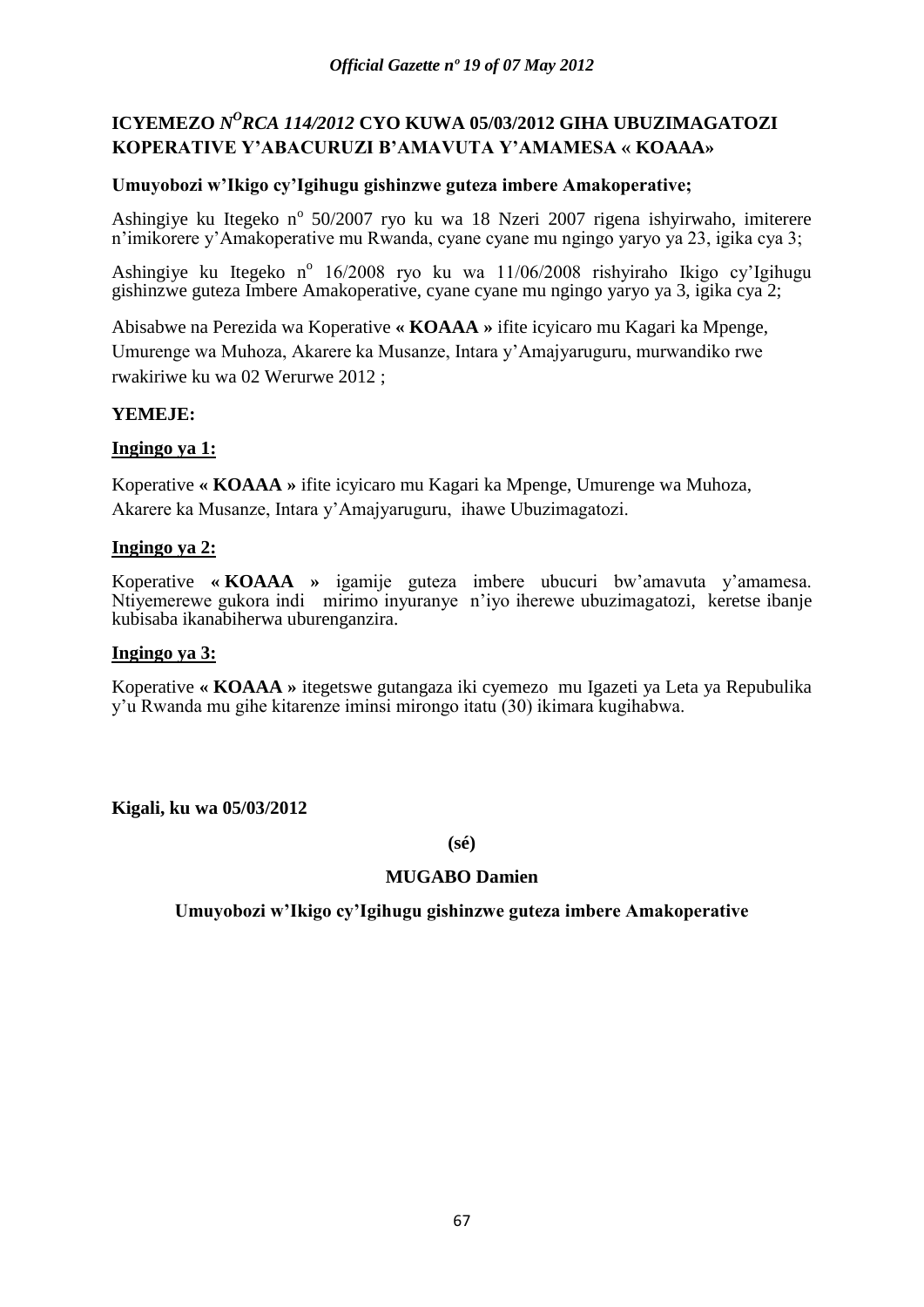## ICYEMEZO *N<sup>O</sup>RCA 276/2010* CYO KUWA 26/02/2010 GIHA UBUZIMAGATOZI **« UMURABYO SAVINGS AND CREDIT COOPERATIVE » (UMURABYO SACCO)**

## **Umuyobozi w'Ikigo cy'Igihugu gishinzwe guteza imbere Amakoperative;**

Ashingiye ku Itegeko nº 50/2007 ryo ku wa 18 Nzeri 2007 rigena ishyirwaho, imiterere n'imikorere y'Amakoperative mu Rwanda, cyane cyane mu ngingo yaryo ya 23, igika cya 3;

Ashingiye ku Itegeko nº 16/2008 ryo ku wa 11/06/2008 rishyiraho Ikigo cy'Igihugu gishinzwe guteza Imbere Amakoperative, cyane cyane mu ngingo yaryo ya 3, igika cya 2;

Abisabwe na Perezida wa **« UMURABYO SACCO »** ifite icyicaro i Mimuli, Umurenge wa Mimuli, Akarere ka Nyagatare, Intara y'Iburasirazuba, mu rwandiko rwe rwakiriwe ku wa 11 Gashyantare 2010 ;

## **YEMEJE:**

## **Ingingo ya 1:**

**UMURABYO SACCO** ifite icyicaro Mimuli, Umurenge wa Mimuli, Akarere ka Nyagatare, Intara y'Iburasirazuba, ihawe Ubuzimagatozi.

### **Ingingo ya 2:**

**UMURABYO SACCO** igamije guteza imbere abanyamuryango ibafasha kwizigamira no kubona inguzanyo. Ntiyemerewe gukora indi mirimo inyuranye n'iyo iherewe ubuzimagatozi, keretse ibanje kubisaba ikanabiherwa uburenganzira.

### **Ingingo ya 3:**

Iki cyemezo kigira agaciro guhera umunsi cyatangarijweho mu Igazeti ya Leta ya Repubulika y'u Rwanda.

### **Kigali, ku wa 26/02/2010**

**(sé)**

### **MUGABO Damien**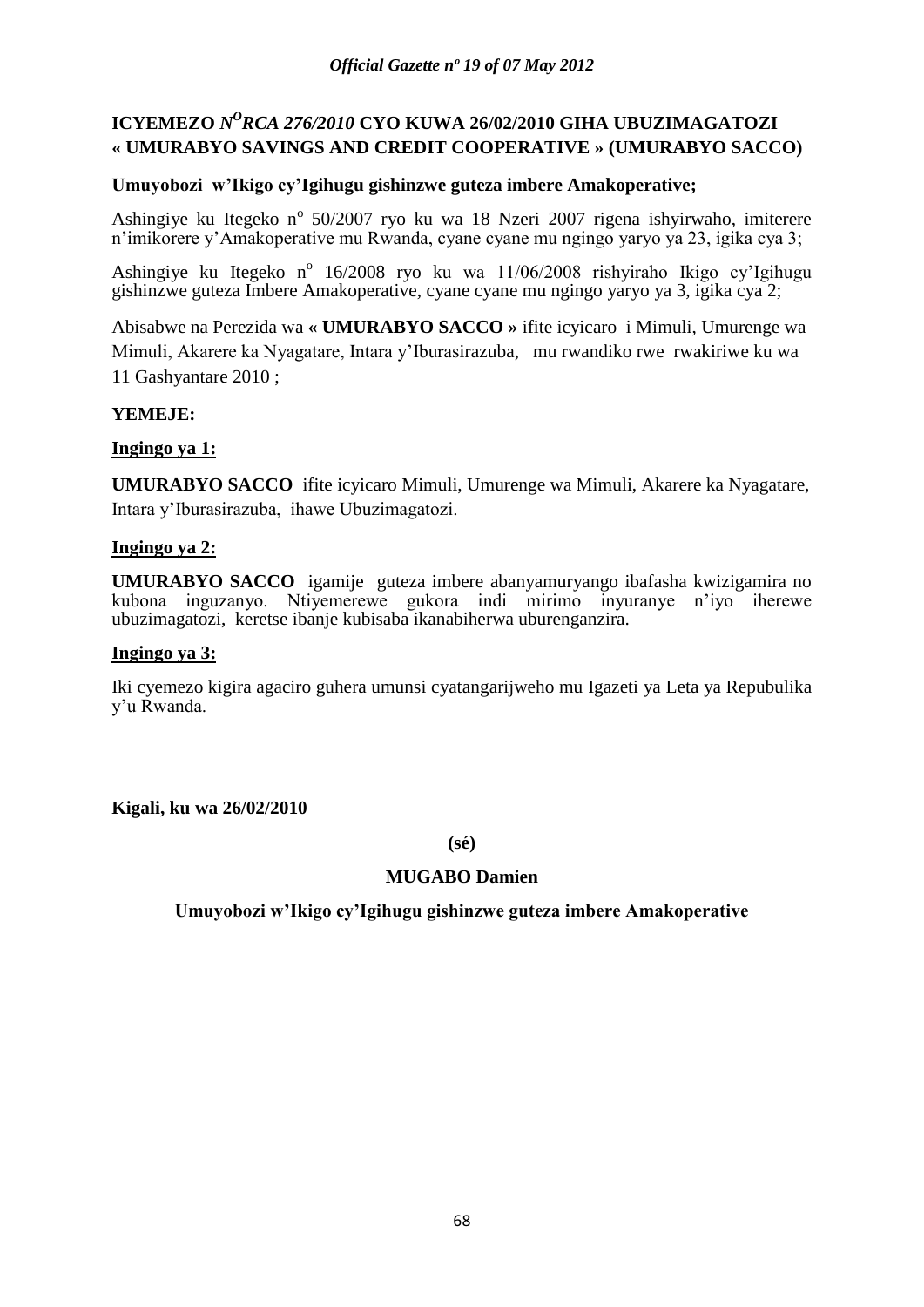## ICYEMEZO *N<sup>O</sup>RCA 105/2012* CYO KUWA 05/03/2012 GIHA UBUZIMAGATOZI **« COOPERATIVE DES TAXIS MOTOS DE NDATEMWA-GATSIBO » (COTMNDAGA)**

## **Umuyobozi w'Ikigo cy'Igihugu gishinzwe guteza imbere Amakoperative;**

Ashingiye ku Itegeko nº 50/2007 ryo kuwa 18 Nzeri 2007 rigena ishyirwaho, imiterere n'imikorere y'Amakoperative mu Rwanda, cyane cyane mu ngingo yaryo ya 23, igika cya 3;

Ashingiye ku Itegeko nº 16/2008 ryo kuwa 11/06/2008 rishyiraho Ikigo cy'Igihugu gishinzwe guteza Imbere Amakoperative, cyane cyane mu ngingo yaryo ya 3, igika cya 2;

Abisabwe na Perezida wa Koperative **« COTMNDAGA »** ifite icyicaro i Ndatemwa, Umurenge wa Kiziguro, Akarere ka Gatsibo, Intara y'Iburasirazuba, mu rwandiko rwe rwakiriwe kuwa 19 Mutarama 2012;

## **YEMEJE:**

## **Ingingo ya 1:**

Koperative **« COTMNDAGA »** ifite icyicaro i Ndatemwa, Umurenge wa Kiziguro, Akarere ka Gatsibo, Intara y'Iburasirazuba, ihawe Ubuzimagatozi.

### **Ingingo ya 2:**

Koperative **« COTMNDAGA »** igamije gutanga serivisi zijyanye no gutwara abagenzi hakoreshejwe amapikipiki (Motos). Ntiyemerewe gukora indi mirimo inyuranye n'iyo iherewe ubuzimagatozi, keretse ibanje kubisaba ikanabiherwa uburenganzira.

### **Ingingo ya 3:**

Koperative **« COTMNDAGA »** itegetswe gutangaza iki cyemezo mu Igazeti ya Leta ya Repubulika y'u Rwanda mu gihe kitarenze iminsi mirongo itatu (30) ikimara kugihabwa.

**Kigali, kuwa 05/03/2012**

**(sé)**

### **MUGABO Damien**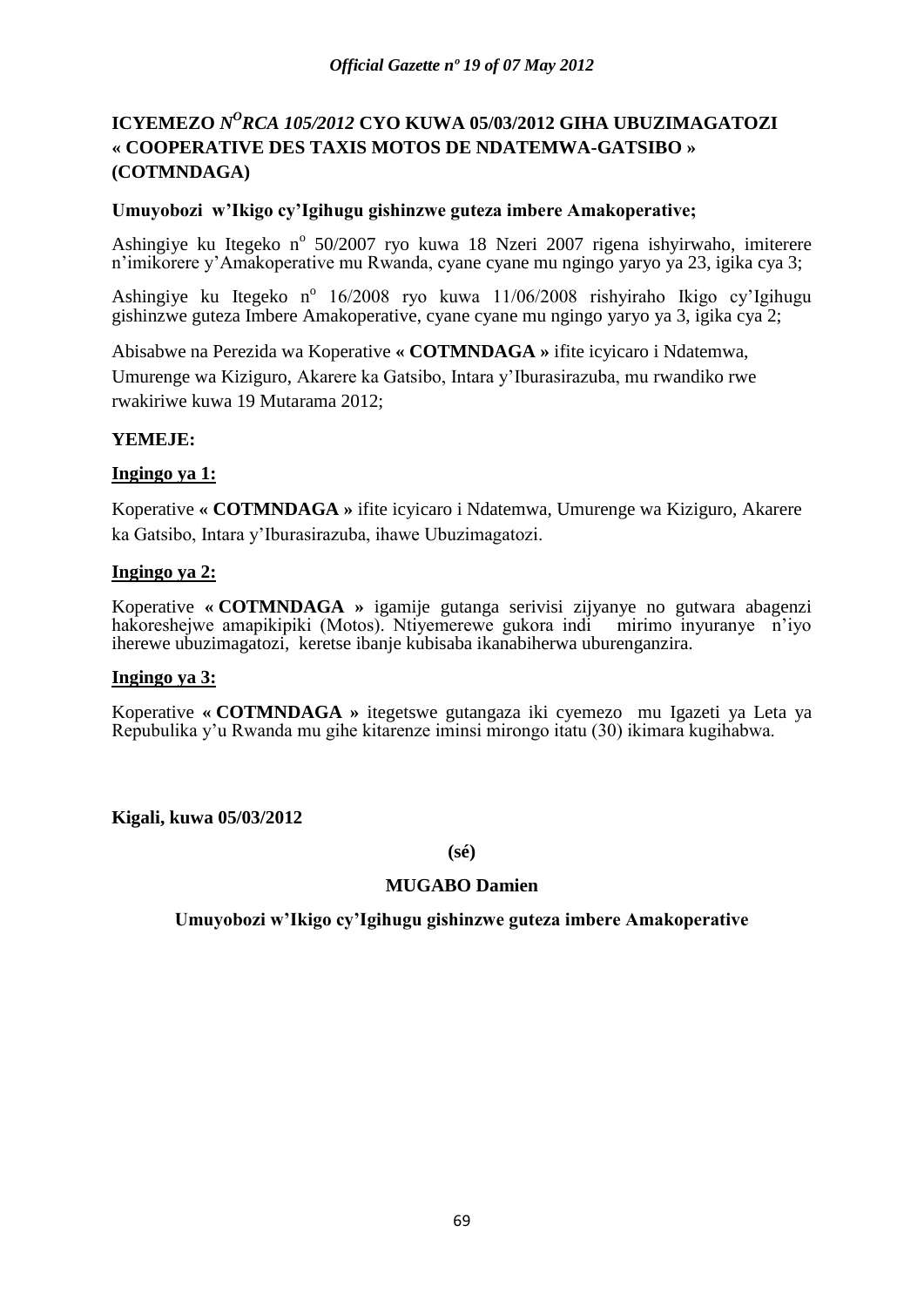## ICYEMEZO *N<sup>O</sup>RCA 513/2010* CYO KUWA 12/04/2010 GIHA UBUZIMAGATOZI **IHURIRO RY'ICYIZERE CY'AMAKOPERATIVE Y'ABATWARA ABANTU KU MAPIKIPIKI /UNION DE L'ESPERANCE DES COOPERATIVES DES MOTARDS « UNESCOM »**

### **Umuyobozi w'Ikigo cy'Igihugu gishinzwe guteza imbere Amakoperative;**

Ashingiye ku Itegeko n<sup>o</sup> 50/2007 ryo ku wa 18 Nzeri 2007 rigena ishyirwaho, imiterere n'imikorere y'Amakoperative mu Rwanda, cyane cyane mu ngingo yaryo ya 23, igika cya 3;

Ashingiye ku Itegeko nº 16/2008 ryo ku wa 11/06/2008 rishyiraho Ikigo cy'Igihugu gishinzwe guteza Imbere Amakoperative, cyane cyane mu ngingo yaryo ya 3, igika cya 2;

Abisabwe na Perezida wa Ihuriro **« UNESCOM »** ifite icyicaro i Kabarondo, Umurenge wa Kabarondo, Akarere ka Kayonza, Intara y'Iburasirazuba, murwandiko rwe rwakiriwe kuwa 12 Gashyantare 2010;

### **YEMEJE:**

### **Ingingo ya 1:**

Ihuriro **« UNESCOM »** ifite icyicaro i Kabarondo, Umurenge wa Kabarondo, Akarere ka Kayonza, Intara y'Iburasirazuba, ihawe Ubuzimagatozi.

### **Ingingo ya 2:**

Ihuriro **« UNESCOM »** igamije gutanga serivisi zijyanye no gufasha amakoperative arigize gutwara abantu hakoreshejwe amapikipiki (Motos). Ntiyemerewe gukora indi mirimo inyuranye n'iyo iherewe ubuzimagatozi, keretse ibanje kubisaba ikanabiherwa uburenganzira.

### **Ingingo ya 3:**

Iki cyemezo kigira agaciro guhera umunsi cyatangarijweho mu Igazeti ya Leta ya Repubulika y'u Rwanda.

**Kigali, kuwa 12/04/2010**

**(sé)**

### **MUGABO Damien**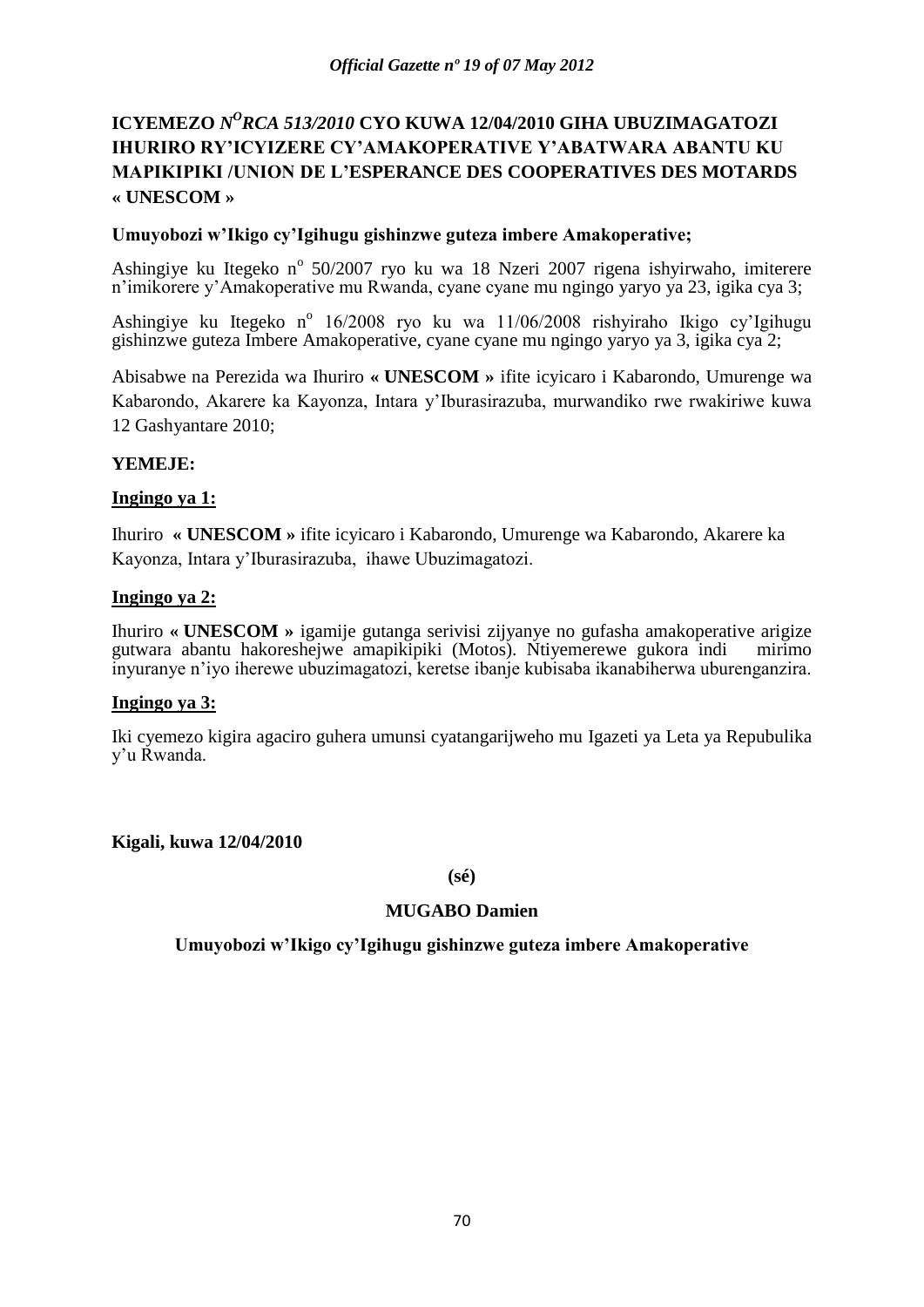## ICYEMEZO *N<sup>O</sup>RCA 103/2012* CYO KUWA 27/02/2012 GIHA UBUZIMAGATOZI **« COOPERATIVE DES AGRICULTEURS DU MARAIS DU SECTEUR JARAMA » (COPAMUJA)**

## **Umuyobozi w'Ikigo cy'Igihugu gishinzwe guteza imbere Amakoperative;**

Ashingiye ku Itegeko nº 50/2007 ryo kuwa 18 Nzeri 2007 rigena ishyirwaho, imiterere n'imikorere y'Amakoperative mu Rwanda, cyane cyane mu ngingo yaryo ya 23, igika cya 3;

Ashingiye ku Itegeko nº 16/2008 ryo ku wa 11/06/2008 rishyiraho Ikigo cy'Igihugu gishinzwe guteza Imbere Amakoperative, cyane cyane mu ngingo yaryo ya 3, igika cya 2;

Abisabwe na Perezida wa Koperative **« COPAMUJA »** ifite icyicaro i Jarama, Umurenge wa Jarama, Akarere ka Ngoma, Intara y'Iburasirazuba, mu rwandiko rwe rwakiriwe kuwa 19 Ukuboza 2011;

### **YEMEJE:**

## **Ingingo ya 1:**

Koperative **« COPAMUJA »** ifite icyicaro i Jarama, Umurenge wa Jarama, Akarere ka Ngoma, Intara y'Iburasirazuba, ihawe Ubuzimagatozi.

### **Ingingo ya 2:**

Koperative **« COPAMUJA »** igamije guteza imbere ubuhinzi bw'ibigori n'ibishyimbo. Ntiyemerewe gukora indi mirimo inyuranye n'iyo iherewe ubuzimagatozi, keretse ibanje kubisaba ikanabiherwa uburenganzira.

### **Ingingo ya 3:**

Koperative **« COPAMUJA »** itegetswe gutangaza iki cyemezo mu Igazeti ya Leta ya Repubulika y'u Rwanda mu gihe kitarenze iminsi mirongo itatu (30) ikimara kugihabwa.

**Kigali, ku wa 27/02/2012**

**(sé)**

### **MUGABO Damien**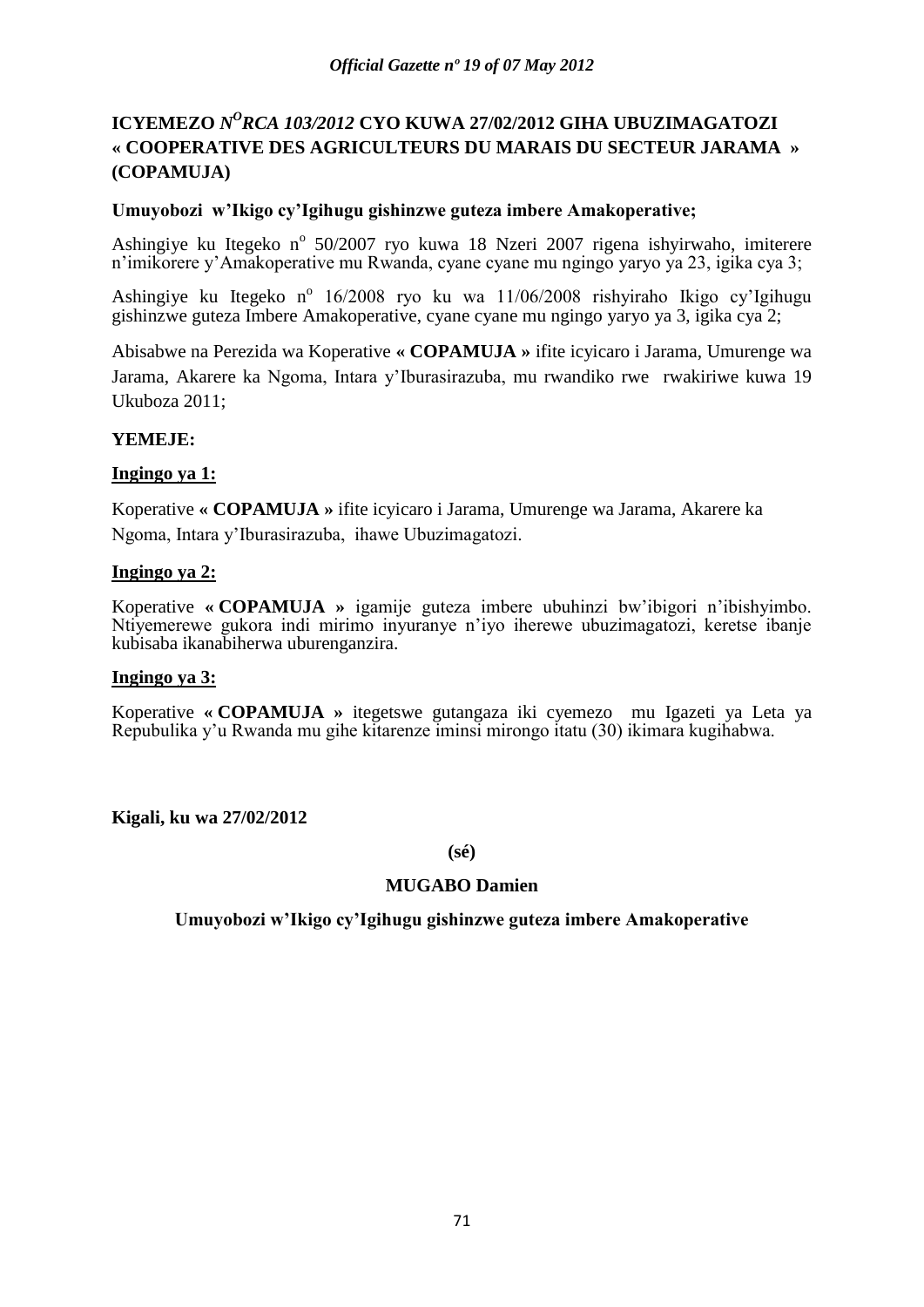## ICYEMEZO *N<sup>O</sup>RCA 134/2012* CYO KUWA 05/03/2012 GIHA UBUZIMAGATOZI **KOPERATIVE « ABAHUJICYANSI »**

## **Umuyobozi w'Ikigo cy'Igihugu gishinzwe guteza imbere Amakoperative;**

Ashingiye ku Itegeko nº 50/2007 ryo kuwa 18 Nzeri 2007 rigena ishyirwaho, imiterere n'imikorere y'Amakoperative mu Rwanda, cyane cyane mu ngingo yaryo ya 23, igika cya 3;

Ashingiye ku Itegeko nº 16/2008 ryo kuwa 11/06/2008 rishyiraho Ikigo cy'Igihugu gishinzwe guteza Imbere Amakoperative, cyane cyane mu ngingo yaryo ya 3, igika cya 2;

Abisabwe na Perezida wa Koperative **« ABAHUJICYANSI »** ifite icyicaro i Budakiranya, Umurenge wa Cyinzuzi, Akarere ka Rulindo, Intara y'Amajyaruguru, mu rwandiko rwe rwakiriwe ku wa 23 Mutarama 2012;

## **YEMEJE:**

## **Ingingo ya 1:**

Koperative **« ABAHUJICYANSI »** ifite icyicaro i Budakiranya, Umurenge wa Cyinzuzi, Akarere ka Rulindo, Intara y'Amajyaruguru, ihawe Ubuzimagatozi.

### **Ingingo ya 2:**

Koperative **« ABAHUJICYANSI »** igamije guteza imbere ubworozi bw'inka za kijyambere. Ntiyemerewe gukora indi mirimo inyuranye n'iyo iherewe ubuzimagatozi, keretse ibanje kubisaba ikanabiherwa uburenganzira.

### **Ingingo ya 3:**

Koperative **« ABAHUJICYANSI »** itegetswe gutangaza iki cyemezo mu Igazeti ya Leta ya Repubulika y'u Rwanda mu gihe kitarenze iminsi mirongo itatu (30) ikimara kugihabwa.

### **Kigali, kuwa 05/03/2012**

**(sé)**

### **MUGABO Damien**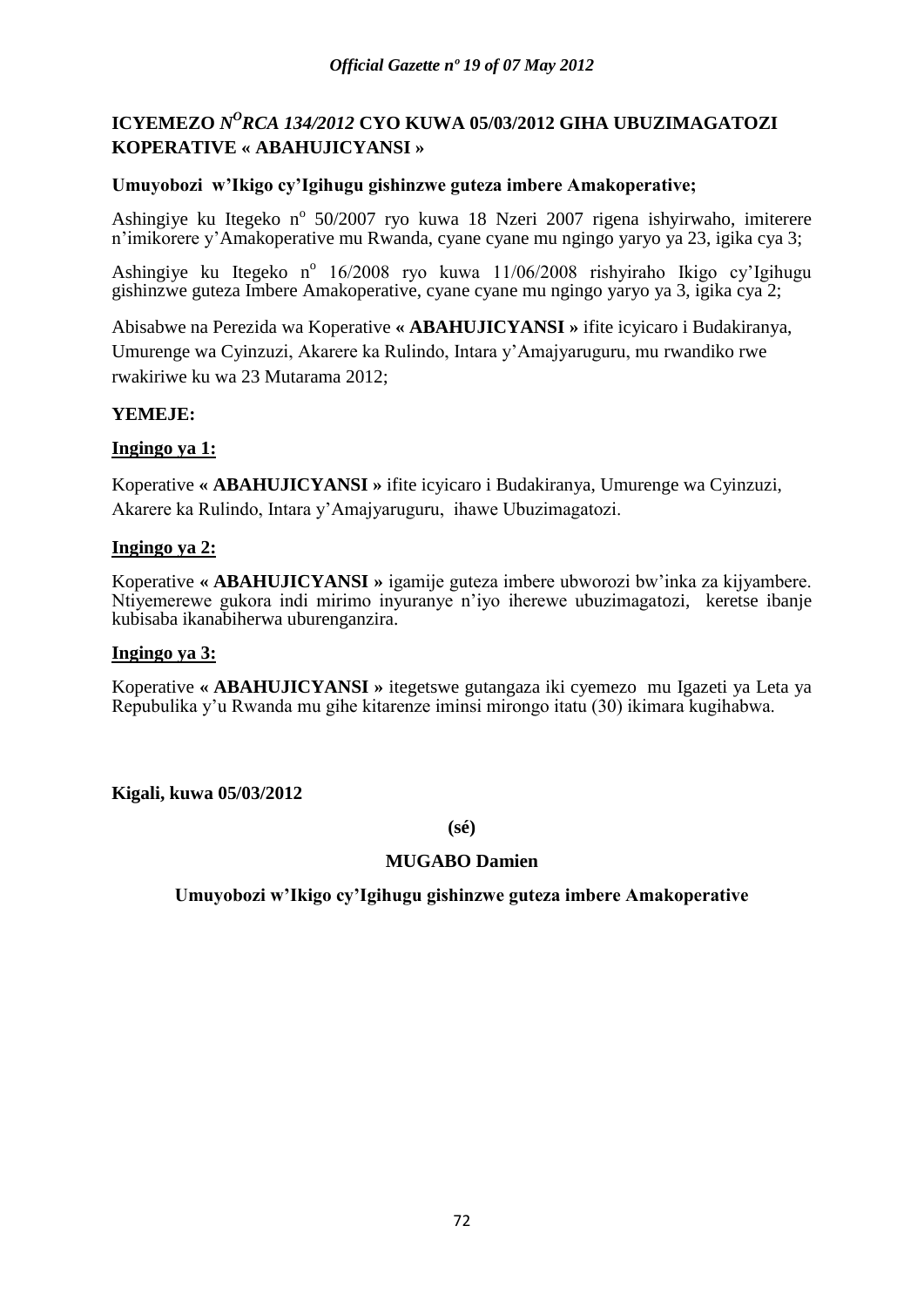# ICYEMEZO *N<sup>O</sup>RCA 1354/2010* CYO KUWA 22/12/2010 GIHA UBUZIMAGATOZI **KOPERATIVE « DUFATE NEZA IBIDUKIKIJE-RUYANGE »**

## **Umuyobozi w'Ikigo cy'Igihugu gishinzwe guteza imbere Amakoperative;**

Ashingiye ku Itegeko nº 50/2007 ryo kuwa 18 Nzeri 2007 rigena ishyirwaho, imiterere n'imikorere y'Amakoperative mu Rwanda, cyane cyane mu ngingo yaryo ya 23, igika cya 3;

Ashingiye ku Itegeko nº 16/2008 ryo kuwa 11/06/2008 rishyiraho Ikigo cy'Igihugu gishinzwe guteza Imbere Amakoperative, cyane cyane mu ngingo yaryo ya 3, igika cya 2;

Abisabwe na Perezida wa Koperative **« DUFATE NEZA IBIDUKIKIJE-RUYANGE »**  ifite icyicaro i Ruyange, Umurenge wa Cyeru, Akarere ka Burera, Intara y'Amajyaruguru, murwandiko rwe rwakiriwe ku wa 05 Kanama 2010;

## **YEMEJE:**

## **Ingingo ya 1:**

Koperative **« DUFATE NEZA IBIDUKIKIJE-RUYANGE »** ifite icyicaro i Ruyange, Umurenge wa Cyeru, Akarere ka Burera, Intara y'Amajyaruguru, ihawe Ubuzimagatozi.

## **Ingingo ya 2:**

Koperative **« DUFATE NEZA IBIDUKIKIJE-RUYANGE »** igamije gukora isuku, kurengera no gufata neza imihanda. Ntiyemerewe gukora indi mirimo inyuranye n'iyo iherewe ubuzimagatozi, keretse ibanje kubisaba ikanabiherwa uburenganzira.

## **Ingingo ya 3:**

Iki cyemezo kigira agaciro guhera umunsi cyatangarijweho mu Igazeti ya Leta ya Repubulika y'u Rwanda.

**Kigali, kuwa 22/12/2010**

**(sé)**

## **MUGABO Damien**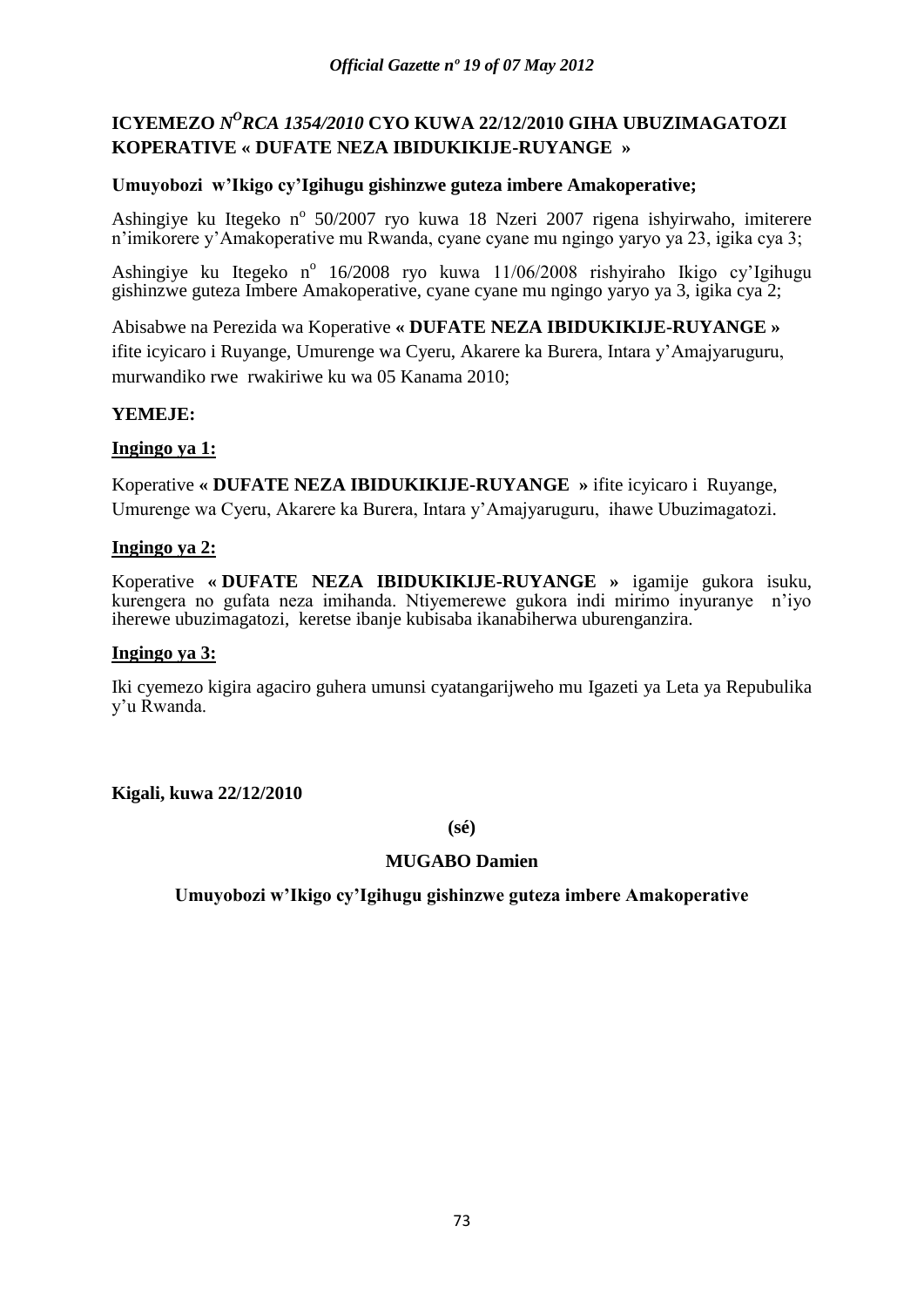# ICYEMEZO *N<sup>O</sup>RCA 1311/2010* CYO KUWA 30/11/2010 GIHA UBUZIMAGATOZI **« COOPERATIVE POUR LA PROTECTION ET L'ENTRETIEN DE LA ROUTE NATIONALE CLASSEE BASE-KIRAMBO-ZONE NEMBA » (COPERNC –NEMBA)**

## **Umuyobozi w'Ikigo cy'Igihugu gishinzwe guteza imbere Amakoperative;**

Ashingiye ku Itegeko nº 50/2007 ryo kuwa 18 Nzeri 2007 rigena ishyirwaho, imiterere n'imikorere y'Amakoperative mu Rwanda, cyane cyane mu ngingo yaryo ya 23, igika cya 3;

Ashingiye ku Itegeko nº 16/2008 ryo kuwa 11/06/2008 rishyiraho Ikigo cy'Igihugu gishinzwe guteza Imbere Amakoperative, cyane cyane mu ngingo yaryo ya 3, igika cya 2;

Abisabwe na Perezida wa Koperative **« COPERNC –NEMBA »** ifite icyicaro i Nyamugali, Umurenge wa Nemba, Akarere ka Burera, Intara y'Amajyaruguru, mu rwandiko rwe rwakiriwe ku wa 31 Gicurasi 2010;

## **YEMEJE:**

## **Ingingo ya 1:**

Koperative **« COPERNC –NEMBA »** ifite icyicaro i Nyamugali, Umurenge wa Nemba, Akarere ka Burera, Intara y'Amajyaruguru, ihawe Ubuzimagatozi.

## **Ingingo ya 2:**

Koperative **« COPERNC –NEMBA »** igamije gukora isuku, kurengera no gufata neza umuhanda Base-Kirambo, Zone Nemba. Ntiyemerewe gukora indi mirimo inyuranye n'iyo iherewe ubuzimagatozi, keretse ibanje kubisaba ikanabiherwa uburenganzira.

## **Ingingo ya 3:**

Iki cyemezo kigira agaciro guhera umunsi cyatangarijweho mu Igazeti ya Leta ya Repubulika y'u Rwanda.

**Kigali, ku wa 30/11/2010**

**(sé)**

## **MUGABO Damien**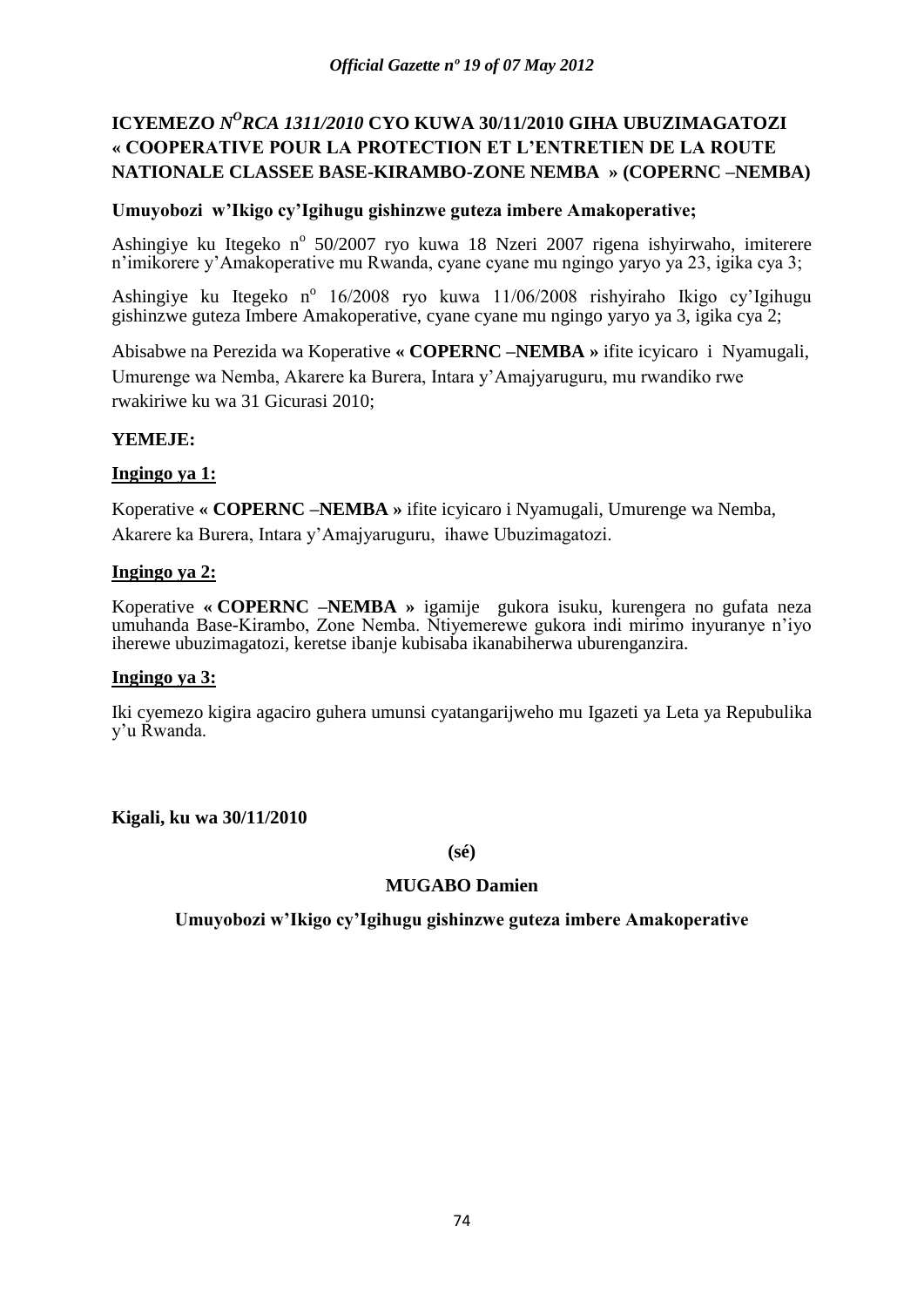# ICYEMEZO *N<sup>O</sup>RCA 131/2012* CYO KUWA 05/03/2012 GIHA UBUZIMAGATOZI **« COOPERATIVE DE TRANSPORT AU MOYEN DE MINI MOTOS DE GICUMBI » (COTRAMIMOGI)**

## **Umuyobozi w'Ikigo cy'Igihugu gishinzwe guteza imbere Amakoperative;**

Ashingiye ku Itegeko nº 50/2007 ryo kuwa 18 Nzeri 2007 rigena ishyirwaho, imiterere n'imikorere y'Amakoperative mu Rwanda, cyane cyane mu ngingo yaryo ya 23, igika cya 3;

Ashingiye ku Itegeko nº 16/2008 ryo kuwa 11/06/2008 rishyiraho Ikigo cy'Igihugu gishinzwe guteza Imbere Amakoperative, cyane cyane mu ngingo yaryo ya 3, igika cya 2;

Abisabwe na Perezida wa Koperative **« COTRAMIMOGI»** ifite icyicaro i Gisuna, Umurenge wa Byumba, Akarere ka Gicumbi, Intara y'Amajyaruguru, mu rwandiko rwe rwakiriwe kuwa 03 Mutarama 2012;

## **YEMEJE:**

## **Ingingo ya 1:**

Koperative **« COTRAMIMOGI »** ifite icyicaro i Gisuna, Umurenge wa Byumba, Akarere ka Gicumbi, Intara y'Amajyaruguru, ihawe Ubuzimagatozi.

## **Ingingo ya 2:**

Koperative **« COTRAMIMOGI »** igamije gutanga serivisi zijyanye no gutwara abagenzi hakoreshejwe amagare ya moteri (Vélos à Moteur). Ntiyemerewe gukora indi mirimo inyuranye n'iyo iherewe ubuzimagatozi, keretse ibanje kubisaba ikanabiherwa uburenganzira.

## **Ingingo ya 3:**

Koperative **« COTRAMIMOGI »** itegetswe gutangaza iki cyemezo mu Igazeti ya Leta ya Repubulika y'u Rwanda mu gihe kitarenze iminsi mirongo itatu (30) ikimara kugihabwa.

## **Kigali, ku wa 05/03/2012**

**(sé)**

## **MUGABO Damien**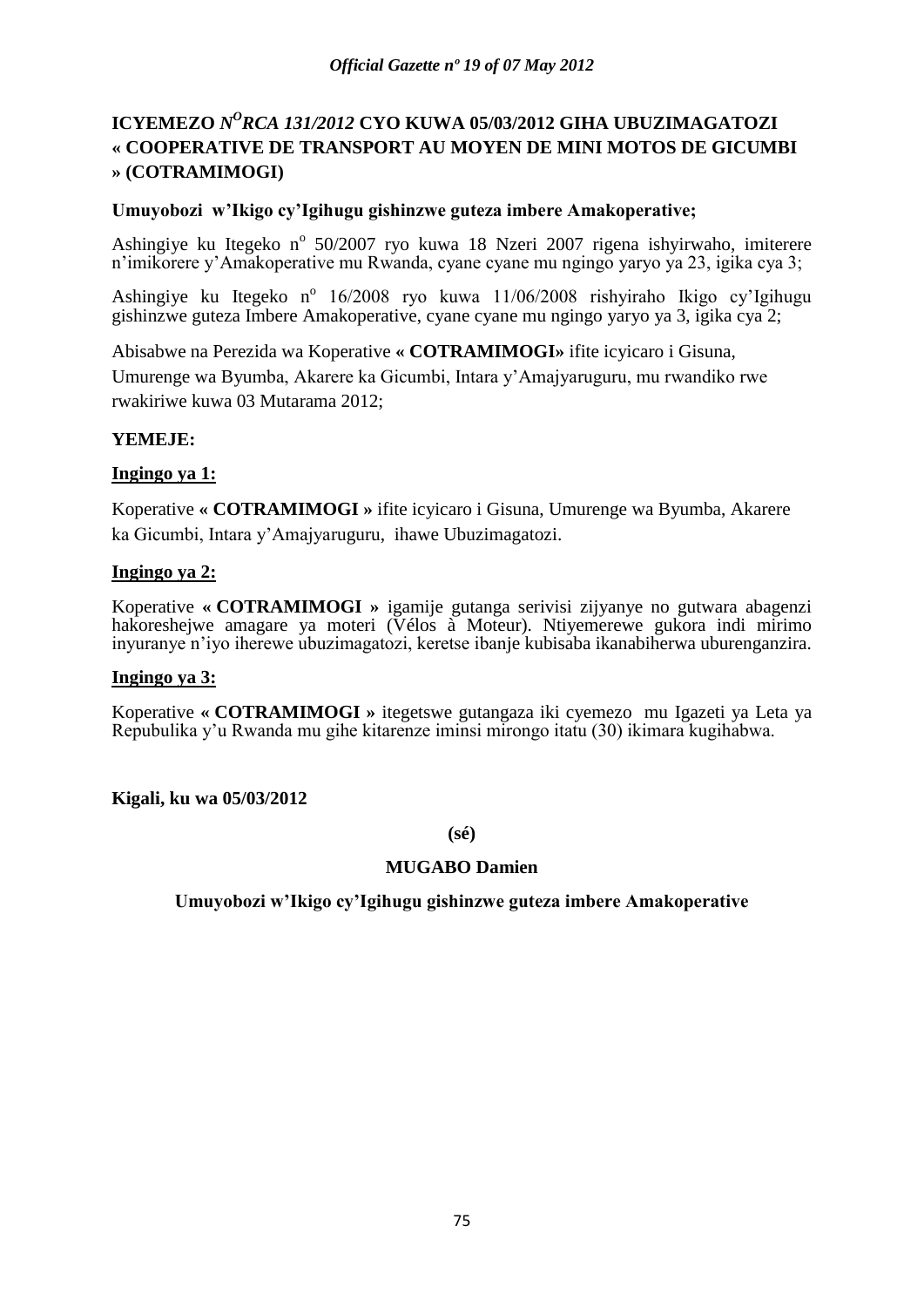# ICYEMEZO *N<sup>O</sup>RCA 653/2011* CYO KUWA 25/07/2011 GIHA UBUZIMAGATOZI **KOPERATIVE « ICYEREKEZO KIGEMBE » (KOPIKI)**

## **Umuyobozi w'Ikigo cy'Igihugu gishinzwe guteza imbere Amakoperative;**

Ashingiye ku Itegeko nº 50/2007 ryo kuwa 18 Nzeri 2007 rigena ishyirwaho, imiterere n'imikorere y'Amakoperative mu Rwanda, cyane cyane mu ngingo yaryo ya 23, igika cya 3;

Ashingiye ku Itegeko nº 16/2008 ryo kuwa 11/06/2008 rishyiraho Ikigo cy'Igihugu gishinzwe guteza Imbere Amakoperative, cyane cyane mu ngingo yaryo ya 3, igika cya 2;

Abisabwe na Perezida wa Koperative **« KOPIKI»** ifite icyicaro i Agahabwa, Umurenge wa Kigembe, Akarere ka Gisagara, Intara y'Amajyepfo, mu rwandiko rwe rwakiriwe kuwa 09 Kamena 2011;

## **YEMEJE:**

## **Ingingo ya 1:**

Koperative **« KOPIKI »** ifite icyicaro i Agahabwa, Umurenge wa Kigembe, Akarere ka Gisagara, Intara y'Amajyepfo, ihawe Ubuzimagatozi.

## **Ingingo ya 2:**

Koperative **«KOPIKI»** igamije guteza imbere ubuhinzi bw'ibigori. Ntiyemerewe gukora indi mirimo inyuranye n'iyo iherewe ubuzimagatozi, keretse ibanje kubisaba ikanabiherwa uburenganzira.

## **Ingingo ya 3:**

Iki cyemezo kigira agaciro guhera umunsi cyatangarijweho mu Igazeti ya Leta ya Repubulika y'u Rwanda.

## **Kigali, ku wa 25/07/2011**

**(sé)**

## **MUGABO Damien**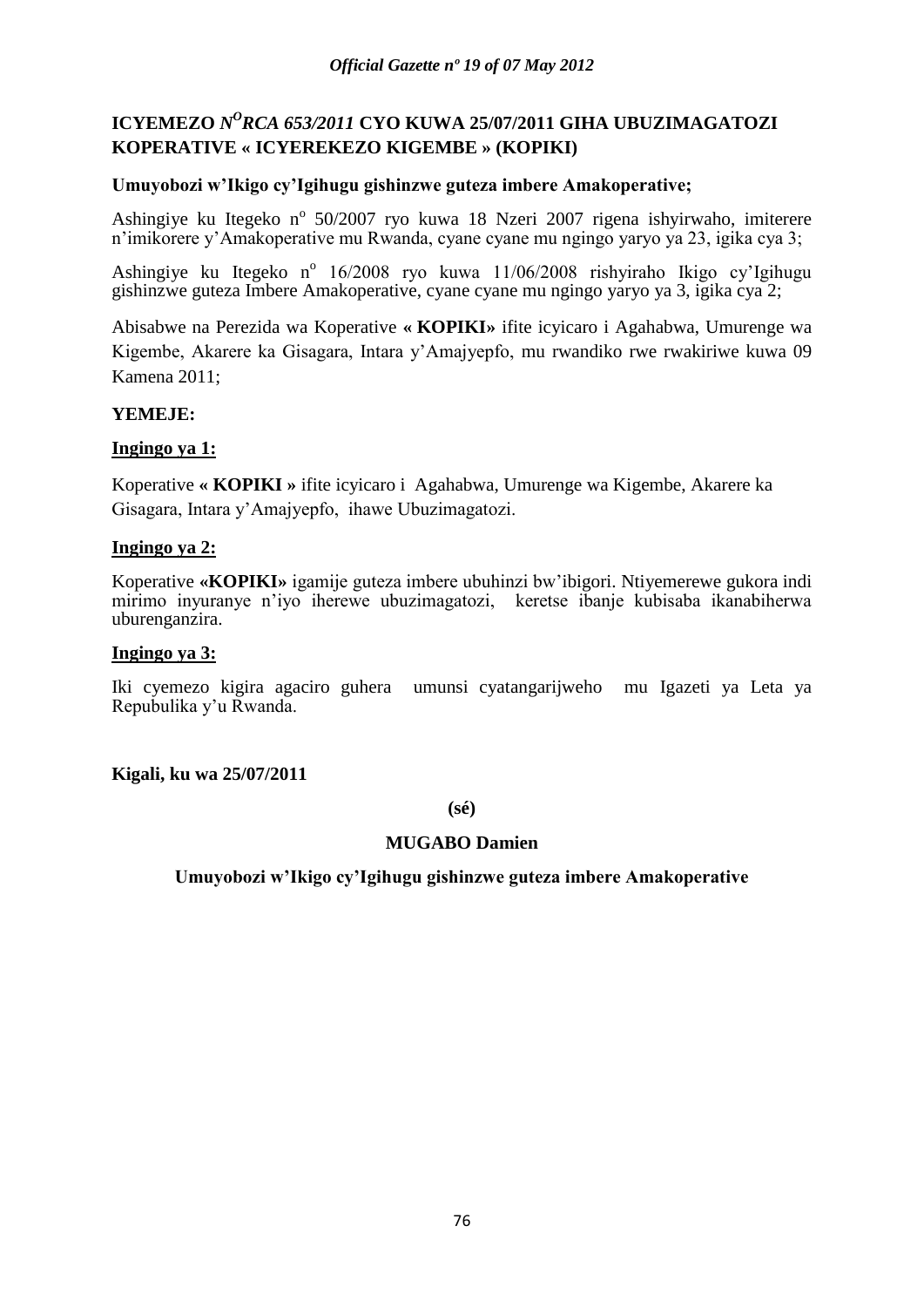# ICYEMEZO *N<sup>O</sup>RCA 458/2010* CYO KUWA 29/03/2010 GIHA UBUZIMAGATOZI **TWISUNGANE MAHEMBE SAVINGS AND CREDIT COOPERATIVE «TWISUNGANE MAHEMBE SACCO »**

## **Umuyobozi w'Ikigo cy'Igihugu gishinzwe guteza imbere Amakoperative;**

Ashingiye ku Itegeko nº 50/2007 ryo kuwa 18 Nzeri 2007 rigena ishyirwaho, imiterere n'imikorere y'Amakoperative mu Rwanda, cyane cyane mu ngingo yaryo ya 23, igika cya 3;

Ashingiye ku Itegeko nº 16/2008 ryo kuwa 11/06/2008 rishyiraho Ikigo cy'Igihugu gishinzwe guteza Imbere Amakoperative, cyane cyane mu ngingo yaryo ya 3, igika cya 2;

Abisabwe na Perezida wa **« TWISUNGANE MAHEMBE SACCO»** ifite icyicaro i Kagarama, Umurenge wa Mahembe, Akarere ka Nyamasheke, Intara y'Iburengerazuba, mu rwandiko rwe rwakiriwe ku wa 30 Ugushyingo 2009;

## **YEMEJE:**

## **Ingingo ya 1:**

**TWISUNGANE MAHEMBE SACCO** ifite icyicaro i Kagarama, Umurenge wa Mahembe, Akarere ka Nyamasheke, Intara y'Iburengerazuba, ihawe Ubuzimagatozi.

## **Ingingo ya 2:**

**TWISUNGANE MAHEMBE SACCO** igamije guteza imbere abanyamuryango ibafasha kwizigamira no kubona inguzanyo. Ntiyemerewe gukora indi mirimo inyuranye n'iyo iherewe ubuzimagatozi, keretse ibanje kubisaba ikanabiherwa uburenganzira.

## **Ingingo ya 3:**

Iki cyemezo kigira agaciro guhera umunsi cyatangarijweho mu Igazeti ya Leta ya Repubulika y'u Rwanda.

## **Kigali, kuwa 29/03/2010**

**(sé)**

## **MUGABO Damien**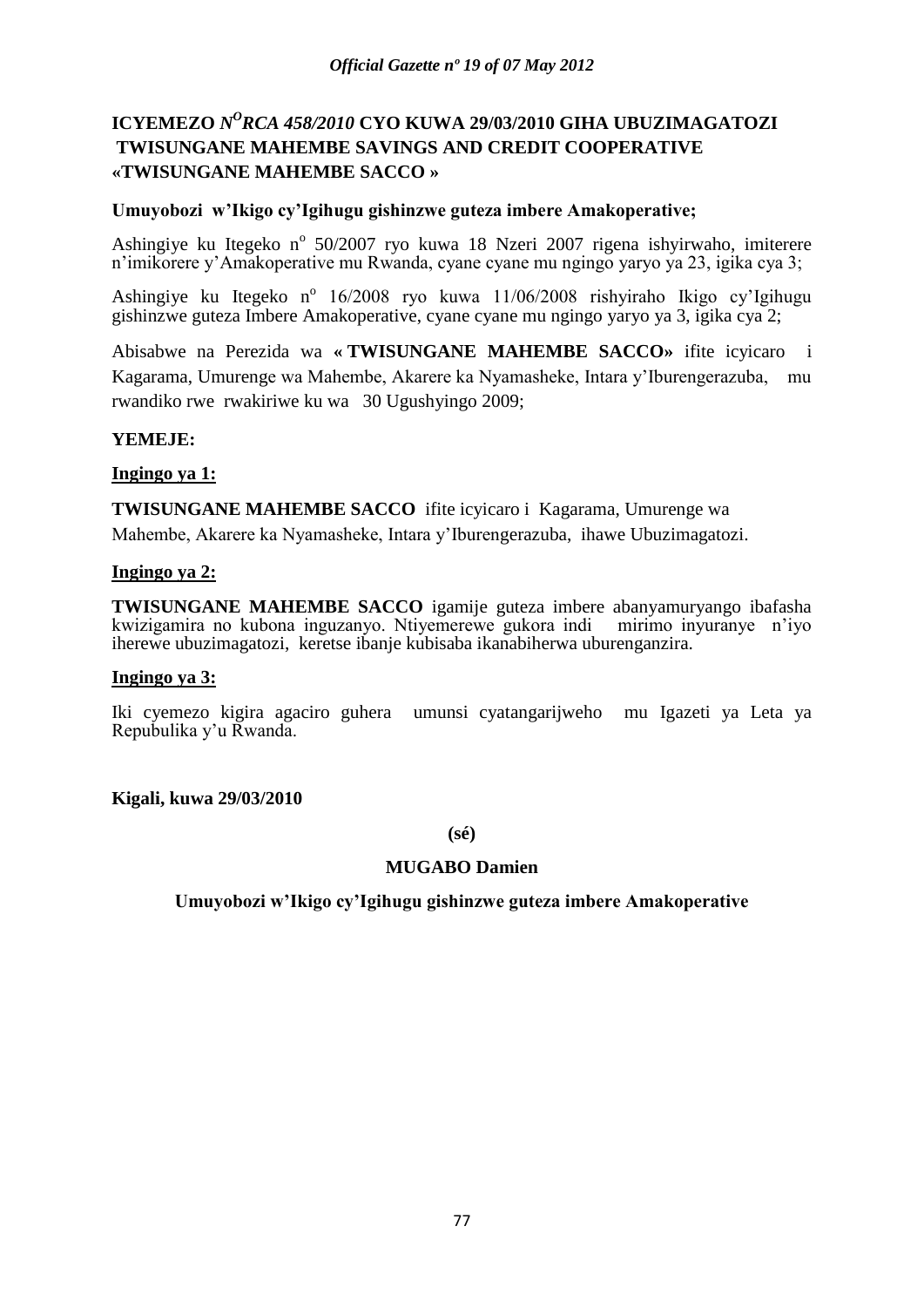# ICYEMEZO *N<sup>O</sup>RCA 1620/2009* CYO KUWA 23/12/2009 GIHA UBUZIMAGATOZI **KOPERATIVE YO KUZIGAMA NO KUGURIZANYA « UNGUKA GIHOMBO SACCO » (U.G.S)**

## **Umuyobozi w'Ikigo cy'Igihugu gishinzwe guteza imbere Amakoperative;**

Ashingiye ku Itegeko nº 50/2007 ryo kuwa 18 Nzeri 2007 rigena ishyirwaho, imiterere n'imikorere y'Amakoperative mu Rwanda, cyane cyane mu ngingo yaryo ya 23, igika cya 3;

Ashingiye ku Itegeko nº 16/2008 ryo ku wa 11/06/2008 rishyiraho Ikigo cy'Igihugu gishinzwe guteza Imbere Amakoperative, cyane cyane mu ngingo yaryo ya 3, igika cya 2;

Abisabwe na Perezida wa Koperative **« U.G.S »** ifite icyicaro i Butare, Umurenge wa Gihombo, Akarere ka Nyamasheke, Intara y'Iburengerazuba, mu rwandiko rwe rwakiriwe kuwa 30 Ugushyingo 2009;

## **YEMEJE:**

## **Ingingo ya mbere:**

Koperative **« U.G.S »** ifite icyicaro i Butare, Umurenge wa Gihombo, Akarere ka Nyamasheke, Intara y'Iburengerazuba, ihawe Ubuzimagatozi.

## **Ingingo ya 2:**

Koperative **«U.G.S»** igamije guteza imbere abanyamuryango ibafasha kwizigamira no kubona inguzanyo. Ntiyemerewe gukora indi mirimo inyuranye n'iyo iherewe ubuzimagatozi, keretse ibanje kubisaba ikanabiherwa uburenganzira.

## **Ingingo ya 3:**

Iki cyemezo kigira agaciro guhera umunsi cyatangarijweho mu Igazeti ya Leta ya Repubulika y'u Rwanda.

## **Kigali, kuwa 23/12/2009**

**(sé)**

## **MUGABO Damien**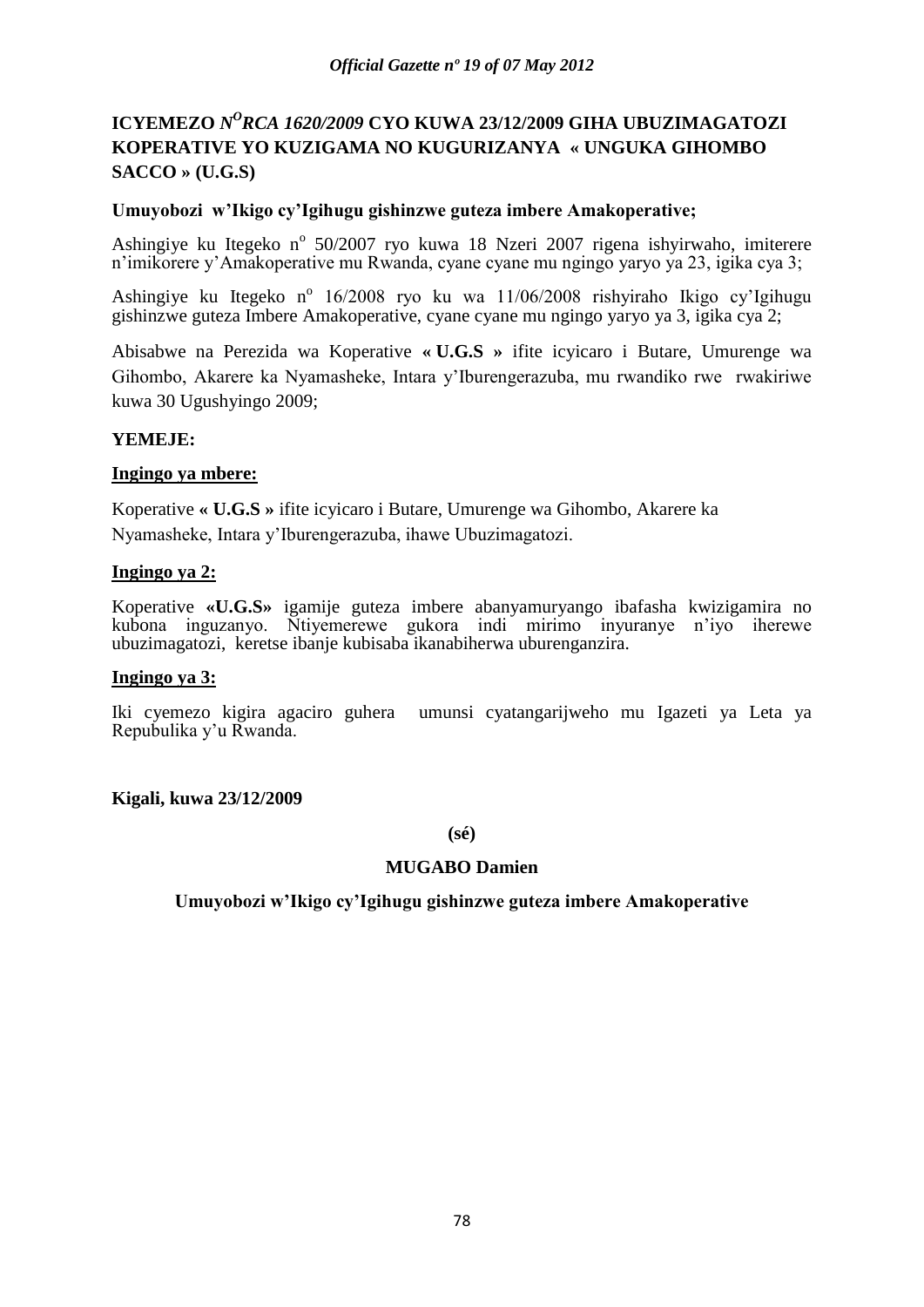# ICYEMEZO *N<sup>O</sup>RCA 270/2010* CYO KUWA 18/02/2010 GIHA UBUZIMAGATOZI **« MUVUMBA ZIRAKAMWA DAIRY COOPERATIVE »**

## **Umuyobozi w'Ikigo cy'Igihugu gishinzwe guteza imbere Amakoperative;**

Ashingiye ku Itegeko nº 50/2007 ryo kuwa 18 Nzeri 2007 rigena ishyirwaho, imiterere n'imikorere y'Amakoperative mu Rwanda, cyane cyane mu ngingo yaryo ya 23, igika cya 3;

Ashingiye ku Itegeko nº 16/2008 ryo kuwa 11/06/2008 rishyiraho Ikigo cy'Igihugu gishinzwe guteza Imbere Amakoperative, cyane cyane mu ngingo yaryo ya 3, igika cya 2;

Abisabwe na Perezida wa **« MUVUMBA ZIRAKAMWA DAIRY COOPERATIVE»** ifite icyicaro i Nyabitekeri, Umurenge wa Tabagwe, Akarere ka Nyagatare, Intara y'Iburasirazuba, mu rwandiko rwe rwakiriwe ku wa 14 Mutarama 2010;

## **YEMEJE:**

## **Ingingo ya 1:**

**MUVUMBA ZIRAKAMWA DAIRY COOPERATIVE** ifite icyicaro i Nyabitekeri,

Umurenge wa Tabagwe, Akarere ka Nyagatare, Intara y'Iburasirazuba, ihawe Ubuzimagatozi.

## **Ingingo ya 2:**

**MUVUMBA ZIRAKAMWA DAIRY COOPERATIVE** igamije guteza imbere ubworozi bw'inka za kijyambere zitanga umukano. Ntiyemerewe gukora indi mirimo inyuranye n'iyo iherewe ubuzimagatozi, keretse ibanje kubisaba ikanabiherwa uburenganzira.

## **Ingingo ya 3:**

Iki cyemezo kigira agaciro guhera umunsi cyatangarijweho mu Igazeti ya Leta ya Repubulika y'u Rwanda.

## **Kigali, kuwa 18/02/2010**

**(sé)**

## **MUGABO Damien**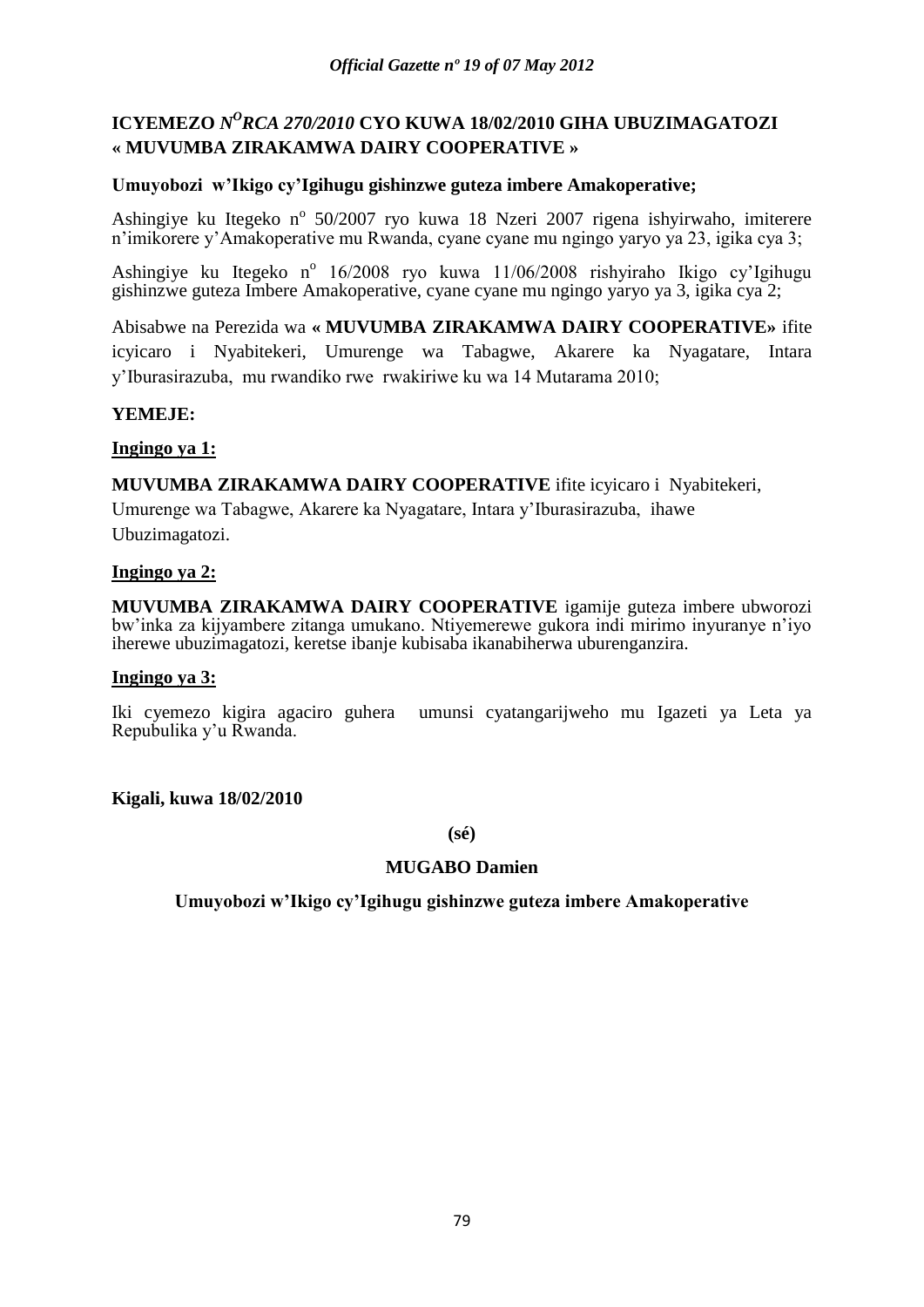# ICYEMEZO *N<sup>O</sup>RCA 537/2010* CYO KUWA 19/04/2010 GIHA UBUZIMAGATOZI **« IMBADUKO SAVINGS AND CREDIT COOPERATIVE-BUREGA » (IMBADUKO SACCO BUREGA)**

## **Umuyobozi w'Ikigo cy'Igihugu gishinzwe guteza imbere Amakoperative;**

Ashingiye ku Itegeko nº 50/2007 ryo ku wa 18 Nzeri 2007 rigena ishyirwaho, imiterere n'imikorere y'Amakoperative mu Rwanda, cyane cyane mu ngingo yaryo ya 23, igika cya 3;

Ashingiye ku Itegeko nº 16/2008 ryo ku wa 11/06/2008 rishyiraho Ikigo cy'Igihugu gishinzwe guteza Imbere Amakoperative, cyane cyane mu ngingo yaryo ya 3, igika cya 2;

Abisabwe na Perezida wa **« IMBADUKO SACCO BUREGA»** ifite icyicaro i Butangampundu, Umurenge wa Burega, Akarere ka Rulindo, Intara y'Amajyaruguru, mu rwandiko rwe rwakiriwe ku wa 05 Werurwe 2010;

## **YEMEJE:**

## **Ingingo ya mbere:**

**IMBADUKO SACCO BUREGA** ifite icyicaro i Butangampundu, Umurenge wa Burega, Akarere ka Rulindo, Intara y'Amajyaruguru, ihawe Ubuzimagatozi.

## **Ingingo ya 2:**

**IMBADUKO SACCO BUREGA** igamije guteza imbere abanyamuryango ibafasha kwizigamira no kubona inguzanyo. Ntiyemerewe gukora indi mirimo inyuranye n'iyo iherewe ubuzimagatozi, keretse ibanje kubisaba ikanabiherwa uburenganzira.

## **Ingingo ya 3:**

Iki cyemezo kigira agaciro guhera umunsi cyatangarijweho mu Igazeti ya Leta ya Repubulika y'u Rwanda.

## **Kigali, kuwa 19/04/2010**

**(sé)**

## **MUGABO Damien**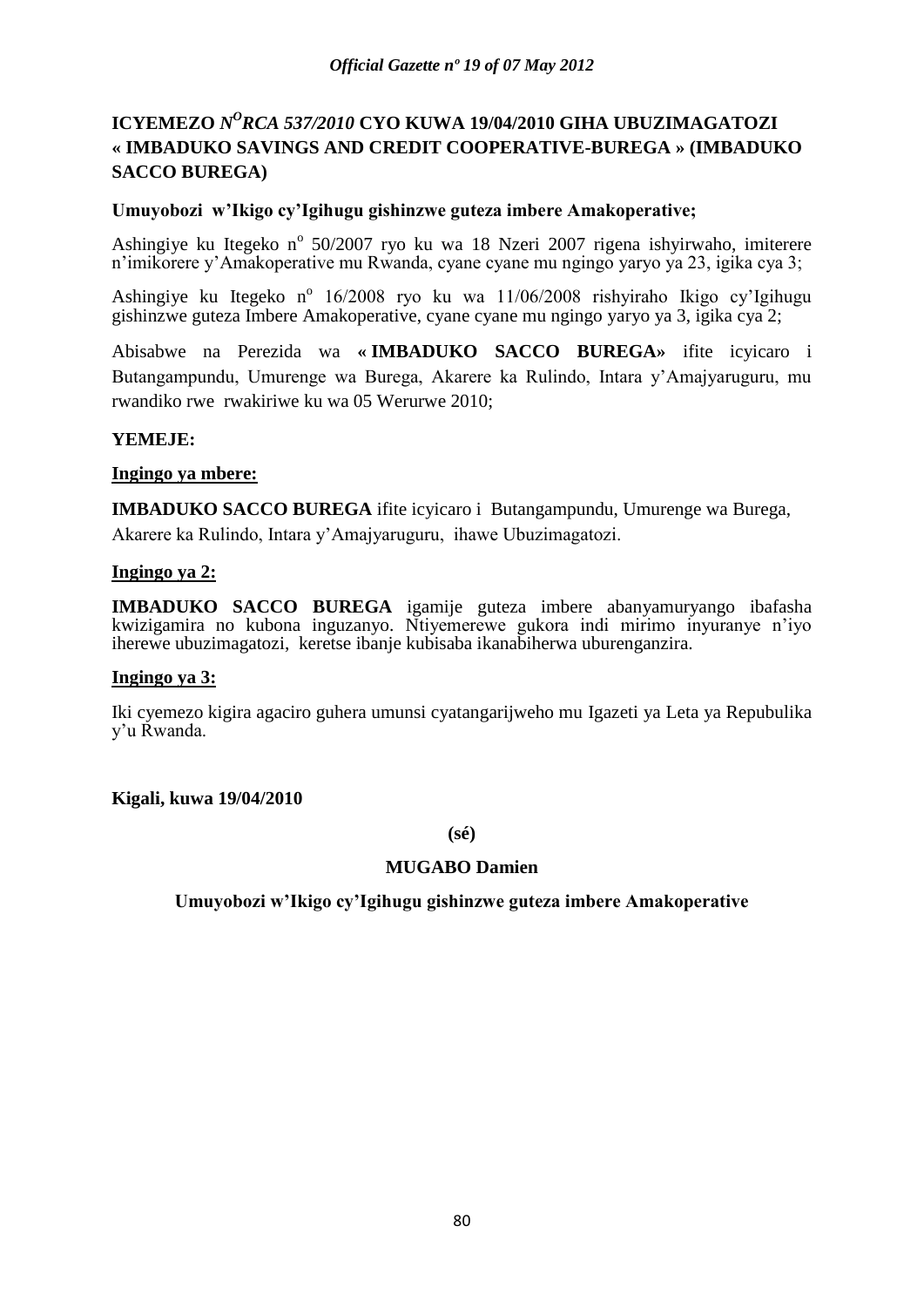# ICYEMEZO *N<sup>O</sup>RCA 900/2011* CYO KUWA 24/10/2011 GIHA UBUZIMAGATOZI **KOPERATIVE « AMEREKEZO MURARA »**

## **Umuyobozi w'Ikigo cy'Igihugu gishinzwe guteza imbere Amakoperative;**

Ashingiye ku Itegeko nº 50/2007 ryo ku wa 18 Nzeri 2007 rigena ishyirwaho, imiterere n'imikorere y'Amakoperative mu Rwanda, cyane cyane mu ngingo yaryo ya 23, igika cya 3;

Ashingiye ku Itegeko nº 16/2008 ryo ku wa 11/06/2008 rishyiraho Ikigo cy'Igihugu gishinzwe guteza Imbere Amakoperative, cyane cyane mu ngingo yaryo ya 3, igika cya 2;

Abisabwe na Perezida wa Koperative **« AMEREKEZO MURARA »** ifite icyicaro i Murara, Umurenge wa Rubavu, Akarere ka Rubavu, Intara y'Iburengerazuba, mu rwandiko rwe rwakiriwe ku wa 14 Ukwakira 2011;

## **YEMEJE:**

## **Ingingo ya 1:**

Koperative **« AMEREKEZO MURARA »** ifite icyicaro i Murara, Umurenge wa Rubavu, Akarere ka Rubavu, Intara y'Iburengerazuba, ihawe Ubuzimagatozi.

## **Ingingo ya 2:**

Koperative **« AMEREKEZO MURARA »** igamije guteza imbere ubworozi bw'ingurube. Ntiyemerewe gukora indi mirimo inyuranye n'iyo iherewe ubuzimagatozi, keretse ibanje kubisaba ikanabiherwa uburenganzira.

## **Ingingo ya 3:**

Iki cyemezo kigira agaciro guhera umunsi cyatangarijweho mu Igazeti ya Leta ya Repubulika y'u Rwanda.

## **Kigali, kuwa 24/10/2011**

**(sé)**

## **MUGABO Damien**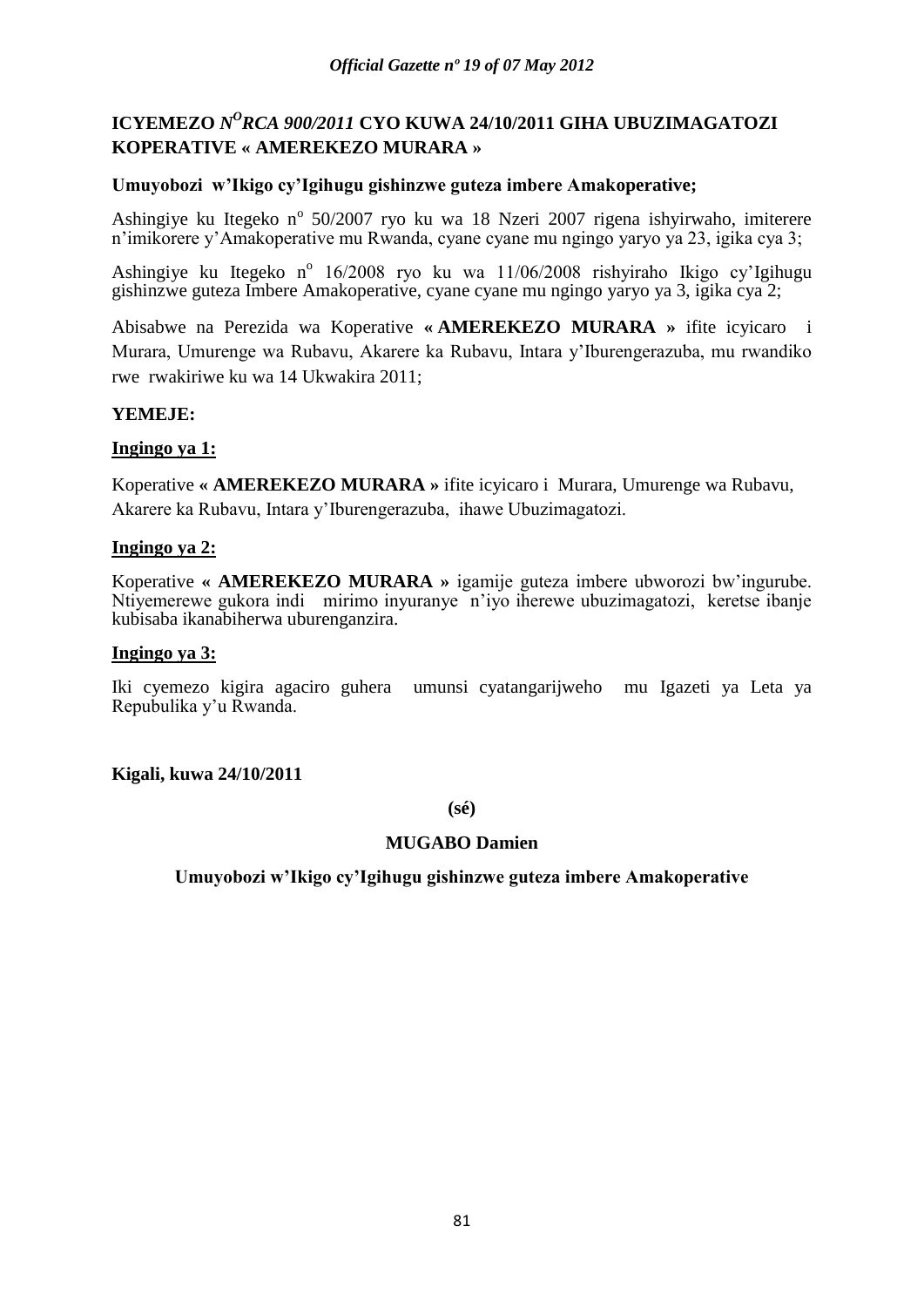# ICYEMEZO *N<sup>O</sup>RCA 658/2010* CYO KUWA 10/05/2010 GIHA UBUZIMAGATOZI **« TUGANEHEZA SAVINGS AND CREDIT COOPERATIVE RWIMBOGO » (TUGANEHEZA SACCO RWIMBOGO)**

## **Umuyobozi w'Ikigo cy'Igihugu gishinzwe guteza imbere Amakoperative;**

Ashingiye ku Itegeko nº 50/2007 ryo kuwa 18 Nzeri 2007 rigena ishyirwaho, imiterere n'imikorere y'Amakoperative mu Rwanda, cyane cyane mu ngingo yaryo ya 23, igika cya 3;

Ashingiye ku Itegeko nº 16/2008 ryo kuwa 11/06/2008 rishyiraho Ikigo cy'Igihugu gishinzwe guteza Imbere Amakoperative, cyane cyane mu ngingo yaryo ya 3, igika cya 2;

Abisabwe na Perezida wa **« TUGANEHEZA SACCO RWIMBOGO »** ifite icyicaro i Nyamatete, Umurenge wa Rwimbogo, Akarere ka Gatsibo, Intara y'Iburasirazuba, mu rwandiko rwe rwakiriwe kuwa 05 Gicurasi 2010;

## **YEMEJE:**

## **Ingingo ya 1:**

**TUGANEHEZA SACCO RWIMBOGO** ifite icyicaro i Nyamatete, Umurenge wa Rwimbogo, Akarere ka Gatsibo, Intara y'Iburasirazuba, ihawe Ubuzimagatozi.

## **Ingingo ya 2:**

**TUGANEHEZA SACCO RWIMBOGO** igamije guteza imbere abanyamuryango ibafasha kwizigamira no kubona inguzanyo. Ntiyemerewe gukora indi mirimo inyuranye n'iyo iherewe ubuzimagatozi, keretse ibanje kubisaba ikanabiherwa uburenganzira.

## **Ingingo ya 3:**

Iki cyemezo kigira agaciro guhera umunsi cyatangarijweho mu Igazeti ya Leta ya Repubulika y'u Rwanda.

## **Kigali, kuwa 10/05/2010**

**(sé)**

## **MUGABO Damien**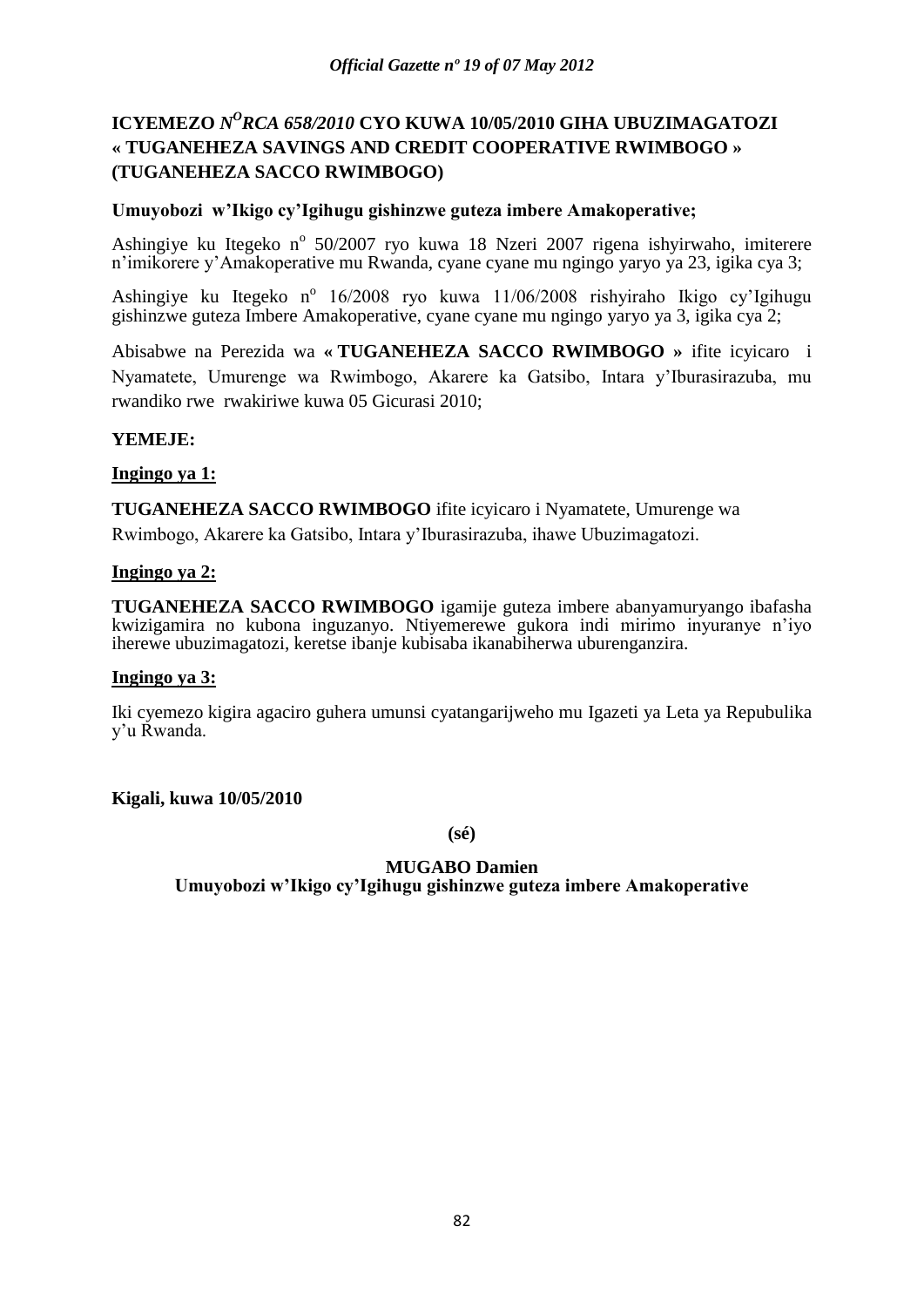# ICYEMEZO *N<sup>O</sup>RCA 099/2012* CYO KUWA 20/02/2012 GIHA UBUZIMAGATOZI **« COOPERATIVE DES THEICULTEURS DE GASIZA » (COOPTHEGA)**

## **Umuyobozi w'Ikigo cy'Igihugu gishinzwe guteza imbere Amakoperative;**

Ashingiye ku Itegeko nº 50/2007 ryo ku wa 18 Nzeri 2007 rigena ishyirwaho, imiterere n'imikorere y'Amakoperative mu Rwanda, cyane cyane mu ngingo yaryo ya 23, igika cya 3;

Ashingiye ku Itegeko nº 16/2008 ryo ku wa 11/06/2008 rishyiraho Ikigo cy'Igihugu gishinzwe guteza Imbere Amakoperative, cyane cyane mu ngingo yaryo ya 3, igika cya 2;

Abisabwe na Perezida wa Koperative **« COOPTHEGA»** ifite icyicaro i Karago, Umurenge wa Karago, Akarere ka Nyabihu, Intara y'Iburengerazuba, mu rwandiko rwe rwakiriwe kuwa 23 Mutarama 2012;

## **YEMEJE:**

## **Ingingo ya 1:**

Koperative **« COOPTHEGA »** ifite icyicaro i Karago, Umurenge wa Karago, Akarere ka Nyabihu, Intara y'Iburengerazuba, ihawe Ubuzimagatozi.

## **Ingingo ya 2:**

Koperative **« COOPTHEGA »** igamije guteza imbere ubuhinzi bw'icyayi. Ntiyemerewe gukora indi mirimo inyuranye n'iyo iherewe ubuzimagatozi, keretse ibanje kubisaba ikanabiherwa uburenganzira.

## **Ingingo ya 3:**

Koperative **« COOPTHEGA »** itegetswe gutangaza iki cyemezo mu Igazeti ya Leta ya Repubulika y'u Rwanda mu gihe kitarenze iminsi mirongo itatu ikimara kugihabwa.

## **Kigali, kuwa 20/02/2012**

**(sé)**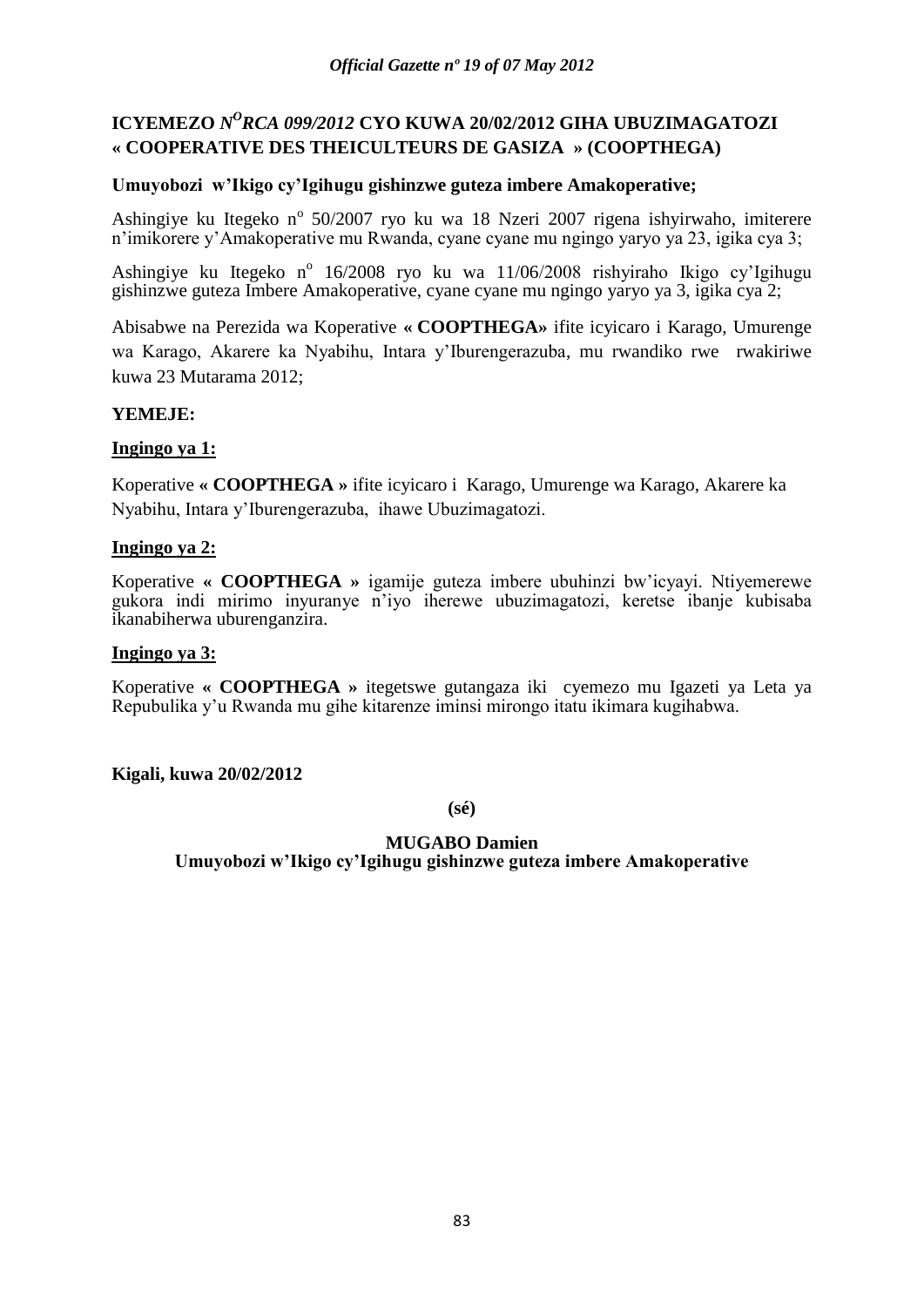# ICYEMEZO *N<sup>O</sup>RCA 978/2011* CYO KUWA 28/11/2011 GIHA UBUZIMAGATOZI **KOPERATIVE « ABAHUZAMUGAMBI RUYENZI »**

## **Umuyobozi w'Ikigo cy'Igihugu gishinzwe guteza imbere Amakoperative;**

Ashingiye ku Itegeko nº 50/2007 ryo ku wa 18 Nzeri 2007 rigena ishyirwaho, imiterere n'imikorere y'Amakoperative mu Rwanda, cyane cyane mu ngingo yaryo ya 23, igika cya 3;

Ashingiye ku Itegeko nº 16/2008 ryo ku wa 11/06/2008 rishyiraho Ikigo cy'Igihugu gishinzwe guteza Imbere Amakoperative, cyane cyane mu ngingo yaryo ya 3, igika cya 2;

Abisabwe na Perezida wa Koperative **« ABAHUZAMUGAMBI RUYENZI»** ifite icyicaro i Cyotamakara, Umurenge wa Ntyazo, Akarere ka Nyanza, Intara y'Amajyepfo, mu rwandiko rwe rwakiriwe kuwa 29 Werurwe 2011;

## **YEMEJE:**

## **Ingingo ya 1:**

Koperative **« ABAHUZAMUGAMBI RUYENZI »** ifite icyicaro i Cyotamakara, Umurenge wa Ntyazo, Akarere ka Nyanza, Intara y'Amajyepfo, ihawe Ubuzimagatozi.

## **Ingingo ya 2:**

Koperative **«ABAHUZAMUGAMBI RUYENZI »** igamije guhunika imyaka : ibishyimbo, n'amasaka. Ntiyemerewe gukora indi mirimo inyuranye n'iyo iherewe ubuzimagatozi, keretse ibanje kubisaba ikanabiherwa uburenganzira.

## **Ingingo ya 3:**

Koperative **«ABAHUZAMUGAMBI RUYENZI »** itegetswe gutangaza iki cyemezo mu igazeti ya Leta ya Repubulika y'u Rwanda mu gihe kitarenze iminsi mirongo itatu ikimara kugihabwa.

**Kigali, kuwa 28/11/2011**

**(sé)**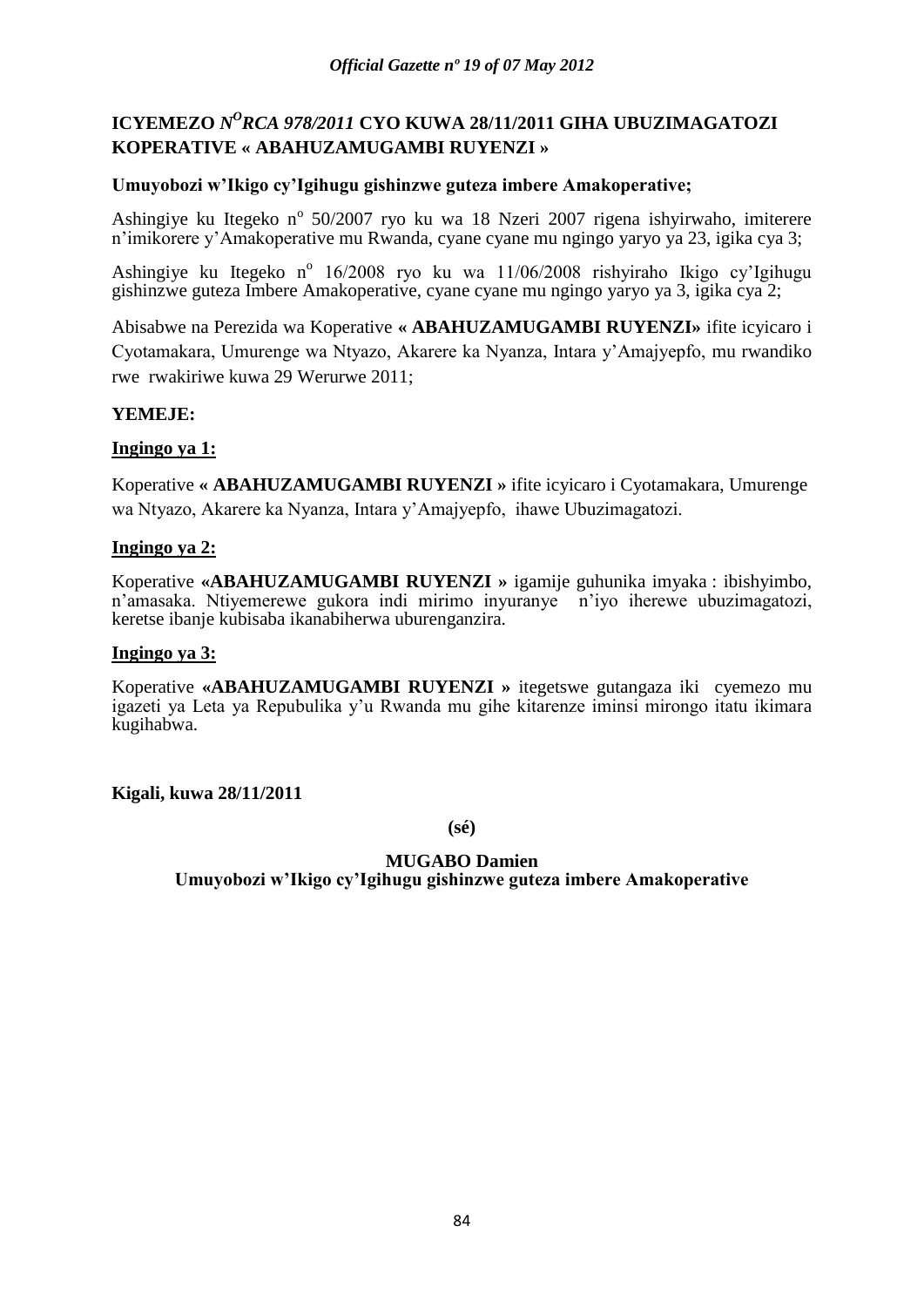# ICYEMEZO *N<sup>O</sup>RCA 723/2010* CYO KUWA 24/05/2010 GIHA UBUZIMAGATOZI **«COOPERATIVE DES CHAFFEURS DE TAXIS-VOITURES DE L'OUEST – GISENYI » (COCTVO-GISENYI)**

## **Umuyobozi w'Ikigo cy'Igihugu gishinzwe guteza imbere Amakoperative;**

Ashingiye ku Itegeko nº 50/2007 ryo ku wa 18 Nzeri 2007 rigena ishyirwaho, imiterere n'imikorere y'Amakoperative mu Rwanda, cyane cyane mu ngingo yaryo ya 23, igika cya 3;

Ashingiye ku Itegeko nº 16/2008 ryo ku wa 11/06/2008 rishyiraho Ikigo cy'Igihugu gishinzwe guteza Imbere Amakoperative, cyane cyane mu ngingo yaryo ya 3, igika cya 2;

Abisabwe na Perezida wa Koperative **« COCTVO-GISENYI »** ifite icyicaro i Nengo, Umurenge wa Gisenyi, Akarere ka Rubavu, Intara y'Iburengerazuba, mu rwandiko rwe rwakiriwe kuwa 01 Mata 2010;

## **YEMEJE:**

## **Ingingo ya 1:**

Koperative **« COCTVO-GISENYI »** ifite icyicaro i Nengo, Umurenge wa Gisenyi, Akarere ka Rubavu, Intara y'Iburengerazuba, ihawe Ubuzimagatozi.

## **Ingingo ya 2:**

Koperative **«COCTVO-GISENYI»** igamije gutanga serivisi zijyane no gutwra abantu n'ibintu hakoreshejwe Taxis-Voitures. Ntiyemerewe gukora indi mirimo inyuranye n'iyo iherewe ubuzimagatozi, keretse ibanje kubisaba ikanabiherwa uburenganzira.

## **Ingingo ya 3:**

Iki cyemezo kigira agaciro guhera umunsi cyatangarijweho mu Igazeti ya Leta ya Repubulika y'u Rwanda.

## **Kigali, kuwa 24 /05/2010**

**(sé)**

## **MUGABO Damien**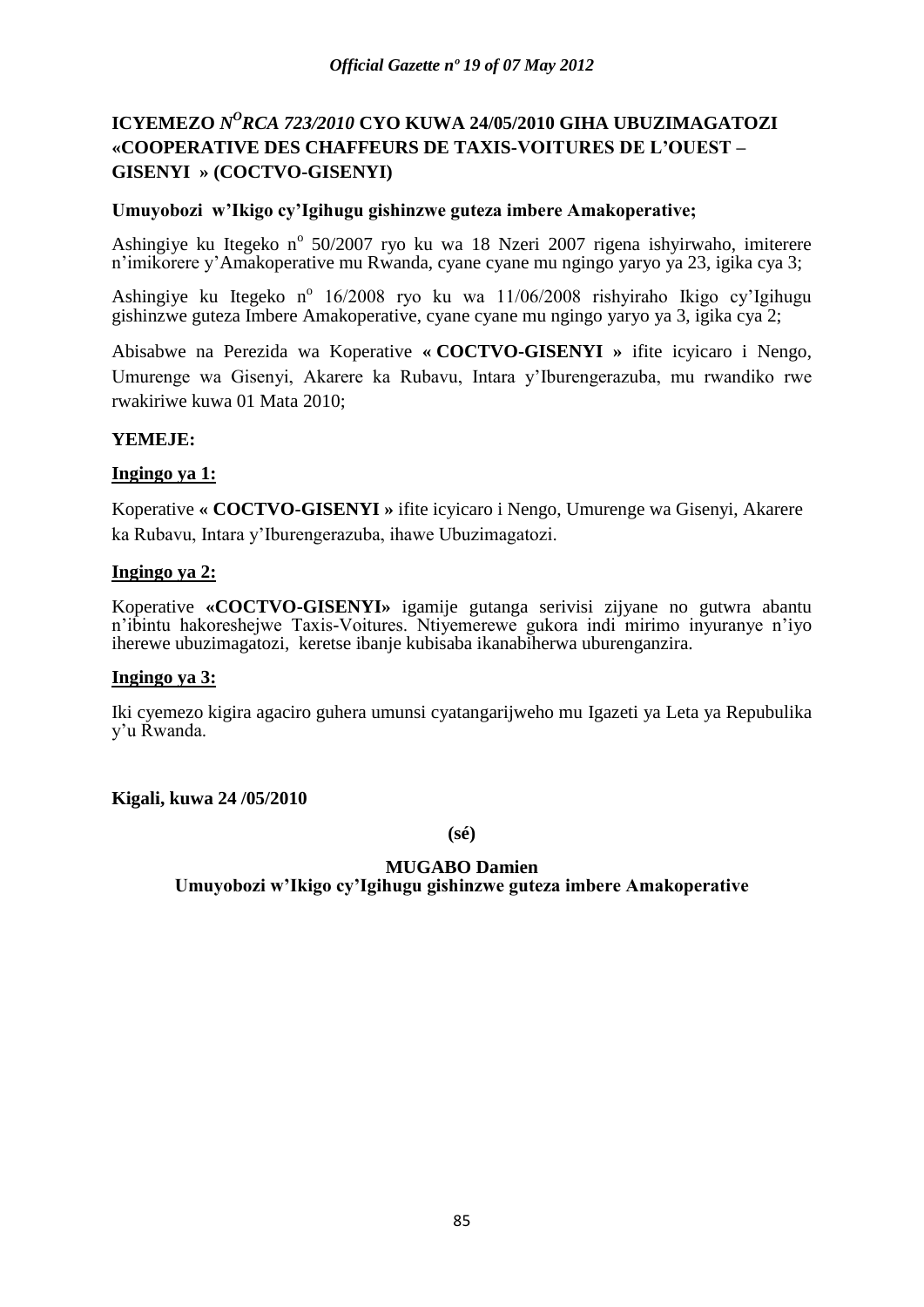## ICYEMEZO *N<sup>O</sup>RCA 1651/20009* CYO KUWA 24/12/2009 GIHA UBUZIMAGATOZI **«COOPERATIVE DES CHAUFFEURS DE TAXIS-MOTOS » (COCTMO)**

## **Umuyobozi w'Ikigo cy'Igihugu gishinzwe guteza imbere Amakoperative;**

Ashingiye ku Itegeko nº 50/2007 ryo ku wa 18 Nzeri 2007 rigena ishyirwaho, imiterere n'imikorere y'Amakoperative mu Rwanda, cyane cyane mu ngingo yaryo ya 23, igika cya 3;

Ashingiye ku Itegeko nº 16/2008 ryo ku wa 11/06/2008 rishyiraho Ikigo cy'Igihugu gishinzwe guteza Imbere Amakoperative, cyane cyane mu ngingo yaryo ya 3, igika cya 2;

Abisabwe na Perezida wa Koperative **« COCTMO»** ifite icyicaro i Nengo, Umurenge wa Gisenyi, Akarere ka Rubavu, Intara y'Iburengerazuba, mu rwandiko rwe rwakiriwe ku wa 11 Ukuboza 2009;

## **YEMEJE:**

## **Ingingo ya mbere:**

Koperative **« COCTMO »** ifite icyicaro i Nengo, Umurenge wa Gisenyi, Akarere ka Rubavu, Intara y'Iburengerazuba, ihawe Ubuzimagatozi.

#### **Ingingo ya 2:**

Koperative **« COCTMO »** igamije gutanga serivisi zijyane no gutwara abantu n'ibintu hakoreshejwe amapikipiki (Motos). Ntiyemerewe gukora indi mirimo inyuranye n'iyo iherewe ubuzimagatozi, keretse ibanje kubisaba ikanabiherwa uburenganzira.

## **Ingingo ya 3:**

Iki cyemezo kigira agaciro guhera umunsi cyatangarijweho mu igazeti ya Leta ya Repubulika y'u Rwanda.

## **Kigali, ku wa 24/12/2009**

**(sé)**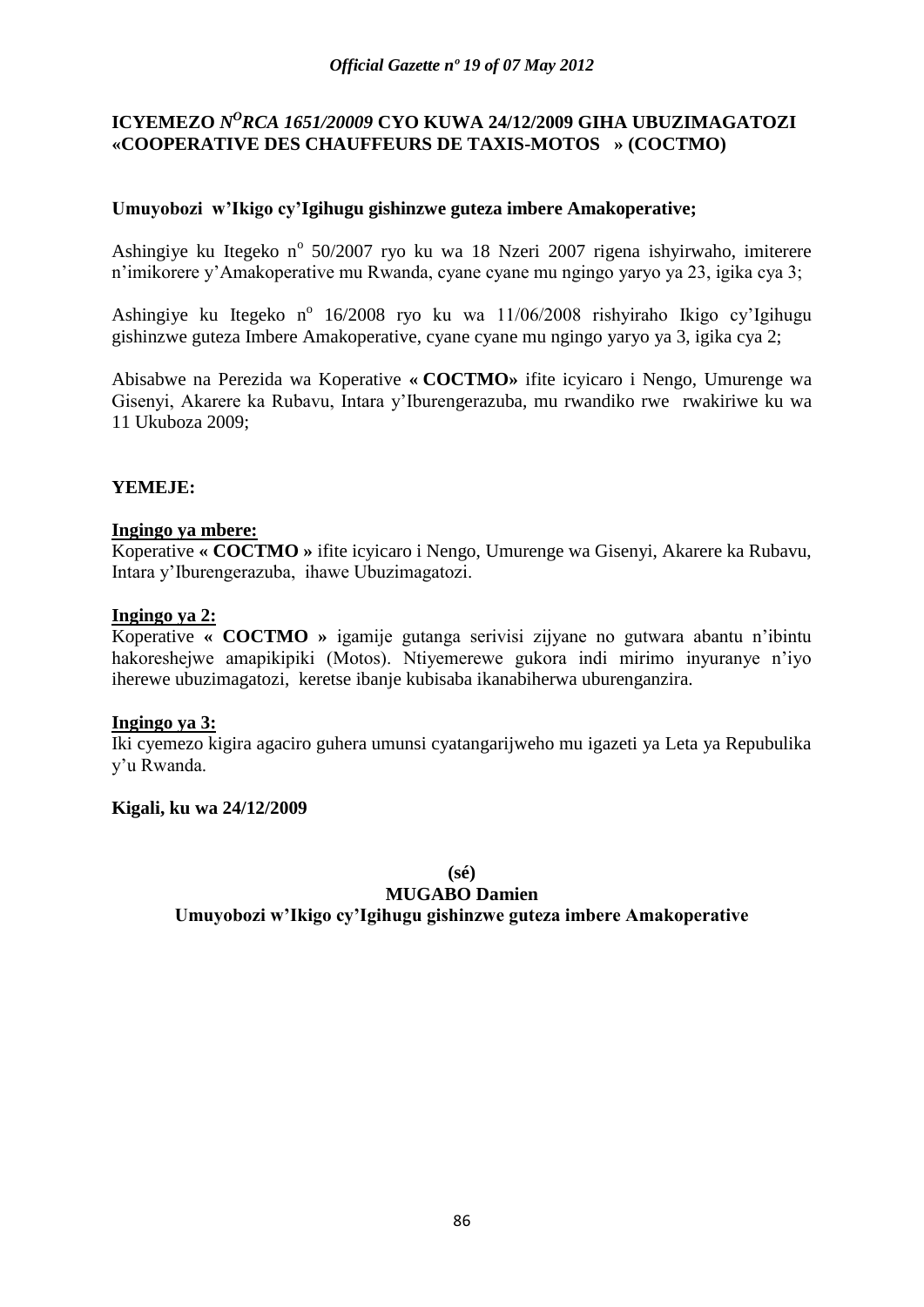## ICYEMEZO *N<sup>O</sup>RCA 076/2012* CYO KUWA 13/02/2012 GIHA UBUZIMAGATOZI **«COOPERATIVE DES CAFEICULTEURS DE TUMBA » (COCATU)**

## **Umuyobozi w'Ikigo cy'Igihugu gishinzwe guteza imbere Amakoperative;**

Ashingiye ku Itegeko nº 50/2007 ryo ku wa 18 Nzeri 2007 rigena ishyirwaho, imiterere n'imikorere y'Amakoperative mu Rwanda, cyane cyane mu ngingo yaryo ya 23, igika cya 3;

Ashingiye ku Itegeko nº 16/2008 ryo ku wa 11/06/2008 rishyiraho Ikigo cy'Igihugu gishinzwe guteza Imbere Amakoperative, cyane cyane mu ngingo yaryo ya 3, igika cya 2;

Abisabwe na Perezida wa Koperative **« COCATU»** ifite icyicaro i Nyirabirori, Umurenge wa Tumba, Akarere ka Rulindo, Intara y'Amajyaruguru, mu rwandiko rwe rwakiriwe kuwa 10 Mutarama 2012;

## **YEMEJE:**

## **Ingingo ya 1:**

Koperative **« COCATU »** ifite icyicaro i Nyirabirori, Umurenge wa Tumba, Akarere ka Rulindo, Intara y'Amajyaruguru, ihawe Ubuzimagatozi.

## **Ingingo ya 2:**

Koperative **« COCATU »** igamije guteza imbere ubuhinzi bwa Kawa. Ntiyemerewe gukora indi mirimo inyuranye n'iyo iherewe ubuzimagatozi, keretse ibanje kubisaba ikanabiherwa uburenganzira.

## **Ingingo ya 3:**

Koperative **« COCATU »** itegetswe gutangaza Iki cyemezo mu igazeti ya Leta ya Repubulika y'u Rwanda mu gihe kitarenze iminsi mirongo itatu ikimara kugihabwa.

## **Kigali, kuwa 13/02/2012**

**(sé)**

## **MUGABO Damien**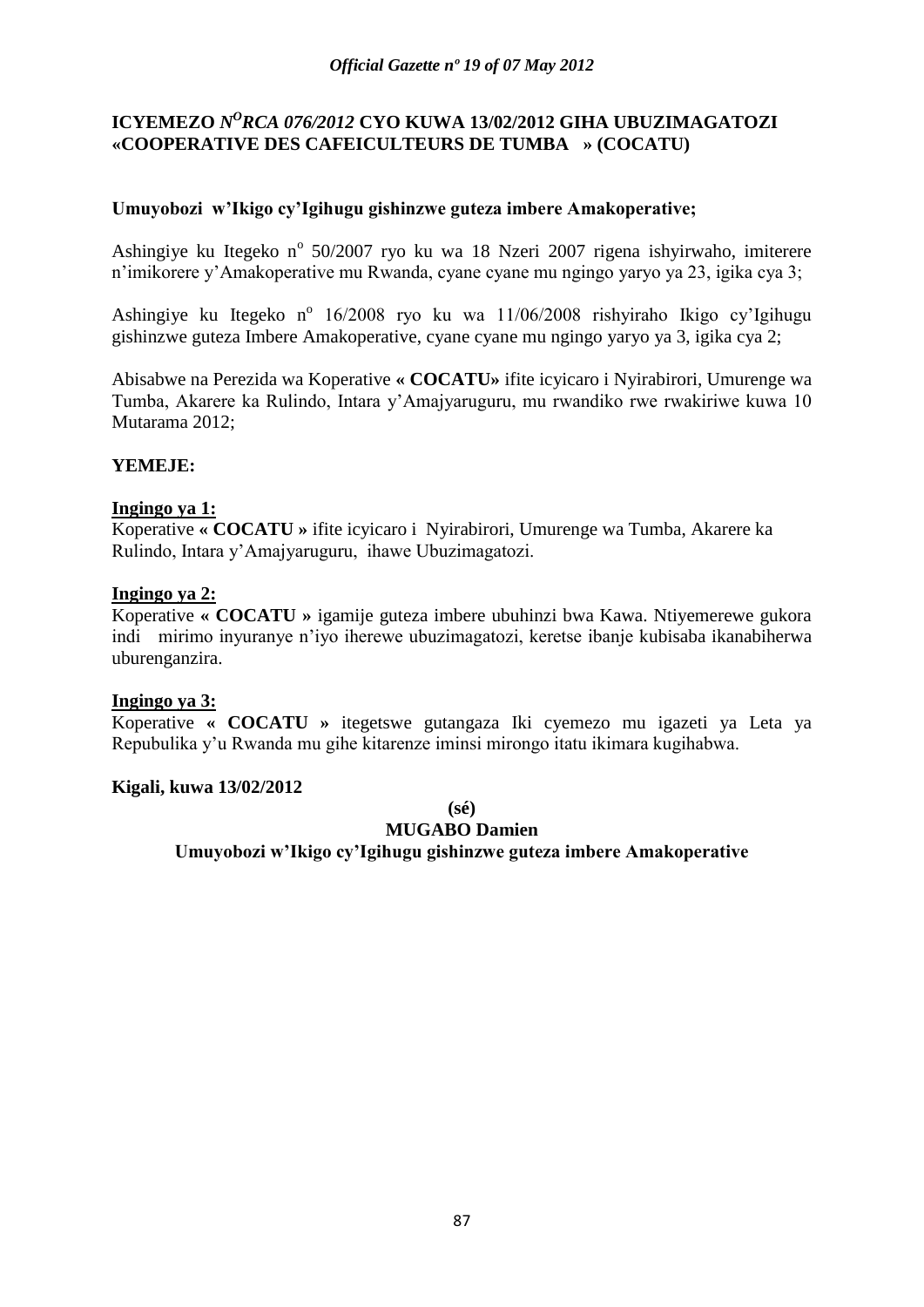## **ICYEMEZO** *N<sup>O</sup>RCA 926/2011* CYO KUWA 21/11/2011 GIHA UBUZIMAGATOZI **KOPERATIVE Y'ABAHINZI BA RWOGANYONI «KOBARWO »**

## **Umuyobozi w'Ikigo cy'Igihugu gishinzwe guteza imbere Amakoperative;**

Ashingiye ku Itegeko nº 50/2007 ryo kuwa 18 Nzeri 2007 rigena ishyirwaho, imiterere n'imikorere y'Amakoperative mu Rwanda, cyane cyane mu ngingo yaryo ya 23, igika cya 3;

Ashingiye ku Itegeko nº 16/2008 ryo kuwa 11/06/2008 rishyiraho Ikigo cy'Igihugu gishinzwe guteza Imbere Amakoperative, cyane cyane mu ngingo yaryo ya 3, igika cya 2;

Abisabwe na Perezida wa Koperative **«KOBARWO»** ifite icyicaro i Kibeho, Umurenge wa Kibeho, Akarere ka Nyaruguru, Intara y'Amajyepfo, mu rwandiko rwe rwakiriwe kuwa 14 Nzeri 2011;

## **YEMEJE:**

## **Ingingo ya 1:**

Koperative **« KOBARWO»** ifite icyicaro i Kibeho, Umurenge wa Kibeho, Akarere ka Nyaruguru, Intara y'Anajyepfo, ihawe Ubuzimagatozi.

#### **Ingingo ya 2:**

Koperative **« KOBARWO »** igamije guteza imbere ubuhinzi bw'ibirayi n'ibigori. Ntiyemerewe gukora indi mirimo inyuranye n'iyo iherewe ubuzimagatozi, keretse ibanje kubisaba ikanabiherwa uburenganzira.

## **Ingingo ya 3:**

Iki cyemezo guhera umunsi cyatangarijweho mu igazeti ya Leta ya Repubulika y'u Rwanda.

## **Kigali, ku wa 21/11/2011**

**(sé)**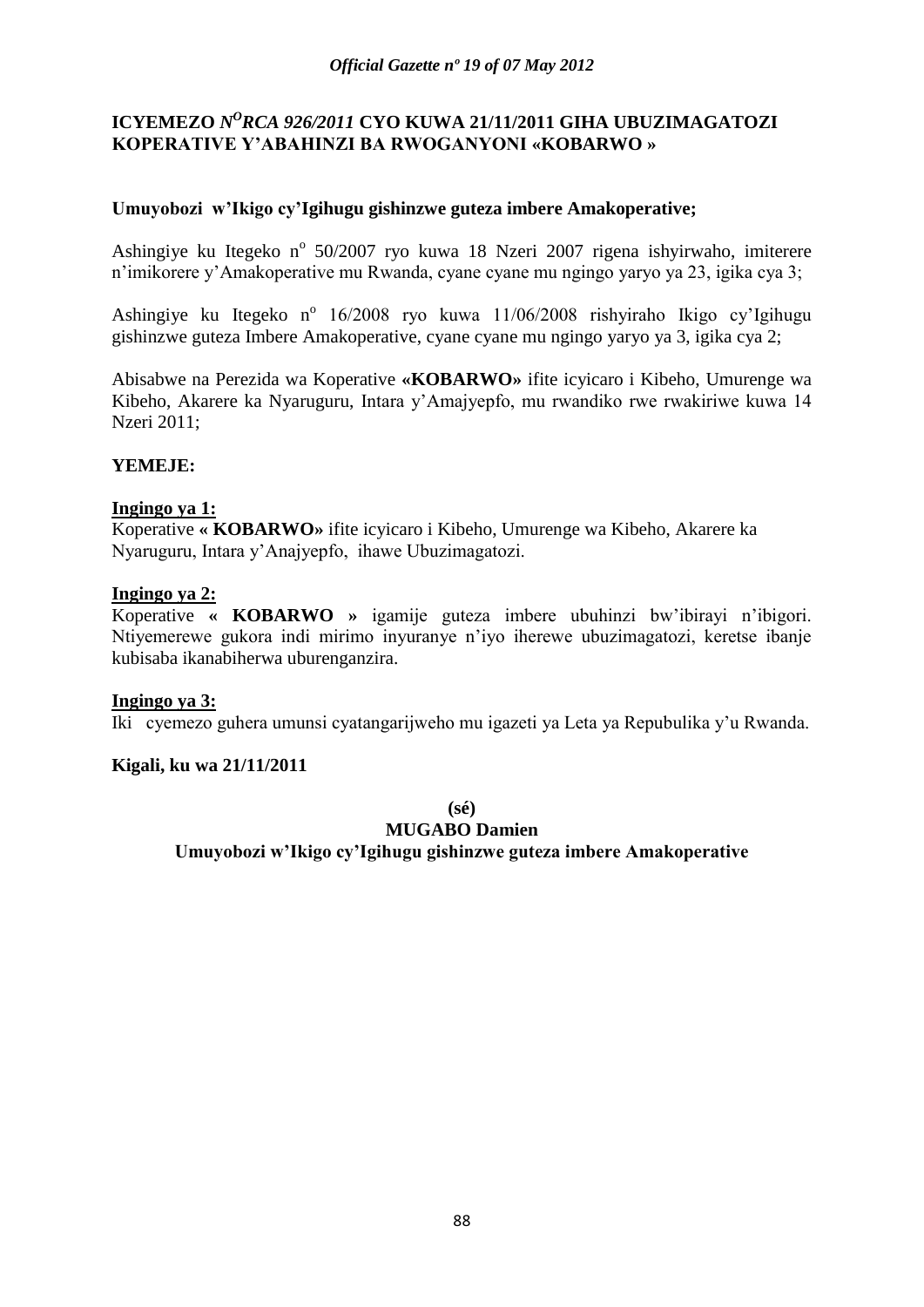## ICYEMEZO *N<sup>O</sup>RCA 036/2012* CYO KUWA 23/01/2012 GIHA UBUZIMAGATOZI **«KOPERATIVE Y'ABOROZI B'INGURUBE NGORORERO » (KOAI-NGORORERO)**

## **Umuyobozi w'Ikigo cy'Igihugu gishinzwe guteza imbere Amakoperative;**

Ashingiye ku Itegeko nº 50/2007 ryo ku wa 18 Nzeri 2007 rigena ishyirwaho, imiterere n'imikorere y'Amakoperative mu Rwanda, cyane cyane mu ngingo yaryo ya 23, igika cya 3;

Ashingiye ku Itegeko nº 16/2008 ryo ku wa 11/06/2008 rishyiraho Ikigo cy'Igihugu gishinzwe guteza Imbere Amakoperative, cyane cyane mu ngingo yaryo ya 3, igika cya 2;

Abisabwe na Perezida wa Koperative **« KOAI-NGORORERO »** ifite icyicaro i Rususa, Umurenge wa Ngororero, Akarere ka Ngororero, Intara y'Iburengerazuba, mu rwandiko rwe rwakiriwe kuwa 29 Ukuboza 2011;

## **YEMEJE:**

## **Ingingo ya 1:**

Koperative **« KOAI-NGORORERO »** ifite icyicaro i Rususa, Umurenge wa Ngororero, Akarere ka Ngororero, Intara y'Iburengerazuba, ihawe Ubuzimagatozi.

## **Ingingo ya 2:**

Koperative **« KOAI-NGORORERO »** igamije guteza imbere ubworozi bw'ingurube. Ntiyemerewe gukora indi mirimo inyuranye n'iyo iherewe ubuzimagatozi, keretse ibanje kubisaba ikanabiherwa uburenganzira.

## **Ingingo ya 3:**

Koperative **« KOAI-NGORORERO » itegetswe gutangaza i**ki cyemezo mu igazeti ya Leta ya Repubulika y'u Rwanda mu gihe kitarenze iminsi mirongo itatu ikimara kugihabwa.

## **Kigali, kuwa 23/01/2012**

**(sé)**

## **MUGABO Damien**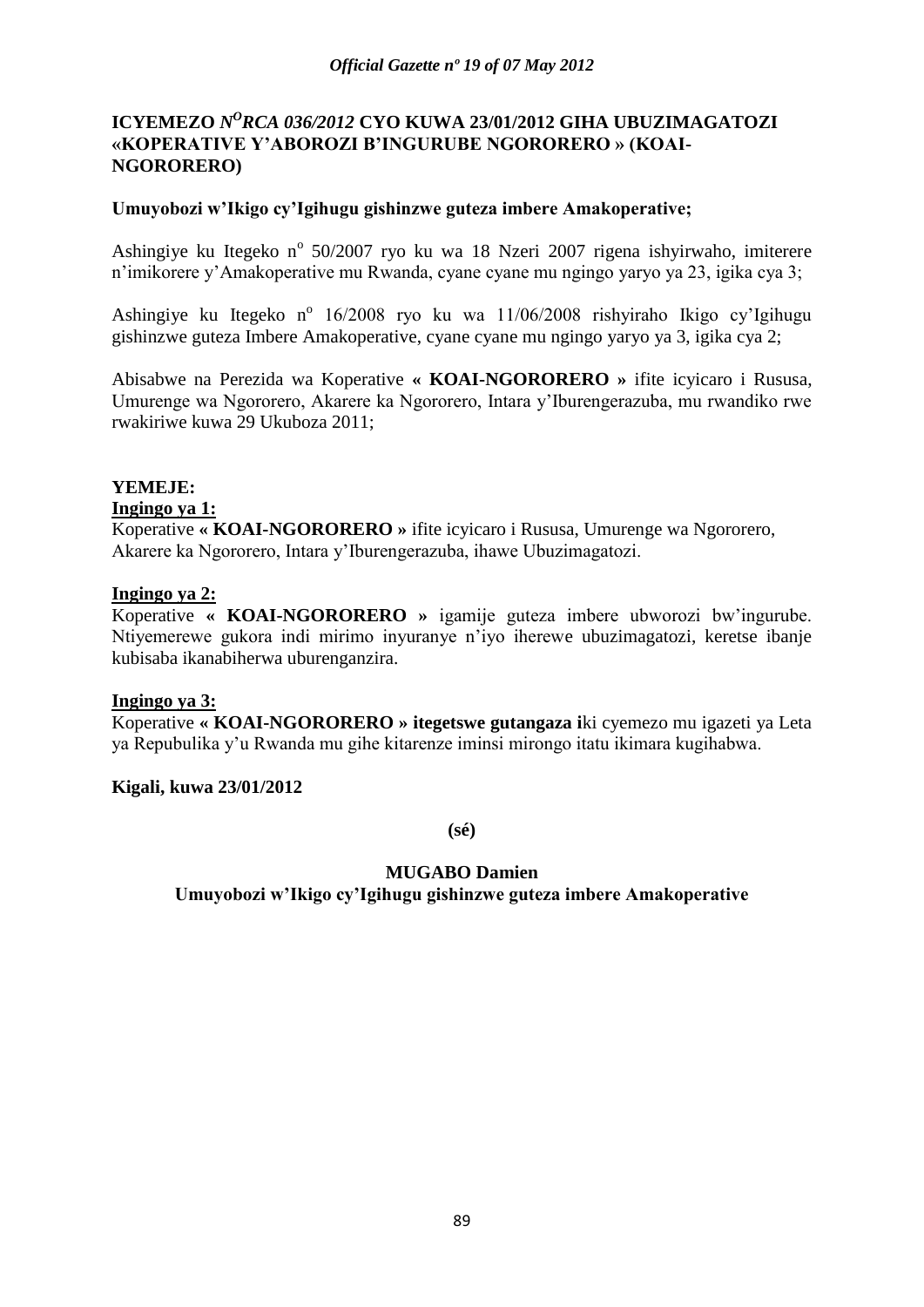## ICYEMEZO *N<sup>O</sup>RCA 107/2012* CYO KUWA 05/03/2012 GIHA UBUZIMAGATOZI **«TOGETHERNESS COOPERATIVE »**

## **Umuyobozi w'Ikigo cy'Igihugu gishinzwe guteza imbere Amakoperative;**

Ashingiye ku Itegeko nº 50/2007 ryo ku wa 18 Nzeri 2007 rigena ishyirwaho, imiterere n'imikorere y'Amakoperative mu Rwanda, cyane cyane mu ngingo yaryo ya 23, igika cya 3;

Ashingiye ku Itegeko nº 16/2008 ryo kuwa 11/06/2008 rishyiraho Ikigo cy'Igihugu gishinzwe guteza Imbere Amakoperative, cyane cyane mu ngingo yaryo ya 3, igika cya 2;

Abisabwe na Perezida wa Koperative **« TOGETHERNESS COOPERATIVE »** ifite icyicaro i Ndera, Umurenge wa Ndera, Akarere ka Gasabo, Umujyi wa Kigali, mu rwandiko rwe rwakiriwe kuwa 10 Mutarama 2012;

## **YEMEJE:**

## **Ingingo ya 1:**

Koperative **« TOGETHERNESS COOPERATIVE »** ifite icyicaro i Ndera, Umurenge wa Ndera, Akarere ka Gasabo, Umujyi wa Kigali, ihawe Ubuzimagatozi.

## **Ingingo ya 2:**

Koperative **« TOGETHERNESS COOPERATIVE »** igamije guteza imbere ubworozi bw'amatungo magufi (ihene). Ntiyemerewe gukora indi mirimo inyuranye n'iyo iherewe ubuzimagatozi, keretse ibanje kubisaba ikanabiherwa uburenganzira.

## **Ingingo ya 3:**

Koperative **« TOGETHERNESS COOPERATIVE »** itegetswe gutangaza iki Cyemezo mu Igazeti ya Leta ya Repubulika y'u Rwanda mu gihe kitarenze iminsi mirongo itatu (30) ikimara kugihabwa.

## **Kigali, kuwa 05/03/2012**

**(sé)**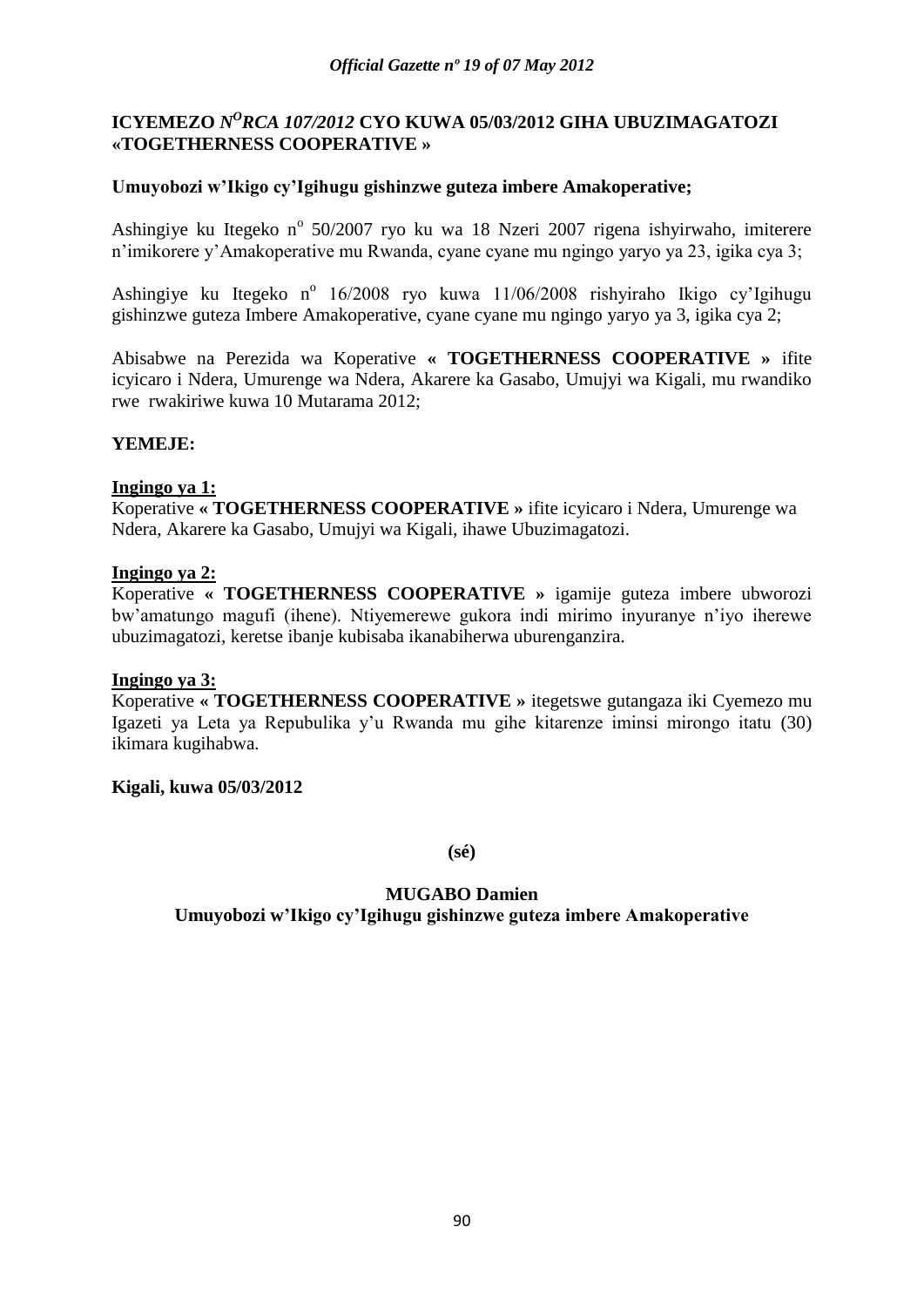# ICYEMEZO *N<sup>O</sup>RCA 169/2012* CYO KUWA 26/03/2012 GIHA UBUZIMAGATOZI **KOPERATIVE «TWUBAKE-NYABUGOGO »**

## **Umuyobozi w'Ikigo cy'Igihugu gishinzwe guteza imbere Amakoperative;**

Ashingiye ku Itegeko nº 50/2007 ryo ku wa 18 Nzeri 2007 rigena ishyirwaho, imiterere n'imikorere y'Amakoperative mu Rwanda, cyane cyane mu ngingo yaryo ya 23, igika cya 3;

Ashingiye ku Itegeko nº 16/2008 ryo ku wa 11/06/2008 rishyiraho Ikigo cy'Igihugu gishinzwe guteza Imbere Amakoperative, cyane cyane mu ngingo yaryo ya 3, igika cya 2;

Abisabwe na Perezida wa Koperative **« TWUBAKE-NYABUGOGO »** ifite icyicaro mu Murenge wa Kimisagara, Akarere ka Nyarugenge, Umujyi wa Kigali;

## **YEMEJE:**

## **Ingingo ya 1:**

Koperative **« TWUBAKE-NYABUGOGO »** ifite icyicaro imu Murenge wa Kimisagara, Akarere ka Nyarugenge, Umujyi wa Kigali ihawe Ubuzimagatozi.

## **Ingingo ya 2:**

Koperative **« TWUBAKE-NYABUGOGO »** igamije kubaka amazu y'ubucuruzi. Ntiyemerewe gukora indi mirimo inyuranye n'iyo iherewe ubuzimagatozi, keretse ibanje kubisaba ikanabiherwa uburenganzira.

## **Ingingo ya 3:**

Koperative **« TWUBAKE-NYABUGOGO »** itegetswe gutangaza iki cyemezo mu Igazeti ya Leta ya Repubulika y'u Rwanda mu gihe kitarenze iminsi mirongo itatu ikimara kugihabwa.

**Kigali, kuwa 26/03/2012**

**(sé)**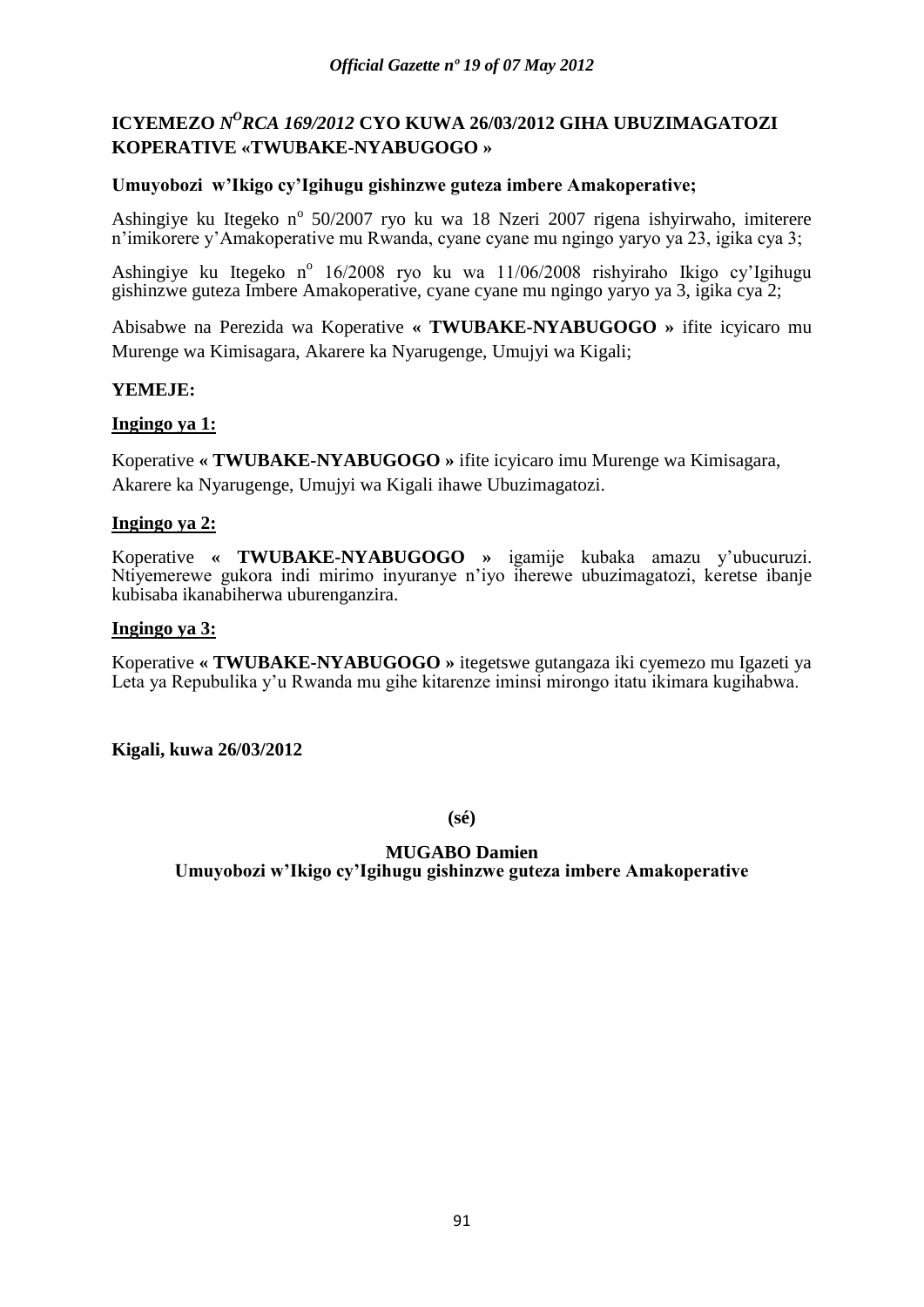# ICYEMEZO *N<sup>O</sup>RCA 122/2012* CYO KUWA 05/03/2012 GIHA UBUZIMAGATOZI **KOPERATIVE «KUNDINKA -MUKONO »**

## **Umuyobozi w'Ikigo cy'Igihugu gishinzwe guteza imbere Amakoperative;**

Ashingiye ku Itegeko nº 50/2007 ryo ku wa 18 Nzeri 2007 rigena ishyirwaho, imiterere n'imikorere y'Amakoperative mu Rwanda, cyane cyane mu ngingo yaryo ya 23, igika cya 3;

Ashingiye ku Itegeko nº 16/2008 ryo ku wa 11/06/2008 rishyiraho Ikigo cy'Igihugu gishinzwe guteza Imbere Amakoperative, cyane cyane mu ngingo yaryo ya 3, igika cya 2;

Abisabwe na Perezida wa Koperative **« KUNDINKA -MUKONO »** ifite icyicaro i Mukono, Umurenge wa Bwisige, Akarere ka Gicumbi, Intara y'Amajyaruguru , mu rwandiko rwe rwakiriwe kuwa 31 Mutarama 2012 ;

## **YEMEJE:**

## **Ingingo ya 1:**

Koperative **« KUNDINKA -MUKONO »** ifite icyicaro i Mukono, Umurenge wa Bwisige, Akarere ka Gicumbi, Intara y'Amajyaruguru, ihawe Ubuzimagatozi.

## **Ingingo ya 2:**

Koperative **« KUNDINKA -MUKONO »** igamije guteza imbere ubworozi bw'inka. Ntiyemerewe gukora indi mirimo inyuranye n'iyo iherewe ubuzimagatozi, keretse ibanje kubisaba ikanabiherwa uburenganzira.

## **Ingingo ya 3:**

Koperative **« KUNDINKA -MUKONO »** itegetswe gutangaza iki cyemezo mu Igazeti ya Leta ya Repubulika y'u Rwanda mu gihe kitarenze iminsi mirongo itatu ikimara kugihabwa.

## **Kigali, kuwa 05/03/2012**

**(sé)**